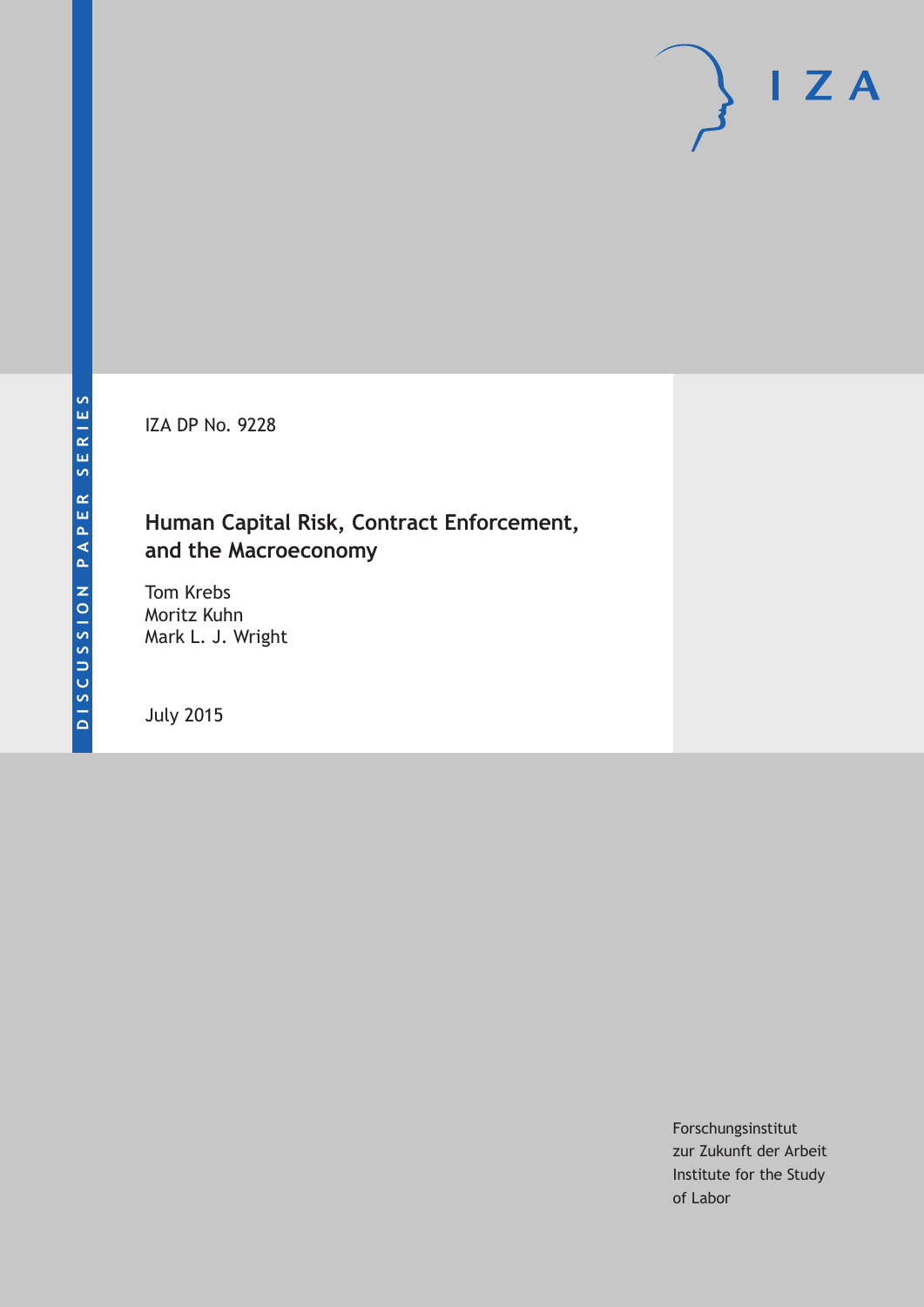# **Human Capital Risk, Contract Enforcement, and the Macroeconomy**

### **Tom Krebs**

*University of Mannheim and IZA* 

# **Moritz Kuhn**

*University of Bonn and IZA* 

### **Mark L. J. Wright**

*Federal Reserve Bank of Chicago and NBER*

Discussion Paper No. 9228 July 2015

IZA

P.O. Box 7240 53072 Bonn Germany

Phone: +49-228-3894-0 Fax: +49-228-3894-180 E-mail: iza@iza.org

Any opinions expressed here are those of the author(s) and not those of IZA. Research published in this series may include views on policy, but the institute itself takes no institutional policy positions. The IZA research network is committed to the IZA Guiding Principles of Research Integrity.

The Institute for the Study of Labor (IZA) in Bonn is a local and virtual international research center and a place of communication between science, politics and business. IZA is an independent nonprofit organization supported by Deutsche Post Foundation. The center is associated with the University of Bonn and offers a stimulating research environment through its international network, workshops and conferences, data service, project support, research visits and doctoral program. IZA engages in (i) original and internationally competitive research in all fields of labor economics, (ii) development of policy concepts, and (iii) dissemination of research results and concepts to the interested public.

IZA Discussion Papers often represent preliminary work and are circulated to encourage discussion. Citation of such a paper should account for its provisional character. A revised version may be available directly from the author.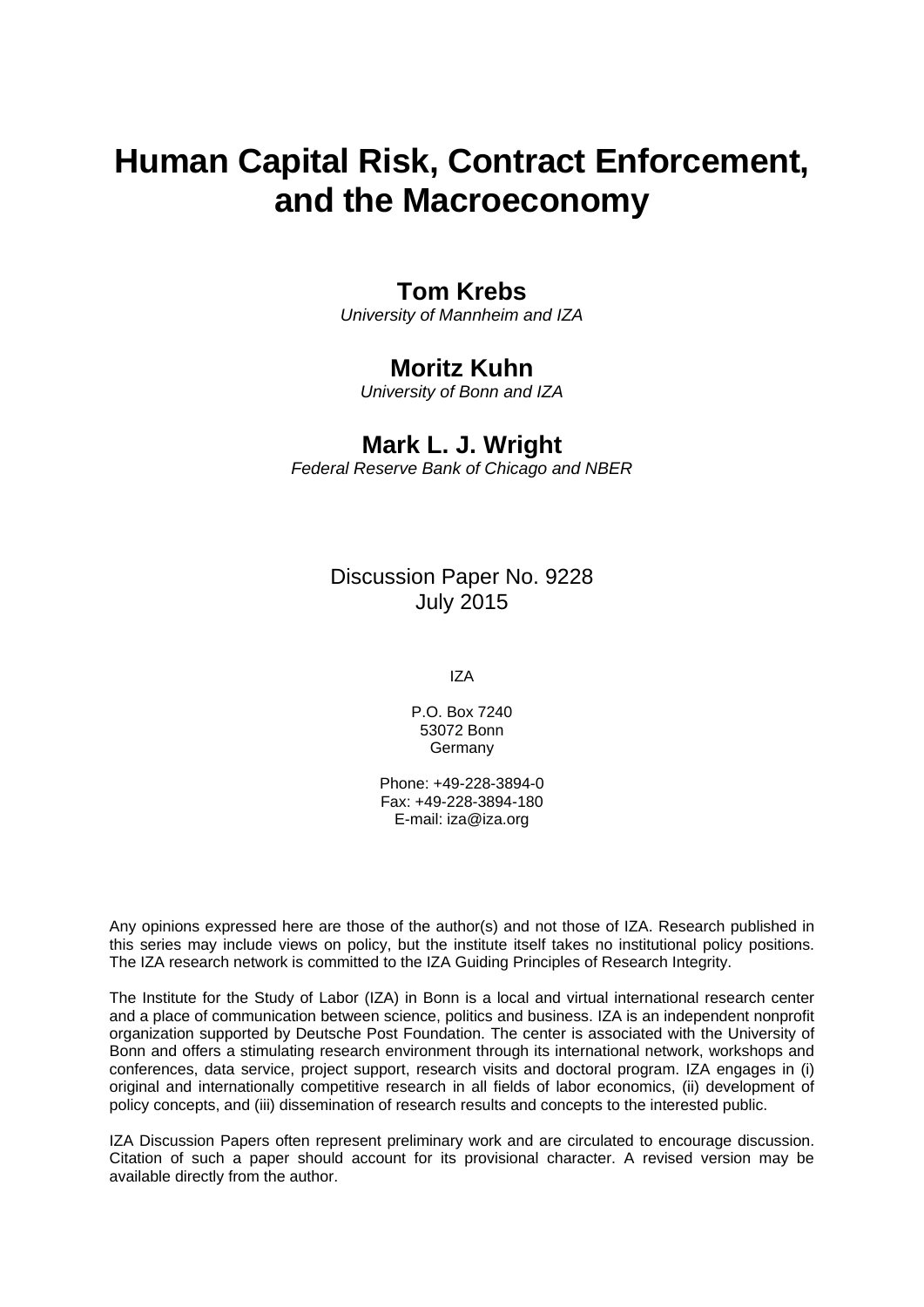IZA Discussion Paper No. 9228 July 2015

# **ABSTRACT**

# **Human Capital Risk, Contract Enforcement, and the Macroeconomy\***

We use data from the Survey of Consumer Finance and Survey of Income Program Participation to show that young households with children are under-insured against the risk that an adult member of the household dies. We develop a tractable macroeconomic model with human capital risk, age-dependent returns to human capital investment, and endogenous borrowing constraints due to the limited pledgeability of human capital. We show analytically that, consistent with the life insurance data, in equilibrium young households are borrowing constrained and under-insured. A calibrated version of the model can quantitatively account for the life-cycle variation of life-insurance holdings, financial wealth, earnings, and consumption inequality observed in the US data. Our analysis implies that a reform that makes consumer bankruptcy more costly, like the Bankruptcy Abuse Prevention and Consumer Protection Act of 2005, leads to a substantial increase in the volume of both credit *and* insurance.

JEL Classification: E21, E24, D52, J24

Keywords: human capital risk, limited enforcement, life insurance

Corresponding author:

 $\overline{\phantom{a}}$ 

Tom Krebs Department of Economics University of Mannheim L7, 3-5, Room P05/06 68313 Mannheim Germany E-mail: tkrebs@uni-mannheim.de

<sup>\*</sup> We thank seminar participants at various institutions and conferences for useful comments. We especially thank the co-editor and three referees for many suggestions and insightful comments. Tom Krebs thanks the German Research Foundation for support under grant KR3564/2-1. The views expressed herein are those of the authors and not necessarily those of the Federal Reserve Bank of Chicago or the Federal Reserve System.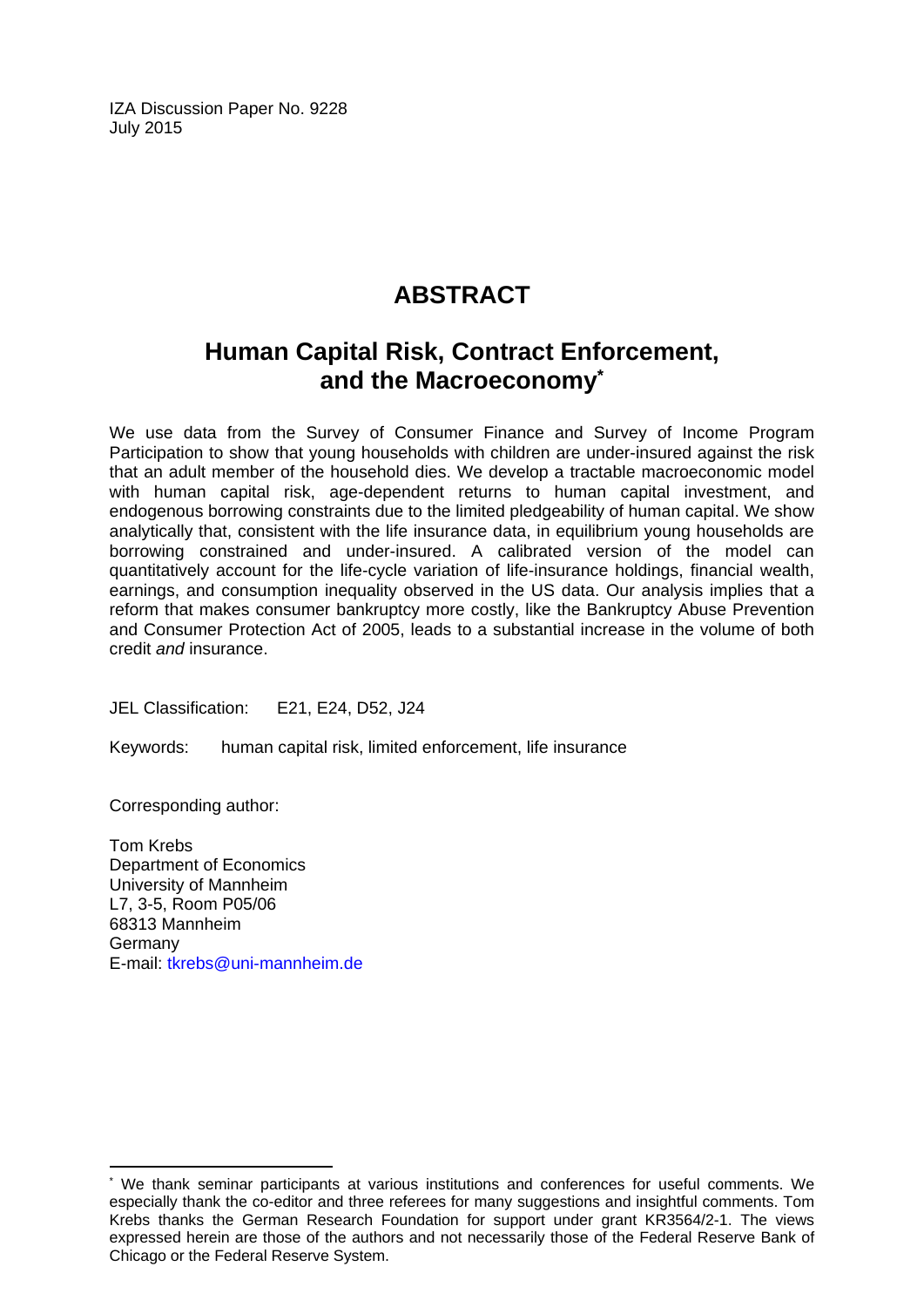# **1. Introduction**

For many households, human capital comprises the largest component of their wealth. Human capital is also subject to hard-to-diversify risk which is, in the case of disability or mortality risk, potentially catastrophic in magnitude. In this paper, we use micro-data from a range of sources to document that young married households with children are severely under-insured against one important type of human capital risk – the risk of the death of an adult family member – even though life insurance markets are fairly competitive. Figure 1 shows this under-insurance of young households: the median young married household with children buys life insurance that covers between 10 and 40 percent of the net present value loss associated with the death of an adult family member, whereas older households are close to fully insured.<sup>1</sup> We then argue that the observed pattern of under-insurance is well explained by borrowing constraints that emerge endogenously due to the non-pledgeability of human capital and a bankruptcy code that limits wage garnishment (limited contract enforcement). Finally, we demonstrate that our findings have important implications for macroeconomic policy analysis.

Our argument for the under-insurance of young households proceeds intuitively as follows. As is well known, labor earnings increase rapidly from the level achieved upon entering the job market before reaching a peak in late middle age (see Figure 2). Following a long tradition in labor economics, we interpret the high earnings growth of young households as the result of investment in high-return post-schooling human capital (such as on-the-job training). Thus, young households have access to a risky investment opportunity with high expected returns, and also desire to smooth consumption over their life-cycle, but have little assets beyond their human capital. Consequently, young households have a strong motivation for borrowing, which is, however, tightly constrained by their lack of assets and their inability to pledge future earnings as collateral on their debts. On the margin, young households prefer to either consume or invest in human capital rather than purchase insurance, and hence under-insure against human capital risk even if insurance is available and priced in an actuarially fair manner.

To develop the argument more formally, we present a theory of the life-cycle accumulation of risky human capital and financial capital, the allocation of financial capital across assets,

<sup>1</sup>Our measure of income losses takes into account social security survivor benefits, progressive income taxes, and implicit insurance from the possibility of re-marriage. See Section 2 for details.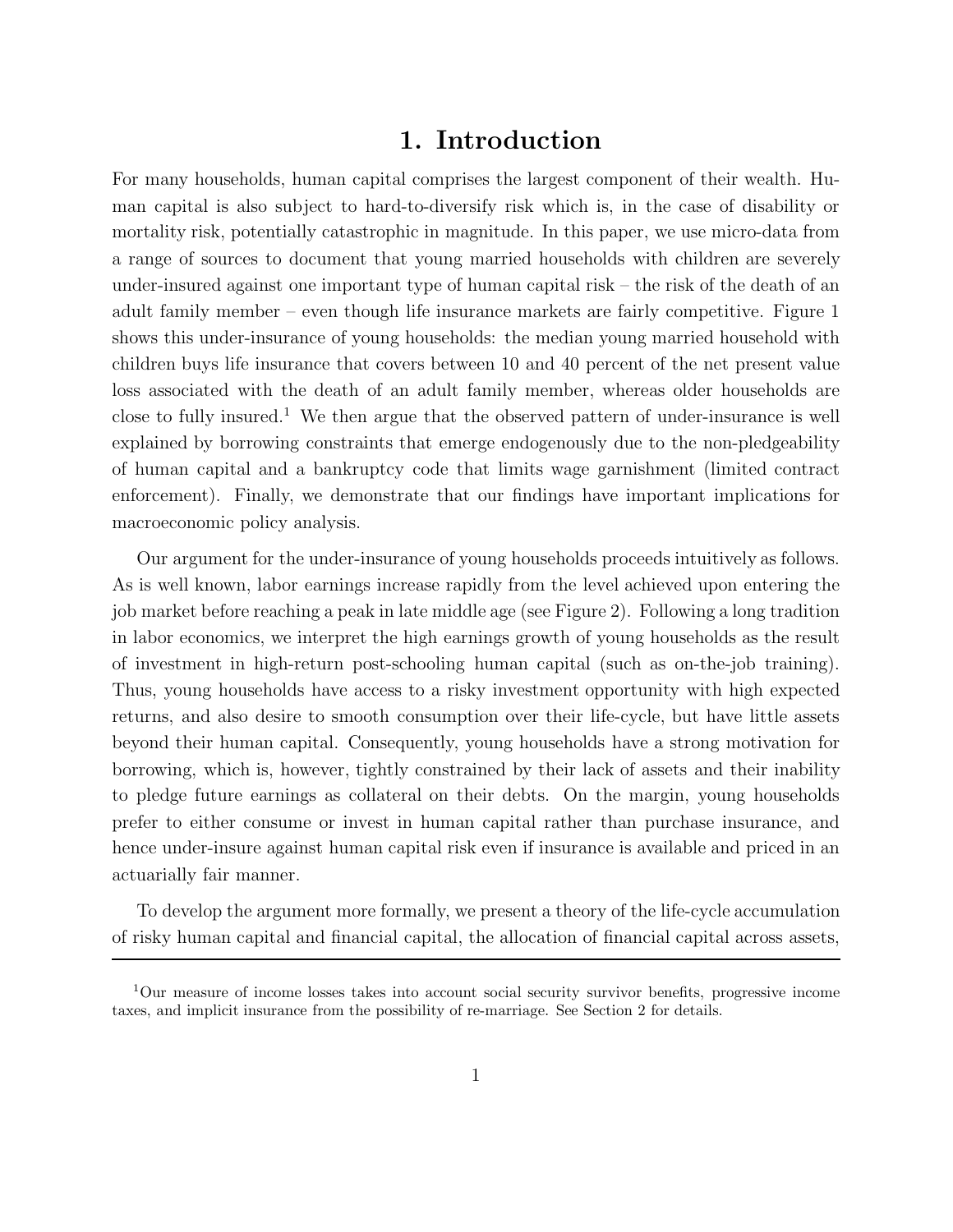and the decision to purchase insurance against human capital risk. The enforcement of credit contracts is limited by the fact that human capital is non-pledgeable and wage garnishment in the case of default is limited. Households are heterogeneous, differing in their age, labor market status, marital status, number of dependents, and holdings of their human capital and financial assets. They have identical preferences over consumption that do not vary over the life-cycle.

We first show that the model is tractable, in the sense that individual decision rules are linear in household wealth (financial plus human) and that the infinite-dimensional wealth distribution is not a relevant state variable. We exploit this tractability of the model in both the theoretical and quantitative analyses. In the theoretical analysis, we use a simplified version of the model with mortality risk as the only source of human capital risk to show analytically that young married households are under-insured against the risk of the death of an adult family member. For the quantitative analysis, we consider a richer version of the model with a large degree of household heterogeneity and three sources of human capital risk: mortality risk, demographic risk such as marriage and childbirth, and labor market risk. We calibrate the model economy to the U.S. bankruptcy code and to four features of the U.S. data: (i) the empirical life-cycle profile of median household earnings, (ii) estimates of labor market risk, (iii) the empirical life-cycle profile of mortality rates and rates of demographic transitions, and iv) the human capital losses associated with the death of a spouse estimated in this paper.

We emphasize three findings of our quantitative analysis. First, in equilibrium young households are severely under-insured against human capital risk, whereas older households are almost fully insured. In other words, our quantitative analysis suggests that realistic life-cycle variations in human capital returns combined with the basic features of the US bankruptcy code generate substantial under-insurance of young households through endogenous borrowing constraints. This under-insurance result holds when we consider insurance against mortality risk, in which case we measure the degree of insurance by the *life insurance coefficient* defined as the ratio of life insurance holdings (face value) over the human capital loss in the case of death of an adult family member. The under-insurance result also holds when we consider other forms of human capital risk and measure the degree of insurance by comparing the consumption volatility of households with access to insurance markets to the consumption volatility of households without access to insurance markets.

Our second finding is that the calibrated model economy can quantitatively account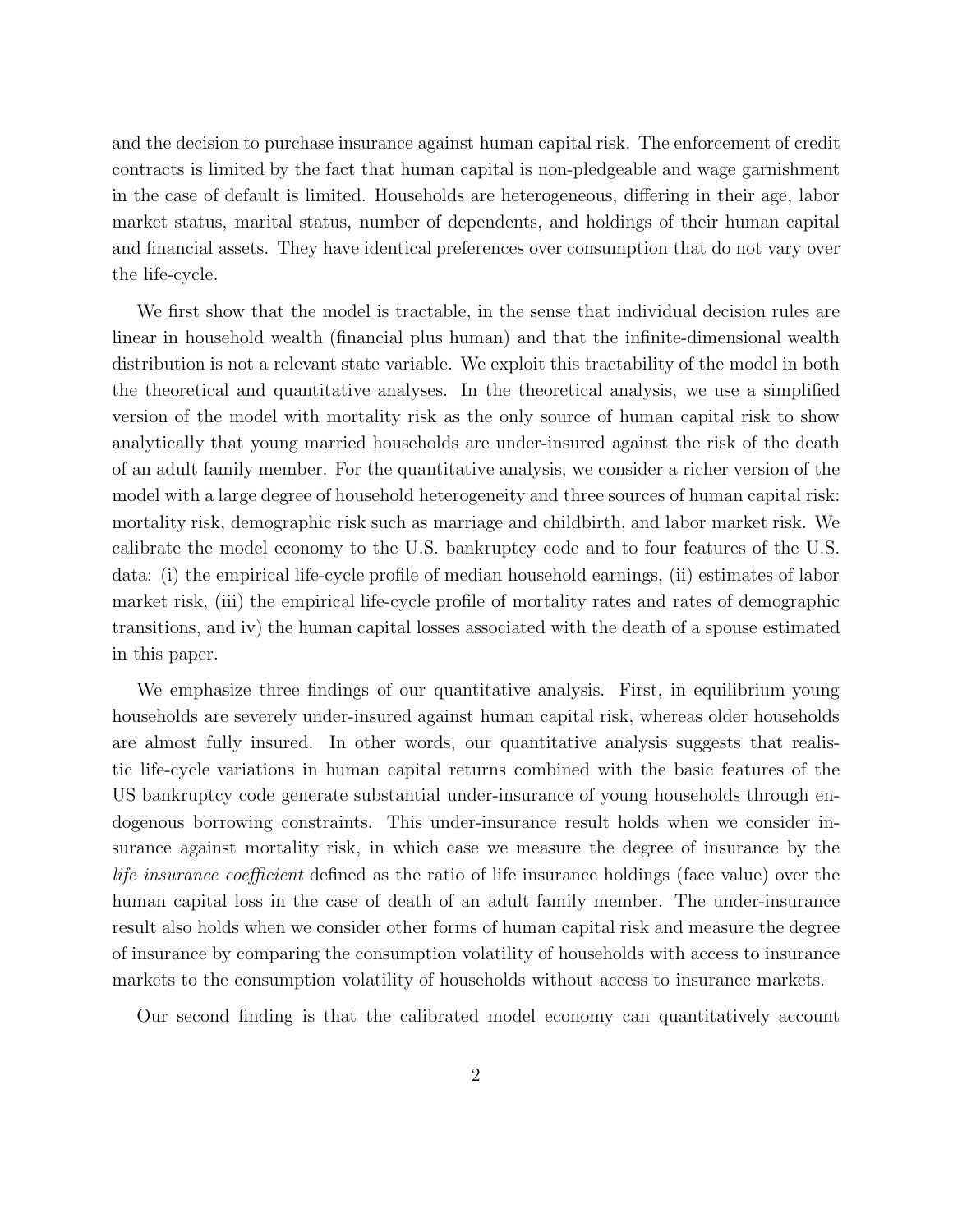for the empirical life-cycle pattern of a number of important economic variables. Most importantly, the model provides an accurate account of the empirical life-cycle pattern of life insurance holdings and the empirical life-cycle profile of under-insurance against the death of an adult family member. In other words, the under-insurance pattern observed in the life insurance data can be fully explained by borrowing constraints that emerge endogenously due to the limited enforcement of credit contracts. We further show that the model produces life-cycle profiles of financial wealth, human wealth, and consumption inequality that are in line with the data. We take these results as corroboration of our theory since the model has not been calibrated to match the corresponding targets.

Third, we find that limited contract enforcement has quantitatively important macroeconomic implications. There has been a long-standing debate among academic scholars and policy makers with regard to the relative merits of alternative consumer bankruptcy codes. In the US, this debate has led to legislation making it more costly to declare bankruptcy, such as the Bankruptcy Abuse Prevention and Consumer Protection Act of 2005. The theoretical literature has argued that making it more costly to declare bankruptcy not only increases the volume of credit, but also the amount of insurance purchased by households. In addition, in our human capital model it further increases economic growth since it leads to more investment in the high-return asset. In this paper, we contribute to the debate by providing a quantitative analysis of the various channels in a macro model with physical capital and human capital. For the calibrated version of the model, we find that the insurance effect is substantial for young households amounting to a welfare gain of 0*.*5 percent of lifetime consumption.

In addition to the substantive contributions, this paper also makes a methodological contribution by developing a general framework that is tractable and avoids non-convexity problems that often occur in production economies with limited enforcement. The tractability of the model is indispensable for providing analytical results regarding the relationship between age (expected human capital returns) and insurance. Further, it is essential for our quantitative analysis since it allows us to compute equilibria for a macroeconomic model with limited enforcement and high degree of household heterogeneity.<sup>2</sup> Indeed, our modelling

<sup>&</sup>lt;sup>2</sup>The quantitative macro literature on limited commitment/enforcement with labor market risk has so far not analyzed models with life-cycle heterogeneity or endogenous human capital accumulation. There is, of course, quantitative work on incomplete-market models with life-cycle heterogeneity and human capital investment, but the computation of optimal household decision rules is much less complex in the incompletemarket case since there a fewer assets and therefore fewer portfolio choices.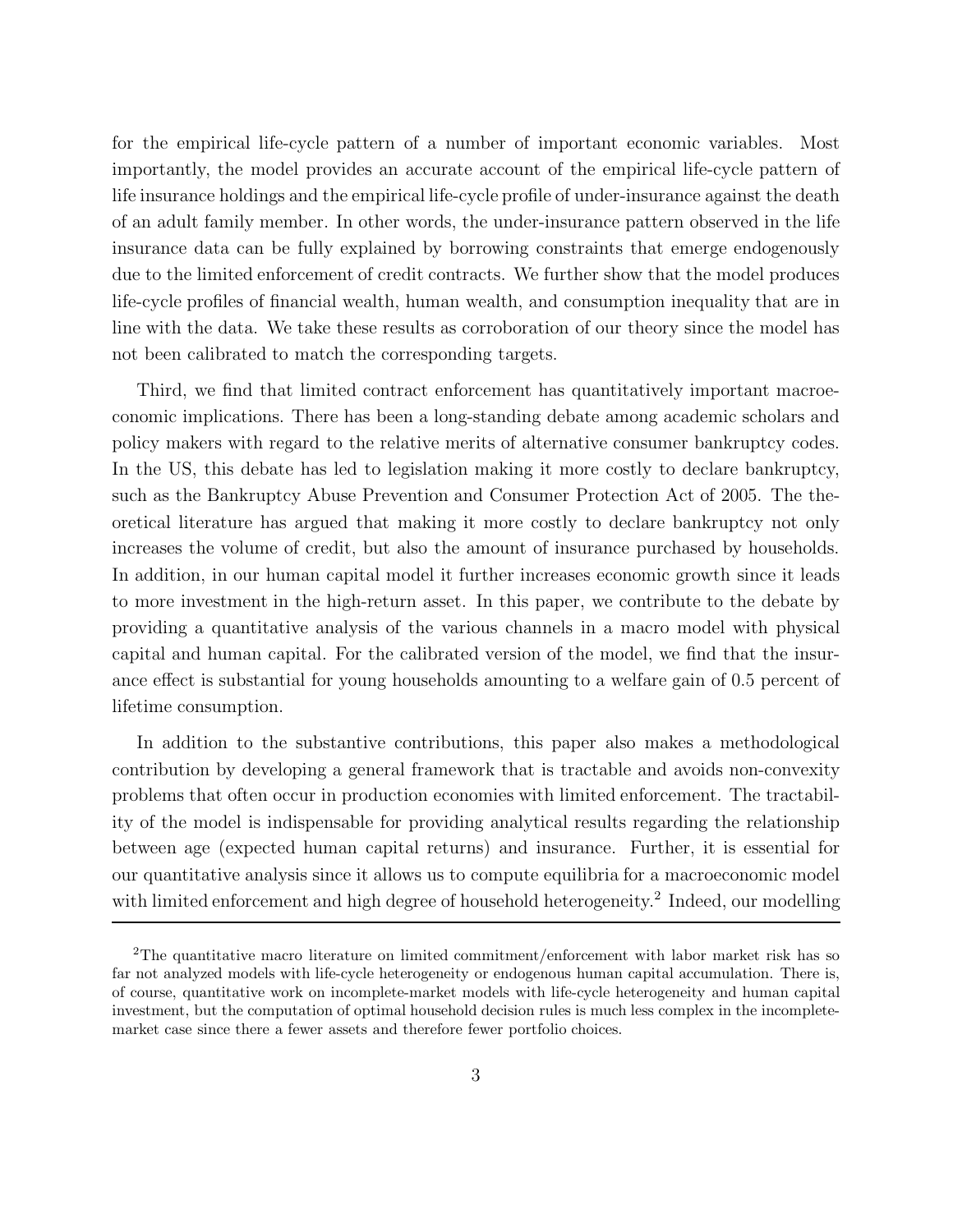approach suggests a general way of solving macroeconomic models with multi-dimensional portfolio choice problems and high degree of household heterogeneity. Thus, the methods we develop in this paper can be applied to a wide range of interesting questions that have not been analyzed by the existing literature due to computational limitations.

We conclude this introduction with a general comment regarding our empirical strategy. In this paper, we first show that the theory of limited contract enforcement implies that young households are borrowing constrained and under-insured, and then test this basic implication using life insurance data. The use of life insurance data has several advantages, which we discuss in more detail in Section 2.1. Clearly, the theory we outline in this paper has implications for other types of insurance markets, most notably markets for disability insurance and health insurance. For example, our theory predicts that young households should choose low amounts of health insurance. The extent to which this reduces the importance of adverse selection and moral hazard in explaining the underutilization of health insurance by young (presumably healthy) households, and the implications of this for public policy, is a promising avenue for future research.

The rest of this paper is organized as follows. Following a review of the literature, Section 2 describes a number of aspects of the US data on life insurance and presents our measures of under-utilization of life insurance. Section 3 presents our theoretical model, and derives our underinsurance result analytically for a special case of the model. Section 4 describes our calibration while Section 5 describes our quantitative results. Section 6 establishes that the results of the model are robust to a number of changes to the model, while Section 7 concludes.

**Literature** Our paper is related to three strands of the literature. First, in common with much of the literature on life insurance, we argue that the market for life insurance is relatively competitive and that issues of moral hazard and adverse selection are not of first-order importance, and hence abstract from them below (see Sections 2.1 and 2.2 for a more detailed discussion). In contrast to our approach, most previous studies of life insurance demand have focused on variations in household preferences to explain empirical regularities. For example, Hong and Rios-Rull (2012) use data on life insurance holdings to estimate variation in preferences across households with different demographic characteristics, while Koijen, Nieuwerburgh, and Yogo (2012) analyze the effect of health status on preferences and hence on the life insurance demand of elderly men. One important exception is Hendel and Lizzeri (2003) who emphasize, as we do, commitment problems in the market for life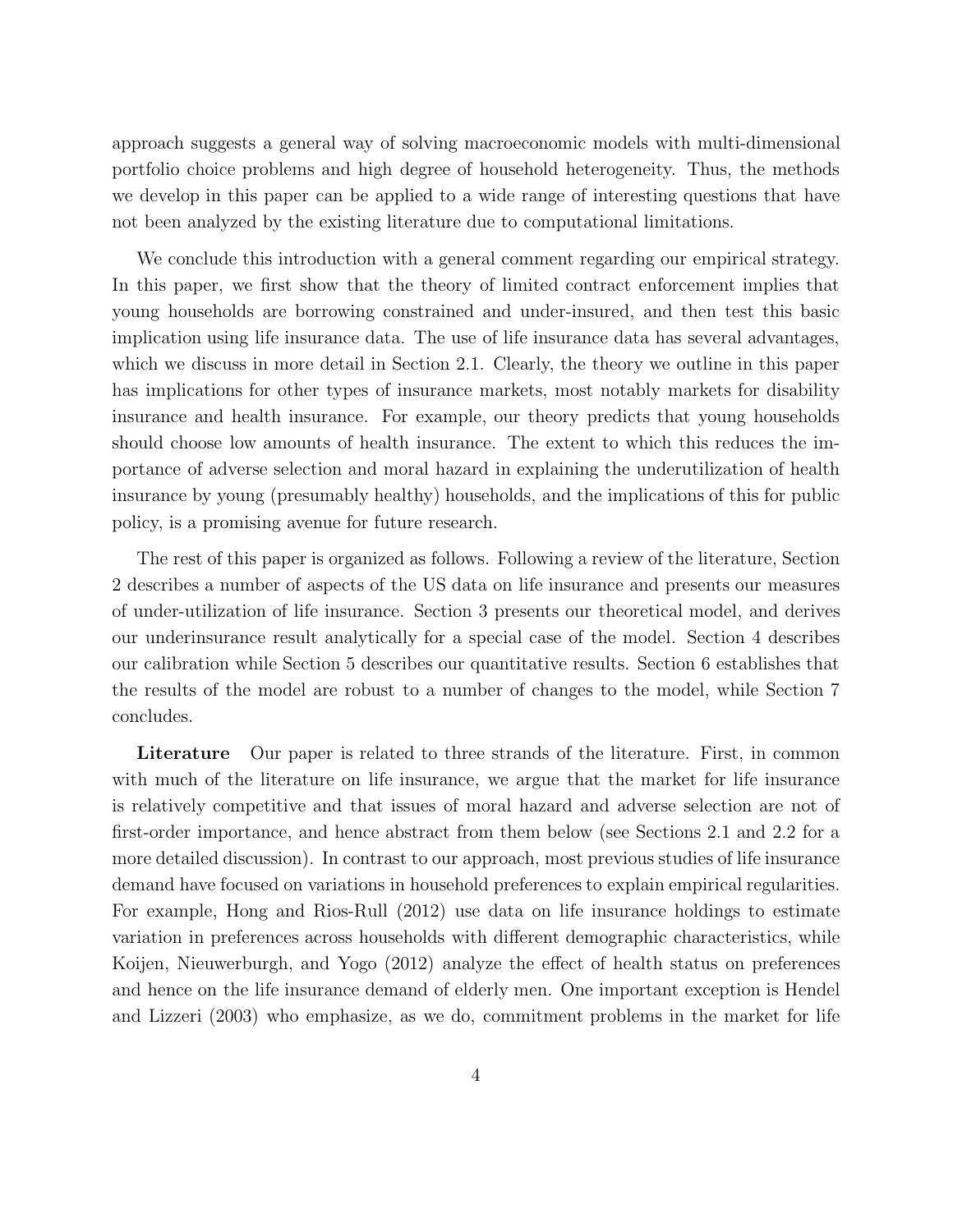insurance, but their focus is on the design of life insurance contracts (i.e. front-loading), whereas our interest lies in the effect of endogenous borrowing constraints on the purchase of life insurance contracts.

Second, our paper contributes to the literature on risk sharing in models with limited enforcement (Alvarez and Jermann, 2000, Kehoe and Levine, 1993, Kocherlakota, 1996, Thomas and Worrall, 1988). Our theoretical contribution is to develop a tractable model with human capital accumulation and to show how to avoid the non-convexity problem that often arises in limited enforcement models with production.<sup>3</sup> Our substantive contribution to this literature is to show that a calibrated macro model with physical and human capital and limited contract enforcement generates a significant lack of consumption insurance and explains the observed life-cycle pattern of life insurance holdings. In contrast, the previous literature did not consider life-cycle variations and the corresponding heterogeneity in expected earnings growth rates (human capital returns), and therefore found that consumption insurance is almost perfect in calibrated models with physical capital (Cordoba, 2004, and Krueger and Perri,  $2006$ .<sup>4</sup> Finally, we share with Andolfatto and Gervais (2006) and Lochner and Monge (2011) the focus on human capital accumulation and endogenous borrowing constraints due to enforcement problems, but we go beyond their work by studying the interaction between borrowing constraints and insurance.

Third, our paper is related to the voluminous literature on macroeconomic models with exogenously incomplete markets, and in particular studies of human capital accumulation (Krebs, 2003, Guvenen, Kuruscu, and Ozkan, 2011, and Huggett, Ventura, and Yaron, 2011) and the life-cycle profile of consumption (Storesletten, Telmer, and Yaron, 2004a, and Kaplan and Violante, 2010). This literature has shown that the incomplete-market framework is a powerful tool for understanding human capital investment choices and the observed life-cycle behavior of income, consumption, and human capital. In this paper, we show that a model with one financial friction, limited contract enforcement, explains equally well the life-cycle pattern of income, consumption, and human capital, while also explaining observed patterns

<sup>3</sup>Wright (2001) has shown how to circumvent the non-convexity issue in linear production models (AKmodel) with limited enforcement. See also Azariadis and Kaas (2008) for a contribution that exploits the linear production structure in limited enforcement models. The model structure we use in this paper is based on the human capital model with incomplete markets analyzed in Krebs (2003).

<sup>4</sup>Krueger and Perri (2006) match the cross-sectional distribution of consumption fairly well, but the implied volatility of individual consumption is negligible in their model. Broer (2014) provides a detailed discussion of the quantitative implications of limited enforcement models without a life-cycle component.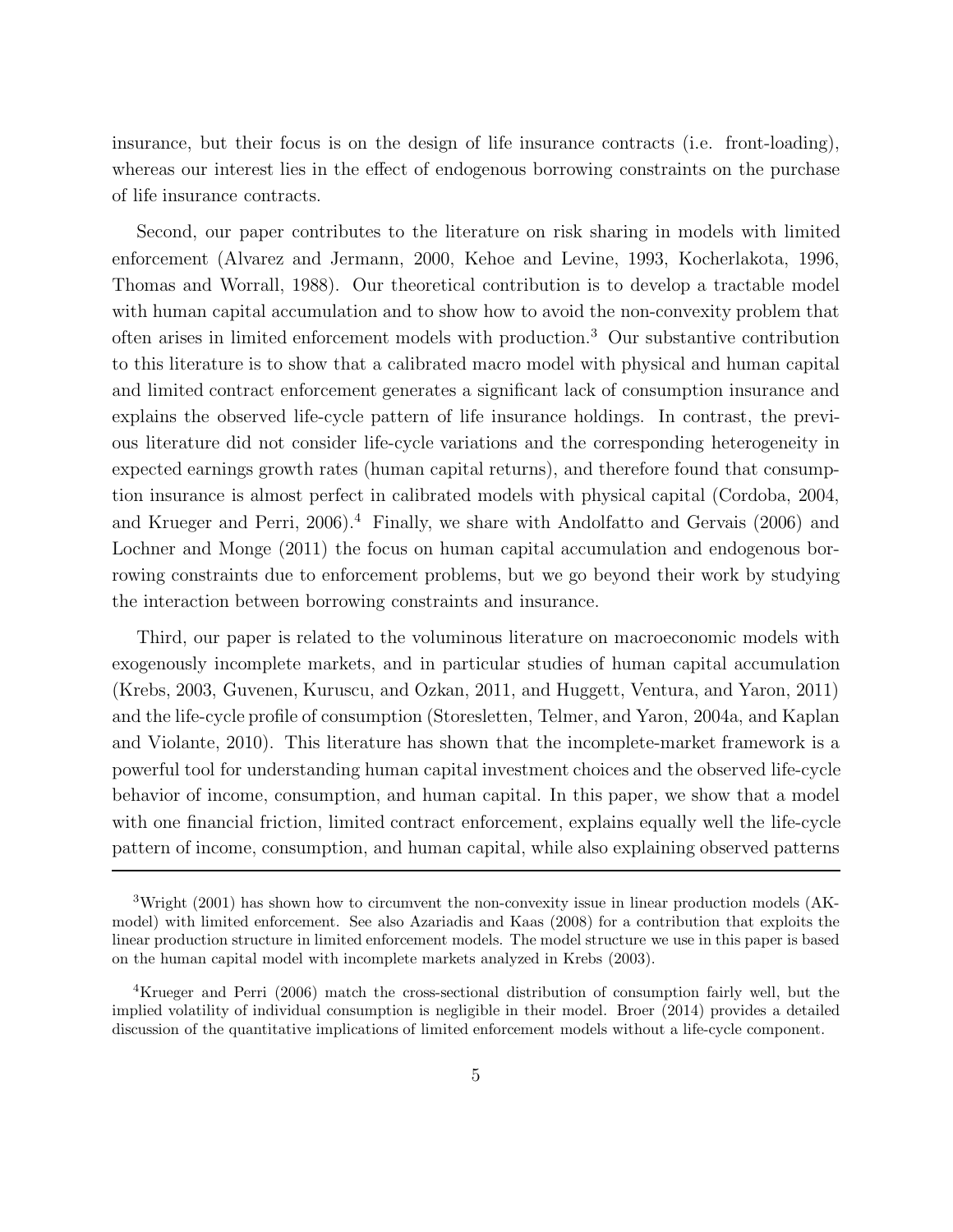in life insurance demand. Moreover, we show that, at least in the context of our discussion of the reform of the US bankruptcy code, the policy implication of these two classes of models differ significantly.

# **2. Empirical Evidence**

In this section, we discuss the empirical evidence that motivates this paper. Specifically, we present the life-cycle profile of life insurance (Section 2.1), the life-cycle profile of mortality risk and under-insurance against this risk (Section 2.3), the life-cycle profile of human capital returns (Section 2.4), and the life-cycle variation of the relative importance of human capital and financial capital (Section 2.5).

#### **2.1 Life Insurance**

In this paper, we use data on life insurance holdings to test for the under-insurance of young households against human capital risk. We use life insurance data for several reasons. First, these data are available for a representative sample of households. Second, the particular event in question (death of an adult household member) is clearly defined and the risk of this event is generally observable and verifiable through a detailed medical exam and questionnaire that, if falsified, can result in cancelation of the life insurance contract. This means that the market is relatively less subject to concerns about adverse selection or moral hazard and hence a good basis for testing a theory of underinsurance based on liquidity constraints. Third, the existence of large number of competing providers, along with the fact that the industry is relatively lightly regulated, also suggest that the industry is quite competitive and therefore makes the industry a relatively desirable candidate for analysis. See Section 2.2 for a more detailed discussion of this point. Fourth, the particular test of underinsurance we devise is independent of the probability of the death event because it is only based on the payout in case the event occurs. Hence, mis-specification of (small) probabilities by individuals does not change our empirical results. Fifth and finally, as life insurance purchases typically have a degree of flexibility in choosing the size of the payout in the event of death, there exists an active intensive margin of life insurance choices that is either not available, or more limited, in other insurance contracts.

Our primary source of data on life insurance holdings is the Survey of Consumer Finance (SCF). Our data are drawn from the 6 surveys of the SCF conducted between 1992 and 2007. The unit of observation is the "family", which corresponds to our concept of a household,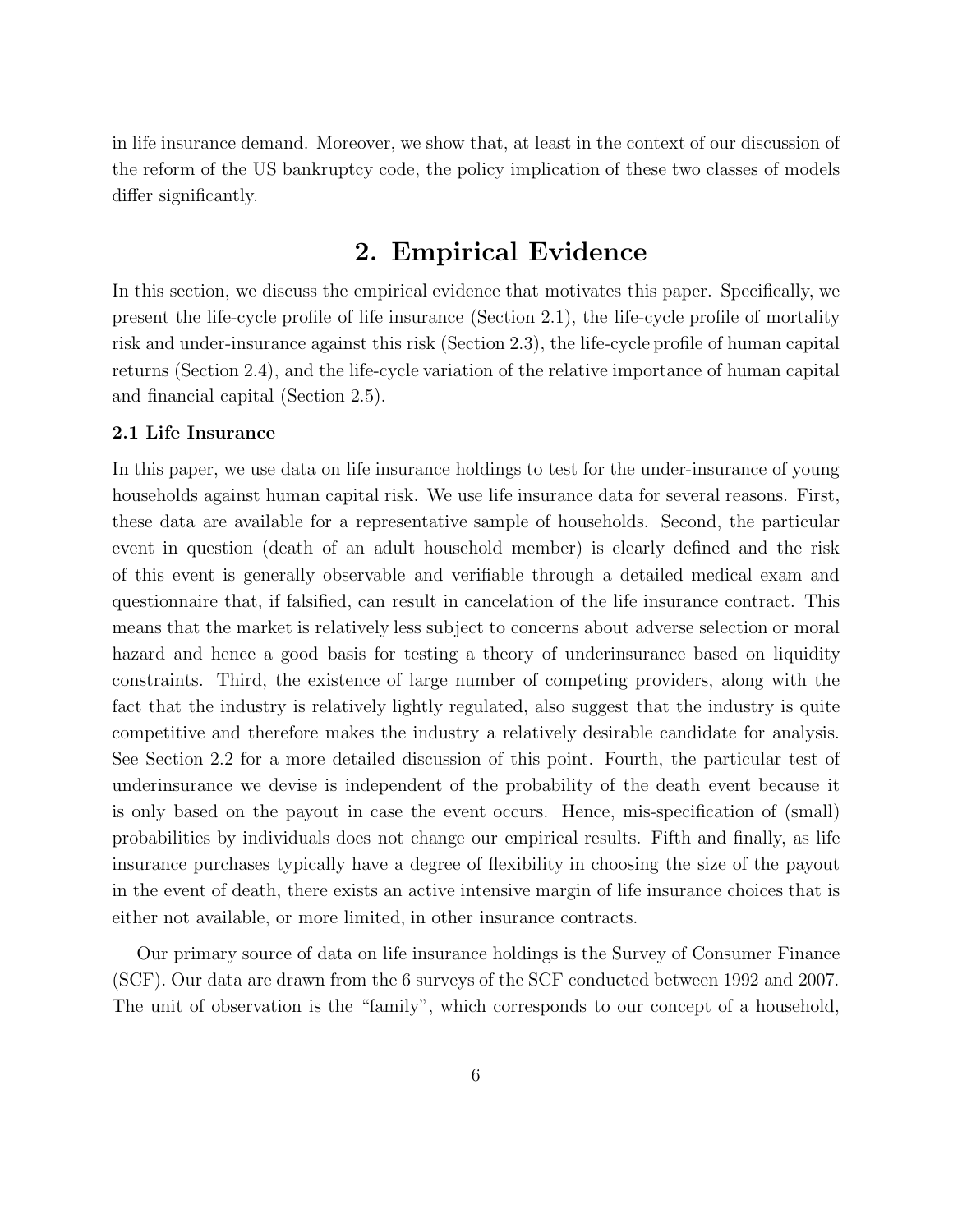and we measure the household's age as the age of the household head. We focus our attention on married households with at least one child since they constitute a group of households that we can identify in our data as a group with a clear motive for purchasing life insurance (see also the discussion and references in Inkmann and Michaelides, 2012). We construct life-cycle profiles by computing median household values using five-year age bins for each survey removing possible time effects using time dummies as in Huggett et al.  $(2011).<sup>5</sup>$ Further details on the data, definition of variables, and sample selection are provided in the Appendix. In addition to SCF data, we use data drawn from the Survey of Income and Program Participation (SIPP). We relegate the discussion of the SIPP data to Sections D.2 and F of the Appendix.

Life insurance contracts can be approximately divided into Term Insurance and Whole Life Insurance.<sup>6</sup> Term insurance contracts only offer insurance against the death event, whereas whole life insurance contracts offer a combination of insurance and saving. We use the face value (amount of money paid in the case of death) of all insurance contracts, term insurance and whole life insurance, to construct the amount of insurance owned by a household, subtracting the savings component of whole life policies as reported in the SCF. The SCF presents total holdings for the household, and hence these data reflect the total payout from the death of both spouses (we present data on life insurance holdings by spouse from the SIPP in Section 5.1 below).

Figure 3 shows the empirical life-cycle profile of life insurance purchases of married households with children. The median across all these households is represented by blue diamonds and shows that households in their early 20's have roughly \$15 thousand dollars of life insurance. This rises to about \$150 thousand by the time these households reach their 40's, and declines to \$50 thousand as households reach retirement age. The red dots show the median across only those households that have purchased some life insurance. Amongst these households, the young purchase around \$85 thousand in life insurance, rising quickly to \$200 thousand before declining slowly down to \$75 thousand in their early 60's.

The hump-shaped pattern in both series seems to indicate that young households are under-insured. However, it could also mean that young households simply need less insurance. To establish whether households are underinsured against the risk of death of a spouse,

 $5$ We have also used cohort-dummies, with similar results.

<sup>6</sup>Universal life insurance is grouped with whole life insurance.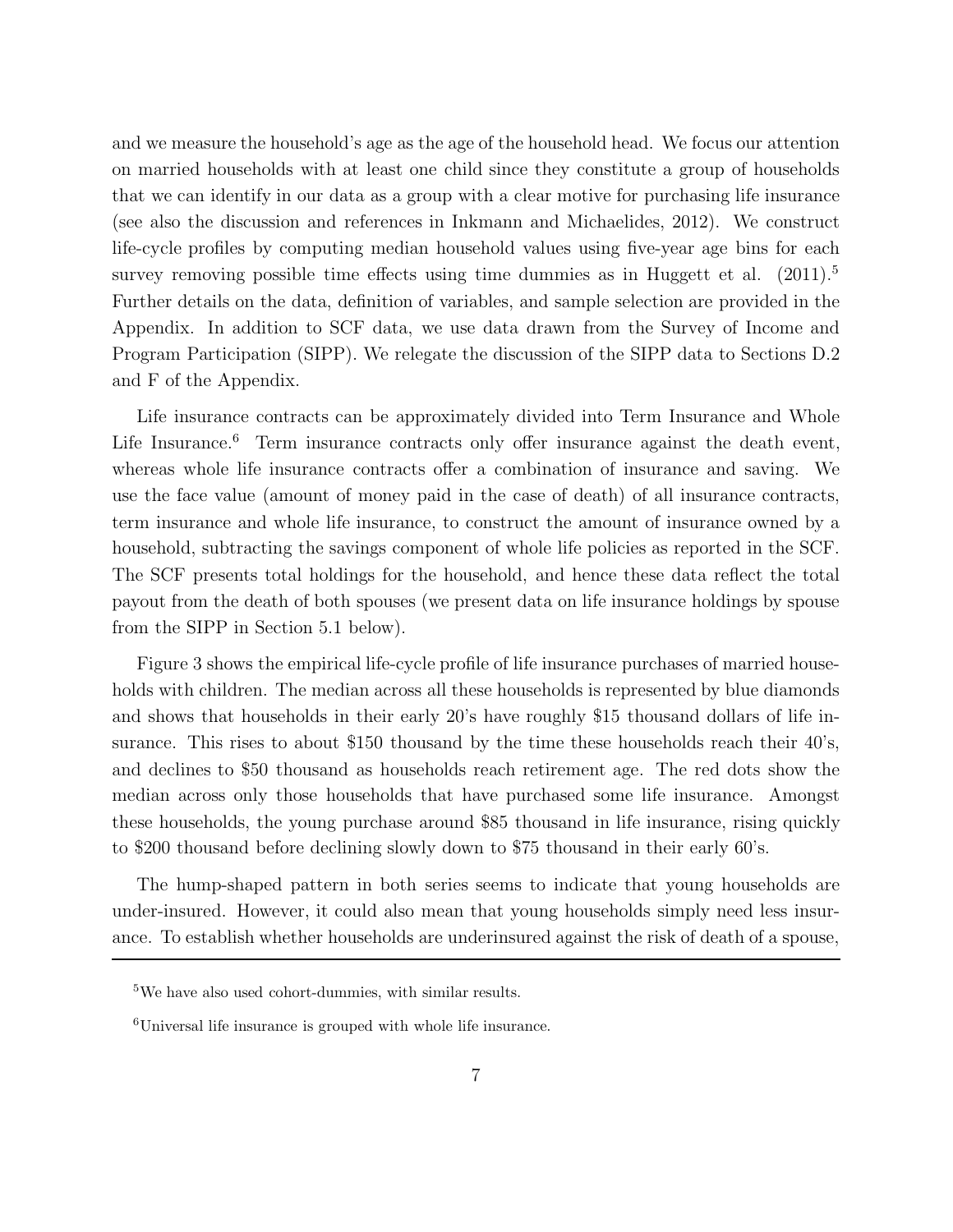we need to take a stand on the "appropriate" level of insurance. One approach would be to use a model to deduce optimal holdings in the absence of market frictions, and use this as a measure of full insurance. We return to this approach later in the paper after presenting our model. In Section 2.3 below we turn to an alternative approach in which we proxy the size of the loss of human wealth upon death of a spouse by the present value of income losses taking into account the implicit insurance that results from the possibility of re-marriage, social security survivor benefits, and progressive income taxation. These two approaches yield almost identical answers for our baseline model (compare Figures 7 and 8).

#### **2.2 Life Insurance – Two Issues**

Life insurance contracts can be divided into insurance that households purchase directly from insurance companies and insurance that is obtained through employment or membership in organizations (group insurance). If the amount of group insurance offered by the employer exceeds the amount households want to hold, then these households are "involuntarily" overinsured and the insurance holdings observed in the data are not the outcome of the optimal insurance choice by households. Clearly, the phenomenon of involuntary over-insurance can only occur for households who have not purchased any individual life insurance from insurance companies. Although the SCF does not distinguish between group insurance and insurance purchased individually, data on employer provided life insurance are available from the SIPP. Based on data drawn from the 2001 Panel of the SIPP, we find that for each age between 23 and 60, the median household with kids holds substantially more life insurance than the amount of insurance provided by the employer. Further, for the median household with children the amount of employer-provided life insurance is roughly constant over the life-cycle and the shape of the life-cycle profile of total (group plus individual) life insurance holdings is therefore not much affected by the presence of group life insurance. See Section F in the Appendix for more details. Thus, we conclude that the consideration of insurance purchases as voluntary is appropriate to a first approximation. Hong and Rios-Rull (2012) come to a similar conclusion after analyzing data drawn from the International Survey of Consumer Financial Decisions.

In line with much of the previous literature on life insurance (e.g. Hendel and Lizzeri 2003, Hong and Rios-Rull 2012, and Koijen et al 2012), we model the market for life insurance as competitive with actuarially fair pricing. This seems reasonable given the large number of competing providers and the lack of regulatory inference, and has found support in the data (see, for example, Winter, 1981). We also follow the bulk of this literature in abstracting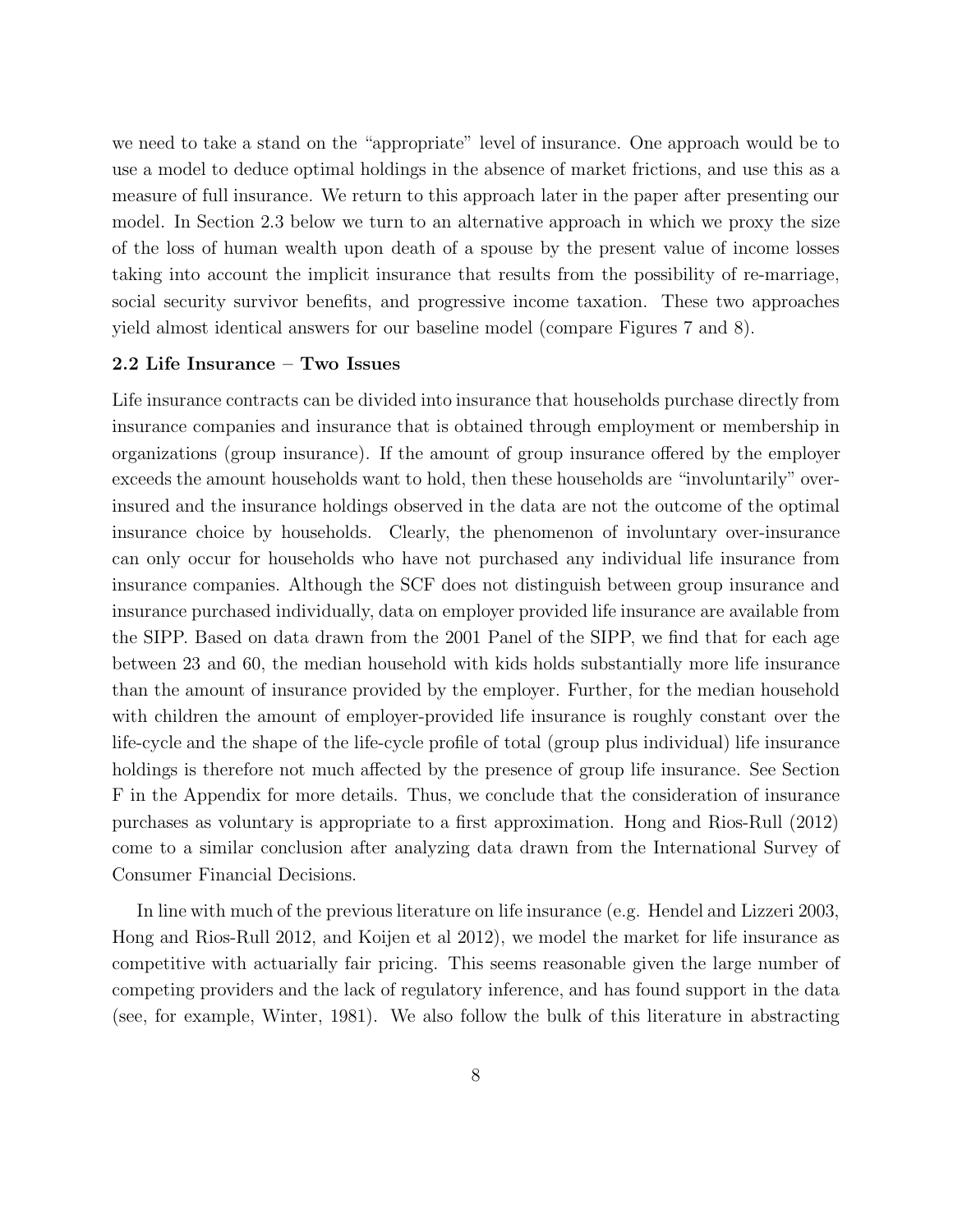from considerations of asymmetric information. We argue that this is reasonable given that moral hazard problems appear small, and that adverse selection is limited by the requirement of a medical exam and the provision of a medical history with the risk that a policy will be voided if health information is not fully disclosed. Further, the available empirical evidence suggests that adverse selection is not of first-order importance in the market for life insurance (see, for example, Cawley and Philipson 1999, Hendel and Lizzeri 2003, and Koijen et al. 2012).<sup>7</sup>

#### **2.3 Mortality Risk and Underinsurance**

Human capital is subject to a significant amount of idiosyncratic risk. In this paper, we divide these risks into mortality risk, demographic risk other than mortality risk, and labor market risk. We view labor market risk as that risk which affects observed labor earnings, which includes job displacement risk and some forms of disability risk. We follow a substantial literature (e.g. Huggett et al. 2011, Krebs 2003) and set the parameters describing human capital risk so that the implied labor market earnings process is consistent with estimates of permanent labor market risk obtained by the empirical literature, and defer a discussion of the details until we calibrate the model in Section 4.

Demographic risk other than mortality risk captures the effects of marriage, divorce, and childbirth on household earnings. Rates of marriage, divorce, and childbirth are calibrated using data from the SIPP. We defer the discussion of the calibration of the corresponding changes in household earnings to Section 4.

Mortality risk is defined by two parameters: the probability of death of an adult households member and the human capital loss associated with the death event. We choose the probability of death to match the year-to-year average survival rates for the period 1991-2000 from the US life-tables for the respective group. We choose the human capital loss equal to the (expected) present value of income losses taking into account insurance through the Social Security system and through re-marriage of widows/widowers. We focus on households with median earnings and proxy income losses by the after-tax earnings differential between married households and the corresponding single household after including Social Security survivor benefits. For the re-marriage rates, we cannot reliably estimate a life-cycle profile

<sup>7</sup>By contrast, there is considerable evidence of adverse selection in the market for annuities, where a medical exam is not required (Finkelstein and Poterba, 2004 and Friedman and Warshawski 1990). See also Society of Actuaries (2012) for details on the range of data collected by life insurers.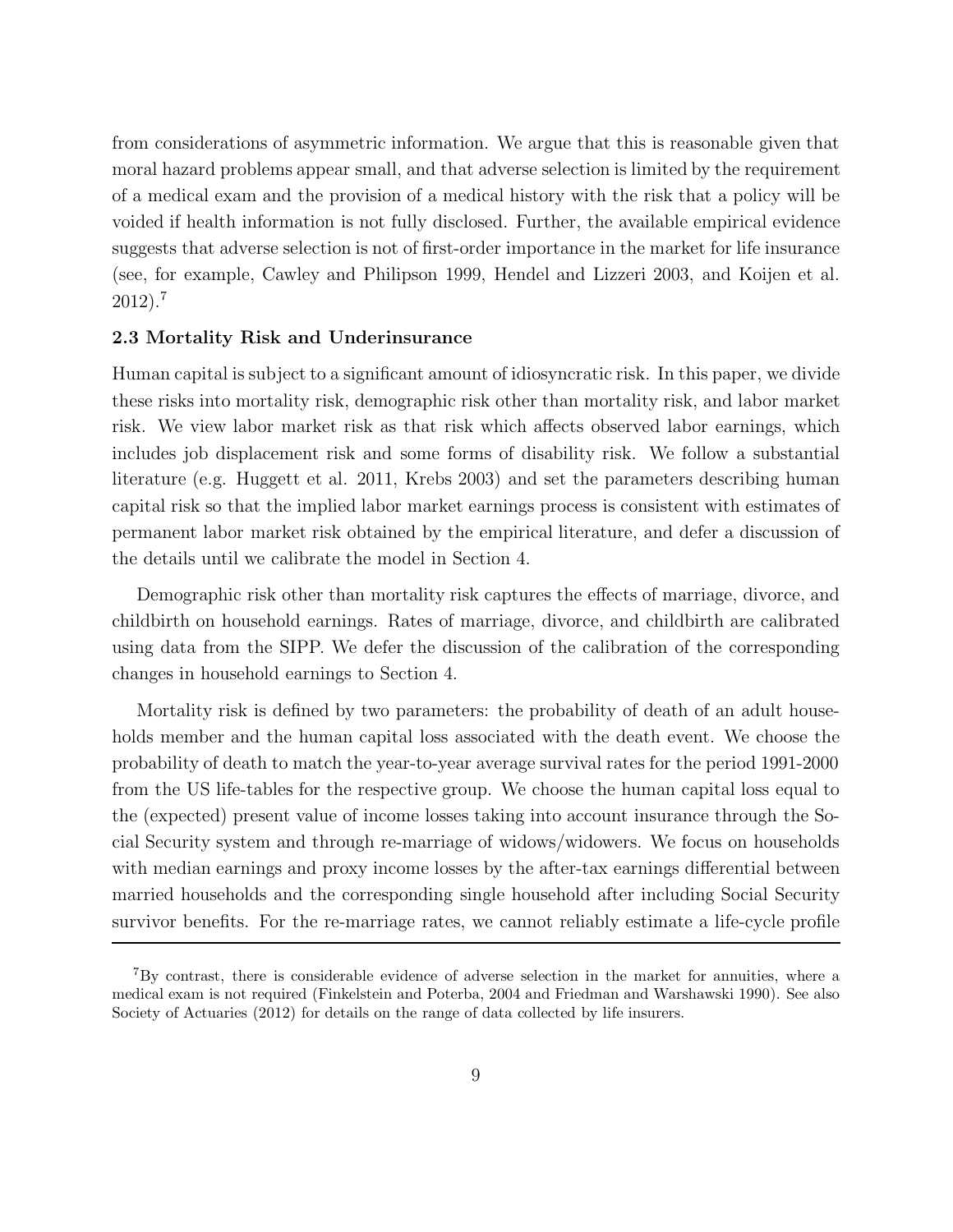of re-marriage rates for widows because of the small number of young widows and widowers in the SIPP. We therefore follow the macro literature on life insurance (Hong and Rios-Rull, 2012) and use re-marriage rates of divorcees as a first proxy for the re-marriage rates of widows/widowers, but in contrast to the previous literature we introduce an adjustment factor to take into account what is known about re-marriage rates of widows and widowers from the economics and sociology literatures.<sup>8</sup> See Section E of the Appendix for a detailed description of our approach and Section 6.3 for a robustness analysis.

Figure 4 plots the ratio of human capital losses in the event of death of a spouse to household labor earnings for the sample of married households with kids. To allow comparability with the life insurance data described above, which is aggregated for one household, the loss associated with the death of the household head is added to the loss from the death of their spouse. The first line depicts the loss of labor pre-tax earnings without allowing for the possibility that a widow or widower can remarry and shows that young households with children lose roughly 30 years of earnings following the death of a spouse. The second line includes the effect of taxes and social security survivor benefits on lost earnings, but does not allow for re-marriage, and shows that the government provides a substantial amount of insurance against the death of a spouse: for young households with children, the loss has declined to 15 years of earnings after taxes and transfers. Finally, the third line, which also allows for remarriage as a kind of informal insurance against loss of a spouse, shows that the resulting income loss is reduced to between 8 and 9 years of annual earnings for young households, with smaller reductions for older households who face lower remarriage rates.<sup>9</sup> Overall, our results suggest that income losses in the case of death of a spouse are substantial, but much less than a simple calculation that does not take into account non-linear taxes, social security survivor benefits, and remarriage, would suggest. Further, human capital losses expressed as a fraction of household human capital decline with age, suggesting that younger households should purchase more life insurance than older households.

Although other sources of informal insurance are possible, we argue that, with one exception, they are likely to be insignificant. For example, private transfers from outside of

<sup>&</sup>lt;sup>8</sup>Both widows and widowers have lower re-marriage rates than divorcees for each age group (Norton and Miller 1990, and Wilson and Clarke 1992).

<sup>9</sup>Our computed income losses without re-marriage are in line with the results in the literature (for example, Burkhauser et al. 2005 and Weaver 2010). This literature, however, has not computed effective income losses taking into account re-marriage.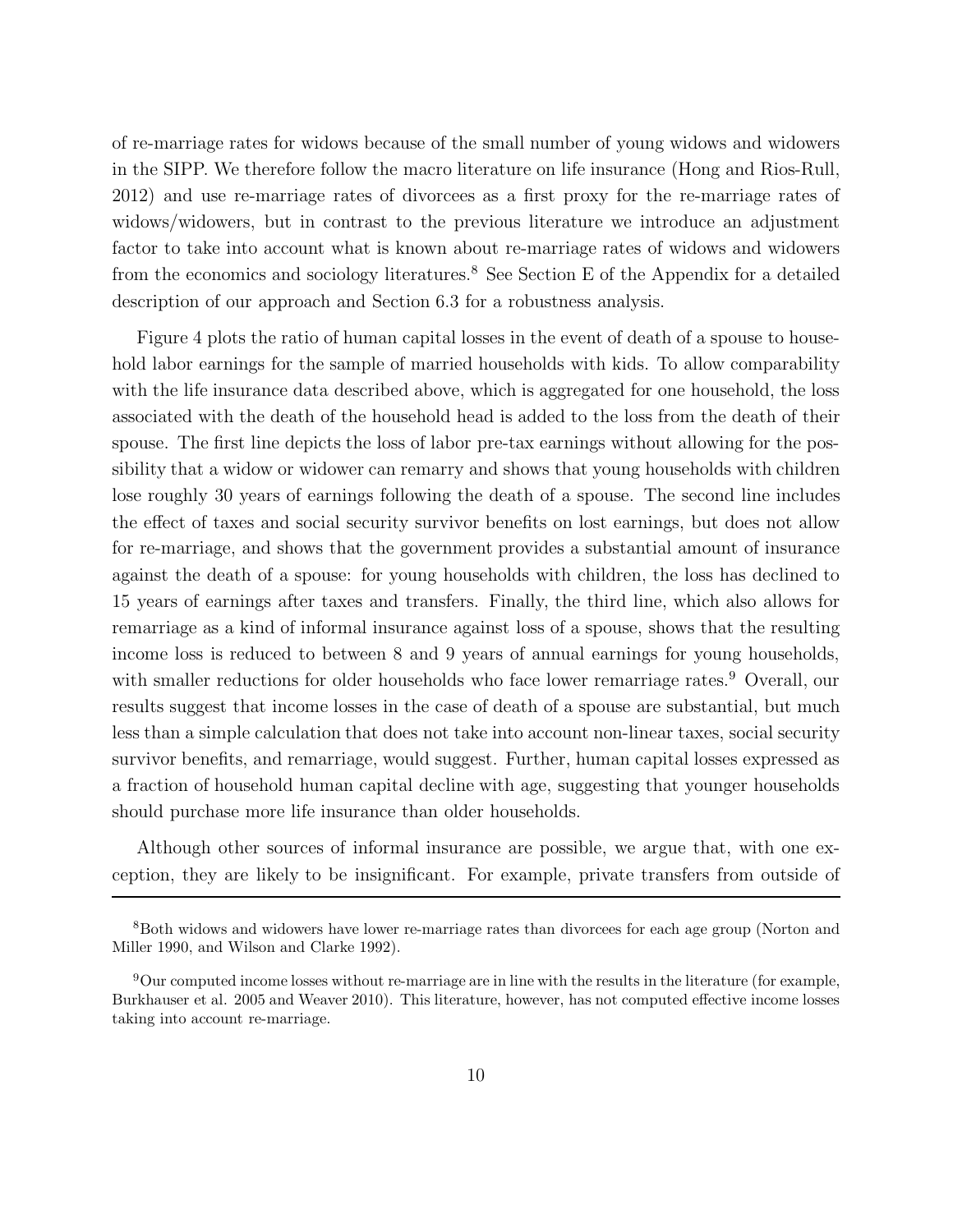the household appear insignificant following the disability of a spouse (Gallipoli and Turner 2009) and we argue are also likely insignificant following death. In Section I.3 of the Appendix we provide a detailed analysis that shows that the degree of informal insurance is relatively small for the affected group of households. One insurance mechanism that is plausibly significant is that the cost of living for a family is reduced following the death of a spouse, and we return to this issue when we calibrate mortality risk in the model economy in Section 4.2.

With our measure of the human capital loss in hand, we can now present our estimates of underinsurance. To this end, we define the *life insurance coefficient* as the ratio of the face value of life insurance holdings over the human capital loss in the case of death of an adult family member. Figure 1 plots the life insurance coefficient for married households with children. The blue diamonds show insurance holdings for all households with kids and shows that the median household is insured against only one-tenth of the of the loss expected from the death of a spouse. This rises to roughly 50% by middle age, and to 75% by retirement. The red dots show the same data for the sample of married households with kids that purchase some life insurance. This figure begins at roughly 30% and rises to close to 100% only as households reach their late 50's. This is our main empirical result: there exists a positive correlation between age and the degree to which households insure against mortality risk by purchasing life insurance. Further, the under-insurance of young households is substantial, whereas older households are almost fully insured.<sup>10</sup>

Our life insurance coefficient should not be confused with the insurance coefficient introduced by Blundell at al. (2008), which differs in three important respects. First, Blundell et al. (2008) consider the consumption response to all income shocks due to events that are not further specified, whereas we confine attention to one clearly defined event, namely the death of a spouse. Second, Blundell et al (2008) separate income shocks into a transitory and a permanent component and then separately define insurance coefficients for each component. In contrast, we focus on human capital losses that are highly persistent and therefore only consider an insurance coefficient with respect to persistent income shocks. Finally, Blundell et al. (2008) lump together different mechanisms of consumption insurance: insurance through friends and family, self-insurance through own saving, and insurance through the

 $10$ The fact that households are underinsured even after conditioning only on those households that purchase life insurance suggests that fixed costs in the purchase of life insurance are not the only reason for the observed underinsurance.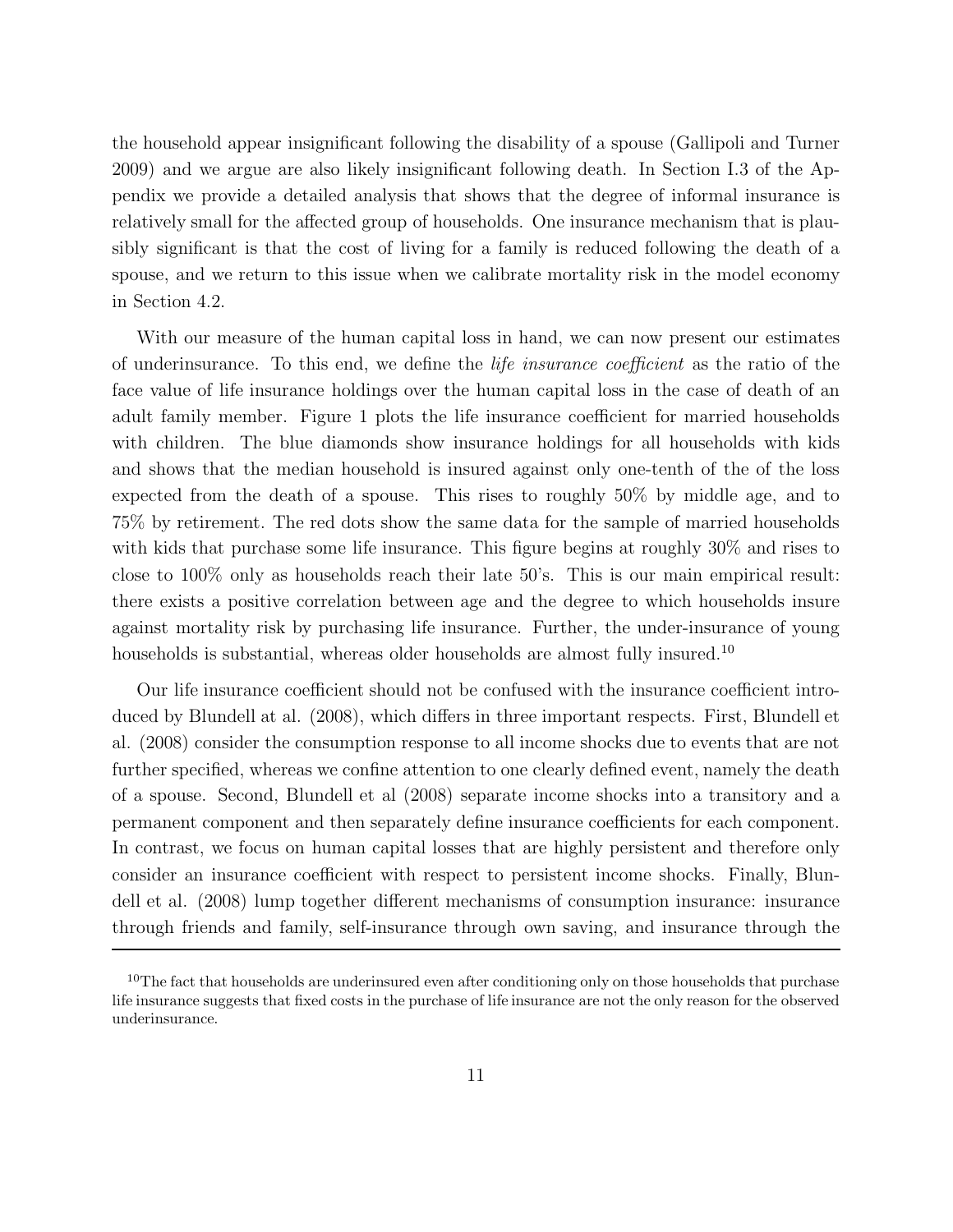purchase of insurance contracts. In contrast, we focus on one type of insurance mechanism: insurance through the purchase of life insurance contracts.

#### **2.4 Human Capital Returns**

Figure 2 shows the life-cycle profile of median labor earnings of married households with children in the SCF data.<sup>11</sup> As is well-known, labor earnings rapidly increase until age 35-40, after which they grow modestly until reaching a peak around age 50, and then decline as households reach retirement age.

We follow a long tradition by interpreting this earnings profile as the result of human capital accumulation decisions motivated by high returns to post-college education and onthe-job training (e.g. Becker 1964 and Ben-Porath 1967). Starting with the work of Mincer (1962), a large body of empirical work has used the slope of the life-cycle earnings profiles to estimate the (expected) return to human capital investment. According to this approach, Figure 2 suggests that human capital returns are much higher for young households than for middle-aged households. Thus, young households have a very strong incentive to invest in human capital, but older households do not.<sup>12</sup> Indeed, according to our calibrated model economy, human capital returns in excess of the risk-free rate are around 9 percent for young households, and these returns strongly decline over the life-cycle – see Section 4.2 for details. Note that excess human capital returns of 9 percent are in line with estimated rate of returns to on-the-job-training (Blundell et al. 1999 and Mincer 1994).

#### **2.5 Human Capital and Financial Capital**

Finally, we turn to a discussion of the relative importance of human capital and financial capital, and how this importance varies over the life-cycle. To this end, we use earnings (labor income) as a proxy for human capital and construct the life-cycle of the ratio of financial wealth to earnings. Data on earnings and financial wealth are also drawn from the 6 surveys of the Survey of Consumer Finance (SCF) conducted between 1992 and 2007

 $11$ The age-earnings profile in Figure 2 is computed from cross-sectional data, but a very similar concave life-cycle pattern emerges in studies that use panel data drawn from the PSID (Heathcote et al. 2010). Further, this concave pattern is also observed for the earnings or wages of individual workers, though the household earnings profile lies, of course, strictly above the individual earnings profile (Heathcote et al. 2010, Huggett et al. 2011).

 $12$ Note that this incentive exists regardless of whether returns are higher for the young because of decreasing returns to human capital accumulation, as in Ben-Porath (1967) and Huggett et al. (2011), or because human capital investment is less productive for older households, as in the model we describe below.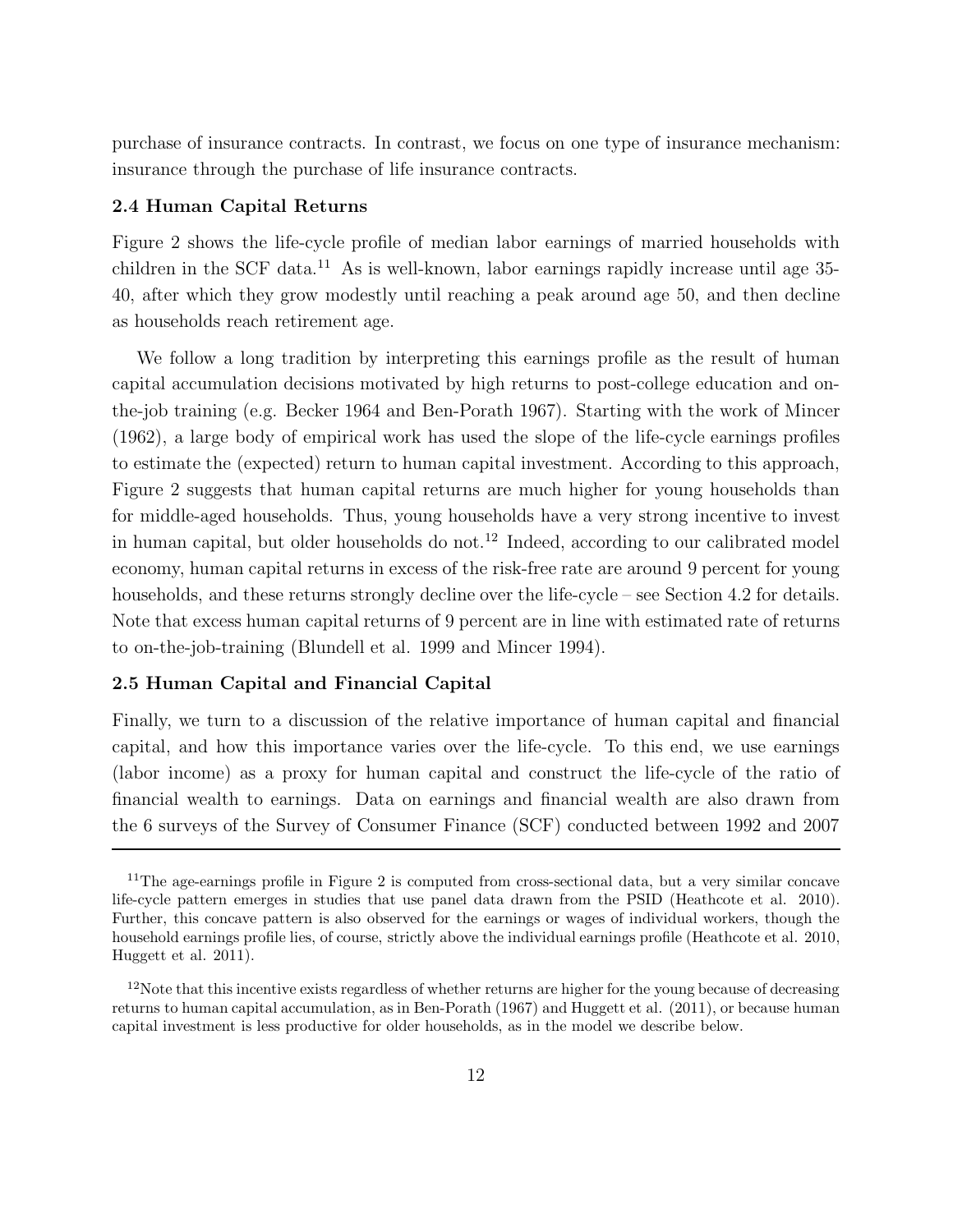and life-cycle profiles are constructed in the way described in Section 2.1. We continue to focus on married households with children. The variable "financial wealth" is defined as "net worth" in the SCF, which is the value of all assets (including housing and excluding human capital) minus the value of all debt (including mortgage debt). Labor earnings are defined as wages and salaries plus two-third of business and farm income.

Figure 5 plots the median ratio of net worth to labor earnings for married households with children of each age starting at 23 and ending at 60. As shown in the figure, households in their 20's and early 30's hold almost all of their wealth in human capital with the stock of net financial assets (including housing) less than one years flow of income from their human capital (i.e. labor earnings). By age 45, household net worth is roughly twice labor earnings, and it is not until households reach their 50's that net worth exceeds three time annual labor earnings. This pattern is driven by the rapid accumulation of net financial assets, as labor earnings are also increasing in the early part of the life cycle – see the plot of the life-cycle profile of labor earnings in Figure 2.

# **3. Model**

In this section, we develop a general version of our model and discuss two theoretical results. The model structure is similar to the incomplete-market model with human capital developed in Krebs (2003), but adds life-cycle considerations and limited contract enforcement. Our first theoretical result is a convenient characterization of equilibria (proposition 1 and proposition 2) that highlights the tractability of the model. Wright (2001) provides a characterization result similar to propositions 1 and 2 for a class of linear production models  $(AK \text{ models})$  with limited enforcement.<sup>13</sup> Proposition 3 is an analytical result and shows that, for a special case of the general model, age and insurance are positively correlated in equilibrium. Proofs are relegated to the Appendix.

#### **3.1. Goods Production**

Time is discrete and open ended. There is no aggregate risk and we confine attention to stationary (balanced growth) equilibria. We assume that there is one good that can be consumed or used for investment purposes. Production of this one good is undertaken by

<sup>13</sup>Angeletos (2007) and Moll (2012) develop tractable models of entrepreneurial activity in which individual consumption/saving policies are also linear in wealth. In all these approaches, tractability is achieved through the assumption that individual investment returns are independent of household wealth.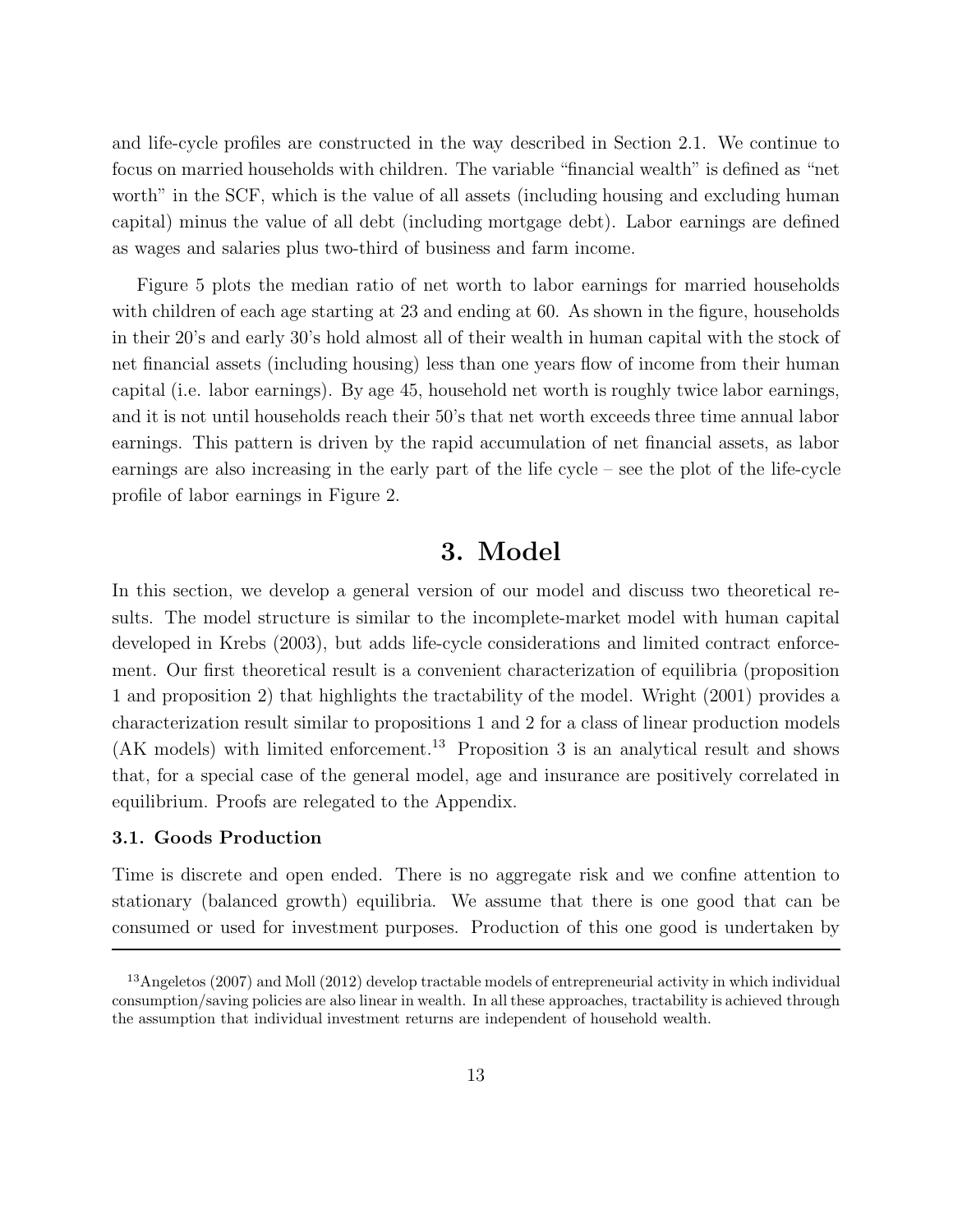one representative firm (equivalently, a large number of identical firms) that rents physical capital and human capital in competitive markets and uses these input factors to produce output, *Y*, according to the aggregate production function  $Y = F(K, H)$ , where *K* is the aggregate stock of physical capital and *H* is the aggregate level of human capital. The production function, *F*, has constant-returns-to-scale, satisfies a Inada condition, and is continuous, concave, and strictly increasing in each argument.

Given these assumptions on *F*, the derived intensive-form production function,  $f(\tilde{K}) =$  $F(K, 1)$ , is continuous, strictly increasing, strictly concave, and satisfies a corresponding Inada condition, where we introduced the "capital-to-labor ratio"  $\tilde{K} = K/H$ . Given the assumption of perfectly competitive labor and capital markets, profit maximization implies

$$
r_k = f'(\tilde{K})
$$
  
\n
$$
r_h = f(\tilde{K}) + f'(\tilde{K})\tilde{K},
$$
\n(1)

where  $r_k$  is the rental rate of physical capital and  $r_h$  is the rental rate of human capital. Note that  $r_h$  is simply the wage rate per unit of human capital and that we dropped the time index because of our stationarity assumption. Clearly, (1) defines rental rates as functions of the capital to labor ratio:  $r_k = r_k(\tilde{K})$  and  $r_h = r_h(\tilde{K})$ . Finally, physical capital depreciates at a constant rate,  $\delta_k$ , so that the (risk-free) return to physical capital investment is  $r_k - \delta_k$ .

#### **3.2. Households**

There are a continuum of households of mass one. Households differ according to their age *j*, the exogenous state (shock)  $s_j$ , their human capital,  $h_j$ , and their asset holdings,  $a_j$ . In our quantitative analysis, the exogenous state has several components referring to the family state of the household, the human capital loss in the case of death, and idiosyncratic labor market risk. The family state is defined by marital status (married, widowed, single-notwidowed), number of kids, and gender in the case of a single household. The process  $\{s_i\}$  is Markov with stationary transition probabilities  $\pi_j(s_{j+1}|s_j)$ . We denote by  $s^j = (s_1, \ldots, s_j)$ the history of exogenous states up to age *j* and let  $\pi_j(s^j | s_0) = \pi_j(s_j | s_{j-1}) \dots \pi_0(s_1 | s_0)$  stand for the probability that  $s^j$  occurs given  $s_0$ . At age  $j = 0$ , a household begins life in the initial state  $(a_0, h_0, s_0)$ .

The life of a household is divided into three phases. The first phase runs from age  $j = 0, \ldots, J$  and is the focus of our analysis. In the quantitative application, we identify  $j = 0$  with age 23 and  $j = J$  with age 60. In this phase, households are working and married households face the risk that an adult member of the household dies (mortality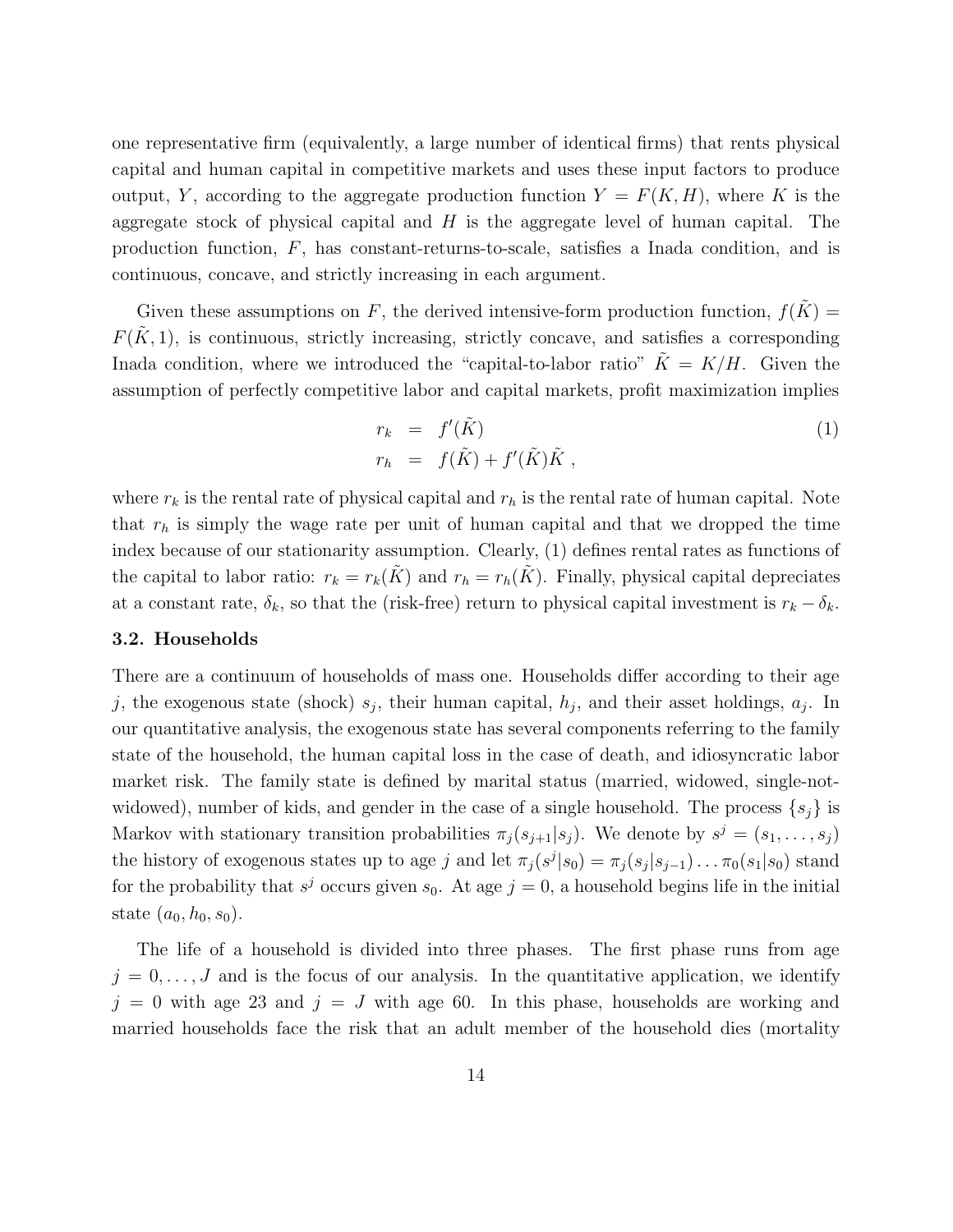risk). Married households also face the risk of divorce, and single households meet randomly to form a married household. Some households have children and the number of children in a household can increase or decrease by one. All transition probabilities over family states are exogenous. See Section 4 for more details on the specification of these transition probabilities.

The second phase of life,  $j = J + 1$ , is the pre-retirement stage. This phase is similar to the first phase, but now households do not age. However, they retire stochastically with fixed probability. The third and final phase of life is retirement. In the retirement phase, households receive no labor income and can buy annuities. Retired households die with constant probability and are then replaced by a household age  $j = 0$  (age 23 in Section 4). Given that the focus of our analysis is on married households with children in the first phase of life (i.e. with a household head not older than 60), we relegate to the Appendix a more detailed discussion of the decision problem in the second and third phase of life.

Households are risk-averse and have identical preferences that allow for a time-additive expected utility representation with logarithmic one-period utility function and pure discount factor  $\beta$ . For a household choosing the consumption plan  $\{c_j\}$ , expected life-time utility is given by

$$
\sum_{j=0}^{J} \beta^{j} \sum_{s^{j}} u(c_{j}, s_{j}) \pi_{j}(s^{j} | s_{0})
$$
\n
$$
+ \beta^{J+1} \sum_{s^{J+1}} V_{J+1}(h_{J+1}(s^{J}), a_{J+1}(s^{J+1}), s_{J+1}) \pi_{J+1}(s^{J+1} | s_{0})
$$
\n(2)

where  $u(c_j, s_j) = \gamma_0(s_j) + \gamma_1(s_j) ln c_j$  is the one-period utility function of the household,  $V_{J+1}$ is the value function in the pre-retirement stage and  $\gamma_0$  and  $\gamma_1$  are preference shocks that depend on the family state. For the quantitative analysis conducted in Section 5 we use  $\gamma_1(s_i) = 1$  so that the marginal utility of consumption is state-independent. We then relax this assumption in Section 6, where we consider an extended version of the baseline model. Note that we have abstracted from the labor-leisure choice of households.

Households can invest in physical capital as well as human capital and they can buy and sell a complete set of financial assets (contracts) with state-contingent payoffs. More specifically, there is one financial asset for each exogenous state *s* that pays off one unit of the good if the state occurs and zero otherwise (Arrow security). We denote by  $a_{j+1}(s_{j+1})$ the quantity bought/sold at age *j* of the asset that pays off one unit of the good if  $s_{j+1}$  occurs at age  $j + 1$ . Given an initial state,  $(h_0, a_0, s_0)$ , a household chooses a plan,  $\{c_j, h_{j+1}, \vec{a}_{j+1}\}$ ,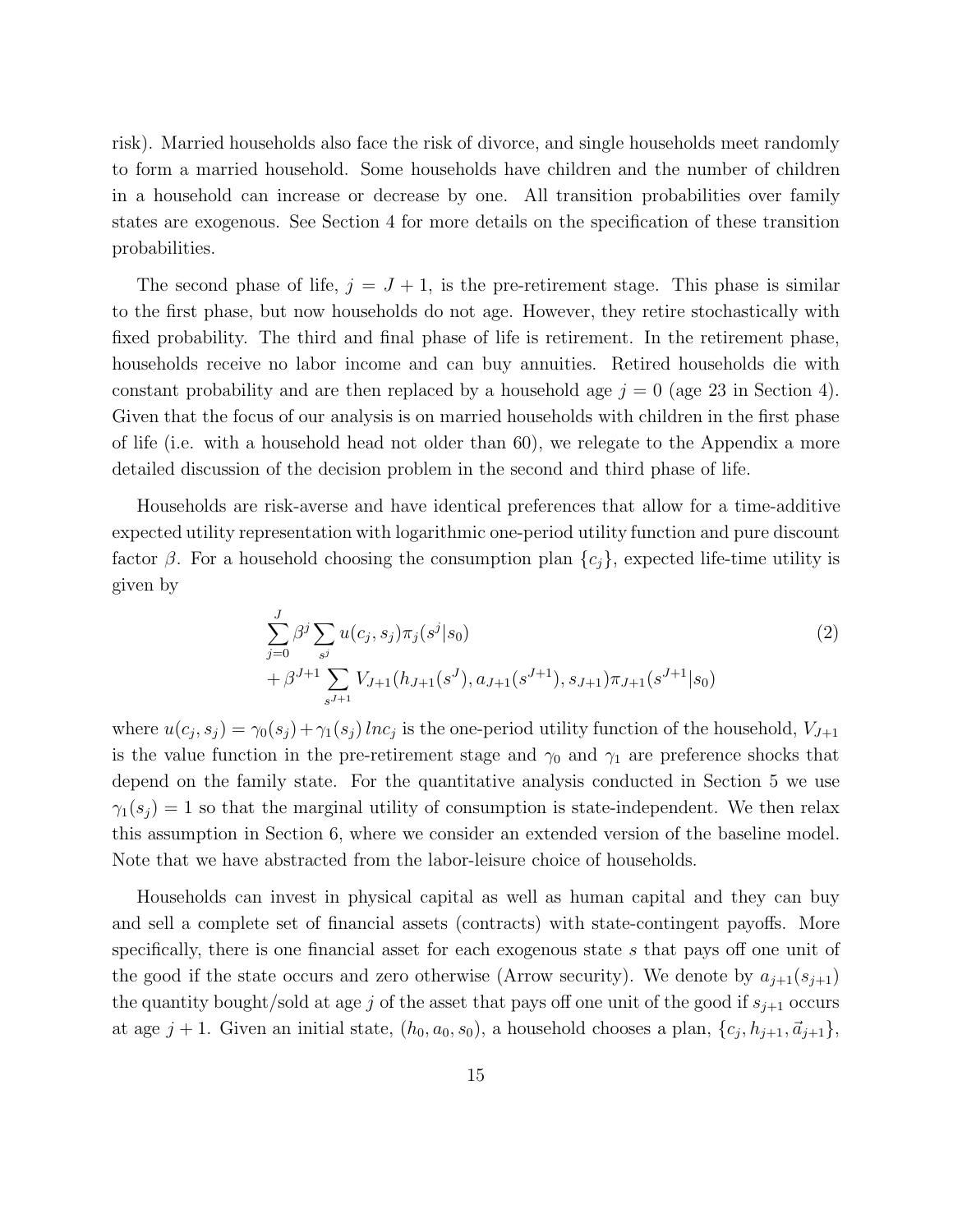where the notation  $\vec{a}$  indicates that in each period the household chooses a vector of asset holdings. Further,  $c_j$  stands for the function mapping partial histories,  $s^j$ , into consumption levels,  $c_j(s^j)$ , with similar notation used for the other choice variables. A budget-feasible plan has to satisfy the sequential budget constraint, human capital evolution equation, and non-negativity constraints on total wealth (financial plus human), consumption and human capital:

i) 
$$
z(s_j)r_hh_j + a_j(s_j) = c_j + x_{hj} + \sum_{s_{j+1}} a_{j+1}(s_{j+1})q_j(s_{j+1})
$$
 (3)

$$
h_{j+1} = (1 - \delta_h + \eta_j(s_j) + \varphi_j(s_j)) h_j + \phi x_{hj}
$$
  
iii) 
$$
h_j + \sum_{s_{j+1}} a_{j+1}(s_{j+1}) q_j(s_{j+1}) \geq 0
$$

*iv*)  $c_j \geq 0$ ,  $h_{j+1} \geq 0$ .

Here  $q_j(s_{j+1})$  is the price of a financial contract purchased at age *j* that pays off if  $s_{j+1}$ occurs at age  $j+1$ , which in our Markovian setting only depends on the asset type  $s_{j+1}$  and current state  $s_i$ . Note that the equations in (3) have to hold in realization; that is, they hold for all  $j$  and all sequences  $s^j$ . Note also that (3iii) represents a debt constraint, which does not bind in equilibrium, and that (3iv) requires the stock of human capital,  $h_{j+1}$ , to be non-negative, which prevents elderly workers from shorting their human capital.

The variable  $x_{hj}$  in the human capital equation (3ii) captures the resource cost of (active) human capital investment measured in consumption units and  $\phi$  is a parameter describing the productivity of this investment. The term  $\eta_j$  measures the loss/gain of household human capital when there is a transition from one family state to another (demographic risk) including the transition from married household to single household in the case of death (mortality risk).<sup>14</sup> The term  $z_j$  in equation (3i) is an idiosyncratic labor productivity shock that is i.i.d. and captures transitory movements in earnings. We normalize the mean of these productivity shocks to one,  $E[z_j] = 1$ . The variable  $\varphi_j h_j$  represents increases in human capital that do not require an active input of resources, including returns to experience and learning-by-doing one's job, which are often referred to as experience capital. Note that this term has a random component so that  $\varphi_j$  also captures any labor market risk that is not part of the productivity shock  $z_j$ . The randomness in  $\varphi_j$  might describe variations in the

<sup>&</sup>lt;sup>14</sup>For notational ease, we expand the family state,  $s_{1j}$ , to include last period's marital status (married, single widowed, single not widowed) so that the  $\eta$ -shock only depends on the current  $s_{1j}$  and not on  $s_{1,j-1}$ . See Section 4.1 for details.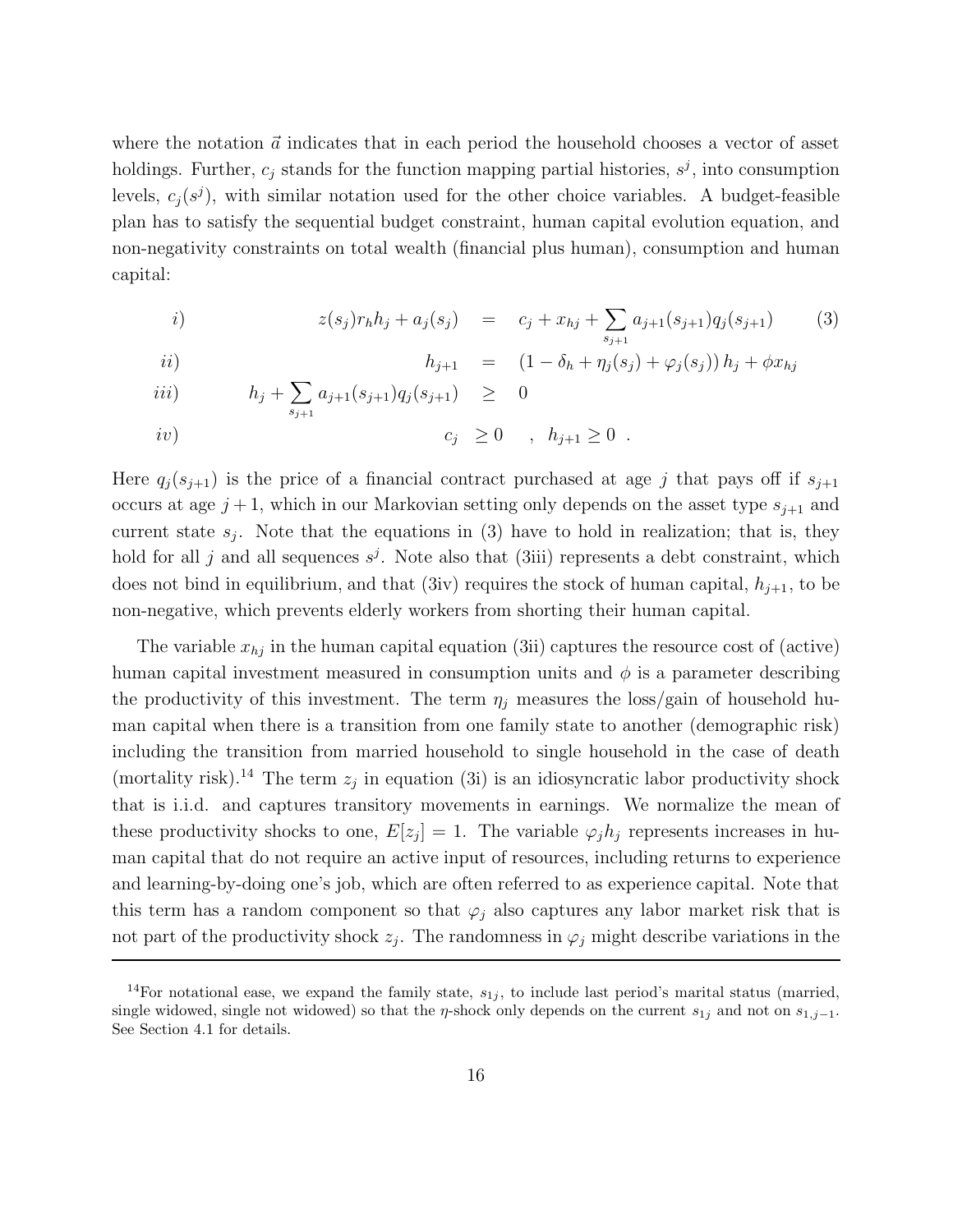return to experience that often occur when workers switch their employer and/or occupation. For our quantitative analysis, we assume  $\varphi_j(s_j) = \bar{\varphi}_j + \hat{\varphi}(s_j)$ , where the first component describes age-dependent learning-by-doing effects and the second component captures labor market risk. Finally,  $\delta_h$  is the depreciation rate of human capital.

The budget constraint (3) assumes that physical capital and human capital are produced using similar technologies in the sense that one unit of physical capital can be transformed into  $\phi$  units of human capital. Thus, we assume constant returns to scale at the household level. This assumption, also made in Krebs (2003), implies that the household decision problem displays a certain linearity with respect to physical capital investment and human capital investment in the sense that goods invested in either human capital or physical capital generate returns that are independent of household size, where size is measured by total wealth (see below).<sup>15</sup> In conjunction with the constant-returns-to-scale assumption for the aggregate production function *F* it implies that the model exhibits endogenous growth.

The assumptions we make in (3) have the advantage that they keep the model highly tractable, which, as we argued before, is essential for the theoretical and quantitative analysis conducted in this paper. Tractability in the general case requires that we do not impose a restriction on the ability of households to decumulate human capital. However, in the calibrated model economy used for our quantitative analysis, the restriction  $h_{j+1} \geq (1-\delta_{hj})h_j$ is always satisfied in equilibrium; that is, it holds for all household types at all ages and all realizations of uncertainty. Similarly, the restriction that human capital investment is nonnegative,  $\varphi_j h_j + \varphi x_{h_j} \geq 0$ , is always satisfied in equilibrium. Thus, imposing these restrictions in  $(3)$  would not change the conclusions drawn in the quantitative analysis.<sup>16</sup>

In addition to the standard budget constraint, household's decisions have to satisfy a sequential enforcement (participation) constraint, which ensures that at no point in time

<sup>&</sup>lt;sup>15</sup>Note also that in  $(3)$  we focus on the resource cost of human capital investment, but we can easily introduce time cost of human capital investment without loosing tractability if we replace the term  $\phi x_{hj}$ in (3ii) by  $\phi(h_j l_j)^{\nu} x_{h_j}^{1-\nu}$  and the term  $z_j r_h h_j$  by  $(1-l_j) z_j r_h h_j$  in (3i), where  $l_j$  is time spent in human capital production. It is straightforward to show that this extension gives rise to human capital accumulation equation that is linear in  $x_{hj}$  after substituting out the optimal value of  $h_j l_j$ .

 $16$ Note that in (3) we have explicitly imposed a non-negativity constraint on the stock of human capital, and our general characterization of the household decision rule (proposition 1) holds with this constraint imposed. Of course, for a certain range of parameter values this constraint binds in equilibrium, but for the parameter values used in our quantitative analysis this constraints never binds (does not bind for all households types and uncertainty states).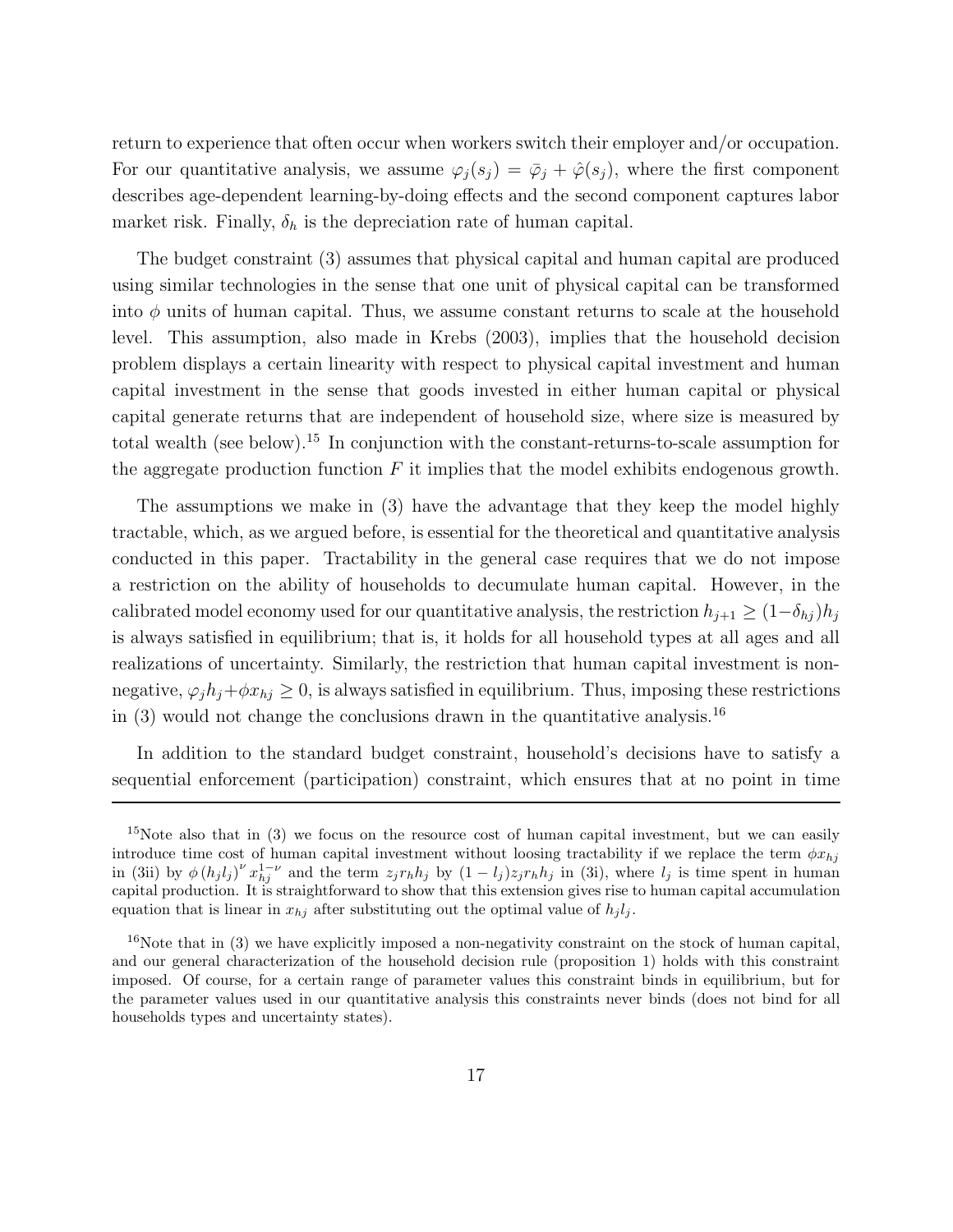individual households have an incentive to default on their financial obligations. More precisely, individual consumption plans have to satisfy

$$
\sum_{n=0}^{J-j} \beta^n \sum_{s^{j+n}|s^j} u(c_{j+n}, s_{j+n}) \pi_j(s^{j+n}|s_j)
$$
\n
$$
+ \beta^{J+1-j} \sum_{s^{J+1}|s^j} V_{J+1}(h_{J+1}(s^J), a_{J+1}(s^{J+1}), s_{J+1}) \pi_{J+1}(s^{J+1}|s_j)
$$
\n
$$
\geq V_d(h_j(s^{j-1}), a_j(s^j), s_j)
$$
\n(4)

for all *j* and  $s^j$ , where  $V_d$  is the value function of a household who defaults. Note that the constraint set defined by (4) may not be convex since both the left-hand side and the right-hand side are concave functions of *h*. This is the non-convexity issue alluded to in the introduction; in proposition 1 we show how this problem is surmounted in the current setting.

The default value function  $V_d$ , is defined by the household decision problem in default. In this paper, we model default along the lines of Chapter 7 of the US bankruptcy code. More precisely, we assume that upon default all debts of the household are canceled and all financial assets seized so that  $a_j(s_j) = 0$ . Following default, households are excluded from purchasing insurance contracts and borrowing (going short), but they can still save in a risk-free asset. We assume that exclusion continues until a stochastically determined future date that occurs with probability  $(1 - p)$  in each period; that is, the probability of remaining in (financial) autarky is *p*. Following a default, households retain their human capital and continue to earn the wage rate  $r_h$  per unit of human capital. After regaining access to financial markets, the households expected continuation value is  $V^e$ , which depends on *h* and *s* at the time of exiting default  $(a = 0$  at that point in time). For the individual household the function  $V<sup>e</sup>$  is taken as given, but we will close the model and determine this function endogenously by requiring that  $V^e = V$ , where *V* is the equilibrium value function associated with the maximization problem of a household who participates in financial markets.<sup>17</sup> Details are found in the Appendix.

<sup>&</sup>lt;sup>17</sup>The previous literature has usually assumed  $p = 1$  (permanent autarky). See, however, Krueger and Uhlig (2006) for a model with  $p = 0$  following a similar approach to ours. Note also that the credit (default) history of an individual household is not a state variable affecting the expected value function,  $V^e$ ; we assume that the credit (default) history of households is information that cannot be used for contracting purposes. This is in keeping with the U.S. bankruptcy code which limits the history of past behavior that can be retained in credit reports.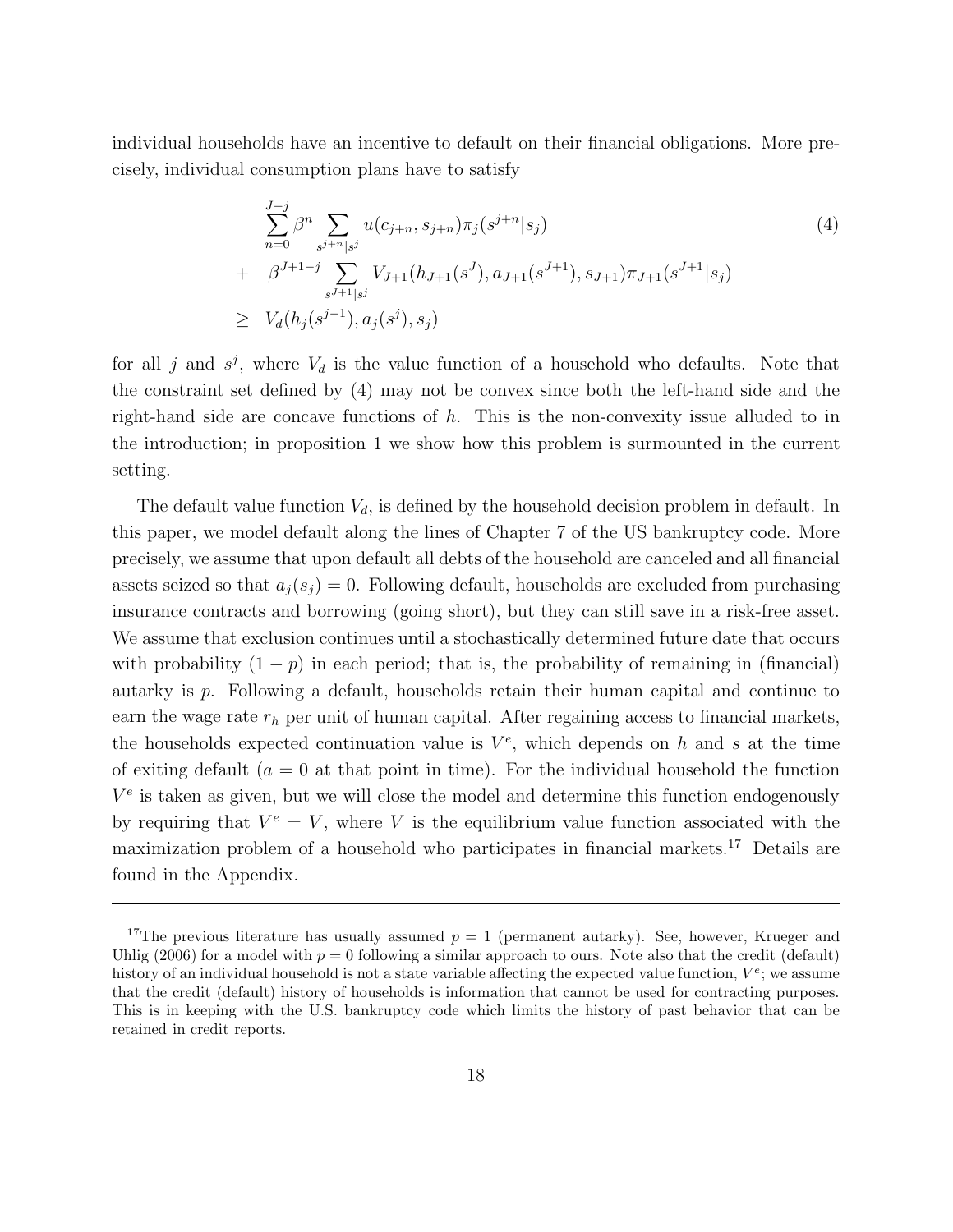#### **3.3 Equilibrium**

We assume that insurance markets (financial markets) are perfectly competitive without transactions costs and that insurance contracts (financial contracts) are priced in an actuarially fair manner (risk neutral pricing):

$$
q_j(s_{j+1}; s_j) = \frac{\pi_j(s_{j+1}|s_j)}{1 + r_f} \,. \tag{5}
$$

The pricing equation (5) can be interpreted as a zero-profit condition for financial intermediaries that can invest in physical capital at the risk-free rate of return  $r_f = r_k - \delta_k$  and can fully diversify idiosyncratic risk for each insurance contract  $s_{j+1}$ .

Below we show that the optimal plan for individual households is recursive; that is, the optimal plan is generated by a policy function, *g*. This household policy function in conjunction with the transition probabilities,  $\pi$ , define a transition function over states, (*h, a, s*), in the canonical way. This transition function together with the initial distribution,  $\mu_0$ , and sequence of distributions for new-born households,  $\{\mu_{t,new}\},$  induce a sequence of equilibrium distributions,  $\{\mu_t\}$ , of households over individual states. We assume that the financial capital of households who die is inherited by new-born households, which imposes a restriction on the mean of the marginal distribution  $\mu_{t,new}^m$  over *a*. Note that we allow the distribution  $\{\mu_{t,new}\}\$ to have an explicit time-dependence since in our endogenous growth model the mean value of *h* and *a* will growth over time, and a stationary distribution over intensive-form or growth-adjusted variables can only be obtained if the mean value of the extensive-form variables also grows for new-born households. In our quantitative analysis, we directly specify the distribution of new-born households over growth-adjusted states.

Assuming a law of large numbers, aggregate variables can be found by taking expectation with respect to the induced equilibrium distribution. For example, the aggregate level of human capital is given by  $H_t = \int \sum_j h_j d\mu_{tj}(h_j)$ . A similar expression holds for the aggregate value of financial wealth. In equilibrium, human capital demanded by the firm must be equal to the corresponding aggregate stock of human capital supplied by households. Similarly, the physical capital demanded by the firm must equal the aggregate net financial wealth supplied by households. Because of the constant-returns-to-scale assumption, only the ratio of physical to human capital is pinned down by this market clearing condition. That is, in equilibrium we must have for all *t*

$$
\tilde{K} = \frac{\int \sum_{j} \sum_{s_{j+1}} q_j(s_{j+1}; s_j) a_{j+1}(s_{j+1}) d\mu_{jt}(h_j)}{\int \sum_{j} h_j d\mu_{tj}(h_j)},
$$
\n(6)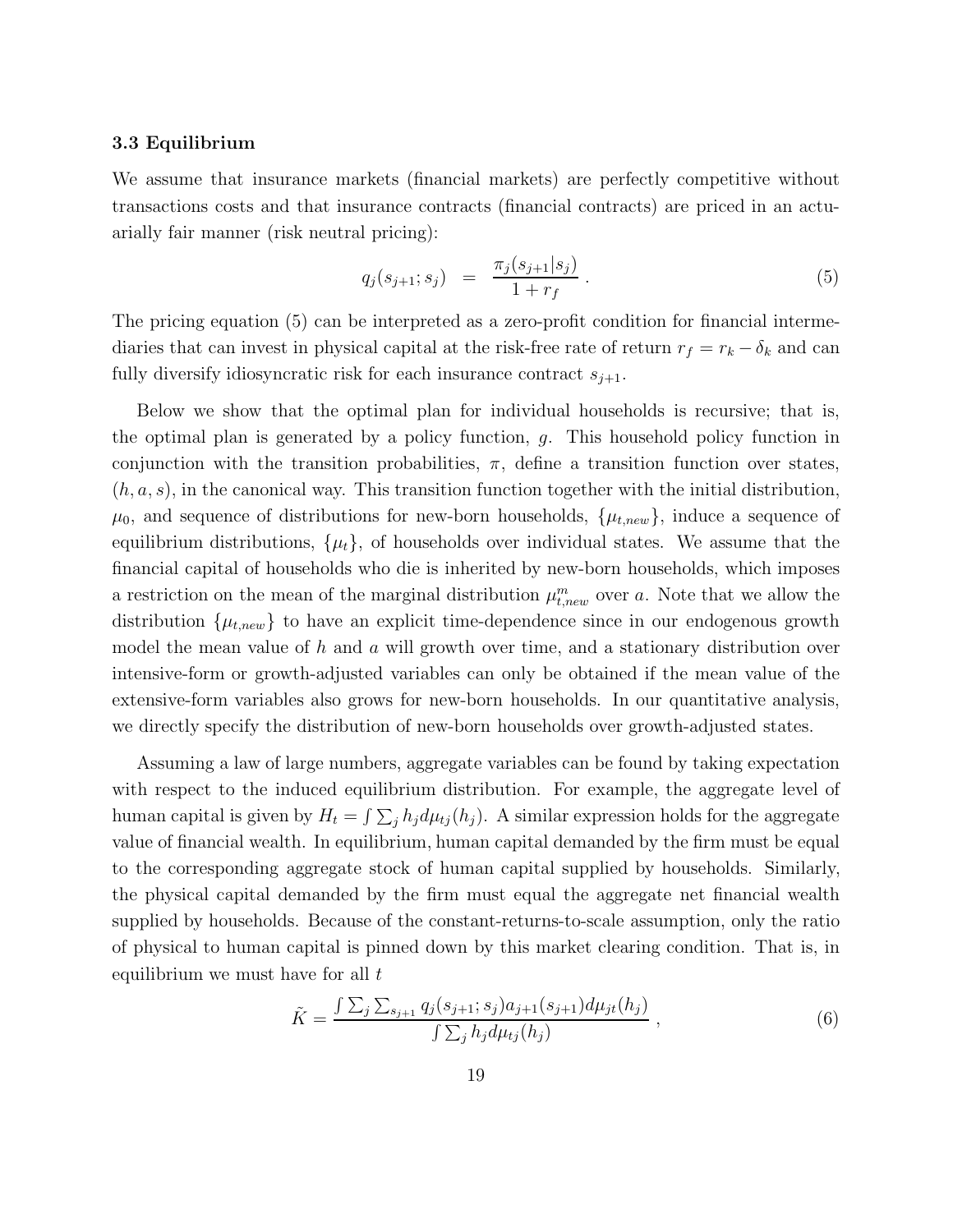where  $\tilde{K}$  is the capital-to-labor ratio chosen by the representative firm that determines the equilibrium rental rates of physical capital and human capital,  $r_k$  and  $r_h$ , through (1).

To sum up, we have the following equilibrium definition:

**Definition** A stationary recursive equilibrium is a collection of rental rates  $(r_k, r_h)$ , an aggregate capital-to-labor ratio,  $\tilde{K}$ , a household value function, *V*, an expected household value function,  $V^e$ , a household policy function, g, and a sequence of distributions,  $\{\mu_t\}$ , of households over individual states, (*h, a, s*), such that

i) Utility maximization of households: for each initial state,  $(h_0, a_0, s_0)$ , and given prices, the household policy function, *g*, generates a household plan that maximizes expected lifetime utility (2) subject to the sequential budget constraint (3) and the sequential participation constraint (4).

ii) Profit maximization of firms: the aggregate capital-to-labor ratio and rental rates satisfy the first-order conditions (1).

iii) Profit maximization of financial intermediaries: financial contracts are priced according to (5)

iv) Aggregate law of motion: the sequence of distributions,  $\{\mu_t\}$ , is generated by *g*,  $\pi$ ,  $\mu_0$ , and  $\{\mu_{t,new}\}.$ 

v) Market clearing: equations (6) holds for all *t* when the expectation is taken with respect to the distribution  $\mu_t$ .

vi) The expected household value function is identical to the equilibrium household value function:  $V^e = V$ .

Note that the equilibrium value of  $\tilde{K}$  determines the equilibrium growth rate of the economy (see Appendix for details). Note also that in equilibrium the goods market clearing condition (aggregate resource constraint) automatically holds:

$$
C_t + K_{t+1} + \frac{1}{\phi} H_{t+1} = (1 - \delta_k) K_t + \frac{1}{\phi} H_t + \frac{1}{\phi} \int \sum_j (\eta_j(s_j) + \varphi_j(s_j) - \delta_h) h_j d\mu_{tj}(h_j) + F(K_t, H_t)
$$
\n(7)

#### **3.4. Characterization of Household Problem**

We next show that optimal consumption choices are linear in total wealth (human plus financial) and portfolio choices are independent of wealth. This property of the optimal policy function allows us to solve the quantitative model, which has a large number of household types and uncertainty states, without using approximation methods. The property also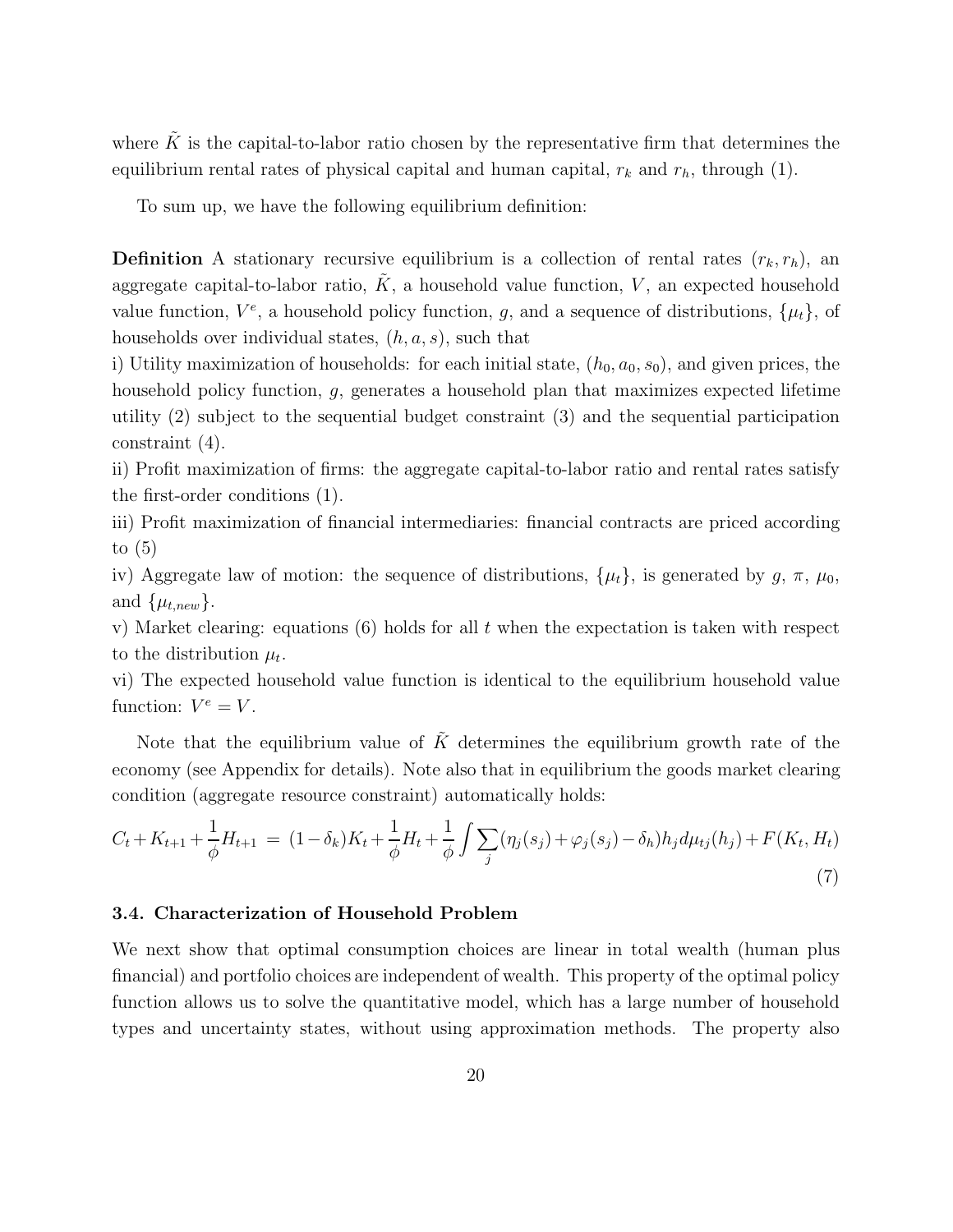implies that the household decision problem is convex and the first-order approach can be utilized.

To state the characterization result, denote total wealth (human plus financial) of a household of age *j* at the beginning of the year by  $w_j = h_j/\phi + \sum_{s_j} a_j(s_j)q_{j-1}(s_j)$ . Note that  $\phi$  measures the productivity of goods investment in human capital and  $1/\phi$  is is the shadow price of one unit of human capital in terms of the consumption/capital good. Denote the portfolio shares by  $\theta_{hj} = h_j/(\phi w_j)$  and  $\theta_{a,j}(s_j) = a_j(s_j)/w_j$ . The sequential budget constraint (3) then reads:

$$
w_{j+1} = (1 + r_j(\theta_j, s_j))w_j - c_j
$$
  
\n
$$
1 = \theta_{h,j+1} + \sum_{s_{j+1}} q_j(s_{j+1}|s_j)\theta_{a,j+1}(s_{j+1})
$$
  
\n
$$
c_j \geq 0, \quad w_{j+1} \geq 0, \quad \theta_{j+1} \geq 0
$$
\n
$$
(8)
$$

with

$$
1 + r_j(\theta_j, s_j) \doteq [1 + \phi z(s_j)r_h - \delta_h + \eta_j(s_j) + \varphi_j(s_j)]\theta_{hj} + \theta_{aj}(s_j)
$$

Clearly, this is the budget constraint corresponding to an inter-temporal portfolio choice problem with linear investment opportunities and no exogenous source of income. It also shows that  $(w, \theta, s)$  can be used as individual state variable for the recursive formulation of the utility maximization problem. Using this notation, we have the following result:

**Proposition 1.** The value function and the optimal policy function are given by

$$
V_j(w_j, \theta_j, s_j) = \tilde{V}_{0j}(s_j) + \tilde{V}_{1j}(s_j) [\ln w_j + \ln(1 + r_j(\theta_j, s_j))]
$$
  
\n
$$
c_j(w_j, \theta_j, s_j) = \tilde{c}_j(s_j) (1 + r_j(\theta_j, s_j)) w_j
$$
  
\n
$$
\theta_{j+1}(w_j, \theta_j, s_j) = \theta_{j+1}
$$
  
\n
$$
w_{j+1}(w_j, \theta_j, s_j) = (1 - \tilde{c}_j(s_j)) (1 + r_j(\theta_j, s_j)) w_j
$$
\n(9)

where the value function coefficients,  $V_{0j}(s_j)$ ,  $V_{d,0j}(s_j)$ , and  $V_{1j}(s_j)$  as well as the optimal consumption-to-wealth ratio,  $\tilde{c}$ , and the optimal portfolio choice,  $\theta_{j+1}^*$  are the solution to a maximization problem with linear constraints – see equation  $(A7)$  in the Appendix.<sup>18</sup>

*Proof*: See Appendix.

<sup>&</sup>lt;sup>18</sup>The Appendix also contains the corresponding expressions for the default value function and default consumption policy.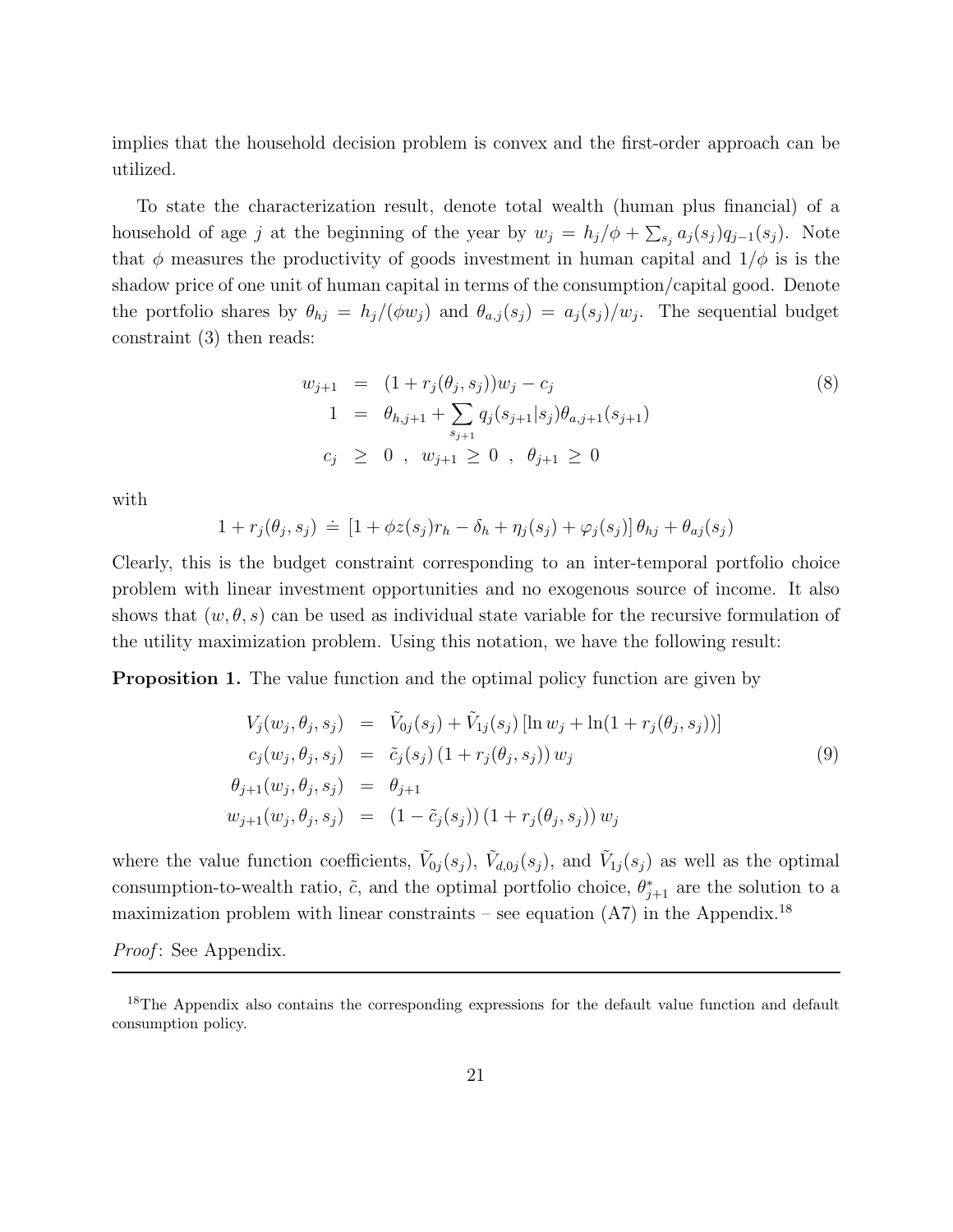Proposition 1 provides a convenient characterization of the solution to the household decision problem for given investment returns (partial equilibrium). Importantly, it establishes that the policy functions are linear in wealth, so that concerns about discontinuities resulting from the non-convexity in the participation constraint (4) have been resolved. We next turn to the determination of investment returns (general equilibrium).

#### **3.5. Equilibrium Characterization**

Define the share of aggregate total wealth of households of age  $j$  and state  $s_j$  as

$$
\Omega_j(s_j) \quad \doteq \quad \frac{E\left[(1+r_j)w_j|s_j\right]\pi_j(s_j)}{\sum_j \sum_{s_j} E\left[(1+r_j)w_j|s_j\right]\pi_j(s_j)}
$$

Note that  $(1+r_j)w_j$  is total wealth of an individual household after assets have paid off (after production and depreciation has been taken into account). Note also that  $\sum_j \sum_{s_{1j}} \Omega(s_{1j}) =$ 1. Further,  $\Omega$  is finite-dimensional, whereas the set of distributions over  $(w, s)$  is infinitedimensional. Using the definition of wealth shares and the property that portfolio choices are wealth-independent, in the Appendix we show the following result:

**Proposition 2.** Suppose that  $(\theta, \tilde{c}, \tilde{V}, \tilde{K}, \Omega)$  solves the fixed-point problem defined by equations (A4), (A10), and (A11) in the Appendix. Then  $(g, \tilde{V}, \tilde{K}, \{\mu_t\})$  is a stationary (balanced growth) equilibrium, where *g* is the individual policy function induced by  $(\tilde{c}, \theta)$  and  $\{\mu_t\}$  is the sequence of measures induced by the policy function  $g$ , the initial measure,  $\mu_0$ , and the transition matrix over demographic and labor market states, *π*.

*Proof.* See the Appendix.

Proposition 2 shows that the stationary equilibrium can be found without knowledge of the infinite-dimensional wealth distribution; only the finite dimensional distribution of wealth across family types  $\Omega$  matters. The is because the linearity of the policy functions in wealth make the infinite dimensional distribution of wealth across households of a given type irrelevant. Proposition 2 facilitates our quantitative analysis significantly since it implies that there is no need to approximate an infinite dimensional wealth distribution when computing equilibria.

#### **3.6. Analytical Results**

We now derive analytical results for a special case of the model. We use these results to discuss the main determinants of individual consumption, and to prove that in equilibrium there is a positive relationship between age and insurance.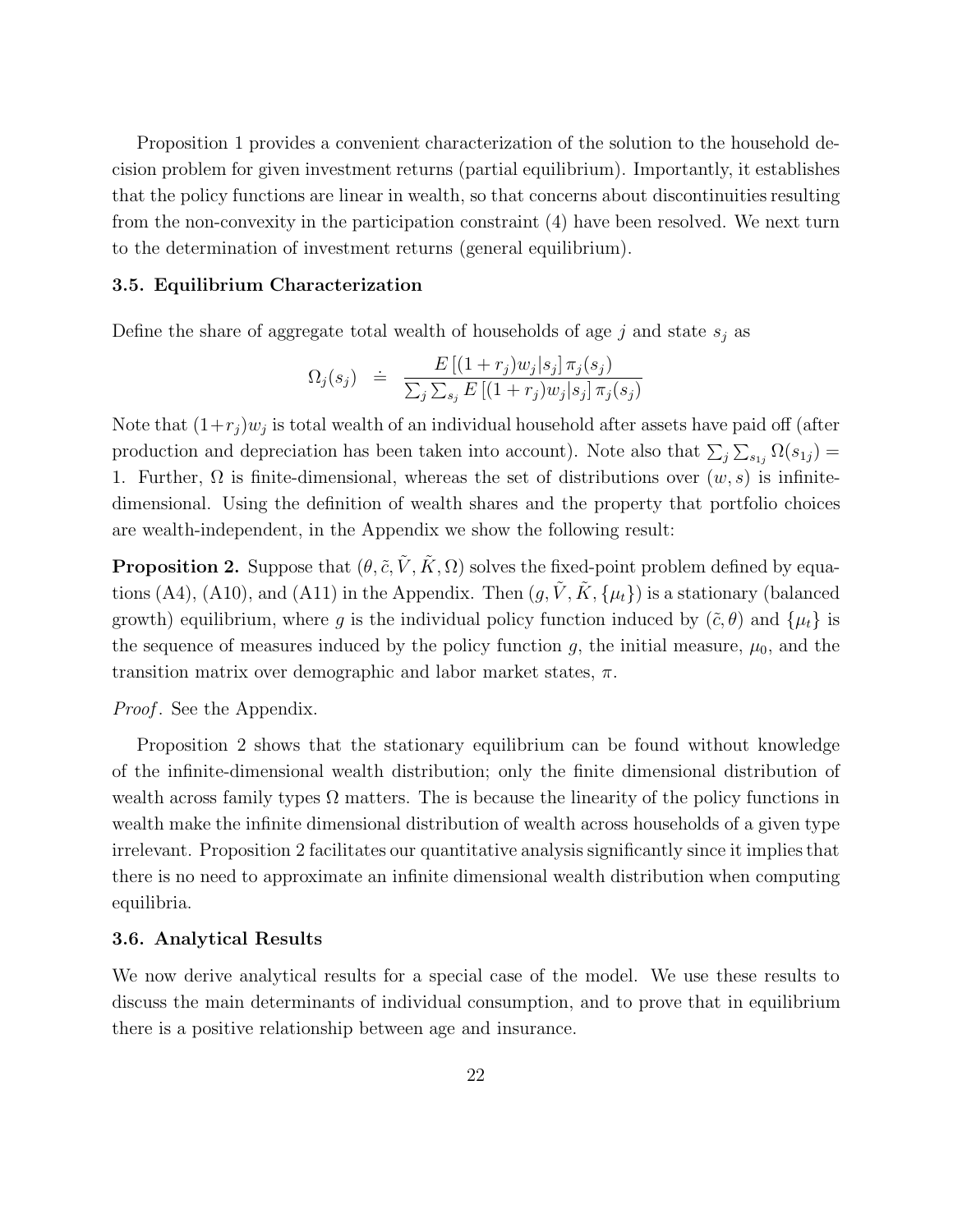We focus on the first phase of life,  $j = 1, \ldots, J$ , and on households with two adult members (married households). We consider the case with only mortality risk so that  $s_j \in \{d, n\}$ , where  $s_j = d$  is the event that the death of an adult household member occurs and  $s_j = n$  is the event that death does not occur. Note that after the event "death of an adult household member" the household continues to exist. Mortality risk is an i.i.d. random variable, *η*, with age-independent probability  $\pi$  that death occurs and age-independent human capital loss  $\eta(d)$  in the death event. We normalize the mean of  $\eta$  to zero:  $\pi \eta(d) + (1 - \pi)\eta(n) = 0$ . Note that  $\eta(d)$  is the fraction of household human capital that is lost in the event that an adult member of the household dies. We also assume constant labor productivity  $z(s_j) = 1$ and no human capital risk beyond mortality risk:  $\varphi_j(s_j) = \bar{\varphi}_j$ .

We assume that young households have a higher rate at which they gain work experience on the job,  $\bar{\varphi}_j > \bar{\varphi}_{j+1}$ , which implies that expected human capital returns of young households are larger than the returns of older households. We choose state-independent preference parameters  $\gamma_0(s_i) = \gamma_1(s_i) = 1$ . Finally, we assume that defaulting households are not excluded from financial markets,  $p = 0$ , which rules out short positions in financial assets (see Appendix, Proof of proposition 3).

Using the policy function (9) of our equilibrium characterization result, we find that in this example consumption growth is given by:

$$
\frac{c_{j+1}}{c_j} = \beta(1 + r_{j+1}(\theta_{j+1}, s_{j+1}))
$$
\n
$$
= \beta \{ (1 + \phi r_h - \delta_h + \varphi_{j+1} + \eta(s_{j+1})) \theta_{h,j+1} + \theta_{a,j+1}(s_{j+1}) \}
$$
\n(10)

Consumption growth depends on human capital choice,  $\theta_{h,j+1}$ , ex-ante human capital returns,  $\phi r_h - \delta_h + \varphi_{j+1}$ , ex-post shocks,  $\eta(s_{j+1})$ , and asset payoffs (insurance),  $\theta_{a,j+1}(s_{j+1})$ . From (10) we immediately conclude that consumption is independent of mortality shocks if  $\theta_{a,j+1}(d) - E[\theta_{a,j+1}] = \eta(d) \theta_{h,j+1}$ , where  $E[\theta_{a,j+1}] = \pi \theta_{a,j+1}(d) + (1 - \pi) \theta_{a,j+1}(n)$  is the fraction of total wealth the household is holding as financial wealth. This is intuitive since  $(\theta_{a,j+1}(d) - E[\theta_{a,j+1}]) w_{j+1}$  is the insurance pay-out in the case of death and  $\eta(d) \theta_{h,j+1} w_{j+1}$ is the human capital loss in the case of death, and when the two are equal we have full insurance and therefore deterministic consumption growth.

The above discussion demonstrates that in versions of our model of mortality risk without "preference shocks", the full insurance outcome is achieved when the actual insurance payout,  $(\theta_{a,j+1}(d) - E[\theta_{a,j+1}]) w_{j+1}$ , is equal to the human capital loss in the case of death,  $\eta(d) \theta_{h,j+1} w_{j+1}$ .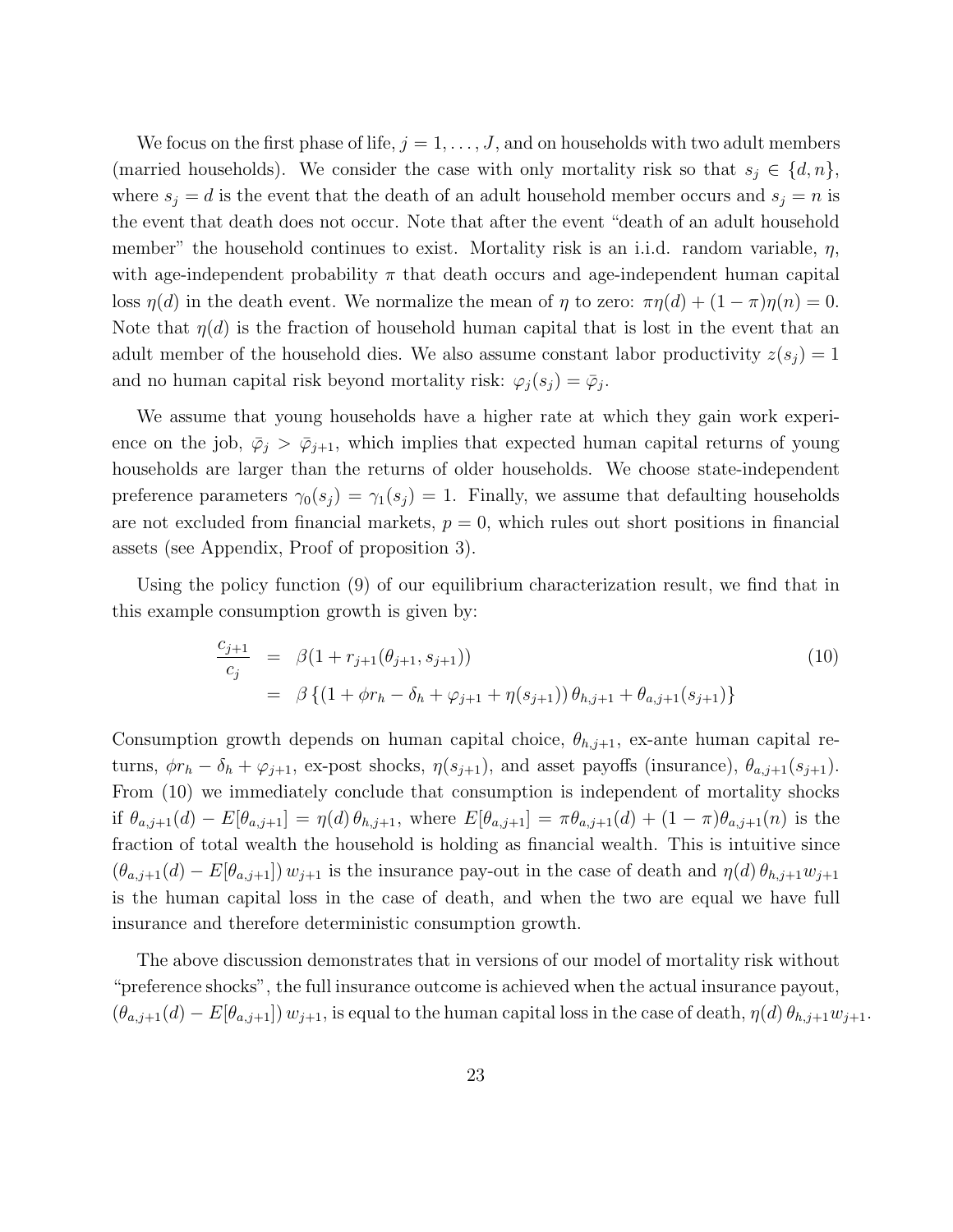Thus, we can define the life insurance coefficient as the ratio:

$$
I_{j+1} = \frac{\theta_{a,j+1}(d) - E[\theta_{a,j+1}]}{\eta(d)\,\theta_{h,j+1}}\tag{11}
$$

Clearly, in any model without "preference shocks" the life insurance coefficient *I* varies between 0 (no insurance) and 1 (full insurance). For our example economy we have the following result:

**Proposition 3.** Suppose the economy is as described above. In equilibrium, young households are less insured than old households and a larger fraction of their total wealth is invested in human capital:

$$
\begin{array}{rcl}\n\theta_{h,j} & \geq & \theta_{h,j+1} \\
I_j & \leq & I_{j+1}\n\end{array}
$$

where the inequalities are strict if in equilibrium there is some insurance, but not full insurance.

*Proof* . See the Appendix.

In the next section we establish that this qualitative result holds in a calibrated version of our general model, and assess the quantitative performance of this model.

# **4. Calibrating the Model**

We now turn to the quantitative analysis. Section 4.1 lays out the model specification. Section 4.2 discusses our calibration strategy and the relevant empirical literature, while Section 4.3 discusses computation. All calibrated parameter values are collected in Table 1.

#### **4.1 Model Specification**

We set the length of a time period to one year and let  $j = 23, \ldots, 60$  for the first phase of life. As in Huggett et al. (2011), we restrict attention to households up to age 60 for the following two reasons. First, the labor force participation of households falls as they approach the traditional retirement age. As these declines occur for reasons that are not modeled here, and as it results in a decline in the number of households with positive labor income in our SCF sample after age 60, we de-emphasize these ages. Second, the closer we get to the traditional retirement age, the more important non-negativity constraints on human capital investment become. By fitting the empirical life-cycle of earnings only up to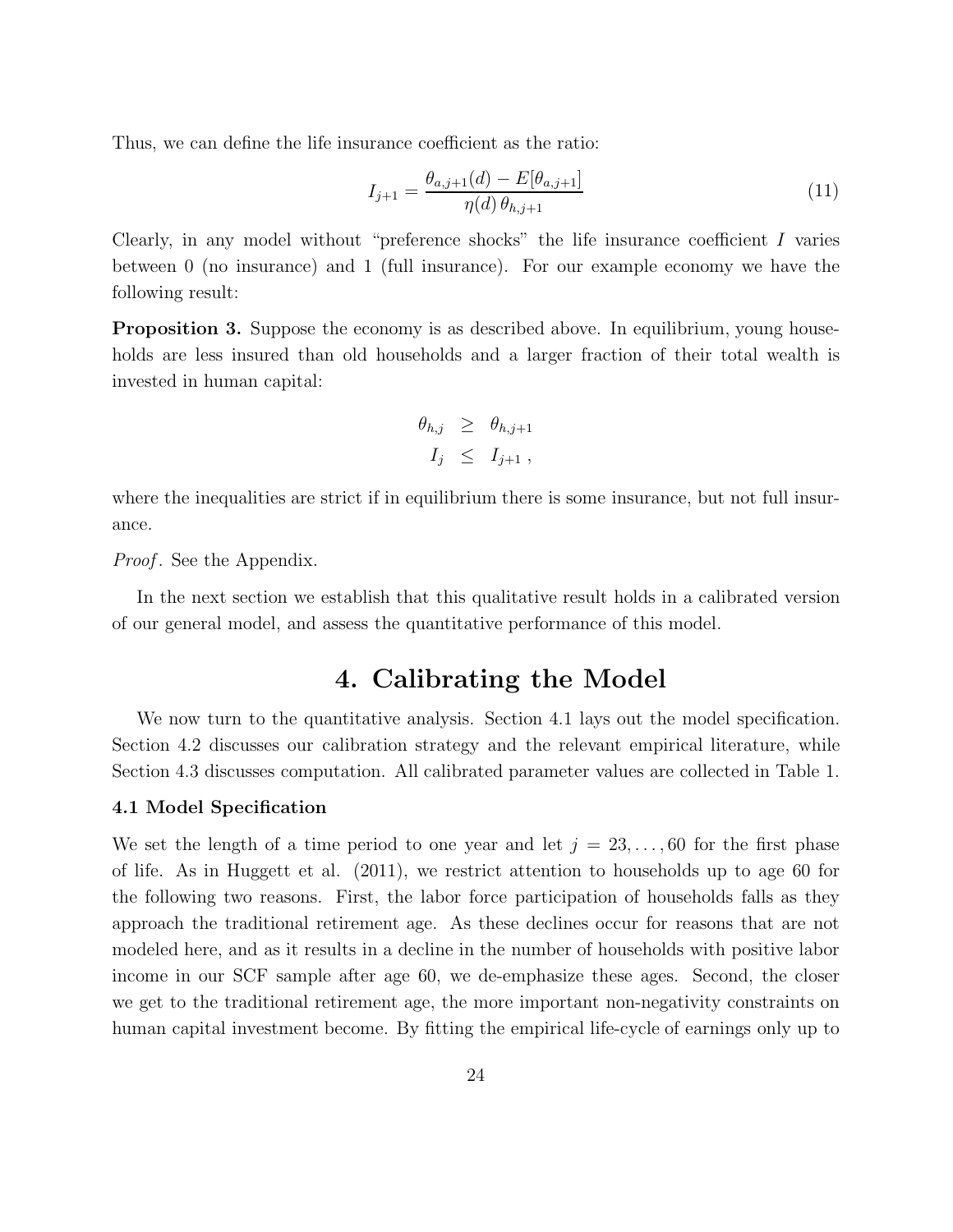age 60 and introducing a transition-group of households with stochastic retirement, we can ensure that for the calibrated model economy the rate of decumulation of human capital is bounded by the rate of depreciation over the entire life-cycle.

For our baseline model, we assume a one-period household utility function  $u(c, s)$  = *ln*(*c*). In other words, we assume a constant marginal utility of household consumption and normalize the constant to one:  $\gamma_1(s) = 1$ . Note that for this preference specification we have  $\tilde{c}_j = 1 - \beta$  in (9). Note also that with this specification utility is defined over household consumption without any adjustment for household size. In order to take into account the insurance effect of any reduction in living costs resulting from a smaller family size, below we scale the income losses associated with the death of the husband/wife according to a cost of living adjustment (see Section 4.2 below). We choose this simple preference specification to focus attention on our basic mechanism. Specifically, this preference specification ensures that the life cycle pattern of under-insurance generated by the model is solely due to the interaction of human capital risk with endogenous borrowing constraints. We discuss the possibility of life cycle variation in preferences in Section 6.3.

We assume that the exogenous state variable,  $s_j$ , has three components,  $s_j = (s_{1j}, s_{2j}, s_{3j})$ . The first component,  $s_{1j}$ , describes the family state in the current and last period,  $s_{1j}$  = (*m*j−1*, k*j−1*, m*j*, k*<sup>j</sup> ), where *m*<sup>j</sup> is the marital state and *k*<sup>j</sup> denotes the number of kids. We assume  $k_j \in \{0, 1, 2, 3\}$  and  $m_j \in \{ma, fw, fn, mw, mn\}$  corresponding to married (ma), single female widowed (fw), single female not widowed (fn), single male widowed (mw), and single male not widowed (mn). Thus, we have in total 17 family states (we do not have nonwidowed single male households with children since we assume that after divorce children live with their mother). The transition matrix over family states is discussed in more detail in Section D1 of the Appendix. Transitions across marital states,  $m_j$ , lead to changes in the stock of human capital, which is determined by the variable  $\eta_j$  entering into the human capital equation (3). In particular,  $\eta_j$  captures the human capital loss in the case of death of a spouse (transition from family state *ma* to family state *fw* or *mw*). We assume that  $\eta_j = \eta(s_{1j}, s_{2j})$ , where  $s_{2j}$  captures heterogeneity in the size of the human capital loss in the case of death, that is, this component describes heterogeneity in mortality risk. We parameterize this heterogeneity as follows.

Consider the human capital loss,  $\eta_j$ , that occurs when an adult member of the household dies. We assume that for a fraction  $\pi_j$  of households we have  $\eta_j = \tilde{\eta} \bar{\eta}_j$  and for a fraction  $(1 - \pi_j)$  of households we have  $\eta_j = 0$ , where  $\bar{\eta}_j > 0$  is a real number and  $\tilde{\eta}$  is random vari-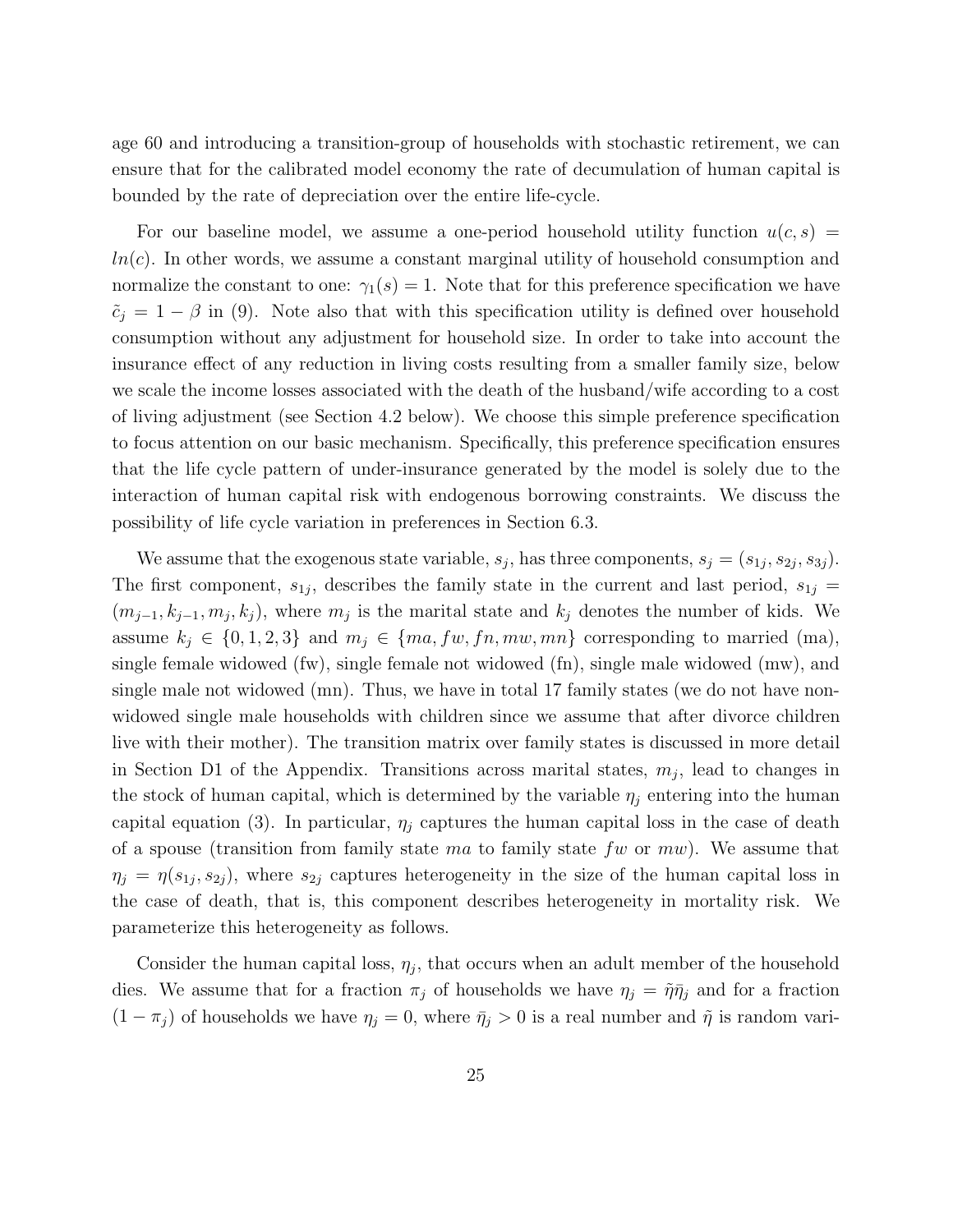able distributed according to a generalized Pareto distribution with cumulative distribution function  $F(\tilde{\eta}) = 1 - \left(1 + \frac{\psi(\tilde{\eta} - \mu)}{\sigma_{\eta}}\right)$  $\int_{0}^{-\frac{1}{\psi}}$ . Households with  $\eta_j > 0$  buy life insurance and households with  $\eta_j = 0$  do not. Thus,  $\pi_j$  is the participation rate in the life insurance market. Below we calibrate  $\bar{\eta}_j$  to the match the present value income losses of married households with median earnings as discussed in Section 2.3, and we use  $\tilde{\eta}$  to capture the heterogeneity of life insurance holdings conditional on age *j* for those households who have purchased life insurance. We assume that households with  $\eta_j > 0$  keep their value of  $\tilde{\eta}$  until retirement, that is, once households participate in the life insurance market they continue to participate until retirement. Households who do not participate at age *j* have a probability  $\rho_{j+1}$  that they participate at age  $j + 1$ , in which case they draw a value  $\tilde{\eta}$  from the generalized Pareto distribution. Thus, the participation rate evolves according to  $\pi_{i+1} = \pi_i + \rho_i (1 - \pi_i)$ . We assume that probability  $\rho_{j+1}$  has a linear trend,  $\rho_{j+1} = (1-d)\rho_j$ , to capture the fact that more households purchase some life insurance as they age.

The third component of the exogenous state,  $s_{3j}$ , describes idiosyncratic labor market risk and we identify it with the vector  $s_{3j} = (z_j, \varphi_j)$ , where  $\varphi_j = \bar{\varphi}_j + \hat{\varphi}$ . Recall that  $z_j$  is a labor productivity shock and  $\varphi_j$  is a human capital variable that captures learning-by-doing and human capital risk unrelated to demographic risk – see equation (3). We assume that  $\bar{\varphi}_j$  is deterministic and that productivity shocks,  $z_j$ , and human capital shocks,  $\hat{\varphi}_j$ , are i.i.d. with a finite, symmetric distribution that approximates a normal distribution. The assumption that human capital shocks are independently and (approximately) normally distributed is also made by Huggett et al. (2011) and Krebs (2003). We assume that  $z_j$  has mean 1 and  $\hat{\varphi}_j$ has mean 0 and denote variances of these two random variables by  $\sigma_z^2$  and  $\sigma_\varphi^2$ , respectively.

Households in pre-retirement age (age  $J = 61$ ) work and the duration of this phase of life ends stochastically with retirement. Households age  $J = 61$  solve a recursive version of the household decision problem described in Section 3 (see also the Appendix). Upon retirement, the human capital of households becomes unproductive.<sup>19</sup> Retired households can buy annuities. Households age  $j = 23, \ldots, 61$  do not die and retired households die stochastically, in which case they are replaced by a new-born household of age 23. The financial capital of deceased households is passed on to new-born households. New-born

 $19$ Formally, we assume that the labor productivity of retired households drops to zero. To avoid that households sell their human capital upon retirement, we also assume 100 percent depreciation of existing human capital in the first period of retirement. Of course, in equilibrium households are almost fully insured against this retirement-shock.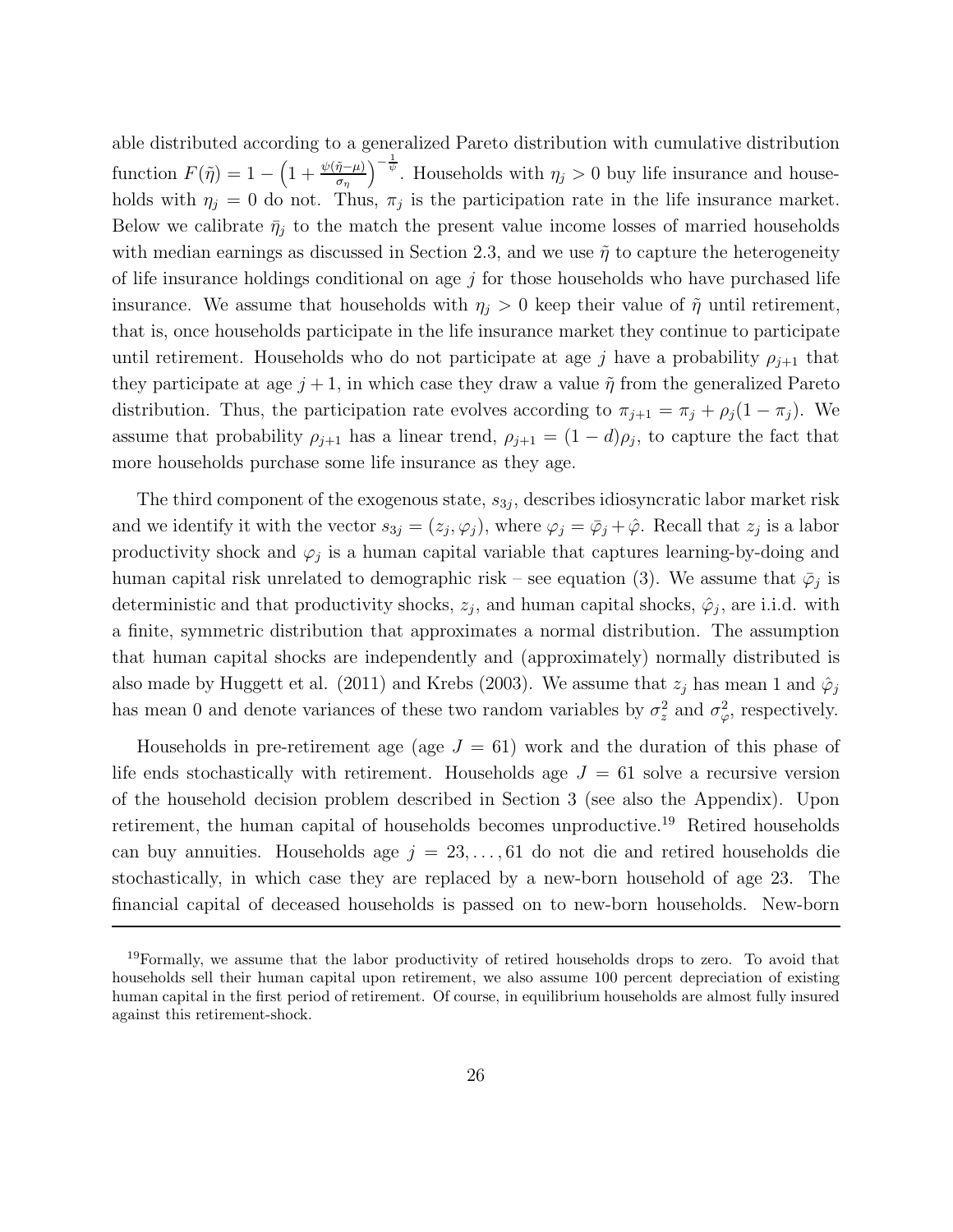households also receive an initial endowment of human capital. The distribution of newborn households over human capital, physical capital, and family states is chosen to match the corresponding empirical distribution – see Section 4.2 for more details.

We assume a Cobb-Douglas aggregate production function,  $f(\tilde{k}) = A\tilde{K}^{\alpha}$ . The computation of equilibria exploits the characterization results in proposition 1 and proposition 2. See the Appendix for more details on our computational approach.

#### **4.2 Model Calibration**

#### **4.2.1 Mortality Risk**

Mortality risk is captured in the model by the transition from the marital state  $m_j = ma$ to the marital state  $m_{j+1} = mw$  (female spouse dies, producing a widower) or  $m_{j+1} = fw$ (male spouse dies). We choose the probability that a male or female spouse dies to match the year-to-year average survival rates for the period 1991-2000 for the US life-tables for the respective group. We use the re-marriage rates of divorcees from the SIPP as a proxy for the re-marriage rates of widows/widowers since the SIPP only contains a limited number of observations on widows. We do, however, introduce an adjustment to take into account of the evidence that indicates lower re-marriage rates for widows/widowers than for divorcees. Specifically, we compute the life-cycle profile of re-marriage rates of female/male divorcees age 30 to 50 from the SIPP and then scale down this life-cycle profile so that the average marriage rate corresponds to the average re-marriage rate of widows/widowers age 30 to 50 in the SIPP data. The results are discussed in more detail in Section D2 of the Appendix, and are in line with the evidence of re-marriage rates of widows and widowers presented in Norton and Miller (1990) and Wilson and Clarke (1992).

The size of the negative human capital shock in the case of the death of an adult household member,  $\eta_j$ , is calibrated as follows. Recall that we assume  $\eta_j = \tilde{\eta} \bar{\eta}_j$  with probability  $\pi_j$ , where  $\pi_j$  is the fraction of households who participate in the life insurance market and  $\tilde{\eta}$  is distributed according to a generalized Pareto distribution. For married households of age *j* with number of kids  $k_j$ , we calibrate  $\bar{\eta}_j$  to the match the present value income losses as discussed in Section 2.3, but here we compute the losses separately for the case of death of the husband and death of the wife. The losses we compute are the losses for a married household with median earnings and they take into account the implicit insurance that arises from social security survivor benefits, progressive income taxation, and re-marriage. In addition, we make an adjustment to the human capital losses to take into account the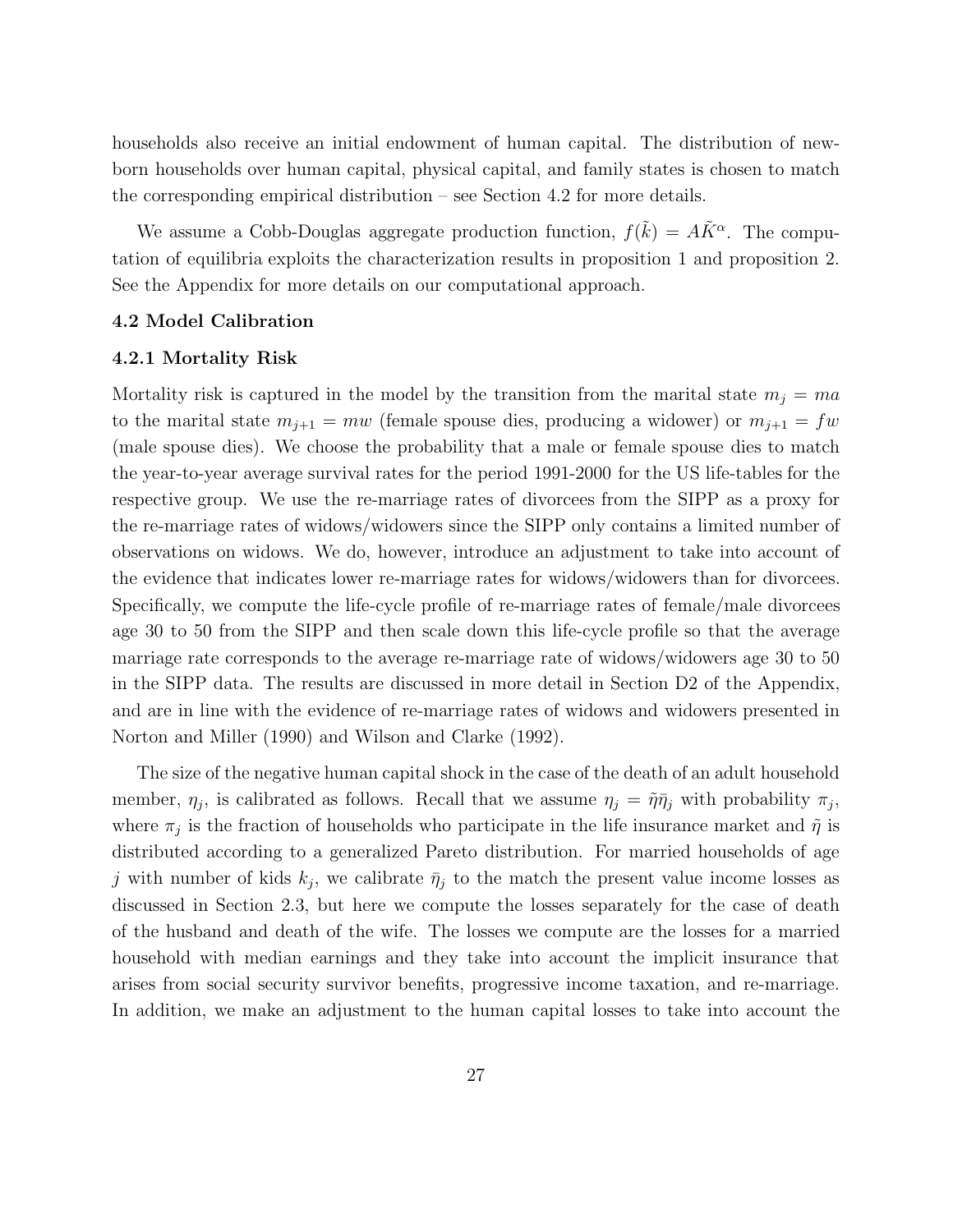insurance effect of any reduction in living costs resulting from a smaller family size, which we have ignored so far. We account for this effect by scaling the income losses according to the cost of living adjustment suggested by the consumption equivalence scale of Ruggles  $(1990).^{20}$  The resulting life-cycle profiles of human capital losses in case of death of the husband, respectively wife, are shown in Figures 6 and  $7.^{21}$ 

We calibrate the remaining parameters  $\psi$ ,  $\mu$ ,  $\sigma_{\eta}$ ,  $\pi_{23}$ ,  $\rho_{23}$  and *d* determining mortality risk as follows. We choose the values of the generalized Pareto distribution,  $\psi$ ,  $\mu$ , and  $\sigma$ <sub>n</sub>, to match three moments of the empirical distribution of life insurance holdings (not conditional on age): the median holdings of all married households with children, the median holdings of all married households with children who purchased some life insurance (*η >* 0), and the mean holdings of all married households with children who purchased some life insurance  $(\eta > 0)$ . The resulting parameter values are  $\psi = 0.4807$ ,  $\mu = 0.5239$ , and  $\sigma_{\eta} = 0.579$ . We set the value of  $\pi_{23}$  equal to the empirical participation rate of 23-year old married households with children and choose  $\rho_{23}$  and *d* so as to match the life cycle profile of the observed participation rates for this group (we minimize the squared distance between model and data).

#### **4.2.2 Divorce Risk**

Divorce risk is captured in the model by the transition from the marital state  $m_j = ma$  to the marital state  $m_{j+1} = fn$  and  $m_{j+1} = mn$ . We choose the age-dependent probability of divorce so that we match the corresponding separation rates in the SIPP data – see Section D2 of the Appendix for more details. After divorce, the new single-female household receives *x* percent of the total household human capital and the new single-male household  $1 - x$ percent of the total household human capital. The number *x* is the ratio of median earnings of a single-female household over median earnings of a married household. We assume that

<sup>&</sup>lt;sup>20</sup>Specifically, we adjust the human capital loss in the case of death by the factor  $f(n-1, k)/f(n, k)$ , where n is the number of adults living in the household, k the number of children, and  $f(n, k) = \sqrt{n+k}$  is the Ruggles scale. For example, for a married household with two children the human capital loss is multiplied Ruggles scale. For example, for a man by  $f(1, 2)/f(2, 2) = \sqrt{3}/\sqrt{4} = 0.866$ .

<sup>&</sup>lt;sup>21</sup>Note that our approach to estimating the human capital loss,  $\eta$ , takes into account the implicit insurance provided by the possibility of re-marriage since re-marriage probabilities enter into our calculation of the expected income losses depicted in Figures 6 and 7. Consequently, we do not incorporate into the model a positive human capital shock upon re-marriage to avoid double-counting. This approach also ensures that monetary gains from re-marriage are treated in the same way as monetary gains from the social security survivor benefits – both enter into the model only through the size of the human capital shock  $\eta$ .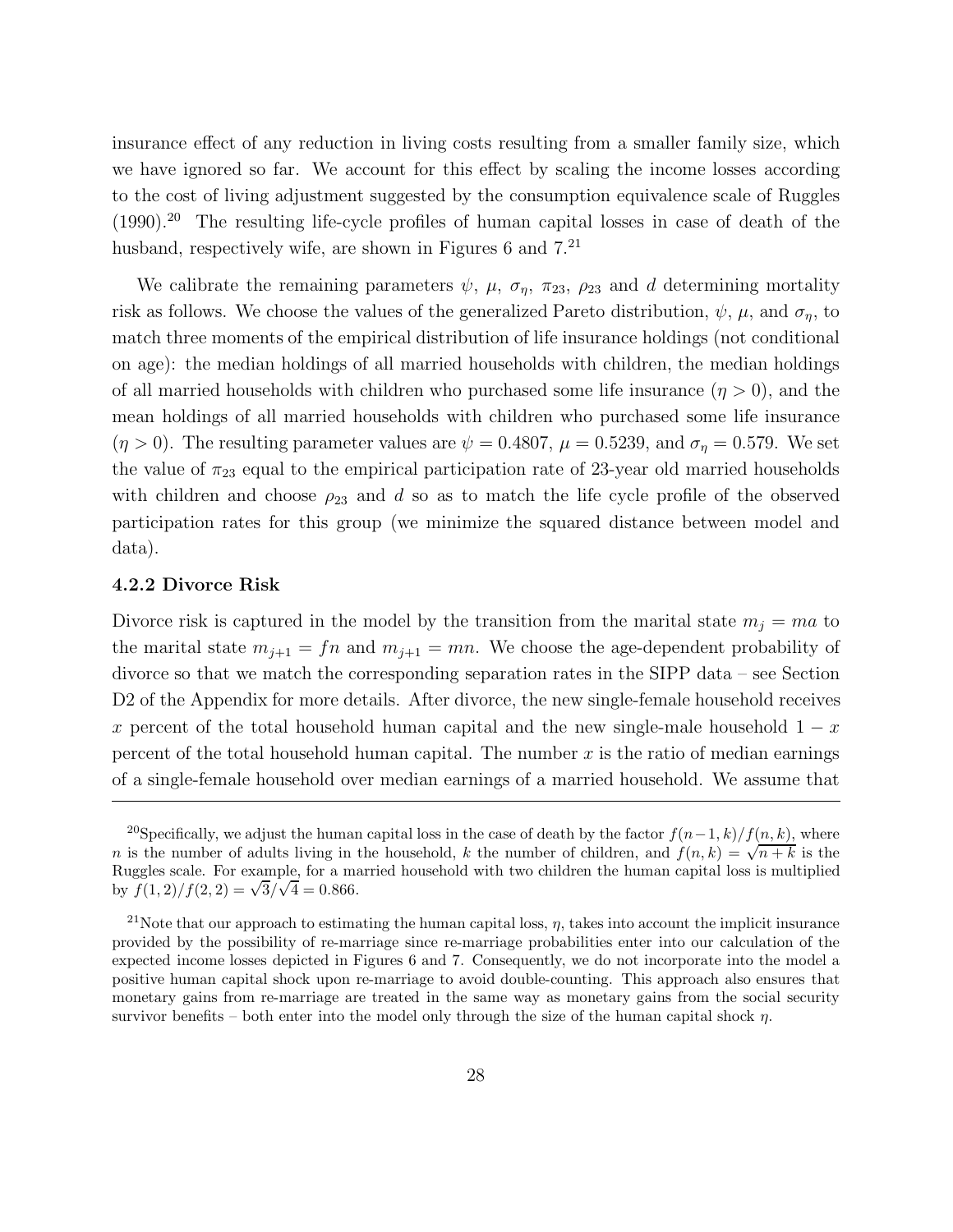after divorce the financial wealth is split equally between the man and the woman.

#### **4.2.3 Labor Market Risk**

We calibrate the two parameters  $\sigma_z^2$  and  $\sigma_{\varphi}^2$  as follows. Conditional on the family structure, our human capital model implies a labor income process that is consistent with the specification used by the empirical literature on labor market risk. Indeed, there is a one-to-one mapping between the two parameters  $\sigma_z^2$  and  $\sigma_\varphi^2$  and the labor income risk parameters estimated by the empirical literature. Specifically, a large literature (Carroll and Samwick 1997, Meghir and Pistaferri 2004, Storesletten et al. 2004b) has estimated transitory and permanent labor income risk as follows. Observed labor income,  $y_j$ , is decomposed into a transitory component,  $y_j^T$ , and a permanent/persistent component,  $y_j^p$ , with  $\ln y_j = \ln y_j^T + \ln y_j^p$ , where the transitory component is an i.i.d. process with  $\ln y_j^T \sim N(0, \sigma_T^2)$  and the permanent component is a logarithmic random walk with innovation term  $\epsilon \sim N(0, \sigma_{\epsilon}^2)$ . The two variances  $\sigma_T^2$  and  $\sigma_{\epsilon}^2$  can then be estimated separately using various moment conditions (Meghir and Pistaferri, 2004). We next show that our model specification leads to a labor income process with an i.i.d. component and a random walk component, and that estimates of  $\sigma_T^2$  and  $\sigma_{\epsilon}^2$ therefore provide us with estimates for  $\sigma_z^2$  and  $\sigma_\varphi^2$ .

Labor income in the model is given by  $y_j = z_j r_h h_j$  so that  $\ln y_j = \ln z_j + \ln r_h + \ln h_j$ . In equilibrium  $\ln h_j$  follows a random walk (see below) so that it can be identified with the permanent component,  $\ln y_j^p$ . Since  $z_j$  is i.i.d. it can be identified with the transitory component  $y_j^T$  (ln  $r_h$  is a constant) and we therefore have  $\sigma_z^2 = \sigma_T^2$ . Given a value for  $\sigma_z^2$ , a value for  $\sigma_{\varphi}^2$  can be found as follows. Consider the evolution of the human capital stock  $h_j$ 

$$
\ln h_{j+1} - \ln h_j = \ln \theta_{h,j+1} - \ln \theta_{hj} + \ln \beta + \ln(1 + r_j(\theta_h, s_j))
$$
\n
$$
\approx \ln \theta_{h,j+1} - \ln \theta_{hj} + \ln \beta + z(s_{2j})\phi r_h - \delta_h + \eta_j(s_{1j}) + \bar{\varphi}_j + \hat{\varphi}(s_{2j})
$$
\n(12)

where we used the equilibrium policy for human capital and the approximation  $ln(1+x) \approx x$ . Equation (12) shows that conditional on family structure, human capital in the model follows a random walk with age-dependent drift and innovation term that is approximately normally distributed with variance  $\sigma_{\epsilon}^2 = \phi^2 r_h^2 \sigma_z^2 + \sigma_{\varphi}^2$ . Given values for  $\phi$ ,  $r_h$ ,  $\sigma_{\epsilon}^2$ , and  $\sigma_z^2$  we find a value for  $\sigma_{\varphi}^2$  using  $\sigma_{\varphi}^2 = \sigma_{\epsilon}^2 - \phi^2 r_h^2 \sigma_z^2$ .

The discussion shows how estimates of the transitory and permanent component of labor market risk,  $\sigma_T^2$  and  $\sigma_\epsilon^2$ , provide us with estimates of  $\sigma_z^2$  and  $\sigma_\varphi^2$  (for given values of  $\phi$  and *r<sub>h</sub>*). Estimates of  $\sigma_T^2$  and  $\sigma_\epsilon^2$  vary considerably, with a midpoint of around 0.0913 and 0.0225, respectively. For  $\sigma_T^2$  we choose the midpoint of 0.0913. For the permanent component we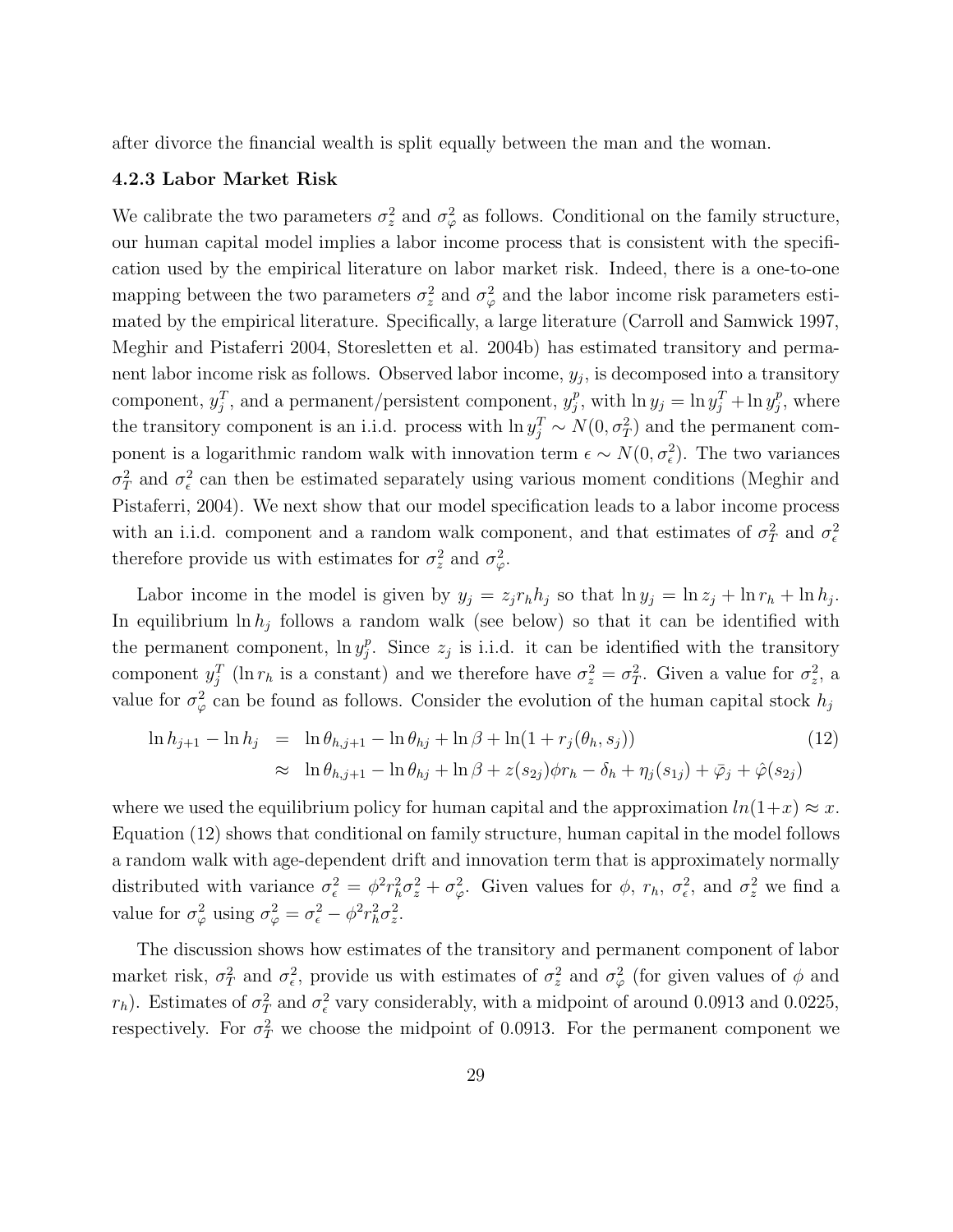follow Huggett et al. (2011) and choose a somewhat lower value, namely 0*.*0123. This choice is motivated by the fact that estimates of permanent labor income risk will overstate the true value of the variance if there is earnings profile heterogeneity in addition to stochastic shocks with a permanent component (Baker and Solon 2003 and Guvenen 2007).

#### **4.2.4 Investment Returns**

We calibrate an annual risk-free rate of  $r_f = 3\%$ , in line with Kaplan and Violante (2010) and roughly in line with Huggett et al. (2011) and Krueger and Perri (2006) who use a 4% annual risk-free rate, but also deduct capital income taxes.

The depreciation rate of human capital,  $\delta_h$ , is chosen to match a target value for the ratio of human capital investment to GDP (see below). For given value of  $\delta_h$ , we choose the age-dependent learning-by-doing parameters  $\bar{\varphi}_j$  to match the life-cycle profile of earnings of the median household in our sample – see Figure 2. Specifically, we assume that the age-dependence is described by an exponential function,  $\bar{\varphi}_j = A + Be^{-C \times j}$ , and choose the coefficients *A*, *B*, and *C* in order to minimize the distance (L2-norm) between the empirical life-cycle of median earnings from age 23 to age 60 and the corresponding model prediction. The calibrated life-cycle profile of  $\bar{\varphi}_j$  implies a life-cycle profile of expected human capital returns,  $\phi \bar{z}r_h - \delta_h + \bar{\varphi}_j$ , which is depicted in Figure 8. The figure shows that human capital returns strongly decline over the life cycle. Specifically, the excess human capital return over the risk-free rate is almost 9 percent for households age 23, declines to around 4 percent by the time the household reaches 40, and drops below 1 percent at the end of working life.

#### **4.2.5 Bankruptcy Code**

We calibrate the costs of default to match the main features of Chapter 7 of the U.S. bankruptcy code before the reform in 2005 (i.e. before the implementation of the Bankruptcy Abuse Prevention and Consumer Protection Act). Specifically, we assume that households forfeit all financial assets, experience no garnishment of labor income, and are unable to borrow or buy insurance products for an average length of 7 years, so that the probability of re-establishing full financial market access is  $(1 - p) = 1/7$ .<sup>22</sup> Households in default may

<sup>&</sup>lt;sup>22</sup>Our parameterization is bracketed by Krueger and Perri (2006), who assume  $(1 - p) = 0$ , Chatterjee et al. (2007), who use  $(1-p)=1/10$ , and Livshits et al. (2007), who use  $(1-p)=1$  following the first period of default. The degree of variation in the parameter  $p$  reflects the fact that, as in our model, these papers abstract from a number of the costs of consumer default, and hence the calibration of the parameter  $p$  in part is a proxy for other default costs. In light of this, some authors have argued that the parameters governing the cost of default should be calibrated to match some aspect of the data, as in the choice of the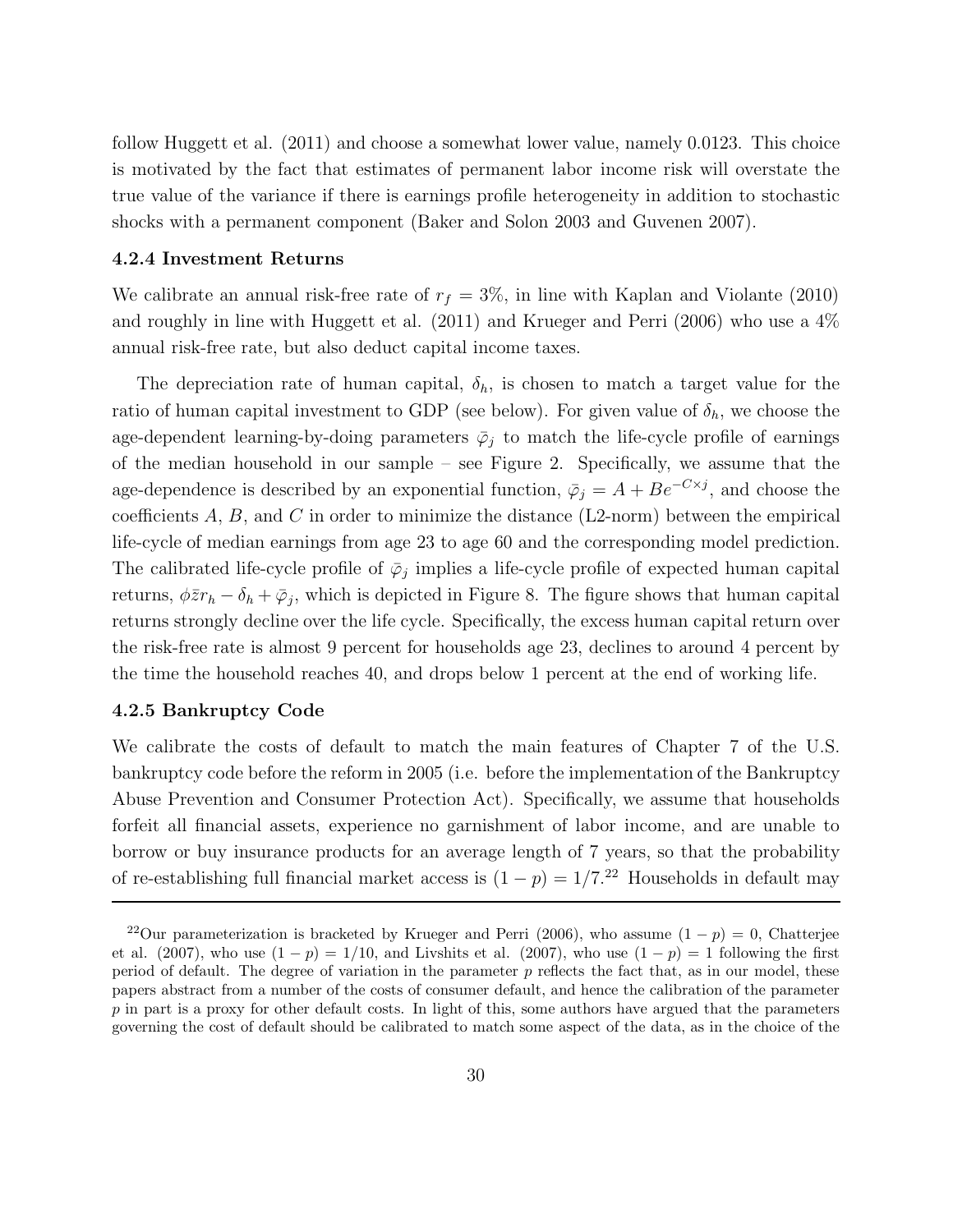save in the risk-free asset, and may continue to rent their human capital to firms.

#### **4.2.6 Preferences, Endowment, and Production**

We follow Huggett et al. (2011) and assume a capital share in output,  $\alpha$ , of *.*32, and target an aggregate capital to output ratio of 2*.*94. In line with the value reported in Krebs (2003), we also target an aggregate ratio of physical capital to human capital,  $\tilde{K}$ , of 0.4. Note that variations in the target value for  $\tilde{K}$  do not change the quantitative results discussed in Sections 5.1, 5.2, and 5.3, but can affect the growth implications of the reform of the consumer bankruptcy code analyzed in Section 5.4. Together with the interest rate target of 3 percent, these requirements pin down the parameter values  $\delta_k = 0.0785$  and  $A = 0.1818$ .

The retirement probability of households is chosen so that retirement occurs on average at age 65 and the death probability of retired households is chosen so that the expected age of death is 85. We choose an annual discount factor  $\beta = 0.95$  and the human capital productivity parameter  $\phi$  to match the average of the ratio of financial wealth to labor income. This yields  $\phi = 0.675$ , which in conjunction with  $\tilde{K} = 0.4$  implies that the value of the aggregate human capital stock is about four times larger than the value of the aggregate stock of physical capital. In comparison, Jorgenson and Fraumeni (1993) suggest that the aggregate stock of human capital is  $2 - 4$  times larger than the aggregate stock of physical capital.

We choose the frequency distribution of newborn households (households age 23) over family types  $s_1$  in the model equal to the empirical distribution. Newborn households inherit the financial capital of deceased retired households and receive an initial endowment of human capital. We assume that all newborn households of a particular family type  $s_1$  have the same endowment of financial and human capital, and assign initial endowments of human capital to different family types so that we match the empirical distribution of earnings across family type at age 23.

The calibration procedure described so far leaves free two parameter values: The human capital depreciation rate,  $\delta_h$ , and the total human capital endowment of 23-year old households, which we parameterize by the ratio,  $\lambda$ , of total wealth (human plus financial) of all new-born households to financial wealth of all households leaving the model. We choose the values of these two parameters to ensure that the target values of 0.4 for the ratio  $\tilde{K}$  (see

level of wage garnishment in Livshits et al. (2007).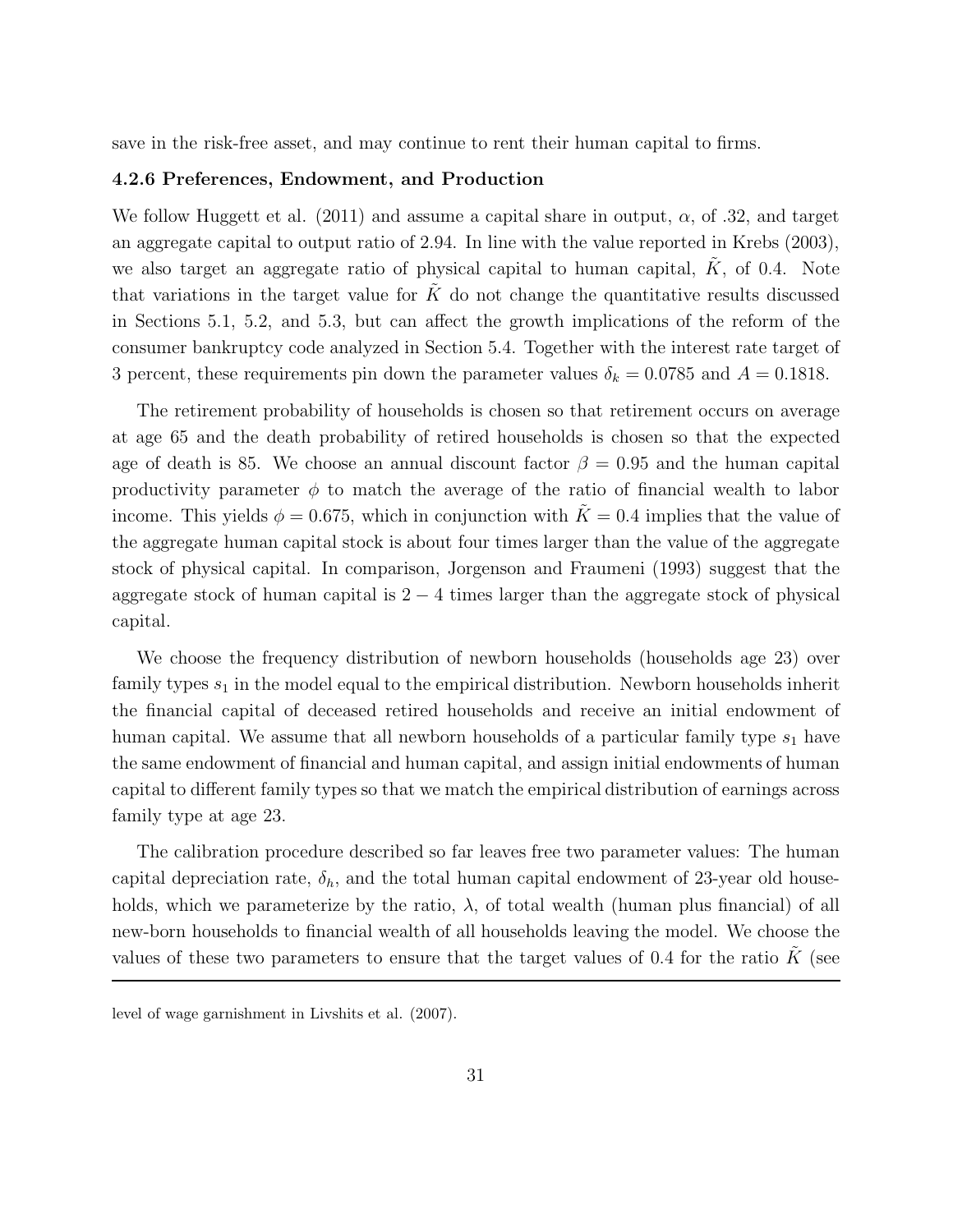above) and 6 percent for the aggregate ratio of human capital investment to output, *X*h*/Y* , are equilibrium outcomes. The value of 6 percent for  $X_h/Y$  is based on work by Mincer about the cost of investment in on-the-job training. Specifically, using information on time spent in training and wages, Mincer (1989) estimates that the total volume of job training investment by US companies amounted to 296 billion in 1987, which results in a value of 6 percent for  $X_h/Y$ . Mincer (1989) also argues that this number is broadly consistent with a number of alternative empirical studies about on-the-job training.

The human capital depreciation rate,  $\delta_h$ , implied by our calibration is 4.29 percent annually. This value lies within the range of values used in the literature. Specifically, Mincer (1989) finds an annual depreciation rates for human capital accumulated on the job of about 4 percent. The literature on education usually finds somewhat lower values – see Browning, Hansen, and Heckman (1999) for a survey. However, macro work on human capital accumulation has often used calibrated models with annual human capital depreciation rates of 6 percent (for example, Krebs 2003).

#### **4.3 Computation of Equilibrium**

The computation of equilibria is based on propositions 1 and 2. More specifically, we start with an aggregate capital-to-labor ratio,  $\tilde{K}$ , which defines the rental rates  $r_k$  and  $r_h$ , and solve the intensive-form household problem (proposition 1). Given the solution to the household problem, we compute a stationary relative wealth distribution,  $\Omega$ , using the law of motion described in the Appendix (proposition 2). We use this  $\Omega$  to compute a new  $\tilde{K}$  and iterate over  $\tilde{K}$  until the clearing holds. A detailed description of our solution method can be found in the Appendix.

Table 1 shows the parameter values of the calibrated model economy together with the targets used to calibrate the model. The model also has implications for additional aggregate macro statistics. Specifically, the calibrated model implies an annual aggregate consumption growth rate of 0.67 percent and an investment-to-output ratio,  $X_k/Y$ , of 23 percent. These values are in line with the corresponding values for the US economy. Note that the aggregate consumption growth rate is equal to the growth rate of aggregate output (balanced growth)

# **5. Results**

We next present the results of our quantitative analysis of the model. Section 5.1 compares the model's implications for insurance to the data, beginning with life insurance holdings and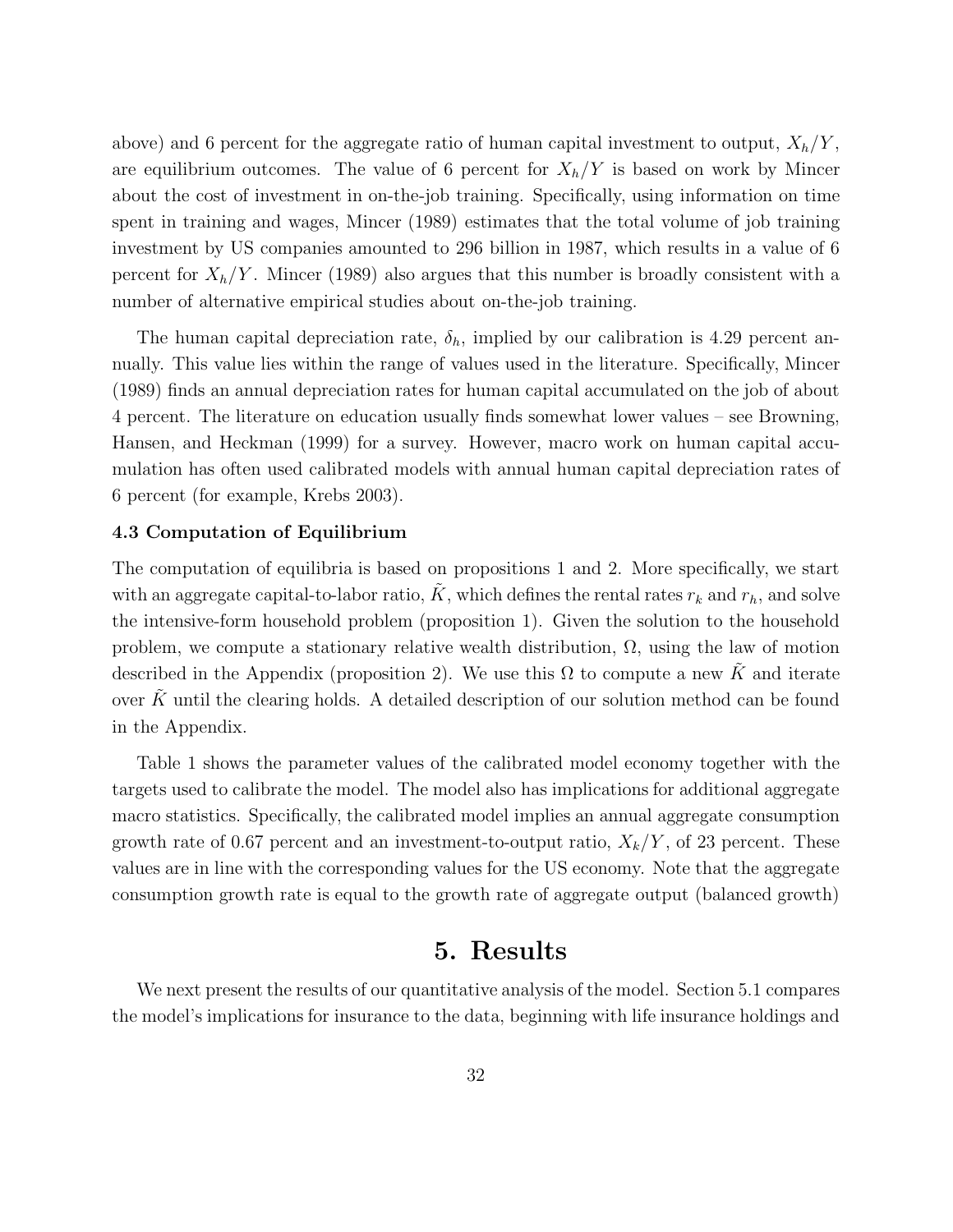concluding with a description of consumption insurance. Section 5.2 discusses the model's implications for wealth and the cross sectional variation in consumption levels. Section 5.3 presents the welfare consequences of mortality risk. Section 5.4 discusses our policy experiment: a reform of the bankruptcy code.

#### **5.1 Insurance**

#### **5.1.1 Insurance of Median Household**

In this subsection we assess the ability of the model to reproduce the life-cycle pattern of life insurance holdings. We first focus on the median household conditional on age and the purchase of life insurance (intensive margin), and then turn to a discussion of heterogeneity within age groups in Section 5.1.2 below. Figure 9 shows the life-cycle profile of median life insurance holdings of married households with children who have purchased life insurance in the data and as predicted by the model. As discussed before, the data display an inverted u-shape pattern: the median young married household holds around \$85 thousand in life insurance, rising quickly to \$200 thousand before declining slowly down to \$75 thousand in their early 60's. Figure 9 shows that the model is able to match these data both qualitatively and quantitatively.

We next evaluate the extent of underinsurance for the group of households depicted in Figure 9 by analyzing the corresponding life insurance coefficient. Recall that in this paper we define the life insurance coefficient as the ratio of insurance payout in the case of death (Figure 9) over the human capital loss in the case of death (Figure 4). In Figure 10 we depict the life cycle profile of the life insurance coefficient for median married households with children who purchased some life insurance. In this figure, we proxy the human capital loss by the present value losses in the case of death, computed as described in Section 2.3. As in Figure 9, the model provides an excellent quantitative account of the data, which is expected given that the fit between model and data in Figure 9 is very good. Figure 10 shows that under-insurance for young households is severe and that insurance is strongly correlated with age: both the data and the model, young households are insured against roughly 30% of their potential loss, with the figure rising close to 100% only as households reach their late 50's.

The measure of underinsurance in Figure 10 is based on estimated present value income losses. Alternatively, we can compute life insurance coefficients using the model-based measure of life insurance holdings required to generate full insurance against mortality risk. The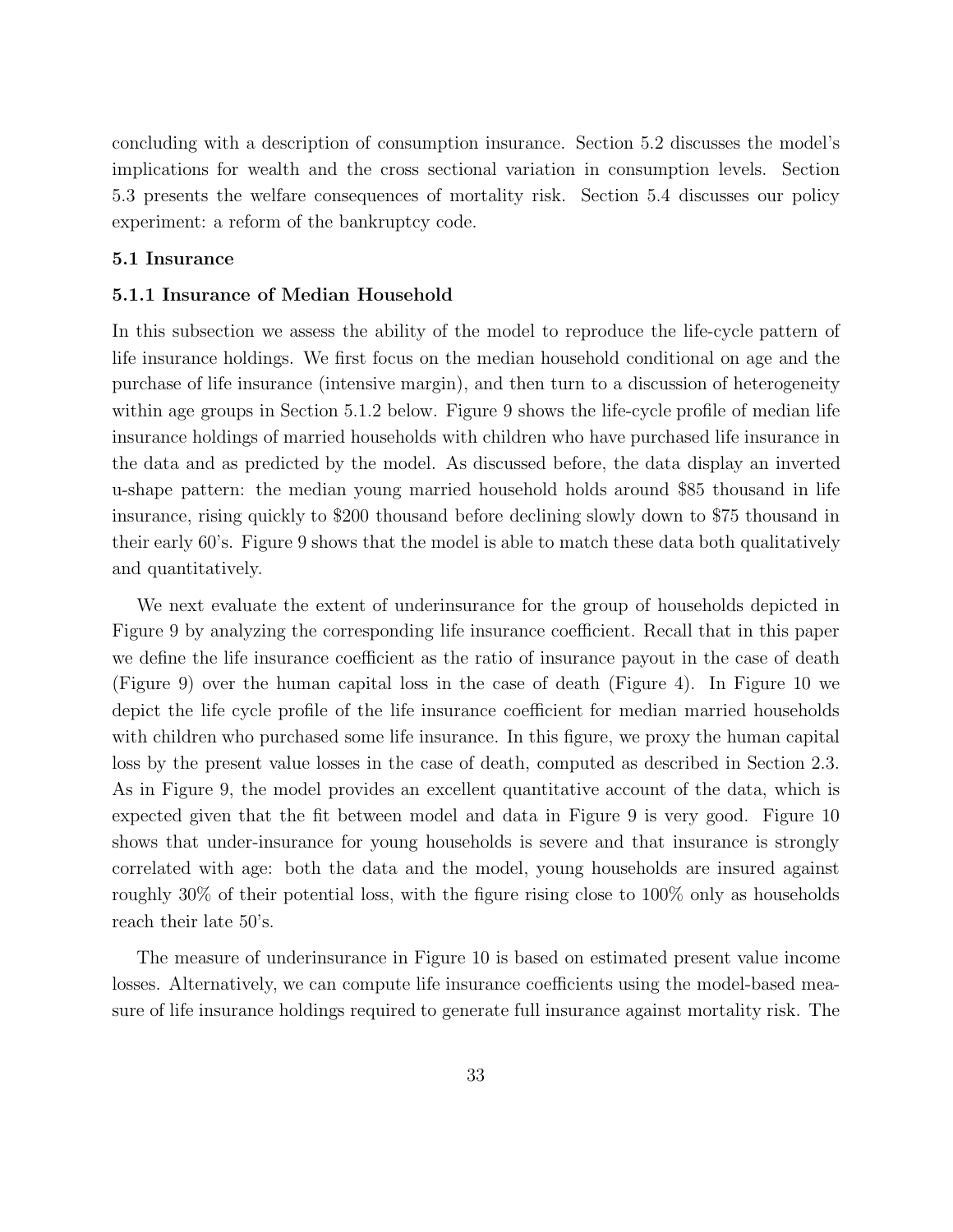result of this computation is depicted in Figure 11 and confirms the result already shown in Figure 10: both in the data and in the model, there exists a strong correlation between age and the degree to which households purchase insurance against mortality risk. Indeed, the correlation between age and life insurance coefficient is roughly the same in both figures; the only difference is that young households are insured against 30% of the losses implied by the present value of income losses and against 40% of the losses according to the model-based calculation. This result is expected given that the human capital losses in the calibrated model economy are in line with the estimated net present value losses.

In the model, the human capital losses in the case of a husband's death are different from the human capital losses in the case of a wife's death. Consequently, the life insurance holdings for the two events differ. The SCF does not provide information about the split of insurance between husband and wife, but the SIPP data provide information about this split. In Figure 12 we plot life insurance holdings separately for husband and wife, where we again focus on married households with children who have purchased some life insurance. The data show that in both cases there is an inverted u-shape, but this inverted u-shape is much more pronounced for insurance against the husband's death. Further, life insurance against the husband's death is about twice as much as life insurance against the wife's death. Figure 12 shows that the model provides a reasonably good quantitative account of both life-cycle profiles.

Figures 9-12 analyze to what extent households insure against mortality risk. Households in the model also face labor market risk and demographic risk in addition to mortality risk, and we next investigate the extent of insurance against all types of risk. To this end, we consider the model implication for the life-cycle variation of consumption insurance measured as lack of consumption volatility. More precisely, we define an insurance measure  $1-\sigma_c/\sigma_{a,c}$ , where  $\sigma_c$  is the standard deviation of equilibrium consumption growth for households in the model and  $\sigma_{a,c}$  is the standard deviation of equilibrium consumption growth for hypothetical households with no access to credit and insurance markets (but with the ability to save in a risk-free asset). Figure 13 shows that young households are severely underinsured – our consumption insurance measure  $1 - \sigma_c/\sigma_{a,c}$  attains a value of only 0.24 for households age 23. This is in stark contrast to much of the previous quantitative literature which abstracts from life-cycle motives for borrowing and saving, and finds very little under-insurance in equilibrium (Cordoba, 2004, and Krueger and Perri). In our model, a desire to smooth consumption over the life-cycle and to invest in human capital while young motivates young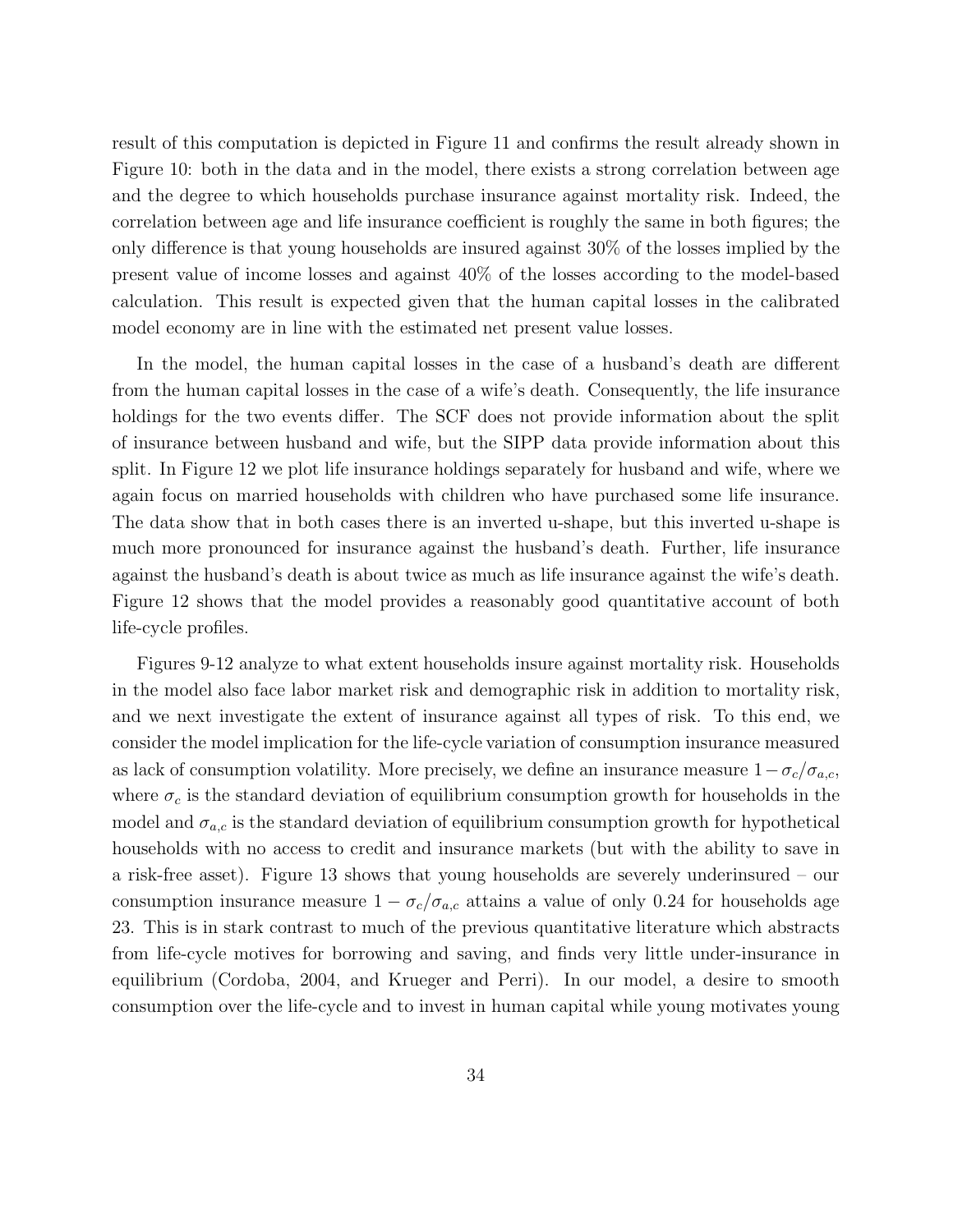households to borrow as much as they can and purchase less insurance. Figure 13 also shows that consumption insurance strongly increases with age, beginning at 0*.*24 for households at age 23 and increasing to 0*.*81 for households at age 60.

### **5.1.2 Heterogeneity in Insurance**

In this subsection, we move beyond the focus on the median married household with children who has purchased some life insurance and discuss additional moments of life insurance holdings. We begin with a discussion of the extensive margin. Figure 14 shows the lifecycle profile of the participation rate in the life insurance market for married households with children. Recall that the evolution of the participation rate is controlled by the single parameter *d*, which was chosen to match participation rates in an average sense. From Figure 14 we conclude that the model with a single parameter governing the evolution of participation in life insurance markets produces an excellent match with the data over the entire life cycle. This is confirmed in Figure 15, which depicts the life-cycle profile of the median life insurance holdings for all married households with children (intensive and extensive margin) and those married households with children who have purchased some life insurance (only intensive margin). Figure 15 shows that the model provides a good account of the empirical life-cycle profile of both the extensive margin and the intensive margin for the median household.

Next we discuss additional moments of the intensive margin. Figure 16 depicts the lifecycle profile of mean life insurance holdings for married households with children who have purchased some life insurance and Figure 17 shows the life cycle profile for households in the highest decile of the distribution.<sup>23</sup> Figures 16 and 17 show that the model matches well the empirical life-cycle profile of these additional moments. Note that our calibration approach allows us to match by construction the mean and highest decile of life insurance holdings averaged over the life-cycle, but leaves no degree of freedom for matching the entire life-cycle profile. Note also that Figures 16 and 17 show that the shape of the life cycle profile of life insurance holdings is very similar for all three moments (median, mean, highest decile), both in the data as well as according to the model.

<sup>23</sup>We restrict attention to life insurance holdings up to the 99th percentile in both model and data to avoid problems caused by extreme observations. We always report the mean between the 90th and 99th percentile when we refer to the highest decile.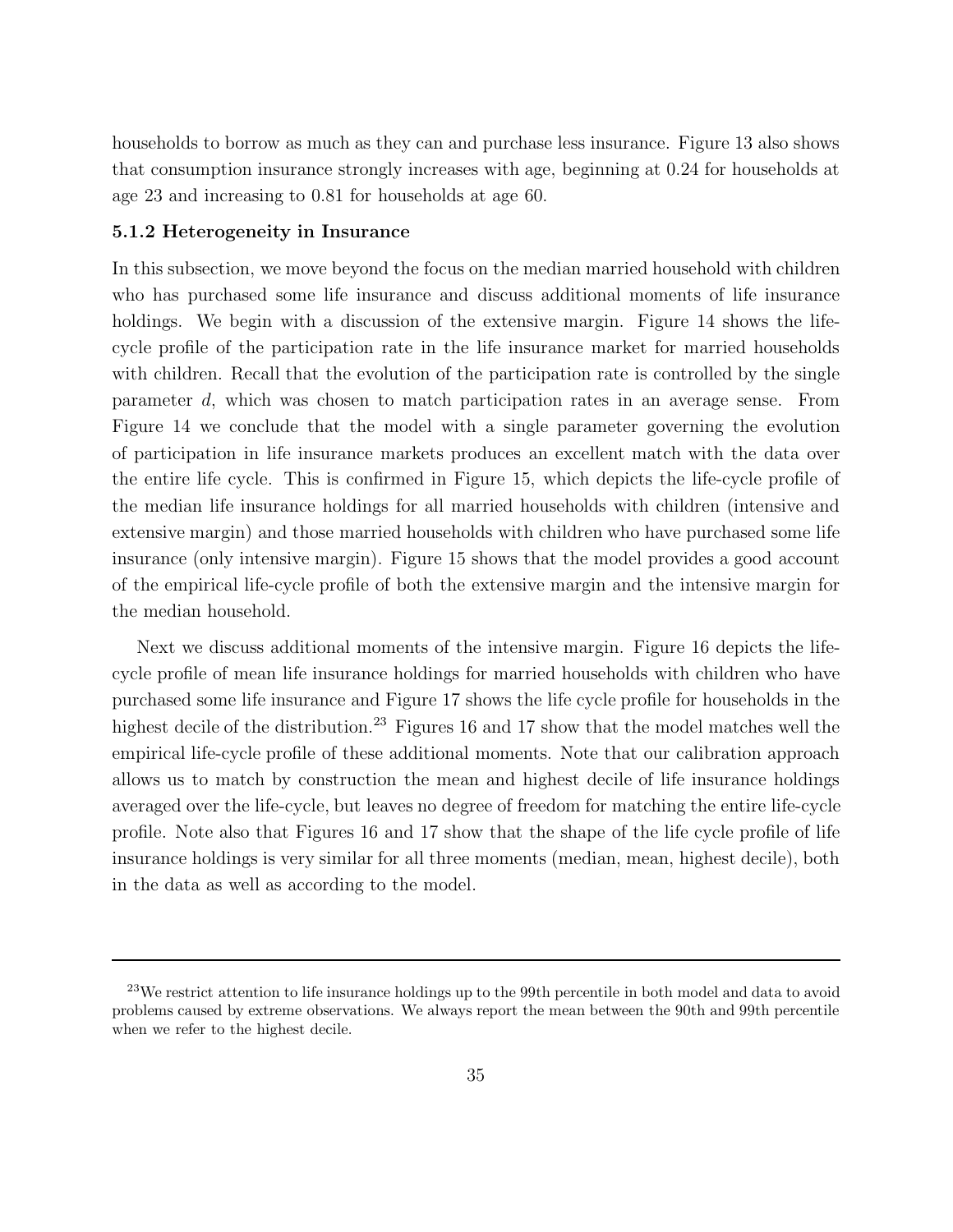#### **5.2 Wealth and Consumption**

An essential feature of our mechanism generating under-insurance of young households is that young household have little financial wealth relative to their human wealth. In our model, the portfolio mix between human and financial capital is measured by  $\theta_h$ , the fraction of total wealth invested in human capital. Empirically, we construct a measure of portfolio holdings by taking the ratio of (net) financial wealth to labor earnings, and compare this to the model generated analog  $\frac{1-\theta_h}{\phi r_h \theta_h}$ . Figure 18 shows the life-cycle profile of this ratio in the SCF data and according to the model. Clearly, the model provides a very good account of the this dimension of the data for young households, and matches the observed increase in financial wealth relative to human wealth through age 50, although it over-predicts wealth holdings for the oldest households. We view it as a success of the model that it captures well the shape of the life-cycle profile even though it has not been calibrated to match the target there is only one free parameter, which is used to match the level. In other words, one basic prediction of the theory, namely that households with high expected human capital returns should be heavily invested in human capital, is qualitatively and quantitatively supported by the empirical evidence.

Another important dimension of the data is the consumption dispersion over the lifecycle. Figure 19 compares the variance of log adult-equivalent consumption in the US, estimated using data from the Consumer Expenditure Survey (CEX), from three different studies—Aguiar and Hurst (2008), Deaton and Paxson (1994), and Primciceri and van Rens (2009)—to the corresponding variance implied by the model. The figure shows that the model captures the increase in consumption dispersion observed in the data. Indeed, the model matches quite well the estimates of consumption dispersion reported by Aguiar and Hurst (2008), in particular the concave shape of the life-cycle profile of consumption dispersion. Note that these estimates are also very similar to the ones found in Heathcote et al. (2010).

The consumption implications of our model differ substantially from the results obtained by the previous literature on limited enforcement (Cordoba, 2004, and Krueger and Perri, 2006) due to the life-cycle component and human capital investment, which implies a high degree of heterogeneity in expected earnings growth rates (human capital returns). For example, in Section 5.1 we have shown that young households insure less than 40 percent of their human capital losses upon death of a spouse (see Figure 7), which implies that these households experience a substantial drop in consumption levels in the event of the death of an adult family member relative to their expected consumption path. Further, in our calibrated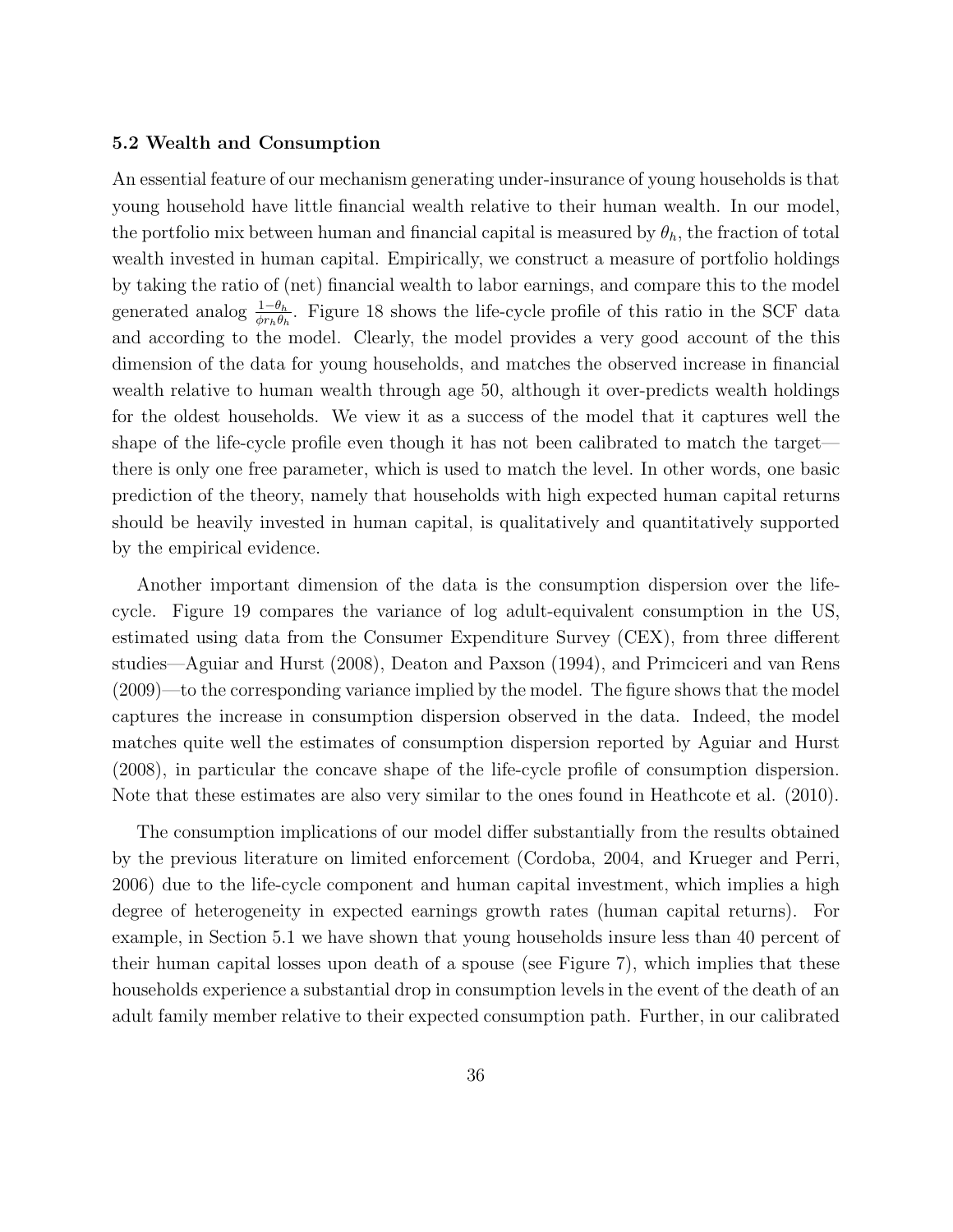model economy the participation constraints bind frequently for our youngest households as they have an intense desire to borrow to invest in human capital and to smooth consumption over their lifecycle. This is why our measure of overall consumption insurance in Figure 13 shows that less than 25% of the volatility in the consumption of the young is insured in our benchmark model.<sup>24</sup>

### **5.3 Welfare Cost of Mortality Risk**

In this section, we discuss to what extent mortality risk matters from a welfare point of view. To this end, we compute the welfare cost of mortality risk as the difference between welfare of a household who is fully insured against mortality risk and welfare of the same household in a situation with no access to insurance against mortality risk, where the no-insurance situation is defined by the absence of both private life insurance markets and public insurance through the social security system. We focus on the group of 23-year old married households with children and compute for this group the welfare difference,  $\Delta(s_1, s_2)$ , conditional on family state  $s_1$  and mortality risk type  $s_2$ , where  $\Delta(s_1, s_2)$  is expressed as equivalent variation in lifetime consumption.<sup>25</sup> The social welfare cost of mortality risk is then computed by averaging over family states  $s_1$  (conditional on age  $j = 23$  and married with children) and mortality risk types  $s_2$ . Note that the welfare change  $\Delta(s_1, s_2)$  is independent of the initial wealth level of a household so that in our case there is no need to average over wealth using an endogenous wealth distribution.

Table 2 summarizes the results of our welfare calculations. The first row in Table 2 shows the social welfare cost of mortality risk, ∆. This welfare cost is 0*.*332 percent of lifetime

<sup>&</sup>lt;sup>24</sup>Note that in line with Cordoba (2004) and Krueger and Perri (2006), our baseline model implies an equilibrium distribution of consumption growth that is bounded from below by  $\beta(1+r_f)$ . Boer (2014) argues that this implication is at odds with CEX data. However, the distribution of equilibrium consumption growth becomes richer once we introduce state-dependent marginal utility of consumption,  $\gamma_1 = \gamma_1(s_1)$ , endogenous leisure choice with non-separable preferences, or unobserved heterogeneity in learning abilities or discount factors.

<sup>&</sup>lt;sup>25</sup>Welfare for households who are fully insured is computed based on the equilibrium for a model with no  $\eta$ -shocks for all ages and family types. Welfare without insurance against mortality risk is computed using η-shocks that do not take into account social security survivor benefits (lack of public life insurance) and restrict asset payoffs to be constant across death states and no-death states (lack of private life insurance). However, even in the no-insurance case our  $\eta$ -shocks take into account the implicit insurance provided through re-marriage and through the reduction in living costs resulting from smaller family size. In all cases we are careful to make the appropriate mean adjustments in  $\eta$  so that we only consider mean-preserving spreads.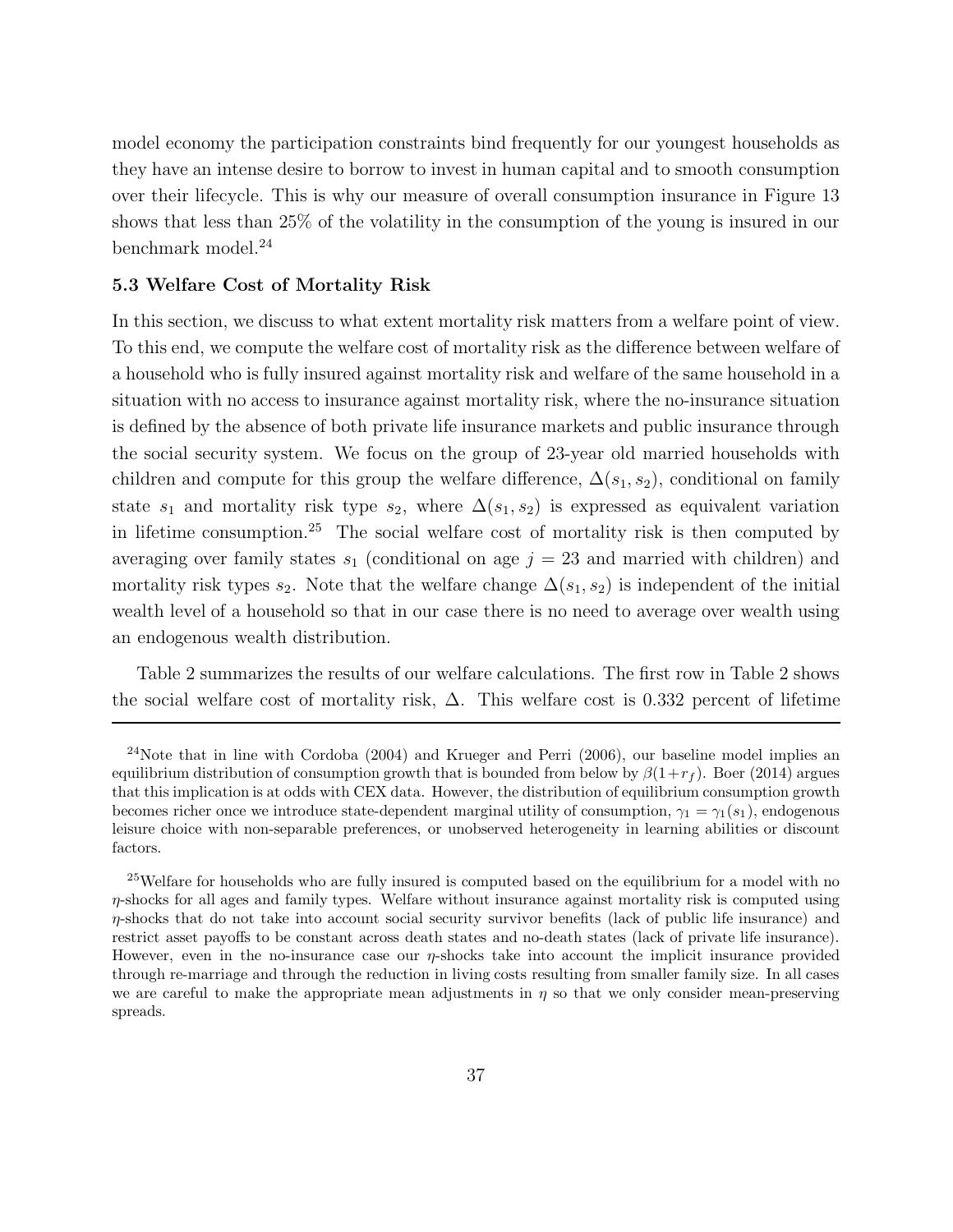consumption, a substantial amount given that death probabilities are quite low. There are two reasons for this result: very large income and consumption losses associated with mortality shocks and heterogeneity in mortality risk (combined with risk aversion).

In order to understand the importance of heterogeneity in mortality risk, we also report in Table 2 the welfare cost of mortality risk,  $\Delta(s_2)$ , for different mortality risk types  $s_2$ . Table 2 shows that the social welfare cost of 0*.*332 percent of lifetime consumption hides a large degree of heterogeneity. For example, the welfare cost for a 23-year old married household with median level of mortality risk is  $0.048$  percent of lifetime consumption, whereas this welfare cost is 0*.*143 percent for the group of married households with average (mean) levels of mortality risk, and this cost increases to 2*.*014 percent of lifetime consumption for the 10 percent of 23-year old married households who face the highest levels of mortality risk.<sup>26</sup>

Large consumption losses are another reason why the social welfare cost of mortality risk is substantial. More specifically, income losses upon death are large and the above numbers capture the cost of removing both private insurance markets and public insurance through the social security system. To show this point, we also report in Table 2 the social welfare cost of lacking only the private insurance market,  $\Delta^p$ . For a 23-year old married household, this welfare cost is 0*.*127 percent of lifetime consumption, a non-negligible number that is, however, significantly lower than the cost of lacking both types of insurance against mortality risk (i.e. 0*.*332 percent). Further, the welfare cost of lacking private insurance markets is only 0*.*012 percent of lifetime consumption for a 23-year old married household with median level of mortality risk, but increases to 0*.*033 percent for the group of married households with average (mean) levels of mortality risk, and reaches 0*.*535 percent of lifetime consumption for the 10 percent of 23-year old married households who face the highest levels of mortality risk.

Finally, we mention that the welfare cost of mortality risk can be decomposed in yet another way: the cost of moving from full insurance to imperfect insurance,  $\Delta_1$ , and the cost of moving from imperfect insurance to no insurance,  $\Delta_2$ . This decomposition of the welfare cost of mortality risk is shown in columns 2-5 of Table 2. A comparison of the

<sup>&</sup>lt;sup>26</sup>Here median, mean, and upper 10-percentile refer to the moments of the distribution of mortality risk for households with  $\eta > 0$ . Thus, these welfare cost are the costs for those households with children who have purchased some life insurance and whose life insurance demand is depicted in Figure 9 and Figure 16. In our computation of the social welfare cost we average over all values of  $\eta$  including  $\eta = 0$  and therefore take into account households who have not purchased life insurance.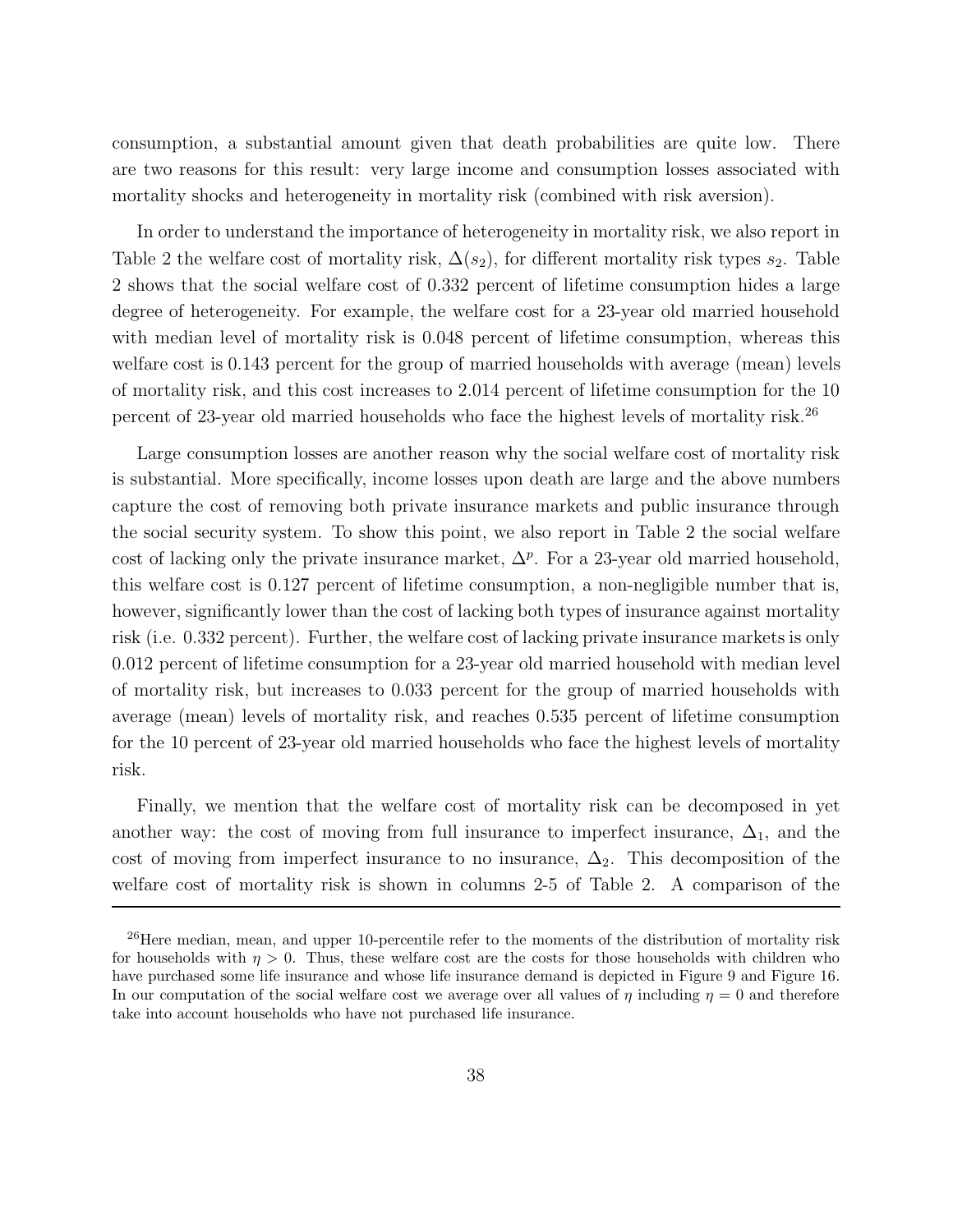different columns shows that both components of the welfare costs are substantial, but the larger part of this welfare cost is the welfare difference between no insurance and imperfect insurance.

### **5.4 Reform of the Consumer Bankruptcy Code**

There has been a long-standing debate among academic scholars and policy makers as to the relative merits of alternative consumer bankruptcy codes. For example, Chatterjee, Corbae, Nakajima, and Rios-Rull (2007), and Livshits, MacGee, and Tertilt (2007) analyze the consequences of reforming the consumer bankruptcy code based on models with equilibrium default and no insurance markets. In these papers, an increase in the cost of bankruptcy increases borrowing and reduces default, which leads to a reduction in risk sharing since default is a means towards smoothing consumption across states of nature. In contrast, in our model an increase in the cost of bankruptcy increases borrowing *and* improves risk sharing since households can take better advantage of existing insurance markets, an effect that has also been studied in the theoretical contributions of Attanasio and Rios-Rull (2000) and Krueger and Perri (2010). In this section, we provide a quantitative evaluation of a change in the consumer bankruptcy code on household borrowing, insurance, and welfare.

Our experiment is motivated by the Bankruptcy Abuse Prevention and Consumer Protection Act (BAPCPA) of 2005, which made it more difficult to file for bankruptcy under chapter 7—where debt is only repaid out of existing assets—and therefore forced more households to file under chapter 13 of the US bankruptcy code, where debts are repaid out of current earnings over a period of 3 to 5 years. We implement this experiment by assuming that after implementation of the BAPCPA, in the event of bankruptcy, 30% of households are randomly assigned to file under chapter  $13<sup>27</sup>$  In line with the code, we model the consequence of filing for bankruptcy under chapter 13 as an exclusion from borrowing and insurance markets for an average of 4 years and a 25 percent garnishment of labor income during the period of exclusion. The BAPCPA also increased bankruptcy filing costs significantly, and

<sup>&</sup>lt;sup>27</sup>An important change the BAPCPA introduced was the "means test". This means test restricted filing under chapter 7 to those households with income below median income adjusted for family type, which suggest that after the reform 50 percent of all households are forced to file bankruptcy under chapter 13. However, defaulting households differ from non-defaulting households, and we take account of this fact by assuming that only 30 percent defaulting households are forced into chapter 13 after the reform. The number of 30 percent corresponds to the fraction of defaulting households in our SCF 2004 sample who have above median income. See, for example, White (2007) for a detailed account of the US bankruptcy code before and after the reform.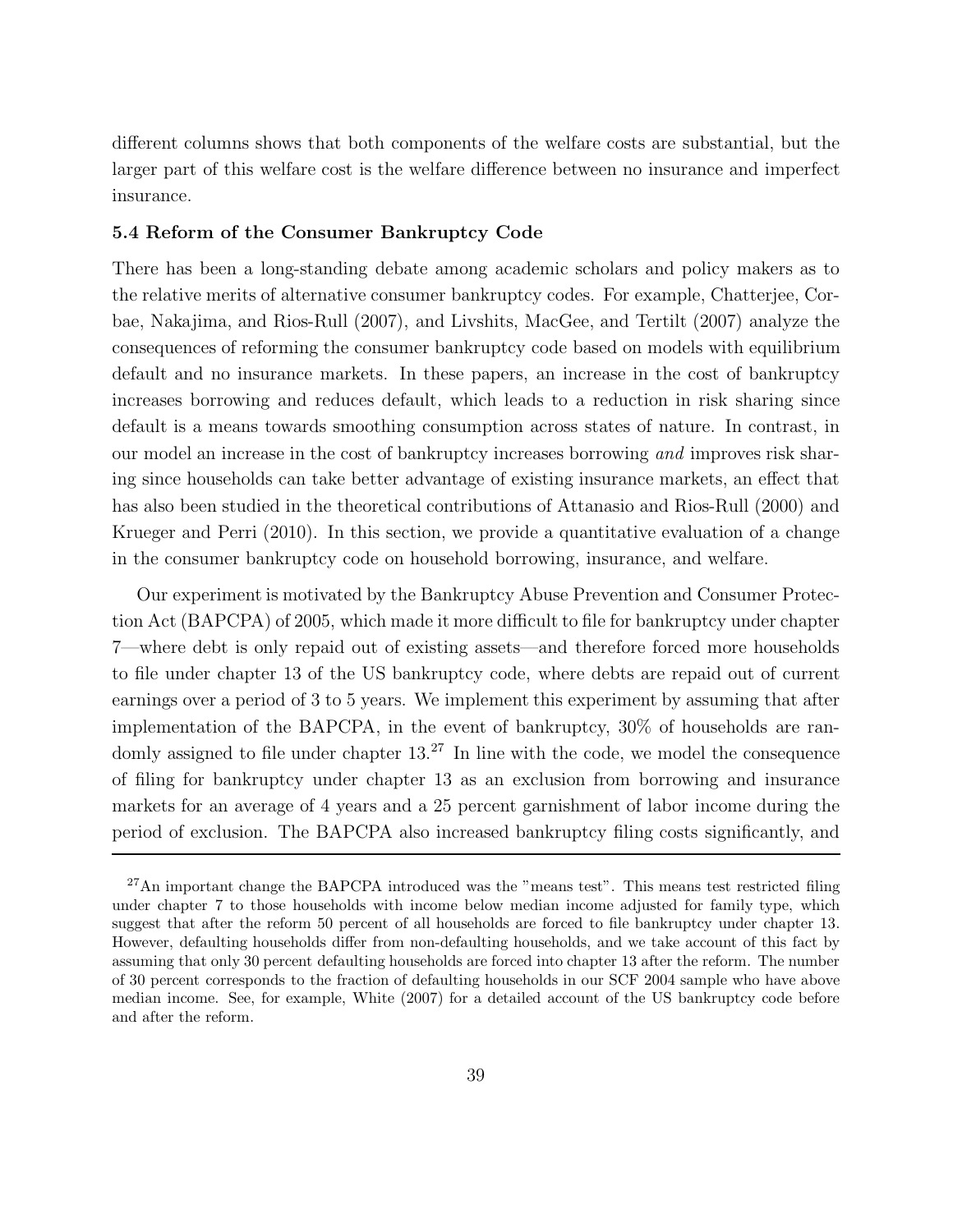we incorporate this change in legislation by introducing a one-off cost that is paid in the year of filing for bankruptcy by all defaulting households. We assume this cost to be proportional to the wealth of households and set the cost parameter so that it amounts to \$2,000 for the median wealth household. Finally, the BAPCPA increased the minimum number of years that have to pass until a consumer can file a second time under chapter 7 from 7 years to 8 years, and we incorporate this change in legislation by assuming that households filing for bankruptcy under chapter 7 are excluded for 8 years after the reform (instead of 7 years before the reform).

We compute the welfare consequences of the reform by comparing the lifetime utility of new-born households (households age 23) in the two economies, before and after the reform. For this comparison, we compute the welfare change  $\Delta_{bank}(s_1, s_2)$  as the equivalent variation of the bankruptcy reform, measured in units of lifetime consumption, and then average over family states and mortality risk types (*s*1*, s*2) using the fixed stationary distribution over (*s*1*, s*2). Note that we conduct a steady state comparison in the sense that we do not take into account the transition path of the aggregate capital-to-labor ratio  $\tilde{K}$  (and the corresponding transition path of investment returns).

We compute three different measures of the welfare effect of the reform of the bankruptcy code for new-born households. First, we keep human capital investment fixed and ask how much young households gain when additional borrowing enables them to buy more insurance. This welfare gain from better insurance is 0*.*5 percent of lifetime consumption. Clearly, a welfare gain of half percent of lifetime consumption through improvements in risk sharing is substantially larger than any gain that the model of Krueger and Perri (2006) would predict, where households are almost fully insured even before the reform. Second, we allow households to adjust human capital choices but keep investment returns fixed (partial equilibrium with endogenous human capital accumulation). This welfare gain for households age 23 is 0*.*56 percent of lifetime consumption. Finally, we consider endogenous human capital accumulation in general equilibrium. In this case, the rate of return on human capital investment goes down and the return to physical capital investment goes up, which introduces a negative welfare effect for young households who are almost fully invested in human capital. The net welfare gain for newborn households is 0*.*25 percent when we take into account the general equilibrium adjustments of investment returns.

In Figure 20 we plot the life-cycle profile of the ratio of financial wealth (net worth) over labor income before and after the reform and show in Figure 20 the insurance measure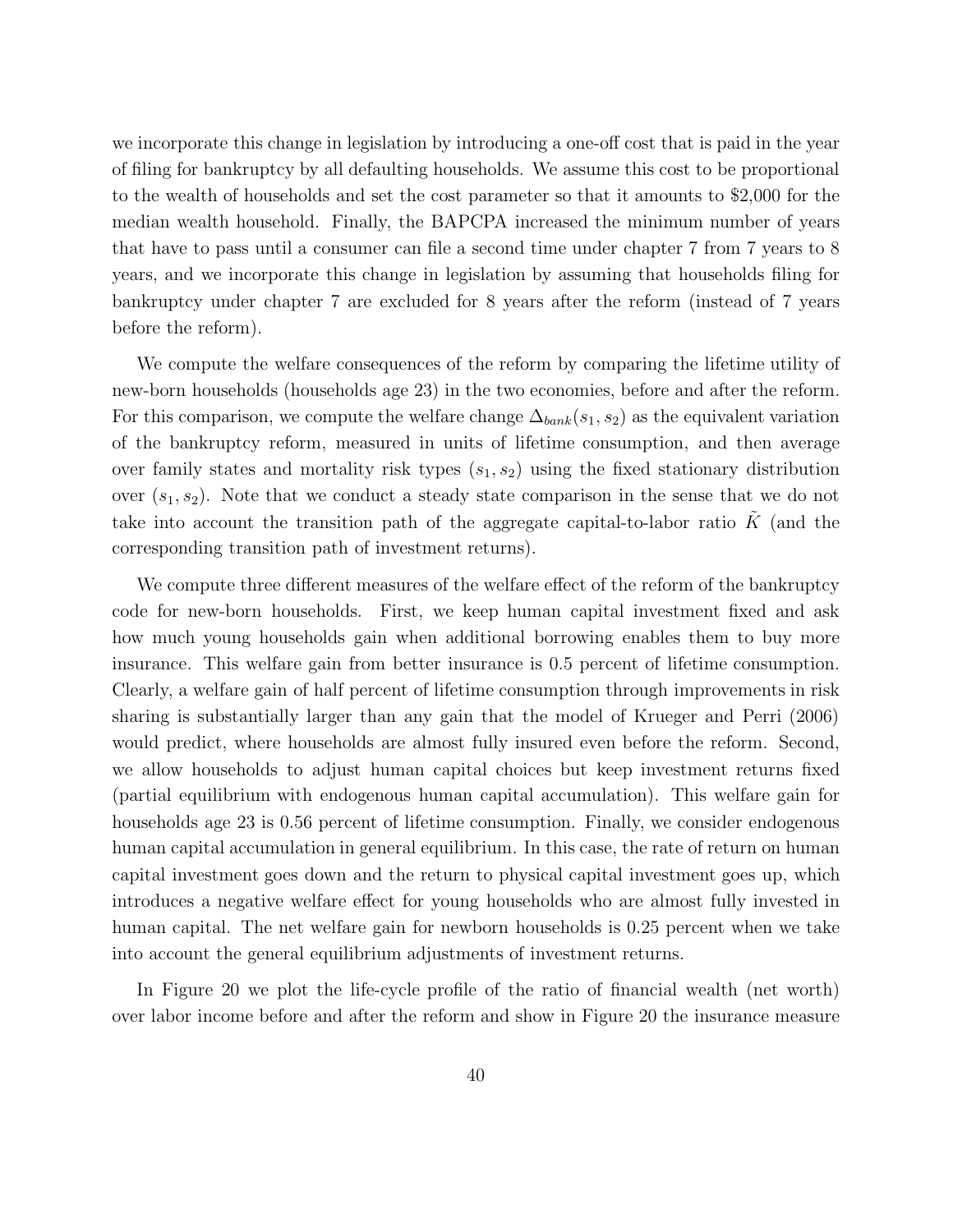$1 - \sigma_c/\sigma_{a,c}$  before and after the reform. Figure 20 confirms that households borrow more after the reform – the youngest households have positive financial wealth before the reform and negative financial wealth after the reform. Figure 21 supports the idea that the reform improves insurance – the reform increases the insurance coefficient  $1 - \sigma_c/\sigma_{a,c}$ . Note that the reform improves insurance against all types of risk, including labor market risk. Hence, the welfare effects we report in this Section are attributed to a gain in risk sharing in all insurance markets.

In general equilibrium the reform of the bankruptcy code decreases  $\tilde{K}$  since households invest more in human capital after the reform. We find that the reform of the bankruptcy code reduces *K*˜ by 1*.*2 percent of its initial value of 0*.*4. In our endogenous growth model, any change in  $\tilde{K}$  also changes the aggregate growth rate of the economy. Specifically, the equilibrium value  $\tilde{K}$  is in general higher than the value of  $\tilde{K}$  that maximizes aggregate growth, and a reduction in  $\tilde{K}$  increases aggregate growth, an effect that is discussed in more detail in Krebs (2003). In our calibrated model economy, the growth gain is relatively modest: the annual growth rate increases by  $0.02$  percentage point.

## **6. Extensions and Robustness**

In this section, we discuss several extensions of the baseline model that help us understand additional dimensions of the data. We also perform a battery of robustness checks with respect to our data analysis and changes in the parameter values of the calibrated model economy. Due to space limitation many of the details of the analysis and all figures are relegated to the Appendix.

### **6.1 Model Extensions**

The baseline model used in Section 5 assumes that the marginal utility of consumption is independent of family structure and, in particular, independent of the death event. Motivated by two recent contributions (Koijen et al., 2012, and Hong and Rios-Rull, 2012), we consider an extension of the baseline model that incorporates household preferences that depend on the number of children and the health status of the household. Details of the model extension and the analysis can be found in Section G.1 of the Appendix. The results can be summarized as follows. First, with the changes added to the model, the basic facts about life insurance and other asset holdings over the life-cycle for all married households with children are unchanged. Second, this extension improves the match between model and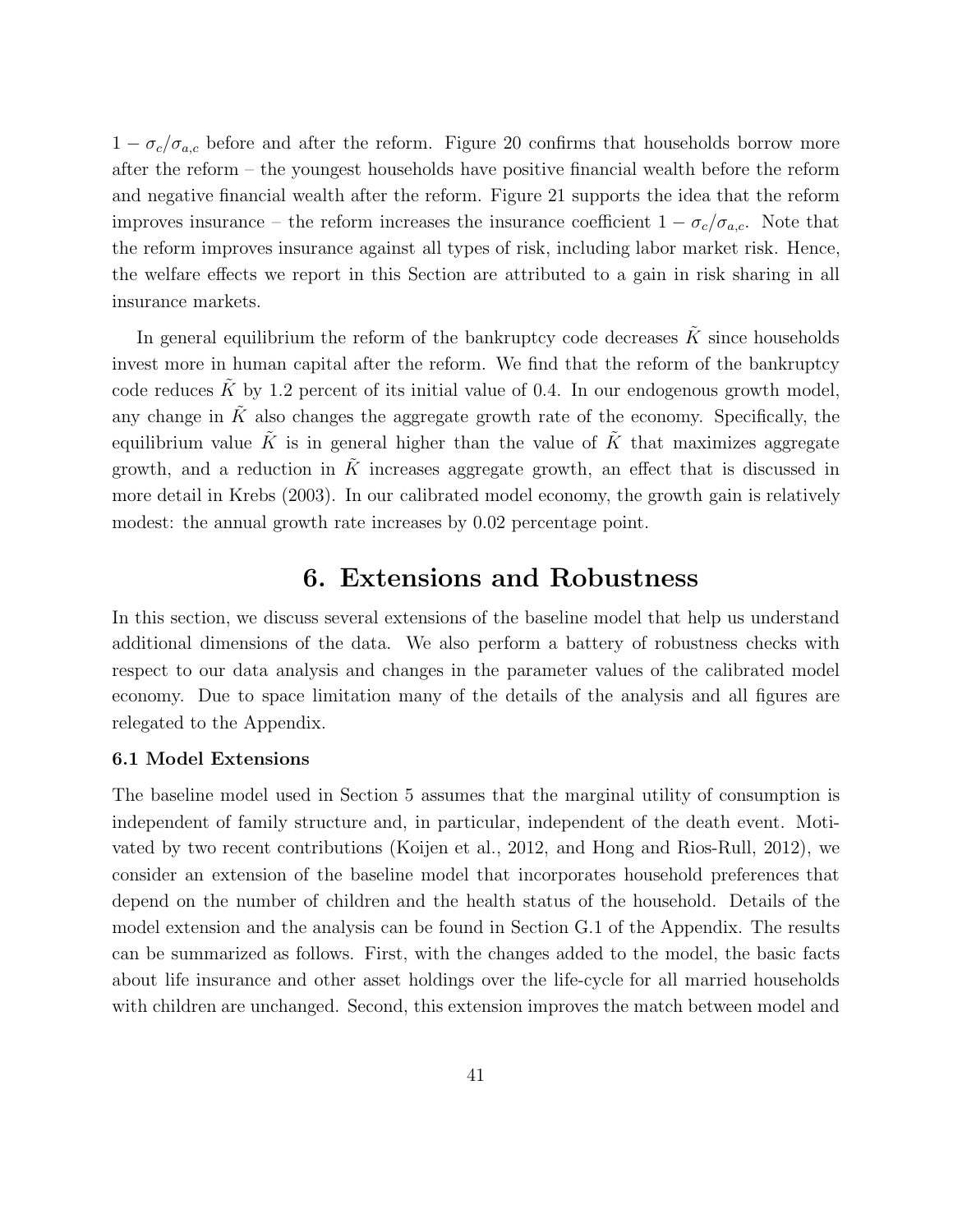data in the sense that the extended model replicates additional cross-sectional facts. Third, if we interpret the change in marginal utility following the death of a parent as reflecting the consequent change in the cost of living, the resulting changes are relatively modest and increase in the number of kids.

In the baseline model, prior to retirement all agents can buy a complete set of insurance products, including both life insurance and annuities. However, we constrain retirees to save in a risk-free asset with any wealth remaining at their death distributed to newborn households. In Section G.2 of the Appendix we also discuss an extension of the baseline model in which retirees have a bequest motive and can purchase annuities. We conclude this extension has little effect on the underinsurance choices of young households and hence that the restriction on retirees in the baseline model is relatively innocuous. Finally, in Section G.3 of the Appendix we consider the implications of an incomplete market model with two financial assets, a risk-free asset and a life insurance contract, and ad-hoc borrowing constraints. We provide evidence that this type of model cannot explain the observed positive correlation between age and insurance without life-cycle variations in household preferences.

### **6.2 Sensitivity Analysis**

We have conducted an extensive sensitivity analysis varying the main parameters of interest within a range of empirically plausible values. In particular, we considered realistic changes in the parameters controlling mortality risk and contract enforcement. Overall, we show that the main quantitative results of this paper are quite robust to the variations in parameter values produced by these variations in calibration targets. Details of our sensitivity analysis can be found in the Section H of the Appendix.

#### **6.3 Empirical Robustness**

We also conducted an extensive robustness analysis of our empirical results. The details of this analysis can be found in Section I of the Appendix. The results of this analysis can be summarized as follows.

We first analyzed to what extent our approach to estimating human capital losses upon the death of a spouse are biased. Specifically, we used data drawn from the SCF and the SIPP to investigate if there is evidence of selection bias when we estimate earnings losses by comparing the earnings of married households with the earnings of single households. Further, we considered if there are additional channels of insurance through inter vivo transfers using data drawn from the SCF and the PSID. We find little or no evidence of selection bias,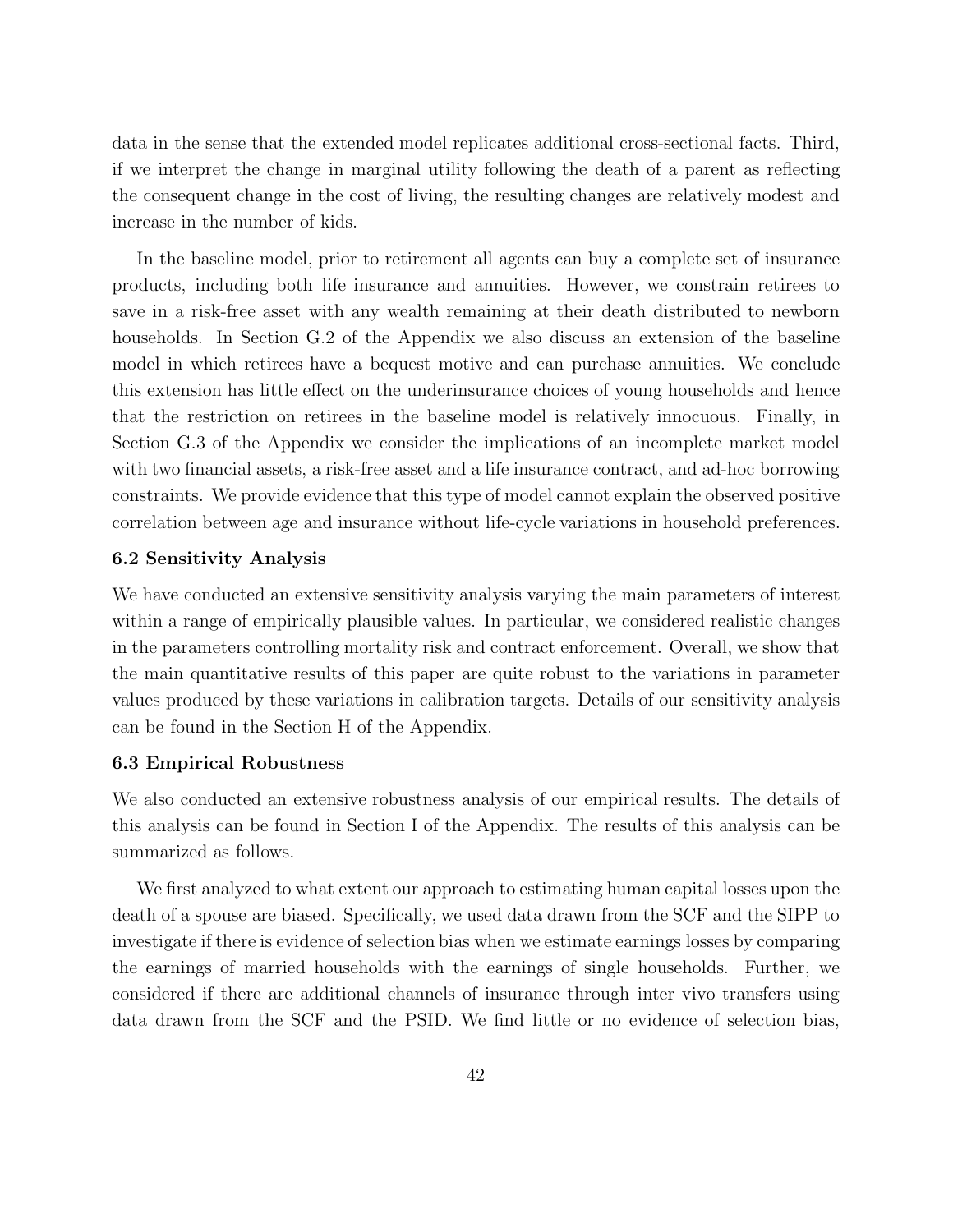and that inter vivos transfers are rare and small. Hence, our conclusion is that there is no evidence that our estimates of earnings losses have a substantial bias.

We also examined variation in our underinsurance measure by wealth level. As a result of assumptions made for analytical tractability (which are not central to the mechanism we propose) our model predicts that all households of a given demographic type should hold levels of life insurance that are proportional to wealth. To assess to what extent this model implication is borne out in the data, we computed life insurance holdings and the life insurance coefficient over the life cycle for different quartiles of the wealth distribution. We find that patterns in underinsurance are broadly similar for all quartiles with two explicable exceptions: the richest households are better insured at old age, which probably reflects the use of life insurance to avoid bequest taxes; and the poorest households are more insured when young, which may reflect unobserved heterogeneity in human capital returns for the young or simple measurement issues since these households hold very little life insurance. See Section I.2 of the Appendix for details.

# **7. Conclusion**

In this paper, we provided empirical evidence of under-insurance in the market for life insurance. We then developed a tractable macroeconomic model with risky human capital and used the model to provide an explanation of our empirical finding in terms of endogenous borrowing constraints due to limited enforcement. We also used the framework to analyze the possible consequences of under-insurance. The results of this paper suggest at least three lines of future research.

First, our focus has been on life insurance, which we have argued is close to an ideal laboratory for examining the insurance choices of households, but our theory has also implications for choices in other insurance markets. Perhaps most notably, our theory predicts that young households should choose low amounts of health insurance. The extent to which this reduces the importance of adverse selection and moral hazard in explaining the underutilization of health insurance by young (presumably healthy) households, and the implications of this for public policy, should be the subject of future research.

Second, one basic implication of the adverse selection and moral hazard approach to insurance is that households with higher risk exposure should buy more insurance (Chiappori and Salanie, 2000), and a number of empirical studies have found that this hypothesis is rejected in the data (Chiappori and Salanie, 2000, and Bernheim, Forni, Gokhale, and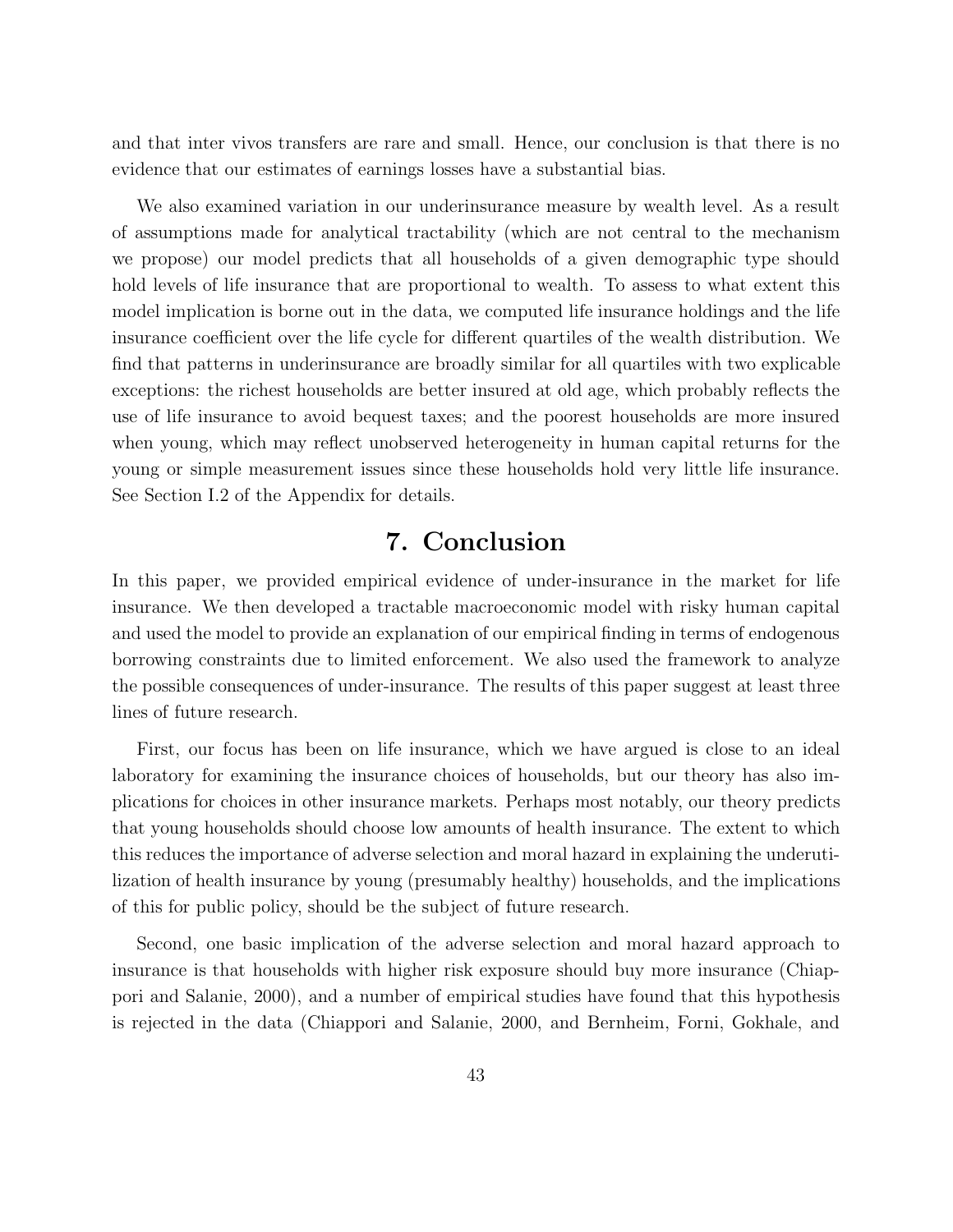Kotlikoff, 2003). In contrast, the limited enforcement approach suggests a negative correlation between risk exposure and insurance if households with high risk exposure are also the households with the largest share of human capital in total wealth. Thus, theories of limited contract enforcement have the potential to explain the empirical findings of Chiappori and Salanie (2000) and Bernheim, Forni, Gokhale, and Kotlikoff (2003).<sup>28</sup> A deeper study of this issue is an important topic for future research.

A third line of research would broaden the set of assets available to households. The most important alternative asset is housing, which is also risky and which is, to varying degrees, collateralizable. All else equal, the perceived (utility) rates of return to housing investment are large, so that access to this asset will further strengthen the results of this paper: households would like to borrow to invest in housing and human capital, and these investment opportunities will compete with the need to purchase insurance. To what extent this effect is offset by the fact that some housing wealth can be used as collateral against borrowing remains an open quantitative question.

<sup>28</sup>Note that adverse selection, combined with unobserved preference heterogeneity, provides an alternative explanation of the observed inverse relationship between health insurance holdings and the exposure to health shocks (Cutler, Finkelstein, and McGarry, 2008).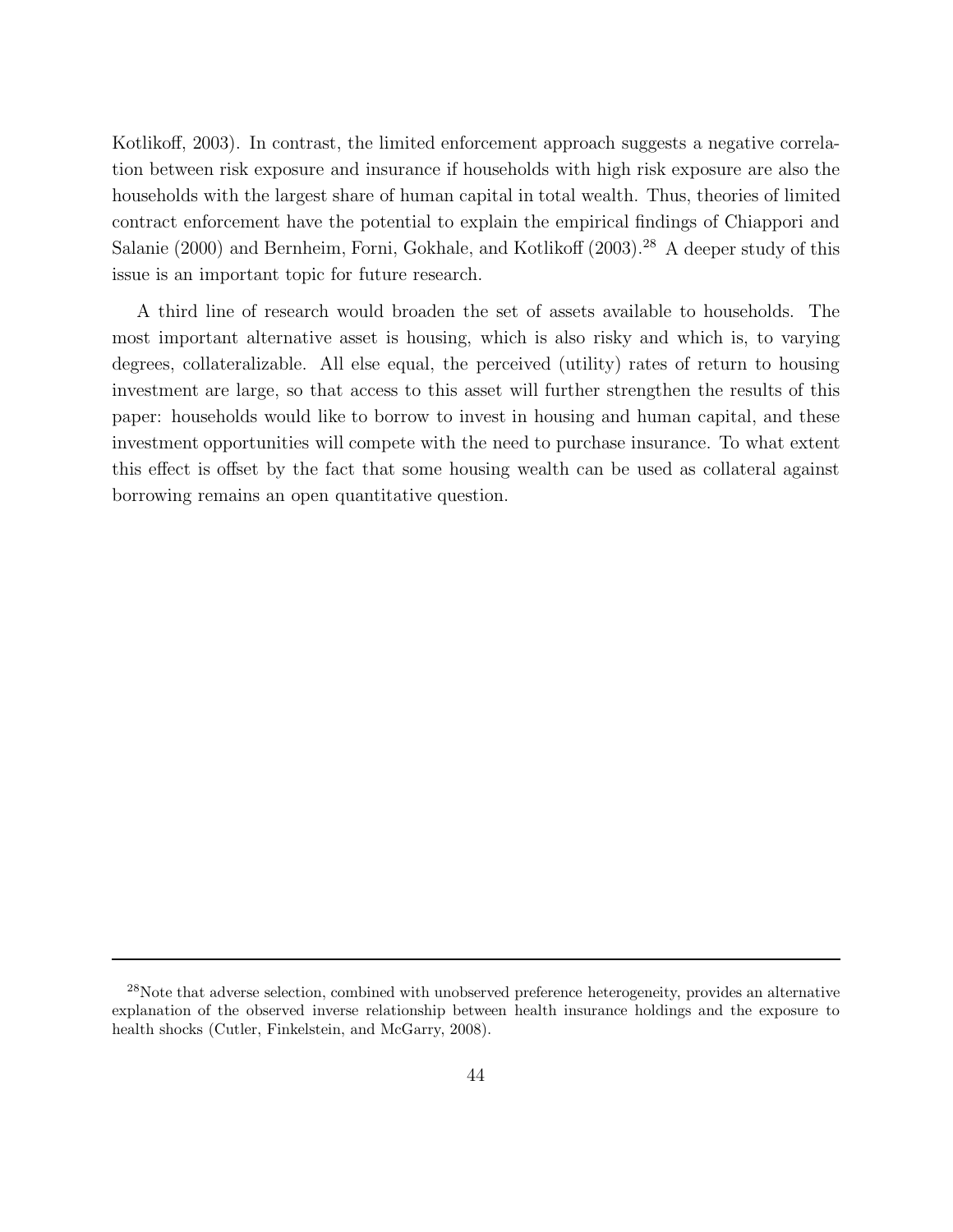## **References**

**Aguiar, Mark, and Hurst, Erik.** 2008. "Deconstructing Lifecycle Expenditures." Michigan Retirement Research Center Working Paper 2008-173.

**Andolfatto, David, and Gervais, Martin.** 2006. "Human Capital Investment and Debt Constraints." *Review of Economic Dynamics 9* : 52-67.

**Angeletos, Georges-Marios.** 2007. "Uninsured Idiosyncratic Investment Risk and Aggregate Saving." *Review of Economic Dynamics* 10: 1-30.

**Attanasio, Orazio, and Ros-Rull, Jos-Vctor.** 2000. "Consumption Smoothing in Island Economies: Can Public Insurance Reduce Welfare?" *European Economic Review* 44: 1225-258.

**Azariadis, Costas, and Kaas, Leo.** 2008. "Credit and Growth under Limited Commitment." *Macroeconomic Dynamics* 12: 20-30.

**Baker, Michael, and Solon, Gary.** 2003. "Earnings Dynamics and Inequality Among Canadian Men, 1976-1992: Evidence from Longitudinal Income Tax Records." *Journal of Labor Economics* 21: 267-88.

**Becker, Gary S.**, ed. 1964. Human Capital: A Theoretical and Empirical Analysis. Chicago: University of Chicago Press.

**Ben-Porath, Yoram.** 1967. "The Production of Human capital and the Life-Cycle of Earnings." *Journal of Political Economy* 75: 352-65.

**Bernheim, B. Douglas, Forni, Lorenzo, Gokhale, Jagadeesh, and Kotlikoff, Laurence J.** 2003. "The Mismatch Between Life Insurance Holdings and Financial Vulnerabilities: Adequacy of Life Insurance: Evidence from the Health and Retirement Survey." *American Economic Review* 93: 354-65.

**Blundell, Richard, Dearden, Lorraine, Meghir, Costas, and Sianesi, Barbara.** 1999. "Human Capital Investment: The Returns from Education and Training to the Individual, the Firm, and the Economy." *Fiscal Studies* 20: 1-23.

**Blundell, Richard, Pistaferri, Luigi, and Preston, Ian.** 2008. "Consumption Inequality and Partial Insurance." *American Economic Review* 98: 1887-921.

**Broer, Tobias.** 2012. "The Wrong Shape of Insurance? What Cross-sectional Distributions Tell Us About Models of Consumption Smoothing." CEPR Discussion Papers 2011-8701.

**Browning, Martin, Hansen, Lars Peter, and Heckman, James J.** 1999. "Micro Data and General Equilibrium Models." In: Taylor, John B., and Woodford, Michael, eds. Handbook of Macroeconomics. Volume 15: 543-663. Amsterdam, New York and Oxford.

**Burkhauser, Richard V., Giles, Philip, Lillard, Dean R., and Schwarze, Johannes.** 2005. "Until Death Do US Part: An Analysis of the Economic Well-Being of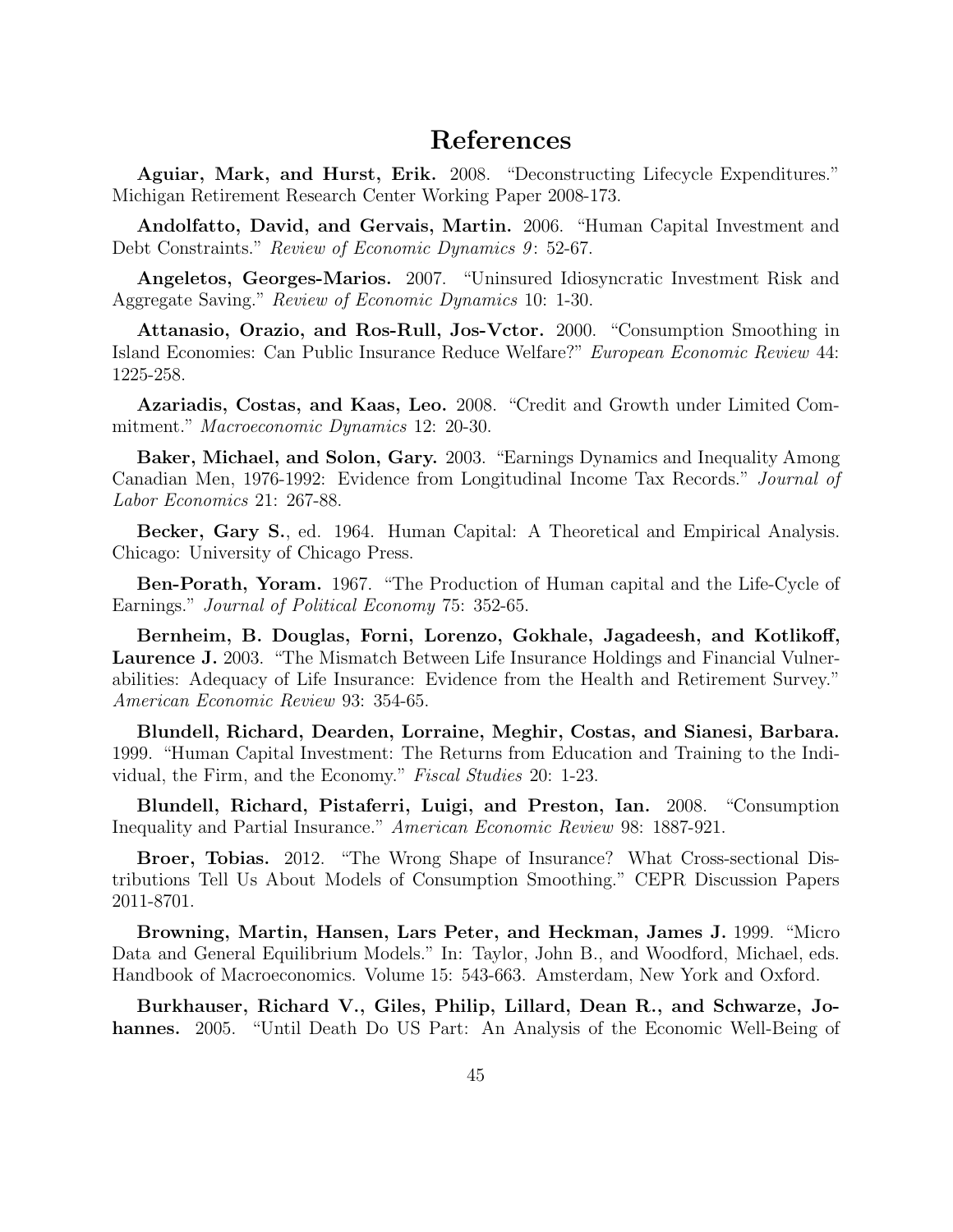Widows in Four Countries." *Journal of Gerentology* 60: 238-46.

**Carroll, Christopher D., and Samwick, Andrew A.** 1997. "The Nature of Precautionary Wealth." *Journal of Monetary Economics* 40: 41-72.

**Chatterjee, Satyajit, Corbae, Dean, Nakajima, Makoto, and Ros-Rull, Jos-Vctor.** 2007. "A Quantitative Theory of Unsecured Consumer Credit with Risk of Default." *Econometrica* 75: 1525-89.

**Chiappori, Pierre-Andr, and Salani. Bernard.** 2000. "Testing for Asymmetric Information in Insurance Markets." *Journal of Political Economy* 108: 56-78.

**Cordoba, Juan Carlos.** 2008. "US Inequality: Debt Constraints or Incomplete Markets?" *Journal of Monetary Economics* 55: 350-64.

**Cutler, David M., Finkelstein, Amy, and McGarry, Kathleen.** 2008. "Preference Heterogeneity and Insurance Markets: Explaining a Puzzle of Insurance." *American Economic Review* 98: 157 62.

**Deaton, Angus, and Paxson, Christina.** 1994. "Intertemporal Choice and Inequality." *Journal of Political Economy* 102: 437-67.

**Finkelstein, Amy, and Poterba, James.** 2004. "Adverse Selection in Insurance Markets: Policyholder Evidence form the UK Annuity Market." *Journal of Political Economy* 112: 183-208.

**Friedman, Benjamin M., and Warshawsky, Mark J.** 1990. "The Cost of Annuities: Implications for Saving Behavior and Bequests." *The Quarterly Journal of Economics* 105: 135-54.

**Gallipoli, Giovanni, and Turner, Laura.** 2009. "Disability in Canada: A Longitudinal Household Analysis." University of British Columbia Working Paper.

**Guvenen, Fatih.** 2007. "Learning Your Earnings: Are Labor Income Shocks Really Very Persistent?" *American Economic Review* 97: 687-712.

**Guvenen, Fatih, Kuruscu, Burhanettin, and Ozkan, Serdar.** 2011. "Taxation of Human Capital and Wage Inequality: A Cross-Country Analysis. NBER Working Paper 2009-15526.

**Heathcote, Jonathan, Perri, Fabrizio, and Violante, Giovanni L.** 2010. "Unequal We Stand: An Empirical Analysis of Economic Inequality in the United States: 1967-2006." *Review of Economic Dynamics* 13: 15-51.

**Hendel, Igal, and Lizzeri, Alessandro.** 2003. "The Role of Commitment in Dynamic Contracts: Evidence From Life Insurance." *Quarterly Journal of Economics* 118: 299-327.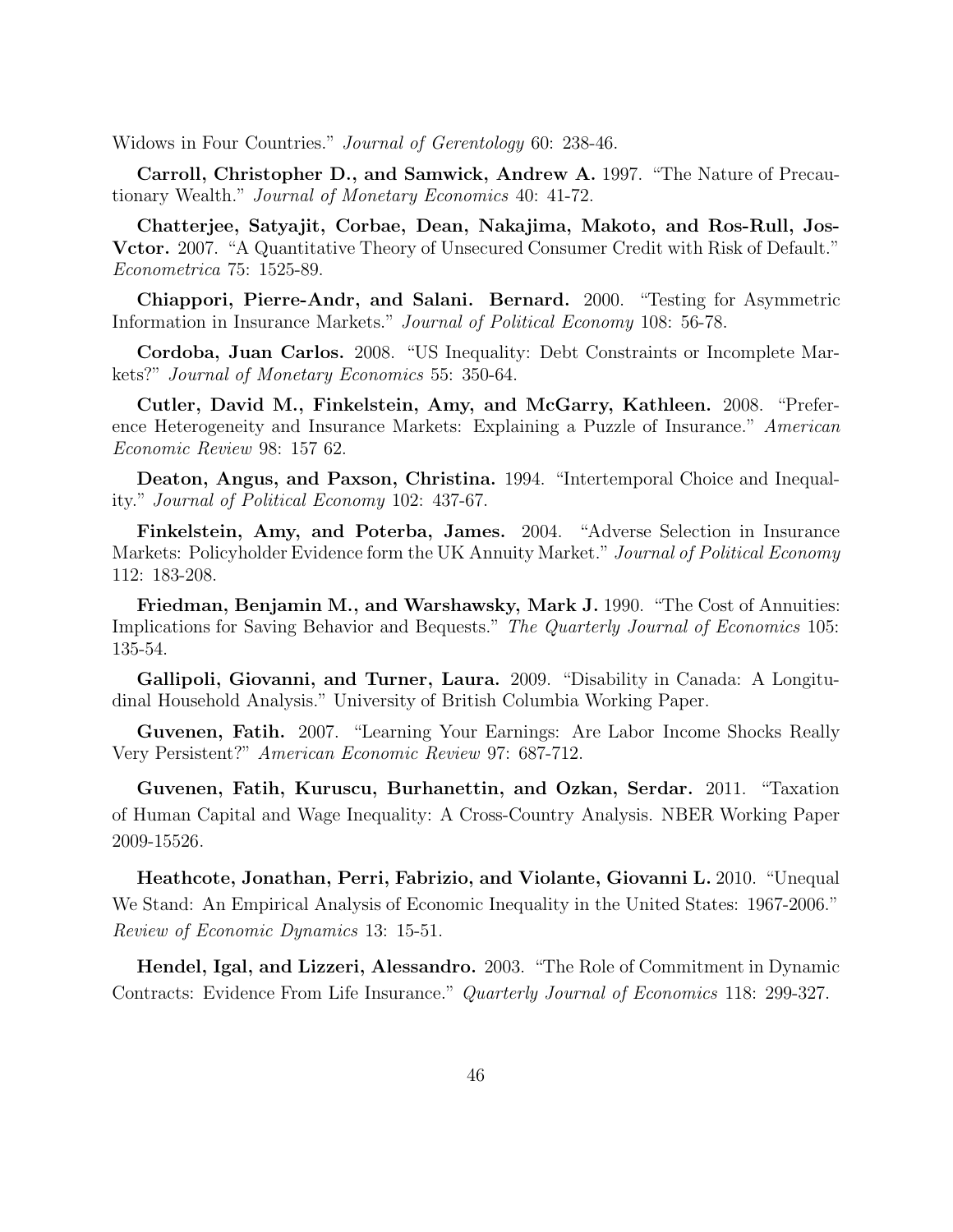**Hong, Jay H., and Ros-Rull, Jos-Vctor.** 2012. "Life Insurance and Household Consumption," *American Economic Review* 102: 3701-30.

**Huggett, Mark, Ventura, Gustavo, and Yaron, Amir.** 2011. "Sources of Lifetime Inequality." *American Economic Review* 101: 2923-54.

**Inkmann, Joachim, and Michaelides, Alexander.** 2012. "Can the Life Insurance Market Provide Evidence for a Bequest Motive?" *The Journal of Risk and Insurance* 79: 671-95.

**Jorgenson, Dale W., and Fraumeni, Barbara M.** 1993. "The Accumulation of Human and Non-Human Capital, 1948-84." In: Lipsey, Robert E., and Tice, Helen Stone, eds. The Measurement of Saving, Investment, and Wealth. NBER Studies in Income and Wealth 52: 227-82.

**Kaplan, Greg, and Violante, Giovanni L.** 2010. "How Much Consumption Insurance Beyond Self- Insurance?" *American Economic Journal: Macroeconomics* 2: 53-87.

**Koijen, Ralph, Van Nieuwerburgh, Stijn, and Yogo, Motohiro. 2012.** "Health and Mortality Delta: Assessing the Welfare Cost of Household Insurance Choice." NBER Working Paper.

**Krebs, Tom.** 2003. "Human Capital Risk and Economic Growth." *The Quarterly Journal of Economics* 118: 709-44.

**Krueger, Dirk, and Perri, Fabrizio.** 2006. "Does Income Inequality Lead to Consumption Inequality? Evidence and Theory." *Review of Economics Studies* 73: 163-93.

**Krueger, Dirk, and Uhlig, Harald.** 2006. "Competitive Risk Sharing Contracts with One-Sided Limited Commitment." *Journal of Monetary Economics* 53: 1661-91.

**Krueger, Dirk, and Perri, Fabrizio. 2010.** "Public vs Private Risk Sharing." *Journal of Economic Theory* 146: 920-56.

**Livshits, Igor, MacGee, James, and Tertilt, Michle.** 2007. "Bankruptcy: A Fresh Start." *American Economic Review* 97: 402-18.

**Lochner, Lance J., and Monge-Naranjo, Alexander.** 2011. "The Nature of Credit Constraints and Human Capital." *American Economic Review* 101: 2487-529.

**Meghir, Costas, and Pistaferri, Luigi.** 2004. "Income Variance Dynamics and Heterogeneity." *Econometrica* 72: 1-32.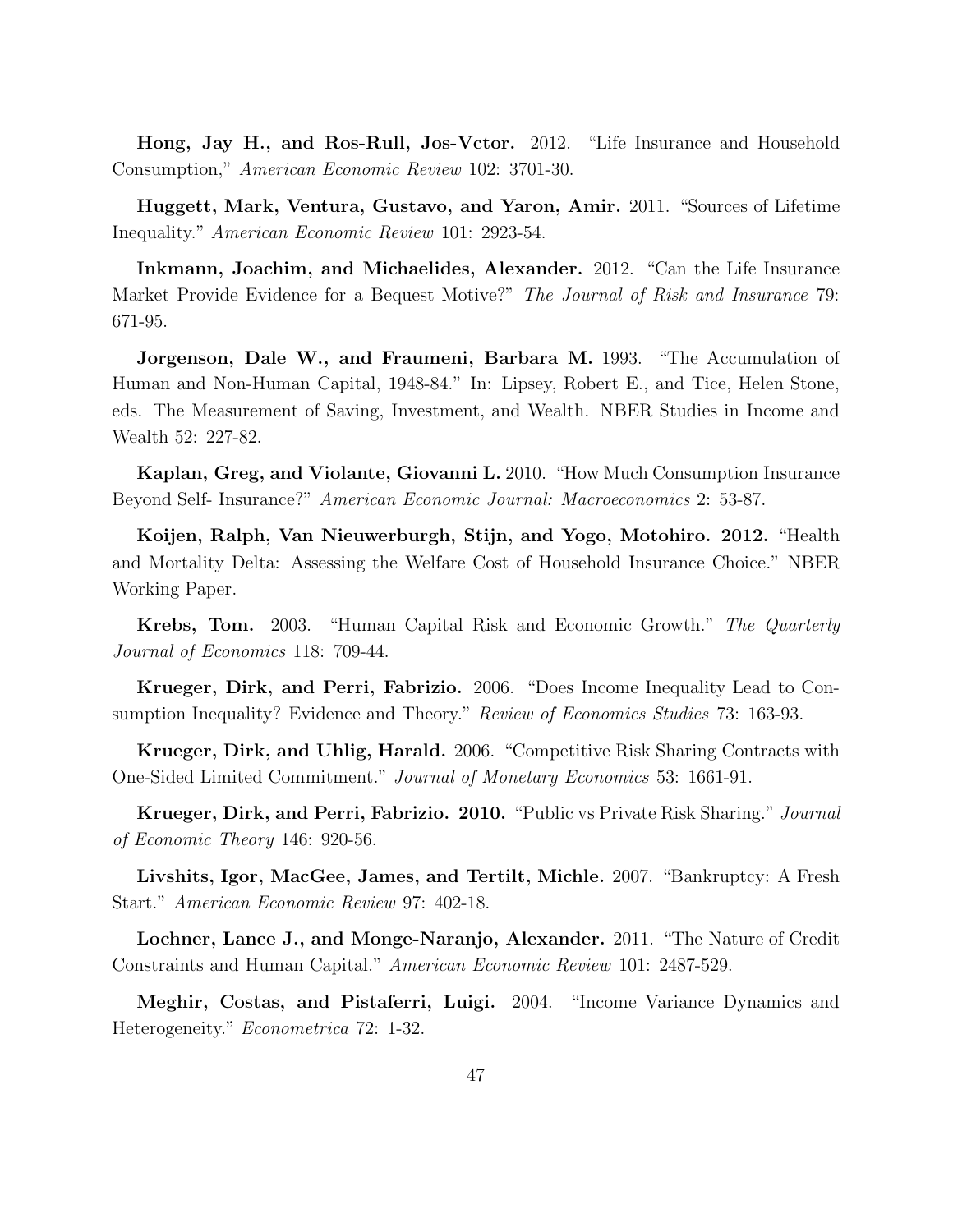**Mincer, Jacob.** 1962. "On-the-Job Training: Cost, Returns, and Some Implications." *Journal of Political Economy* 70: 50-79.

**Mincer, Jacob.** 1994. "Investment in US Education and Training." NBER Working Paper.

**Moll, Benjamin.** 2012. "Productivity Losses From Financial Frictions: Can Self-Financing Undo Capital Misallocation? Princeton University Working Paper.

**Norton, Arthur, and Miller, Louisa.** 1990. "Remarriage Among Women in the United States: 1985." In: Studies in Household and Family Formation.

**Primiceri, Giorgio E., and van Rens, Thijs. 2009.** "Heterogeneous Life-Cycle Profiles, Income Risk and Consumption Inequality." *Journal of Monetary Economics* 56: 20-39.

**Ruggles, Patricia.** 1990. Drawing the Line: Alternative Poverty Measures and their Implications for Public Policy. Washington D.C.: The Urban Institute.

**Society of Actuaries.** 2012. "Report of the Society of Actuaries Preferred Underwriting Structures Survey Subcommittee: A Review of Current (December 2010) Preferred Underwriting Criteria." Society of Actuaries.

**Storesletten, Kjetil, Telmer, Chris, and Yaron, Amir.** 2004a. "Consumption and Risk Sharing over the Life-Cycle." *Journal of Monetary Economics* 51: 609-33.

**Storesletten, Kjetil, Telmer, Chris, and Yaron, Amir.** 2004b. "Cyclical Dynamics of Labor Market Risk." *Journal of Political Economy* 112: 695-717.

**Weaver, David A.** 2010. "Widows and Social Security." *Social Security Bulletin* 70: 89-109.

**White, Michelle J.** 2007. "Bankruptcy Reform and Credit Cards." *Journal of Economic Perspectives* 21: 175-99.

**Winter, Ralph A.** 1981. "On the Rate Structure of the American Life Insurance Market." *The Journal of Finance* 36: 81-96.

**Wright, Mark L.** J. 2001. "Investment and Growth with Limited Commitment." Stanford University Working Paper.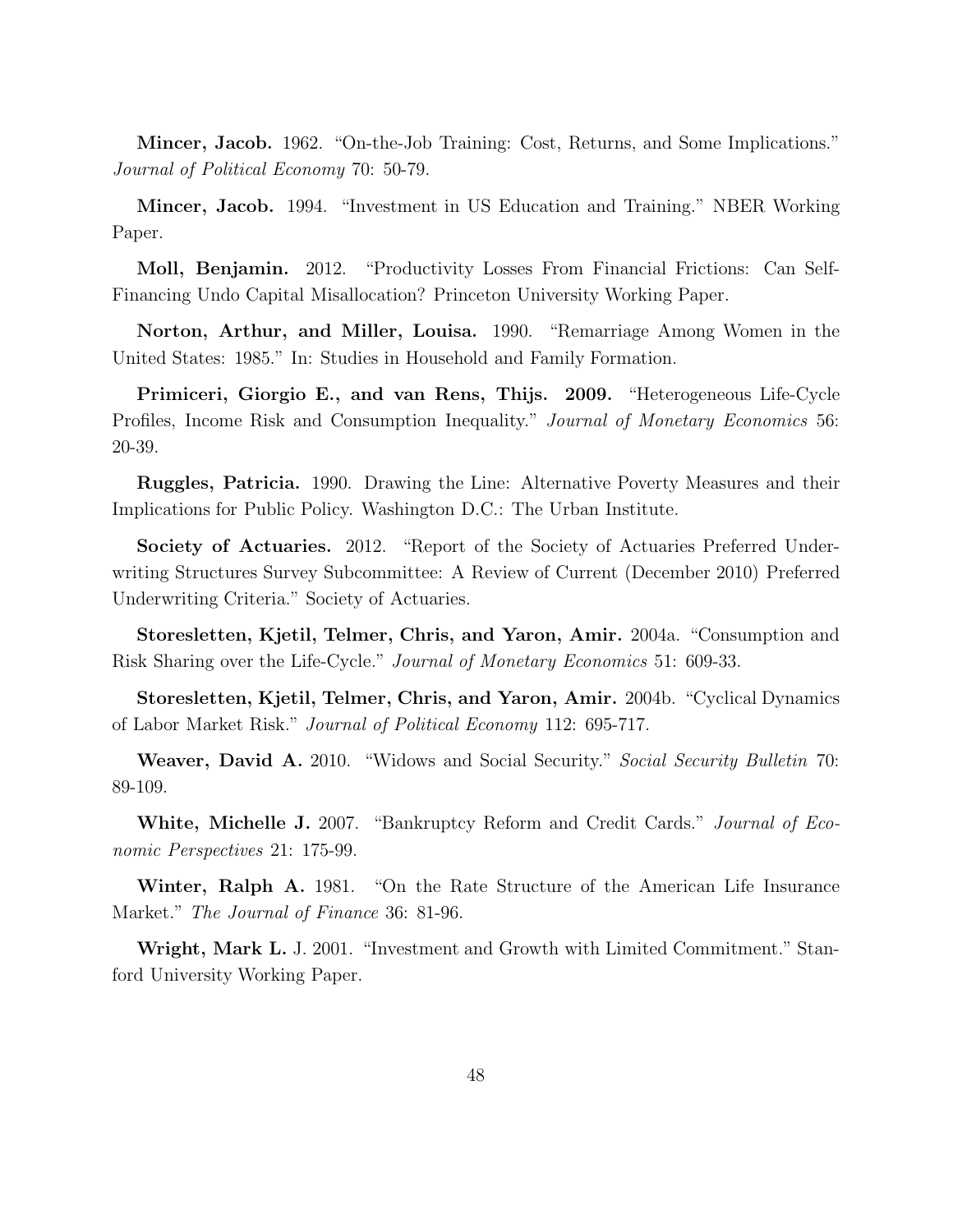

Notes: Life-cycle profile of life insurance coefficient. Life insurance coefficient is the ratio of life-insurance holdings to present value income loss in case of death. Red dots are for median married households with children who have purchased life insurance. Blue diamonds are for all married households with children. All data are from the SCF. See appendix for calculation of present value loss.

Figure 2: Labor income



Notes: Life-cycle profile of median labor income for married households with children from the SCF (thousands of year 2000 dollars).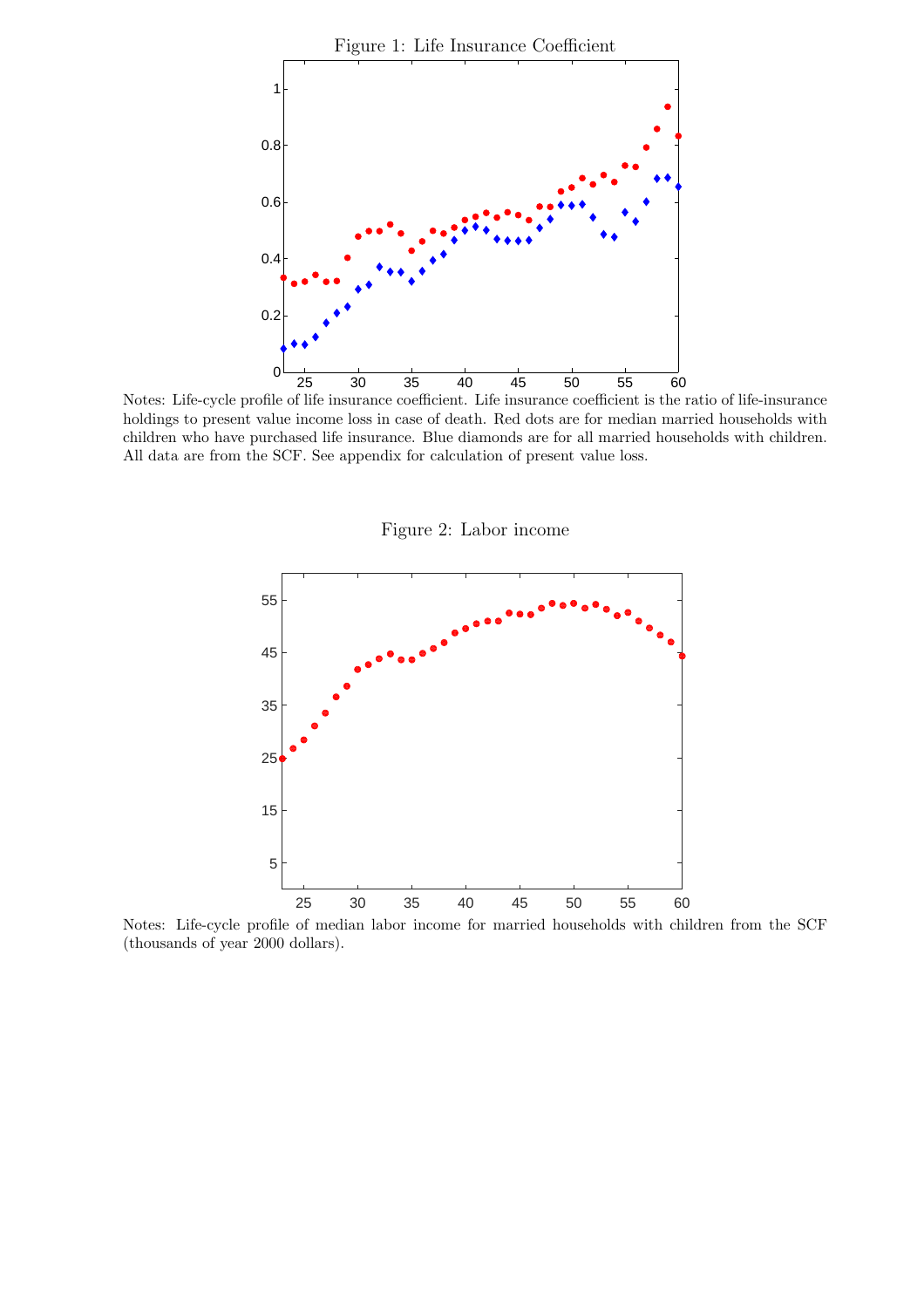

Notes: Life-cycle profile of median life insurance holdings. Red dots are for married households with children that have purchased life insurance. Blue diamonds are for all married households with children. All data are from the SCF (in thousands of year 2000 dollars).



Notes: Life-cycle profile of sum of expected human capital loss in case of husband's and wife's death for all married households with children. Human capital loss is ratio of present value income loss over current labor income. Red dashed line: loss before transfers and taxes with zero probability to remarry. Pink dashed-dotted line: loss after transfers and taxes and zero probability to remarry. Blue solid line: loss after transfers and taxes and empirical remarriage rates. All data are from the SCF. See appendix for further details.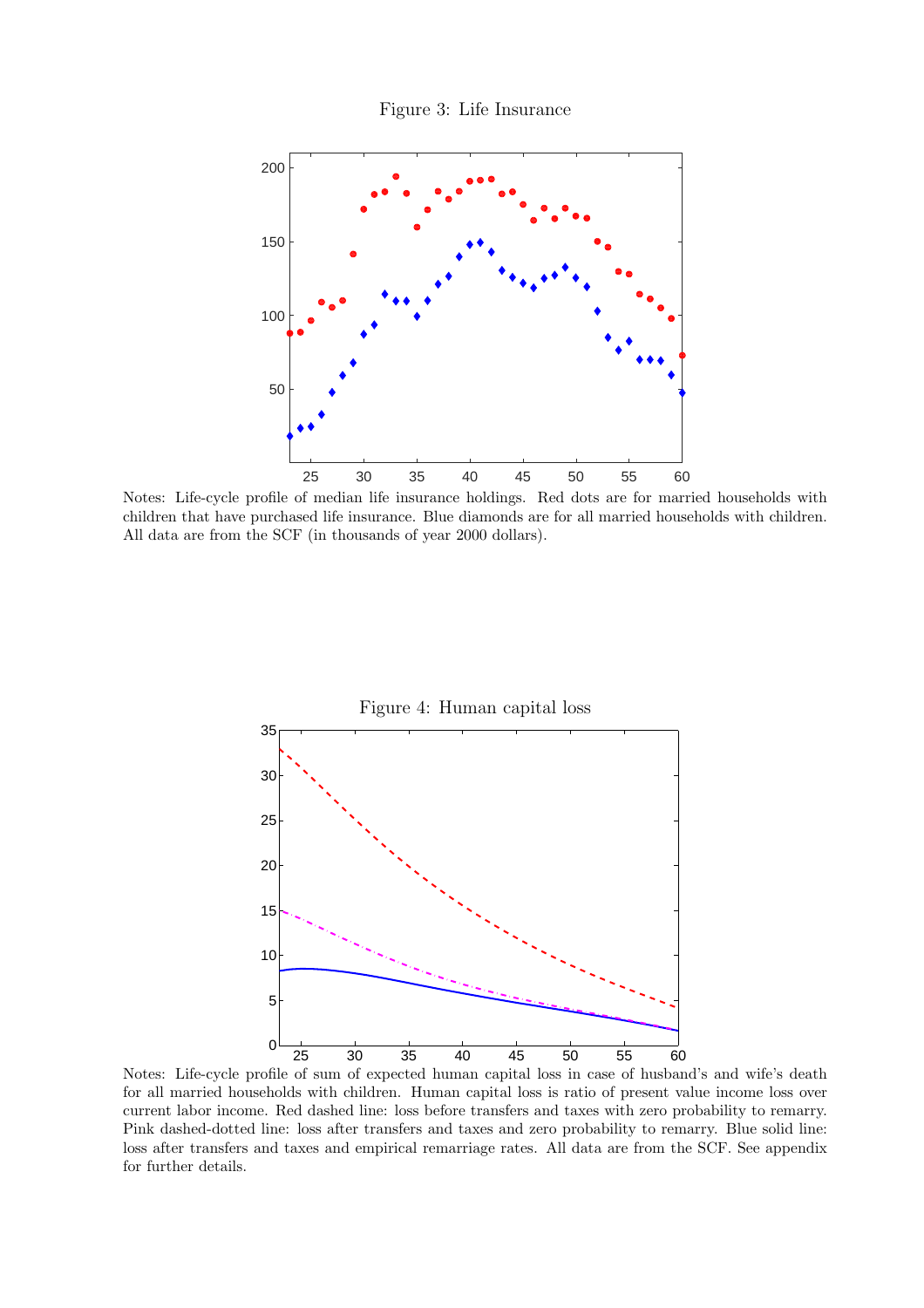



Notes: Life-cycle profile of the median ratio of networth to labor income for married households with children from the SCF.



Notes: Life-cycle profile of expected human capital loss in case of wife's death for all married households with children. Human capital loss is ratio of present value labor income loss over current labor income. Red dashed line: loss before transfers and taxes with zero probability to remarry. Pink dashed-dotted line: loss after transfers and taxes and zero probability to remarry. Blue solid line: loss after transfers and taxes and empirical remarriage rates. All data are from the SCF.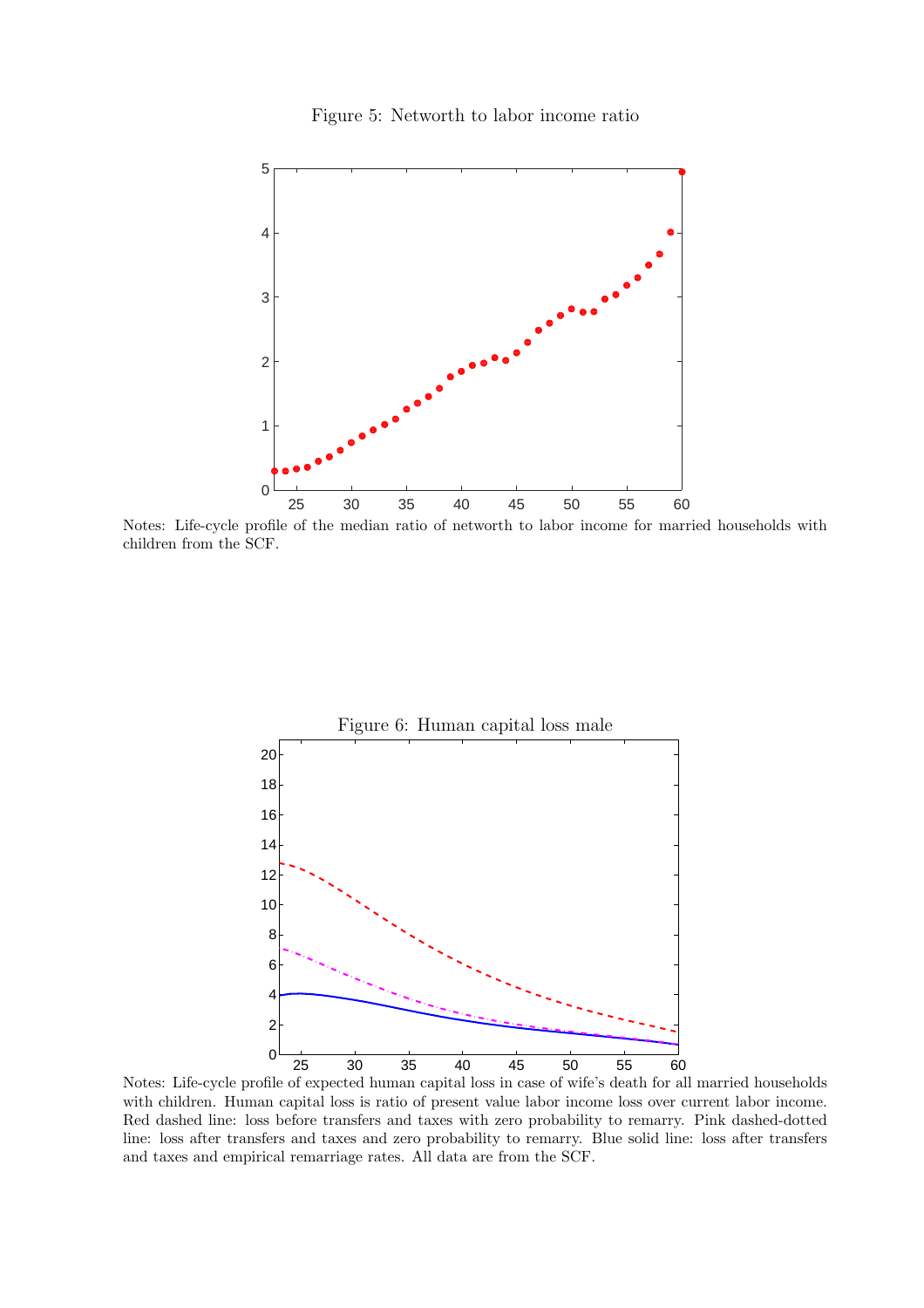

Notes: Life-cycle profile of expected human capital loss in case of husband's death for all married households with children. Human capital loss is ratio of present value labor income loss over current labor income. Red dashed line: loss before transfers and taxes with zero probability to remarry. Pink dasheddotted line: loss after transfers and taxes and zero probability to remarry. Blue solid line: loss after transfers and taxes and empirical remarriage rates. All data are from the SCF.

Figure 8: Human Capital Returns



Notes: Life-cycle profile of expected excess human capital returns over the risk-free rate.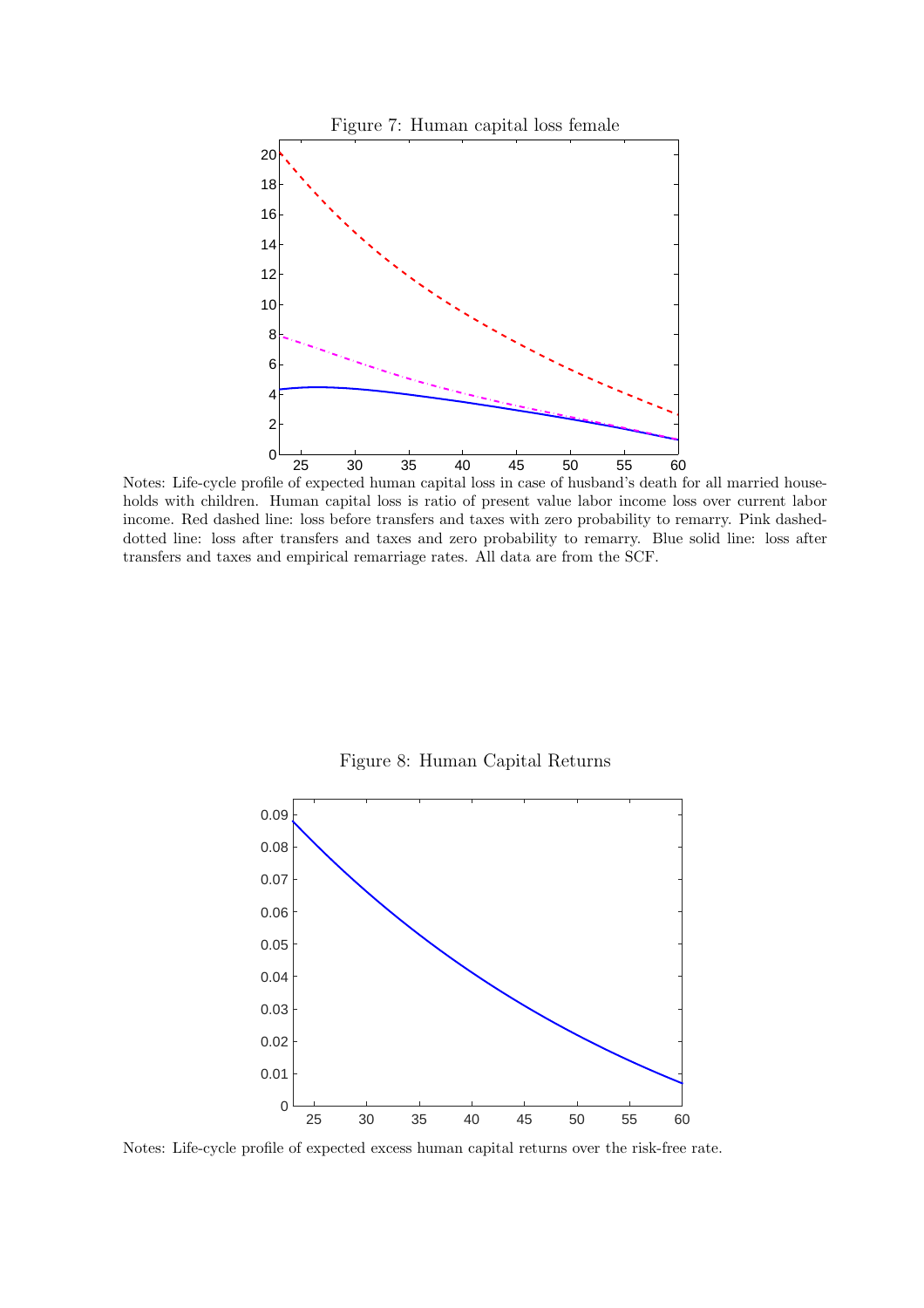

Notes: Life-cycle profile of median life insurance holdings for married households with children who have purchased some life insurance. Blue solid line shows model and red dots show SCF data (in thousands of year 2000 dollars).



Notes: Life-cycle profile of life insurance coefficient for median married households with children who have purchased some life insurance. Life insurance coefficient is the ratio of life-insurance holdings to present value income loss in case of death. Blue solid line shows model and red dots show SCF data.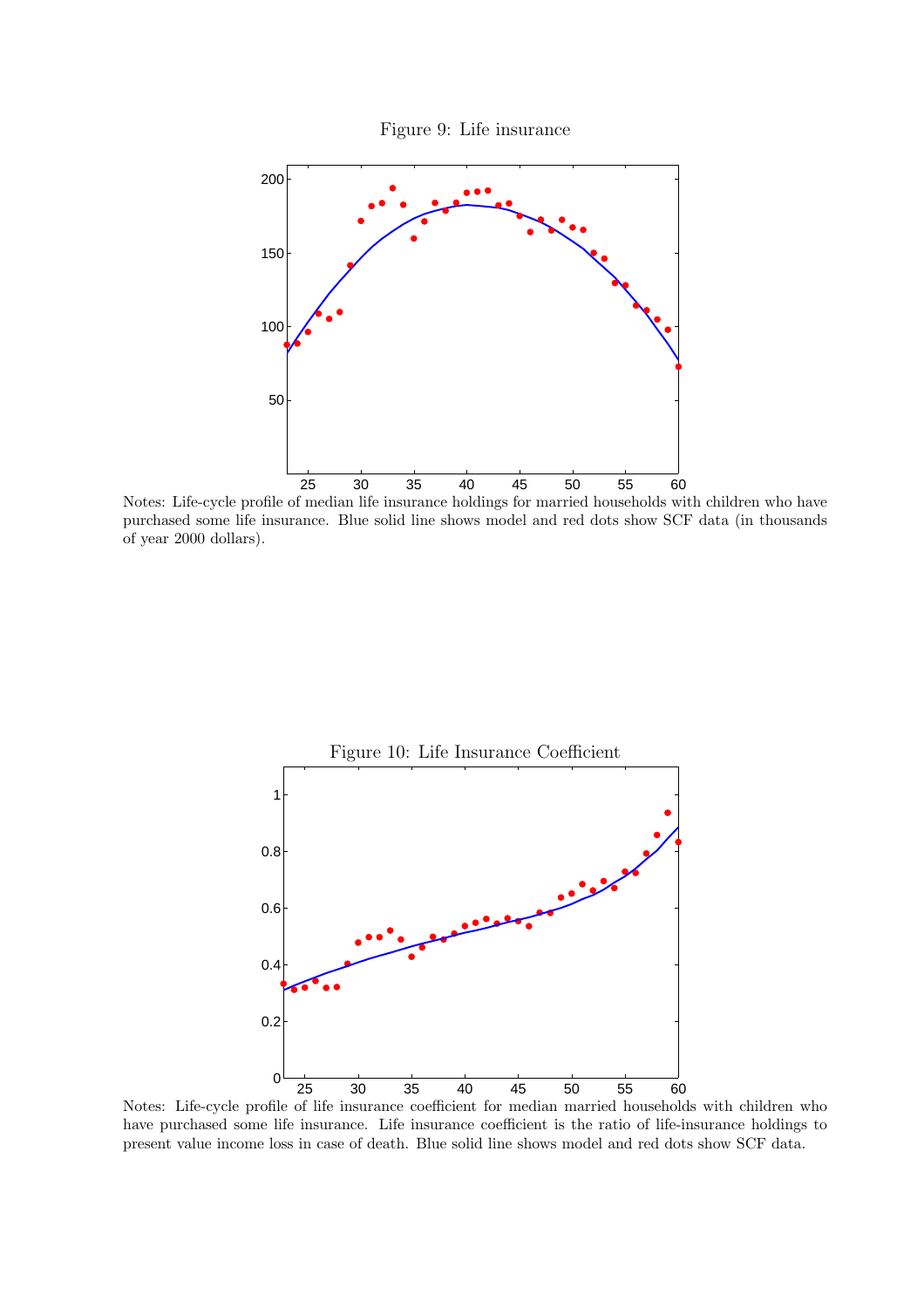

Figure 11: Actual life insurance holding over the models life insurance holding

Notes: Life-cycle profile of the ratio of life insurance holding over full insurance for median married households with children who have purchased some life insurance. Blue solid line shows model and red dots show SCF data.

Figure 12: Life insurance for husband and wife



Notes: Life-cycle profile of median life insurance holdings for married households with children who have purchased some life insurance. Red solid line shows life insurance holdings for wife's death from model. Red dots show life insurance holdings for wife's death from data. Blue dashed line shows life insurance holdings for husband's death from model. Blue diamonds show life insurance holdings for husband's death from data. Data are from the SCF and the SIPP. See appendix for details of the construction of data profiles.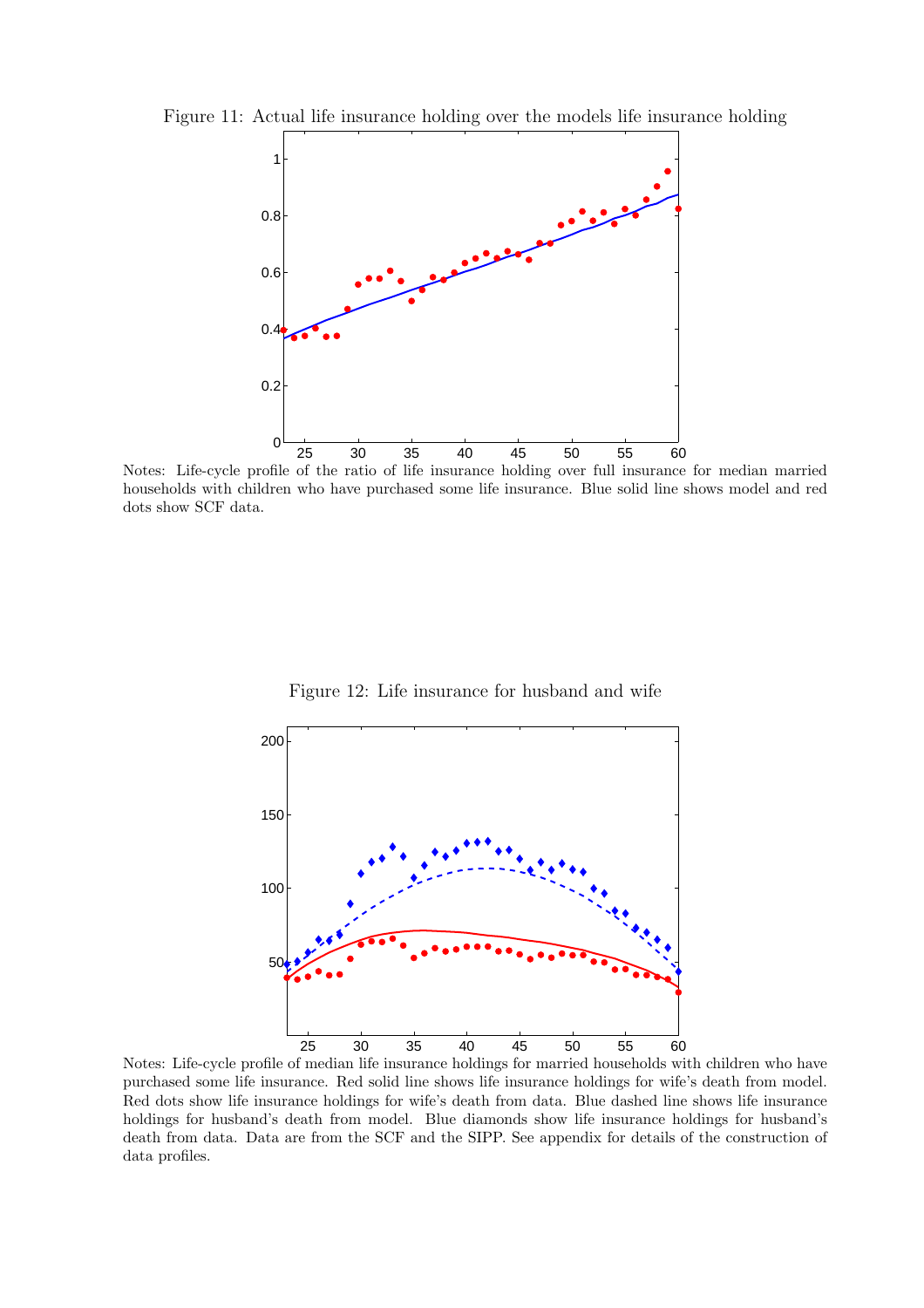

Notes: Consumption insurance in the model for married households with children. The insurance measure is one minus the ratio of the standard deviation of consumption in equilibrium relative to the standard deviation of consumption in financial autarky.



Notes: Life-cycle profile of participation rate in the life-insurance market for married households with children. Red solid line shows the model's prediction. Red dots show the share of households that report having purchased some life-insurance from the SCF.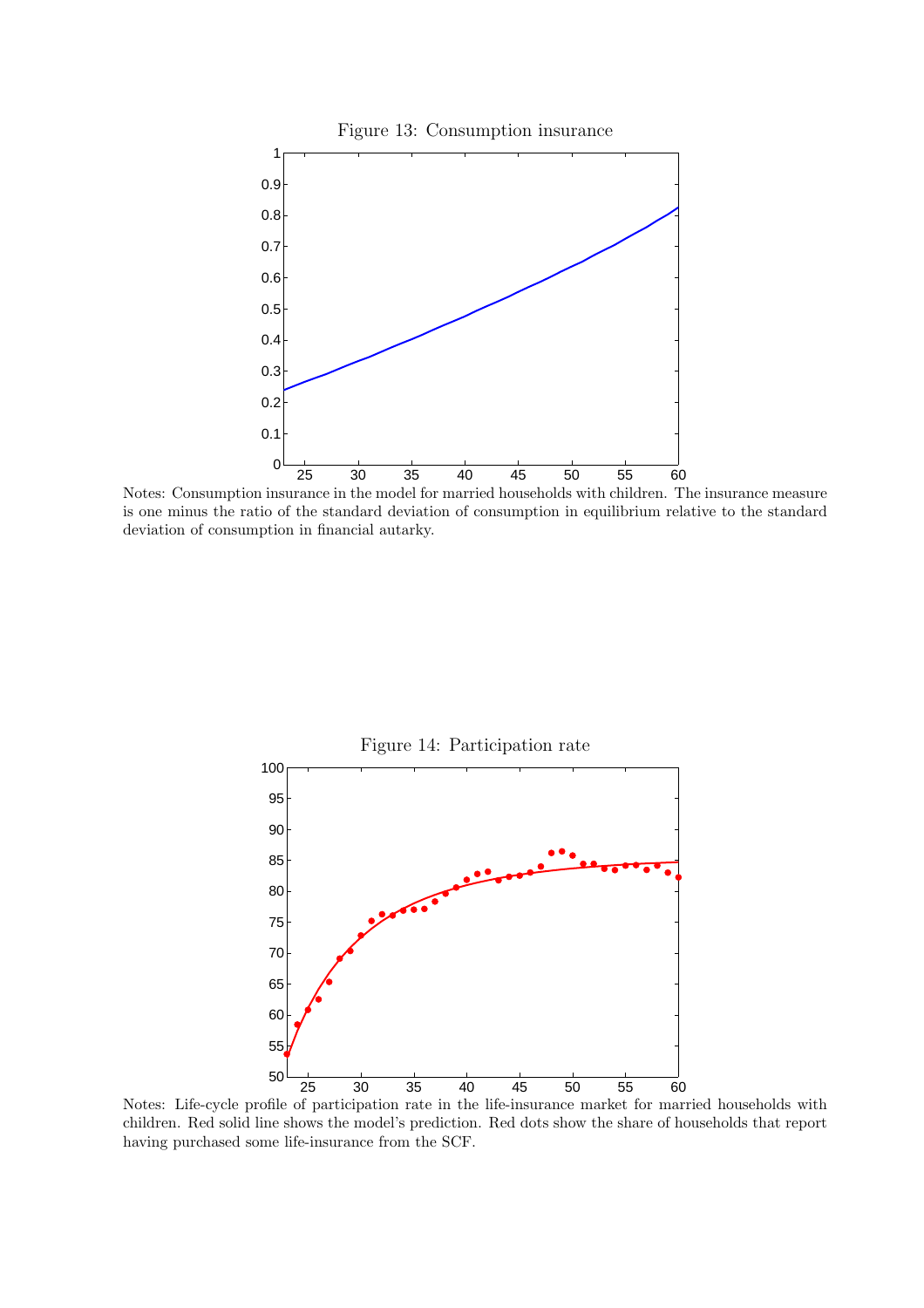

Figure 15: Life Insurance: Extensive and Intensive Margin

Notes: Life-cycle profile of median life insurance holdings for married households with children. Red solid line shows model prediction for all households that have purchased some life insurance. Red dots show all households that have purchased life insurance from the data. Blue dashed line shows model prediction for all households. Blue squares show all households from the data. All data are from the SCF (in thousands of year 2000 dollars).



Figure 16: Mean Life Insurance

Notes: Life-cycle profile of mean life insurance holdings for married households with children who have purchased some life insurance. Blue solid line shows model and red dots show SCF data (in thousands of year 2000 dollars).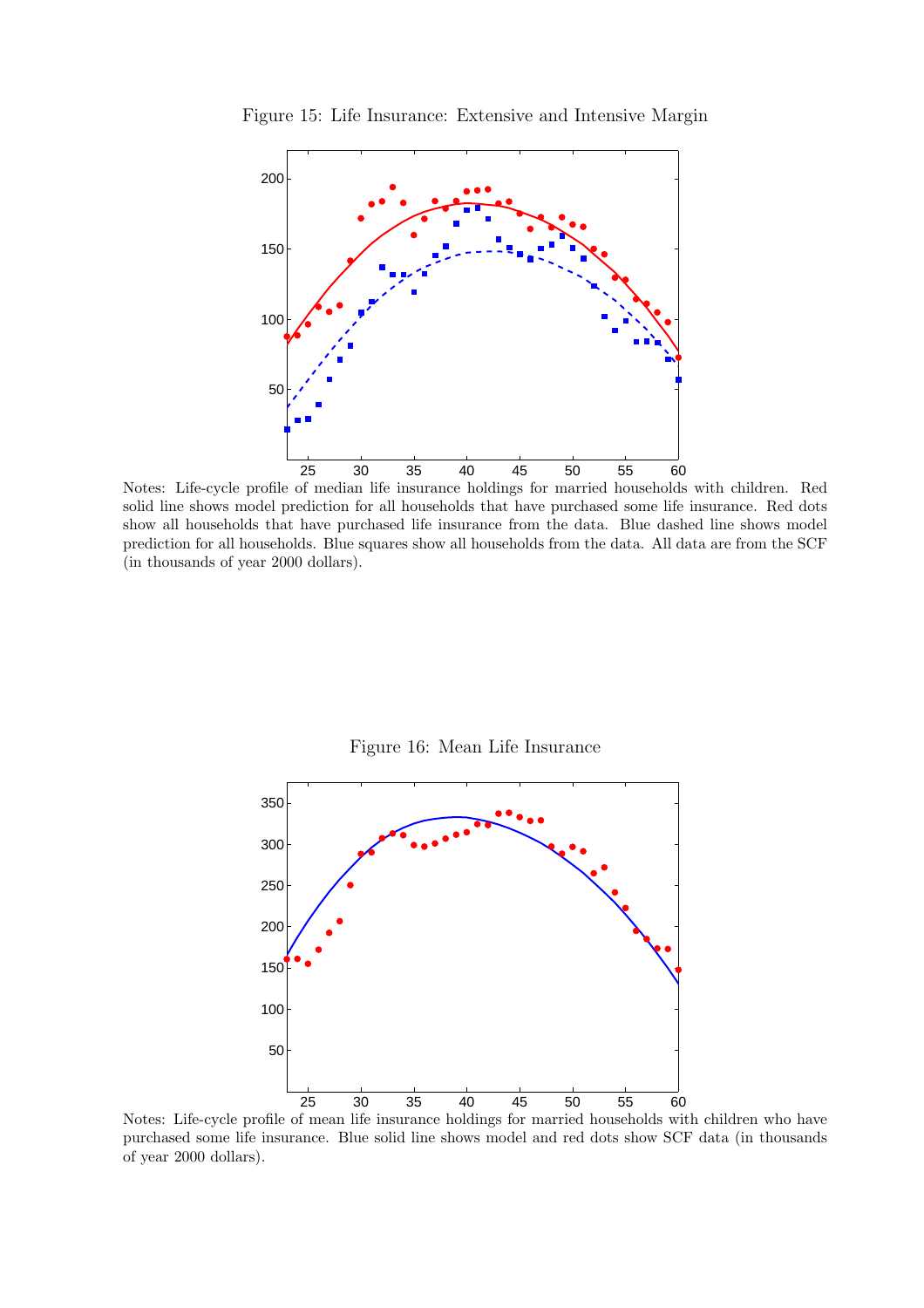

Notes: Life-cycle profile of top decile of life insurance holdings for married households with children who have purchased some life insurance. Red dots show data from the SCF in thousands of year 2000 dollars; to remove outliers, we calculate the mean life insurance holdings between the 90th and 99th percentile of life-insurance holdings. The blue solid line shows the model prediction which, for comparability, has been truncated at the 99th percentile of the empirical distribution.



Notes: Life-cycle profile of the median ratio of networth to labor income for married households with children. Blue solid line shows model and red dots SCF data.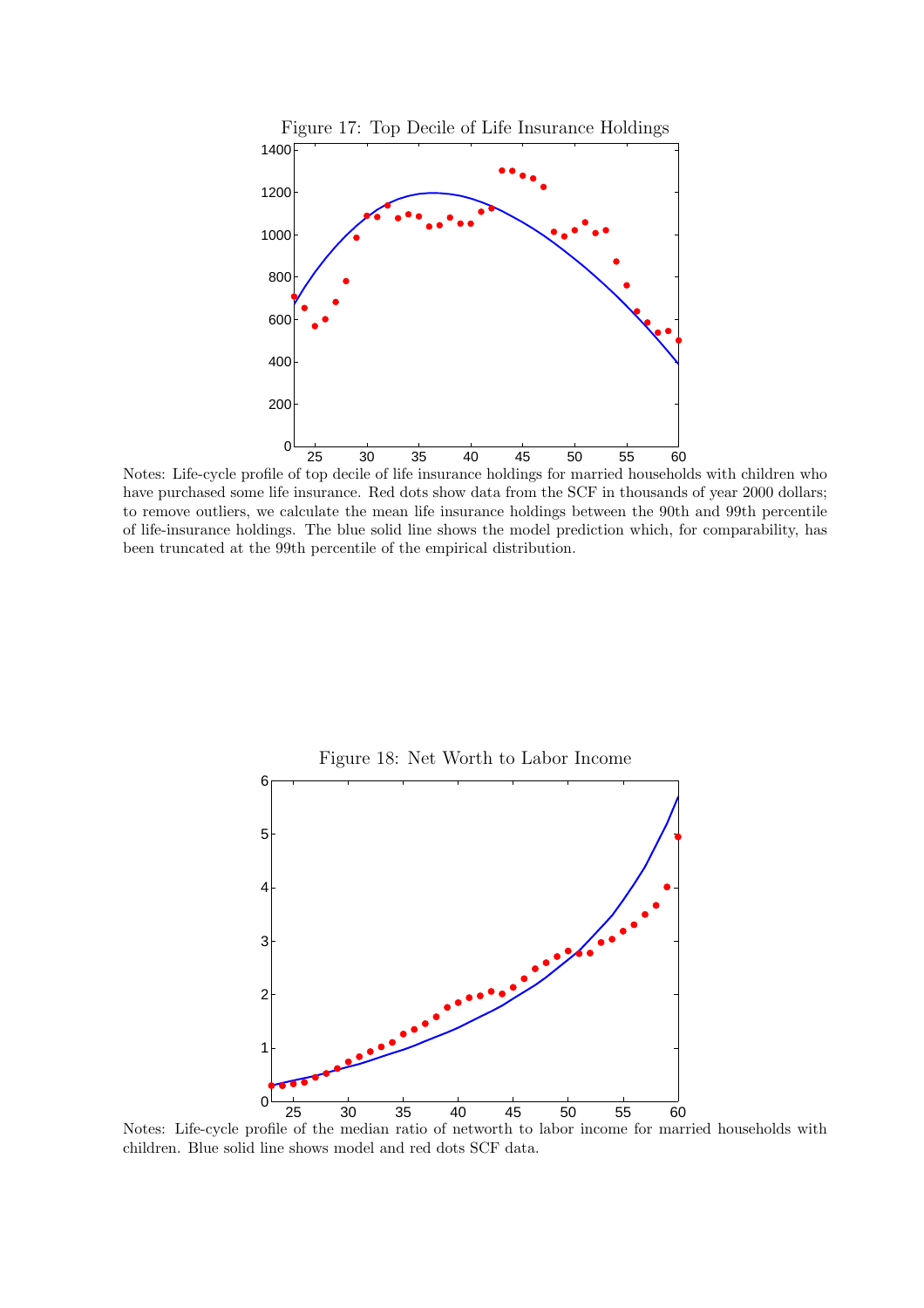

Notes: Life-cycle profile of the cross-sectional variance of consumption. The blue solid line shows the model prediction. The red diamonds show the profile estimated by Deaton and Paxson (1994), the green dots are the estimates of Aguiar and Hurst (2008), and the pink squares are the estimates of Primiceri and van Rens (2009). The data have been normalized to 0 at age 25.



Figure 20: Networth to labor income ratio

Notes: Life-cycle profile of the median ratio of networth to labor income for married households with children before the reform of the bankruptcy code (solid line) and after the reform (red dashed line).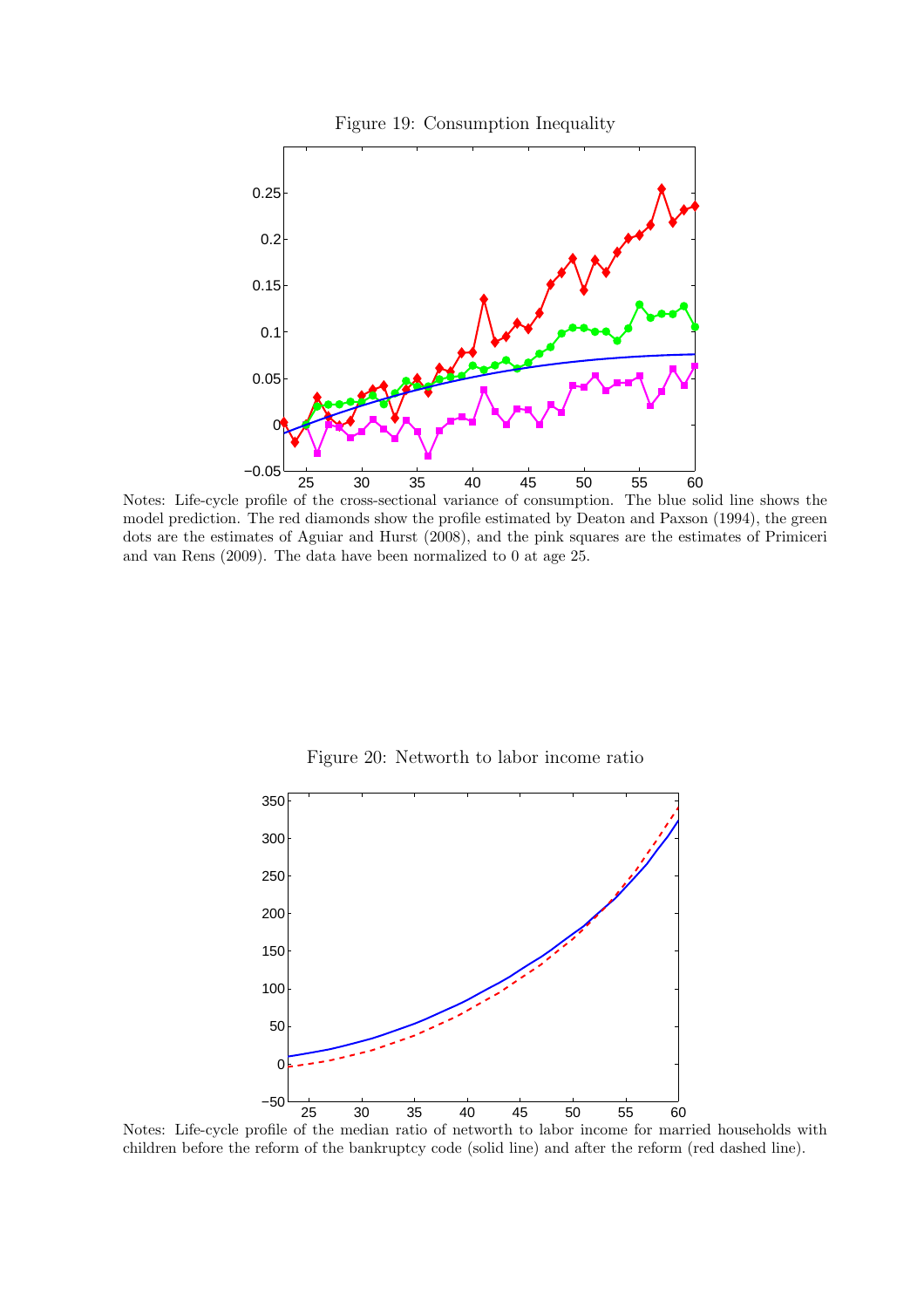

Notes: Life-cycle profile of consumption insurance before the reform of the bankruptcy code (solid line), after the reform with endogenous human capital allocation (red dashed line), and after the reform with fixed human capital allocation (green dashed dotted line).

| parameter       | value  | description                                   |  |  |  |
|-----------------|--------|-----------------------------------------------|--|--|--|
| 13              | 0.95   | discount factor                               |  |  |  |
| Ф               | 0.6749 | (inverse of) price of human capital           |  |  |  |
| $p_{ret}$       | 0.2    | probability of retiring                       |  |  |  |
| $p_{death}$     | 0.05   | probability of dying                          |  |  |  |
| $\sigma_{\eta}$ | 0.0913 | standard deviation of permanent shocks        |  |  |  |
| $\sigma_z$      | 0.3    | standard deviation of transitory shocks       |  |  |  |
| $\mathcal{p}$   | 0.8571 | probability of remaining in financial autarky |  |  |  |
| $\alpha$        | 0.32   | capital share in output                       |  |  |  |
| $\delta_k$      | 0.0785 | physical capital depreciation rate            |  |  |  |
| $\delta_h$      | 0.0429 | human capital depreciation rate               |  |  |  |
| A               | 0.1818 | total factor productivity                     |  |  |  |
| $\lambda$       | 1.6461 | human capital endowment of young households   |  |  |  |
|                 |        |                                               |  |  |  |

Table 1: Calibration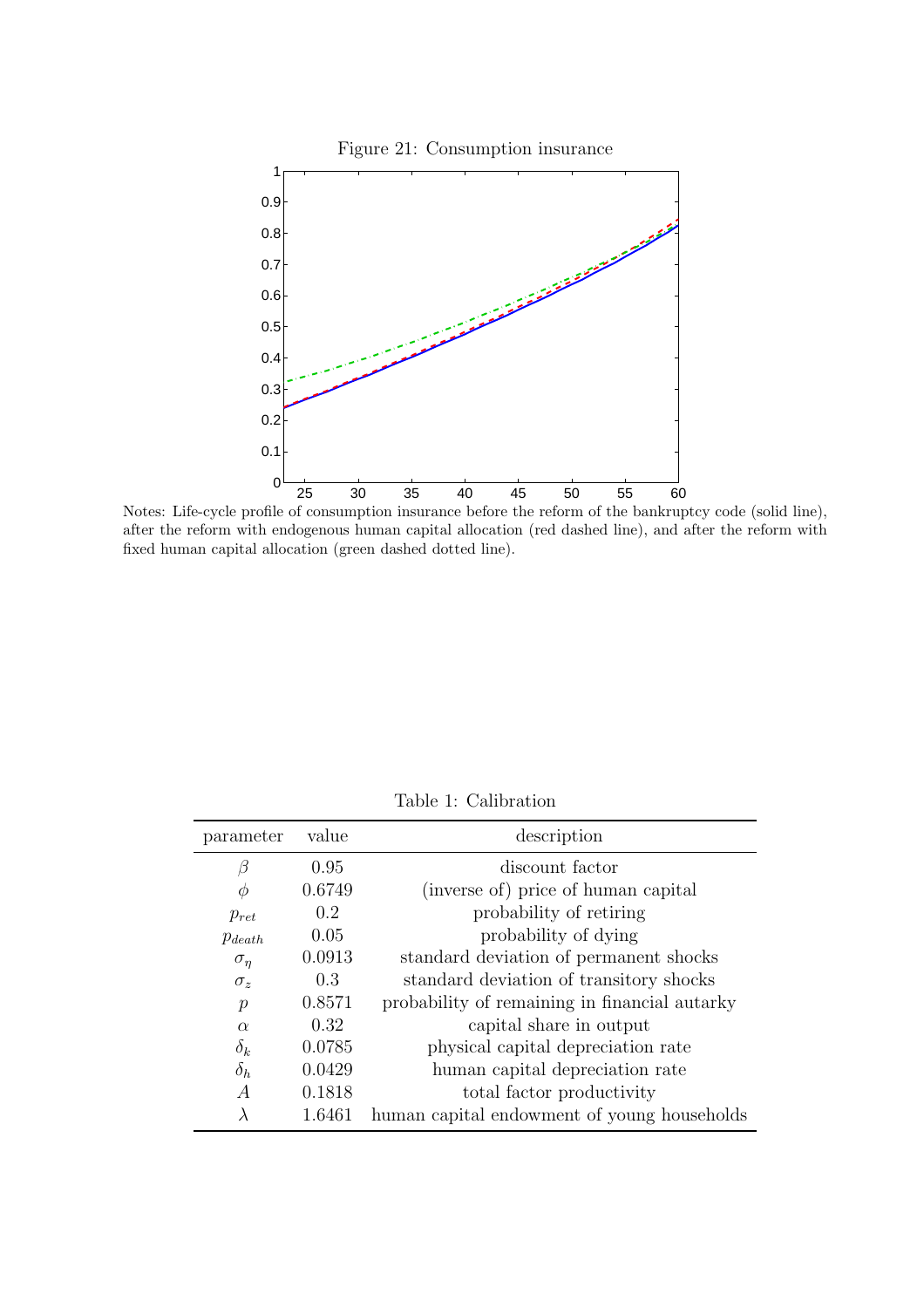Table 2: Welfare Cost of Mortality Risk

|                                                                    | $\Delta$ | $\Delta_1$ | $\Delta_2$ $\Delta^p$ $\Delta_1^p$ | $\Delta^p_2$ |
|--------------------------------------------------------------------|----------|------------|------------------------------------|--------------|
| social 0.332\% 0.132\% 0.200\% 0.127\% 0.049\% 0.078\%             |          |            |                                    |              |
| median $0.048\%$ $0.014\%$ $0.035\%$ $0.012\%$ $0.002\%$ $0.010\%$ |          |            |                                    |              |
| mean $0.143\%$ $0.048\%$ $0.094\%$ $0.033\%$ $0.010\%$ $0.023\%$   |          |            |                                    |              |
| top 10 % 2.014% 0.817% 1.197% 0.535% 0.217% 0.317%                 |          |            |                                    |              |

Notes: All welfare changes are expressed as equivalent variation in life-time consumption for a 23-year old married household with children. ∆ is the welfare cost of no life insurance computed as the welfare difference between full insurance against mortality risk and no insurance against mortality risk.  $\Delta_1$  is the welfare cost of moving from full insurance to partial insurance against mortality risk.  $\Delta_2$  is the welfare cost of moving from partial insurance to no insurance against mortality risk.  $\Delta^p$  is the welfare cost of no private life insurance computed as the welfare difference between full insurance against mortality risk and no private insurance against mortality risk.  $\Delta_1^p$  is the welfare cost of moving from full insurance to partial private insurance against mortality risk.  $\Delta_2^p$  is the welfare cost of moving from partial private insurance to no private insurance against mortality risk. "Social" refers to the social welfare cost, that is, the welfare cost before the level of mortality risk is known. "Median", "mean", and "top 10" refer to the welfare cost for households with median, mean, and for the 10 % of households with the highest mortality risk, respectively. All welfare numbers are conditional on that it is known that  $\alpha$  is positive.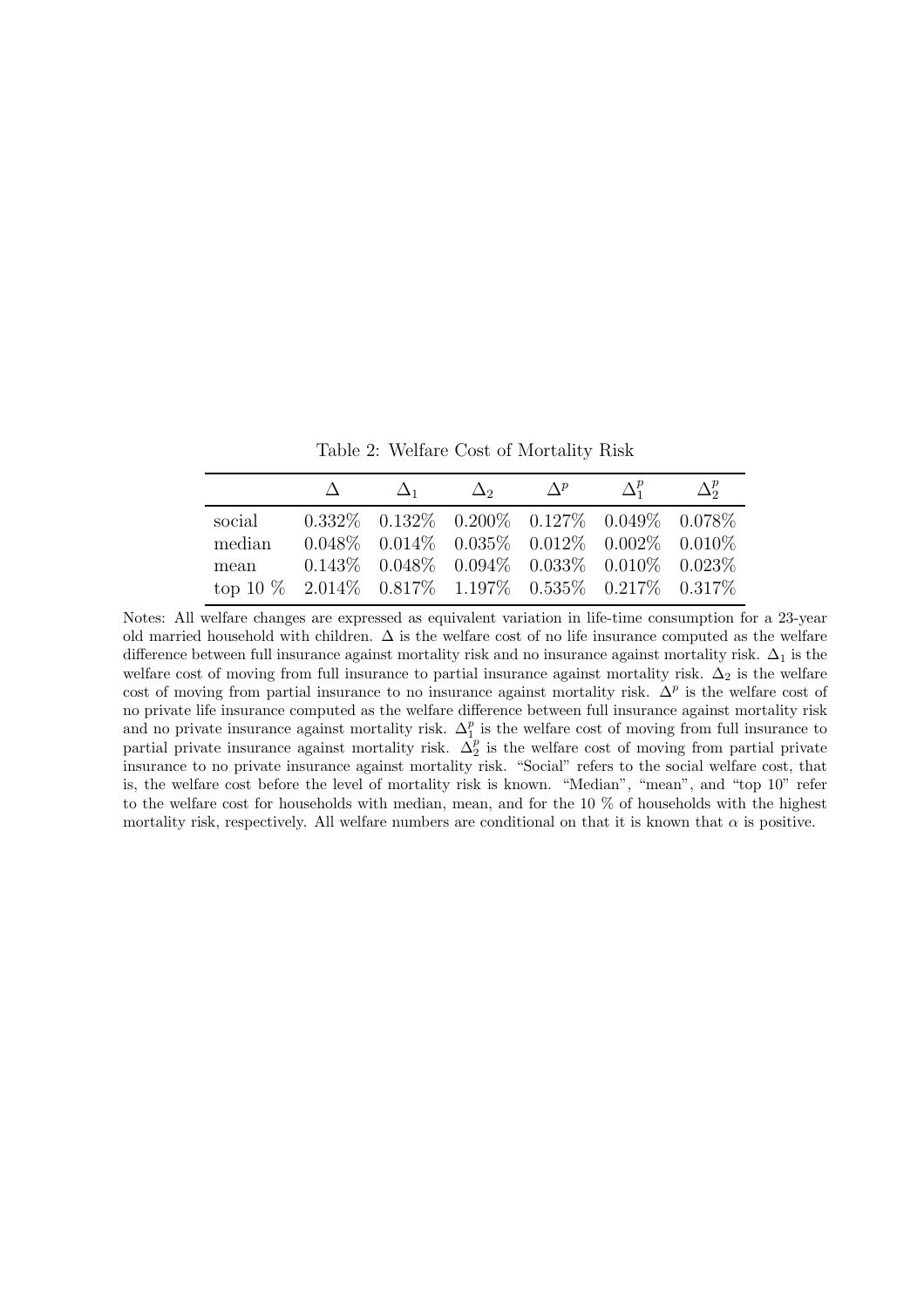## **Online Appendix**

## **A Proof of Propositions**

### **A.1 Proof of proposition 1**

Define total wealth (human plus financial) of a household of age  $j, w_j$ , the portfolio choice,  $\theta_j$ , and the total investment return,  $r_j$  as in Section 3.4. Using this notation, the sequential budget constraint is given in (8). For age  $j = 1, \ldots, J$ , the Bellman equation associated with the household utility maximization problem reads:

$$
V_j(w_j, \theta_j, s_j) = \max_{\substack{c_j, w_{j+1}, \theta_{j+1} \\ s,t}} \left\{ \gamma_0(s_j) + \gamma_1(s_j) \ln c_j + \beta \sum_{s_{j+1}} V_{j+1}(w_{j+1}, \theta_{j+1}, s_{j+1}) \pi_j(s_{j+1}|s_j) \right\}
$$
  
s.t. 
$$
w_{j+1} = (1 + r_j(\theta_j, s_j))w_j - c_j
$$
(A1)  

$$
1 = \theta_{h,j+1} + \sum_{s_{j+1}} q_j(s_{j+1}|s_j) \theta_{a,j+1}(s_{j+1})
$$
  

$$
c_j \ge 0, \quad w_{j+1} \ge 0, \quad \theta_{h,j+1} \ge 0
$$
  

$$
V_{j+1}(w_{j+1}, \theta_{j+1}, s_{j+1}) \ge V_{d,j+1}(w_{j+1}, \theta_{h,j+1}, s_{j+1}),
$$

In default, a household who defaults at age *j* chooses a continuation plan,  $\{c_{j+n}, h_{j+n}\},\$ so as to maximize

$$
\sum_{n=0}^{J-j} (p\beta)^n \sum_{s^{j+n} \mid s^j} \left[ \gamma_0(s_{1,j+n}) + \gamma_1(s_{2,j+n}) \ln c_{j+n}(s^{j+n}) \right] \pi(s^{j+n} | s_0)
$$
\n+ 
$$
\sum_{n=0}^{\infty} (p\beta)^{J+1-j+n} \sum_{s^{J+1+n} \mid s^j} V_{J+1}(h_{J+1+n}(s^{J+n}), a_{J+1+n}(s^{J+1+n}), s_{J+1+n}) \pi(s^{J+1+n} | s_0)
$$
\n+ 
$$
\sum_{n=0}^{J-j} ((1-p)\beta)^n \sum_{s^{j+n} \mid s^j} V_{j+n}^e(h_{j+n}(s^{j+n-1}), s_{j+n}) \pi(s^{j+n} | s_j)
$$
\n+ 
$$
\sum_{n=0}^{\infty} (p\beta)^{J+1-j+n} \sum_{s^{J+1+n} \mid s^j} V_{J+1+n}^e(h_{J+1+n}(s^{J+n}), s_{J+1+n}) \pi(s^{J+1+n} | s_0)
$$

where  $\{c_{j+n}, h_{j+n}\}\$  has to solve the sequential budget constraint (3) with  $a_j = 0$ . Define the investment return of a household in default as  $r_d(\theta_{hj}, s_j) = (1 + \phi z(s_j)r_h - \delta_h + \eta_j(s_j) +$  $\varphi_j(s_j)\theta_{h_j}$ , which is simply the human capital return times the fraction of wealth invested in human capital. In the period of default, we have in general  $\theta_{hj} \neq 1$ , but in all periods subsequent to default we have  $\theta_{h,j+n} = 1$ . In the period of re-gaining access to financial markets, a household in default has no financial assets, and we still have  $\theta_{h,j+n} = 1$ . The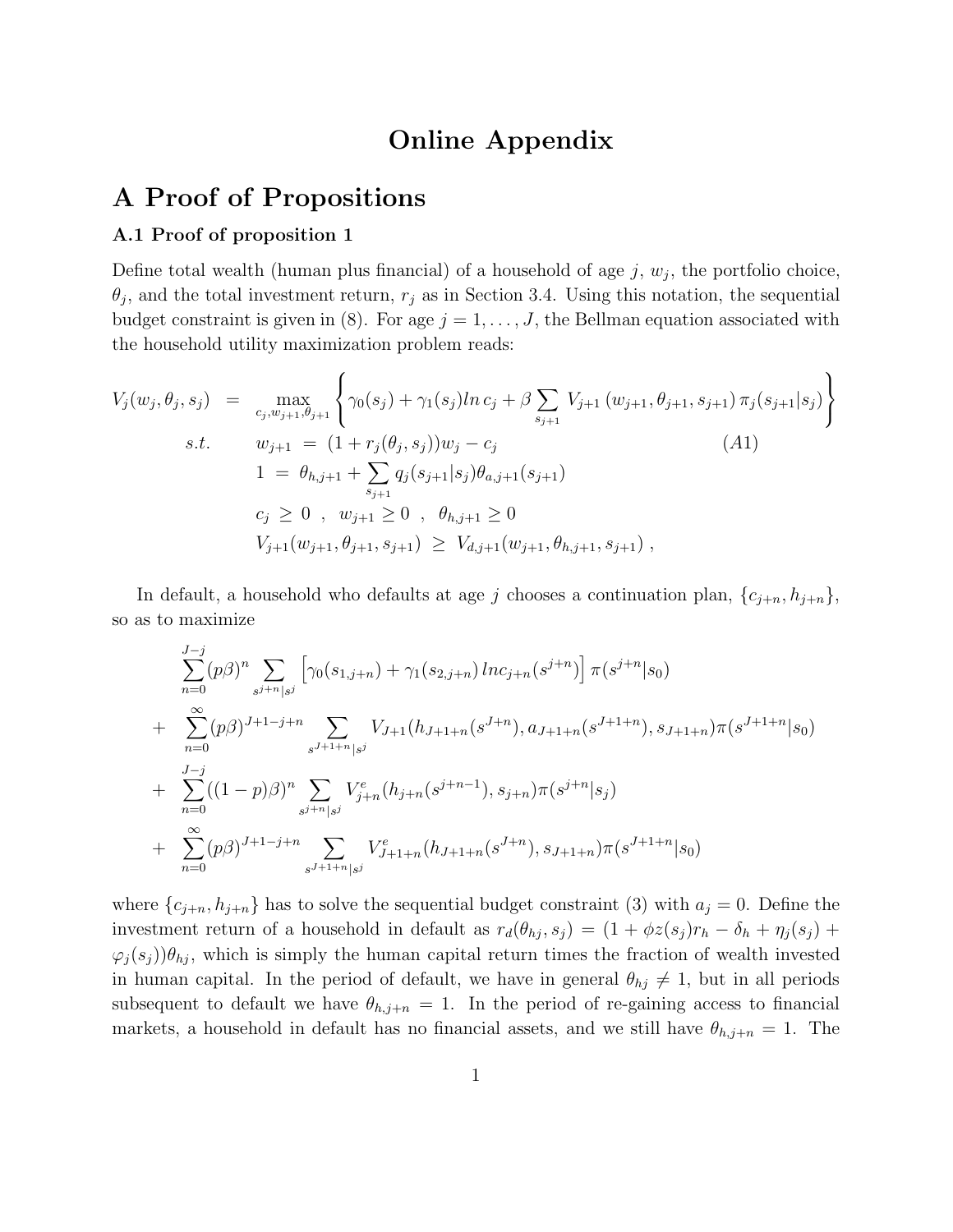Bellman equation of a household in default reads

$$
V_{dj}(w_j, \theta_{hj}, s_j) = \max_{c_j, w_{j+1}} \left\{ \gamma_0(s_j) + \gamma_1(s_j)lnc_j + p\beta \sum_{s_{j+1}} V_{d,j+1}(w_{j+1}, 1, s_{j+1}) \pi_j(s_{j+1}|s_j) + (1-p)\beta \sum_{s_{j+1}} V_{j+1}^e(w_{j+1}, 1, s_{j+1}) \pi_j(s_{j+1}|s_j) \right\}
$$
  
s.t. 
$$
w_{j+1} = (1 + r_{dj}(1, s_j))w_j - c_j
$$

$$
c_j \geq 0, \quad w_{j+1} \geq 0
$$
 (A2)

The Bellman equation (A2) for the default value function together with the Bellman equation (A1) and the condition  $V^e = V$  define a Bellman equation determining simultaneously the value function *V* and *V*<sub>d</sub>. Suppose that the terminal value function  $V_{J+1}$  has the functional form (A7). Solving the problem backwards, guess-and-verify shows that the solution to this Bellman equation (A1) and (A2) for all  $j = 1, \ldots, J$  is

$$
V_j(w_j, \theta_j, s_j) = \tilde{V}_{0j}(s_j) + \tilde{V}_{1j}(s_j) [\ln w_j + \ln(1 + r_j(\theta_j, s_j))]
$$
\n
$$
c_j(w_j, \theta_j, s_j) = \tilde{c}_j (1 + r_j(\theta_j, s_j)) w_j
$$
\n
$$
V_{dj}(w_j, \theta_j, s_j) = \tilde{V}_{d,0j}(s_j) + \tilde{V}_{1j}(s_j) [\ln w_j + \ln(1 + r_{dj}(\theta_{hj}, s_j))]
$$
\n
$$
c_j(w_j, \theta_j, s_j) = \tilde{c}_j (1 + r_{dj}(\theta_{hj}, s_j)) w_j
$$
\n(43)

with

$$
\tilde{c}_j(s_j) = \frac{\gamma_1(s_j)}{\tilde{V}_{1j}(s_j)}
$$

The coefficients  $\tilde{V}_{1j}$  are determined recursively as the solution to

$$
\tilde{V}_{1j}(s_j) = \gamma_1(s_j) + \beta \sum_{s_{j+1}} \tilde{V}_{1,j+1}(s_{j+1}) \pi_j(s_{j+1}|s_j)
$$

and the coefficients  $\tilde{V}_{0j}$  and  $\tilde{V}_{d,0j}$  together with the optimal portfolio choices  $\theta_{j+1}^*$  are the solutions to the equation

$$
\theta_{j+1}^{*}(s_{j}) = \arg \max_{\theta_{j+1} \in \Gamma_{j+1}} \sum_{s_{j+1}} \tilde{V}_{1,j+1}(s_{j+1}) \ln(1 + r_{j+1}(\theta_{j+1}, s_{j+1})) \pi_{j}(s_{j+1}|s_{j})
$$
\n(A4)\n
$$
\Gamma_{j+1}(s_{j}) \doteq \begin{cases}\n\theta_{j+1} \left| \theta_{h,j+1} + \sum_{s_{j+1}} \frac{\theta_{a,j+1}(s_{j+1}) \pi_{j}(s_{j+1}|s_{j})}{1+r_{f}} = 1, & \theta_{h,j+1} \ge 0, \\
\frac{\tilde{V}_{0,j+1}(s_{j+1}) - \tilde{V}_{0,d,j+1}(s_{j+1})}{\tilde{V}_{1,j+1}(s_{j+1})} \ge [ln(1 + r_{d,j+1}(\theta_{h,j+1}, s_{j+1})) - ln(1 + r_{j+1}(\theta_{j+1}, s_{j+1}))]\n\end{cases}
$$

*.*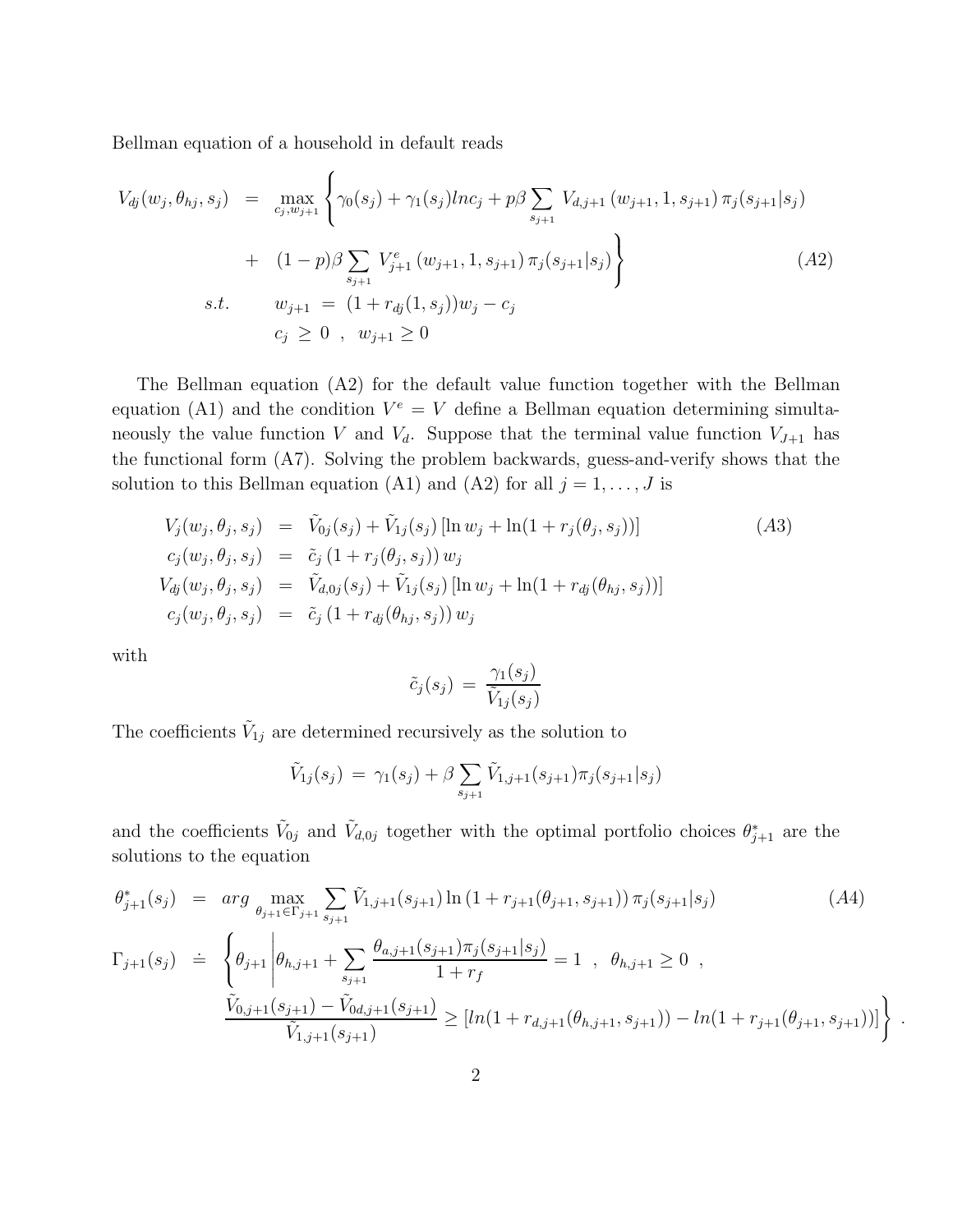and

$$
\tilde{V}_{0j}(s_j) = \gamma_0(s_j) + \gamma_1(s_j) \ln(\tilde{c}_j(s_j)) \n+ \beta \sum_{s_{j+1}} \tilde{V}_{0,j+1}(s_{j+1}) \pi_j(s_{j+1}|s_j) \n+ \beta \sum_{s_{j+1}} \tilde{V}_{1,j+1}(s_{j+1}) \ln(1 + r_{j+1}(\theta_{j+1}^*, s_{j+1})) \pi_j(s_{j+1}|s_j) \n+ \beta \ln(1 - \tilde{c}_j(s_j)) \sum_{s_{j+1}} \tilde{V}_{1,j+1}(s_{j+1}) \pi_j(s_{j+1}|s_j)
$$

$$
\tilde{V}_{d,0j}(s_{1j}) = \gamma_0(s_{1j}) + \gamma_1(s_j) \ln(\tilde{c}_j(s_j)) \n+ p\beta \sum_{s_{j+1}} \tilde{V}_{d,0,j+1}(s_{j+1})\pi_j(s_{j+1}|s_j) \n+ (1-p)\beta \sum_{s_{j+1}} \tilde{V}_{0,j+1}(s_{j+1})\pi_j(s_{j+1}|s_j) \n+ \beta \sum_{s_{j+1}} \tilde{V}_{1,j+1}(s_{j+1}) \log (1 + r_{d,j+1}(1, s_{j+1})) \pi_j(s_{j+1}|s_j) \n+ \beta \ln(1 - \tilde{c}_j(s_j)) \sum_{s_{j+1}} \tilde{V}_{1,j+1}(s_{j+1})\pi_j(s_{j+1}|s_j)
$$

This completes the proof for the case  $j = 1, \ldots, J$ .

If  $j = J + 1$ , the household has entered a transition period from which retirement occurs stochastically at constant probability  $p_{ret}$ . In this case, the household problem is an infinite-horizon maximization problem with value function constraint, and the corresponding Bellman equation is a version of (A1) and (A2) in which the age-index is replaced by the constant  $J+1$  (i.e. the index can be dropped) and there is a constant probability  $p_{ret}$  that the continuation utility is equal to a given continuation utility  $V_{ret}$ :

$$
V_{J+1}(w, \theta, s) = \max_{c, w', \theta'} \left\{ \gamma_0(s) + \gamma_1(s)lnc + (1 - p_{ret})\beta \sum_{s'} V_{J+1}(w', \theta', s') \pi_{J+1}(s'|s) + p_{ret}\beta \sum_{s'} V_{ret}(w', \theta', s') \right\}
$$
  
\n
$$
s.t. \quad w' = (1 + r_{J+1}(\theta, s))w - c
$$
  
\n
$$
1 = \theta'_h + \sum_{s'} q_{J+1}(s'|s')\theta'_a(s')
$$
  
\n
$$
c \ge 0, \quad w' \ge 0, \quad \theta'_h \ge 0
$$
  
\n
$$
V_{J+1}(w', \theta', s') \ge V_{d,J+1}(w', \theta'_h, s'),
$$
  
\n(A5)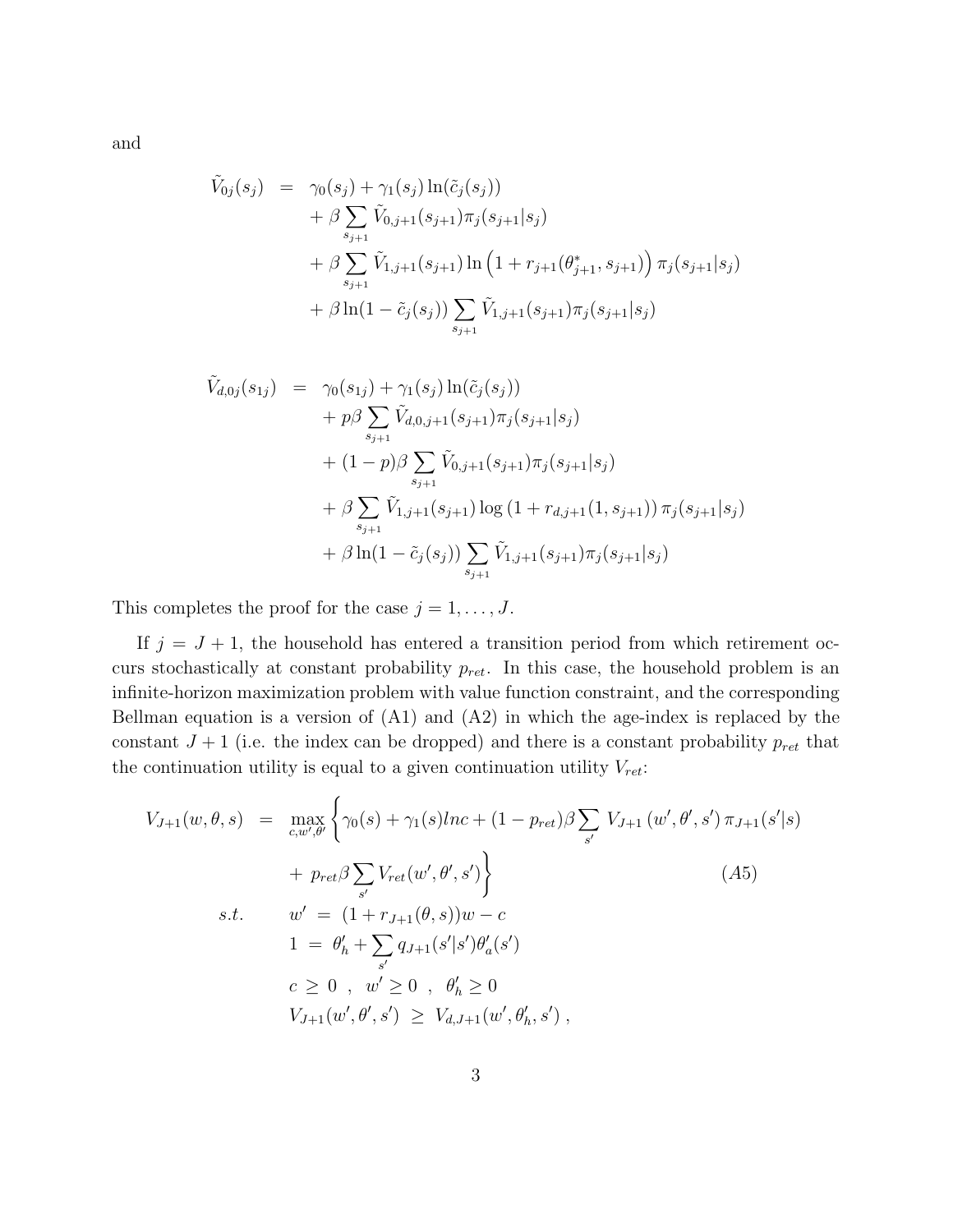and

$$
V_{d,J+1}(w, \theta_h, s) = \max_{c,w'} \left\{ \gamma_0(s) + \gamma_1(s)lnc + p\beta \sum_{s'} V_{d,J+1}(w', 1, s') \pi_{J+1}(s'|s) + (1-p)\beta \sum_{s'} V_{J+1}^e(w', s') \pi_{J+1}(s'|s) \right\}
$$
  
s.t. 
$$
w' = (1 + r_{d,J+1}(1, s))w - c
$$

$$
c \ge 0, \quad w' \ge 0
$$

where we assumed that there is no retirement when the household is in default. We first discuss the retirement problem defining  $V_{ret}$  and then analyze the household problem in the pre-retirment phase (A5) determining  $V_{J+1}$  and  $V_{d,J+1}$ .

A household in retirement can only invest in the risk-free asset and the only source of income is capital income. Thus, there is no portfolio choice. We assume that retired households die with probability  $p_{death}$  and normalize the continuation utility after death to zero. Thus, the retirement value function for a household who retires in the current period has the functional form

$$
V_{ret}(w, \theta, s) = \tilde{V}_{0,ret}(s) + \tilde{V}_{1,ret}(s) [\ln w + \ln(1 + r_{J+1}(\theta, s))]
$$
(A6)

where we assumed that the household still works in the period in which the transition into retirement occurs. The coefficients  $V_{0,ret}$  and  $V_{1,ret}$  are given by

$$
\tilde{V}_{1,ret}(s) = \gamma_1(s) + \beta(1 - p_{death}) \sum_{s'} \tilde{V}_{1,ret}(s') \pi_{ret}(s'|s)
$$

and

$$
\tilde{V}_{0,ret}(s) = \gamma_0(s) + \gamma_1(s) \ln(\tilde{c}_{ret}(s)) \n+ (1 - p_{death})\beta \sum_{s'} \tilde{V}_{0,ret}(s')\pi_{ret}(s'|s) \n+ (1 - p_{death})\beta \ln(1 + r_f) \sum_{s'} \tilde{V}_{1,ret}(s')\pi_{ret}(s'|s) \n+ (1 - p_{death})\beta \ln(1 - \tilde{c}_{ret}(s)) \sum_{s'} \tilde{V}_{1,ret}(s')\pi_{ret}(s'|s)
$$

where  $\tilde{c}_{ret}(s) = \frac{\gamma_1(s)}{\tilde{V}_{1,ret}(s)}$ .

For the pre-retirement stage, we conjecture that the solution to (A5) is

$$
V_{J+1}(w, \theta, s) = \tilde{V}_{0,J+1}(s) + \tilde{V}_{1,J+1}(s) \left[ \ln w + \ln(1 + r_{J+1}, \theta_{J+1}, s_{J+1}) \right] \tag{A7}
$$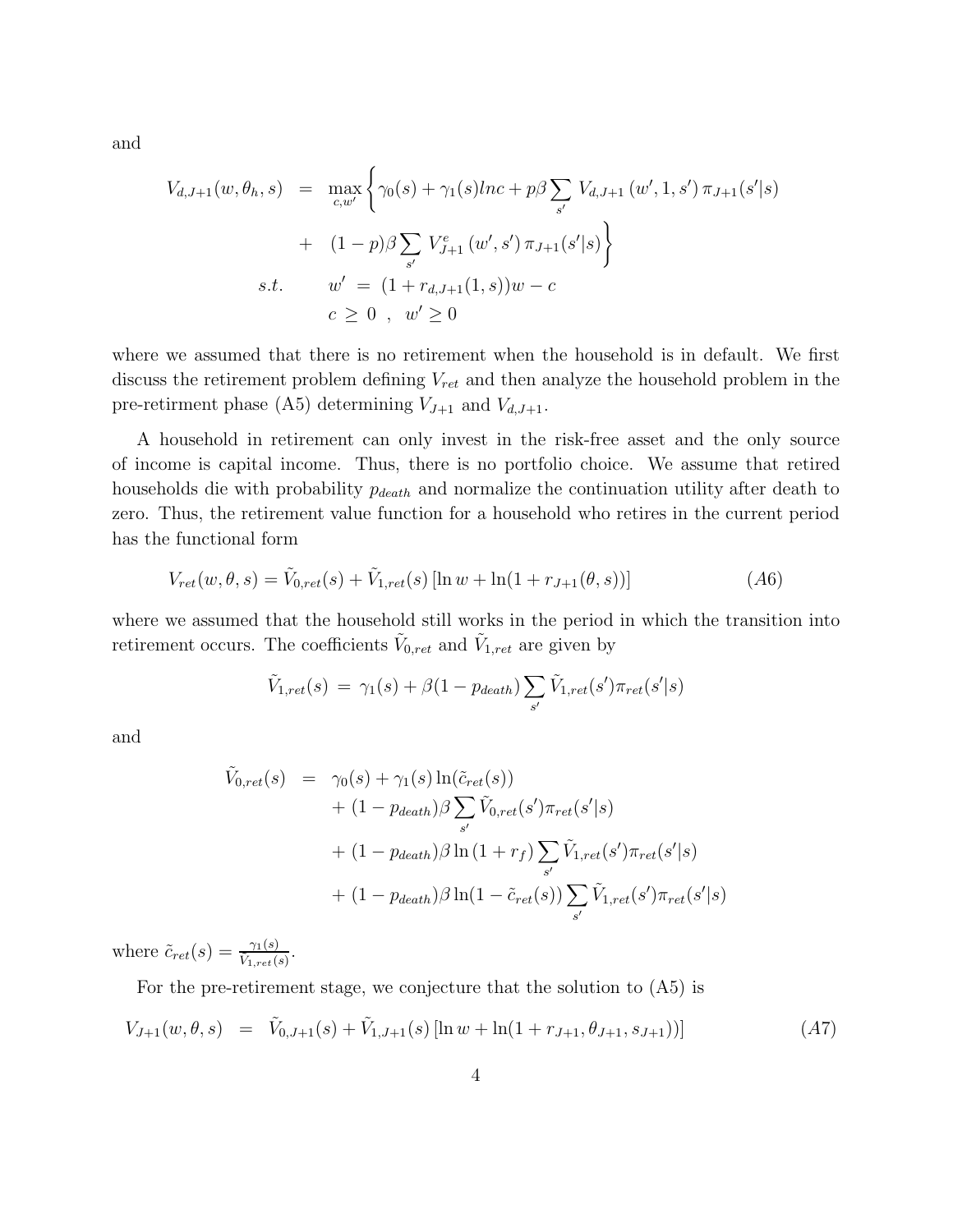$$
c_{J+1}(w, \theta, s) = \tilde{c}_{J+1} (1 + r_{J+1}(\theta, s)) w
$$
  
\n
$$
V_{d,J+1}(w, \theta, s) = \tilde{V}_{d,0,J+1}(s) + \tilde{V}_{1,J+1}(s) [\ln w + \ln(1 + r_{d,J+1}(\theta_h, s))]
$$
  
\n
$$
c_{d,J+1}(w, \theta, s) = \tilde{c}_{J+1} (1 + r_{d,J+1}(\theta_h, s)) w
$$

where the coefficients  $\tilde{V}_{J+1}$  are determined by the recursive equation

$$
\tilde{V}_{1,J+1}(s) = \gamma_1(s) + (1 - p_{ret})\beta \sum_{s'} \tilde{V}_{1,J+1}(s')\pi_{J+1}(s'|s) + p_{ret}\beta \sum_{s'} \tilde{V}_{1,ret}(s')\pi_{J+1}(s'|s)
$$

and the coefficients  $\tilde{V}_{0,J+1}$  and  $\tilde{V}_{d,0,J+1}$  together with the optimal portfolio choices  $\theta_{J+1}^*$  are the solutions to the equation

$$
\theta_{J+1}^{*}(s) = \arg \max_{\theta_{J+1} \in \Gamma_{J+1}} \left\{ (1 - p_{ret}) \sum_{s'} \tilde{V}_{1,J+1}(s') \ln (1 + r_{J+1}(\theta_{J+1}, s')) \pi_{J+1}(s'|s) + p_{ret} \sum_{s'} \tilde{V}_{1,ret}(s') \ln (1 + r_{J+1}(\theta_{J+1}, s')) \pi_{J+1}(s'|s) \right\}
$$
\n(A8)  
\n
$$
\Gamma_{J+1}(s) \doteq \left\{ \theta_{J+1} \left| \theta_{h,J+1} + \sum_{s'} \frac{\theta_{a,J+1}(s') \pi_{J+1}(s'|s)}{1 + r_{f}} = 1 \right|, \theta_{h,J+1} \ge 0 ,
$$
\n
$$
\frac{\tilde{V}_{0,J+1}(s') - \tilde{V}_{0d,J+1}(s')}{\tilde{V}_{1,J+1}(s')} \ge [ln(1 + r_{d,J+1}(\theta_{J+1}, s')) - ln(1 + r_{J+1}(\theta_{J+1}, s'))]
$$
\n
$$
\frac{\tilde{V}_{0,ret}(s') - \tilde{V}_{0d,ret}(s')}{\tilde{V}_{1,ret}(s')} \ge [ln(1 + r_{d,ret}(\theta_{J+1}, s')) - ln(1 + r_{ret}(\theta_{J+1}, s'))] \right\}
$$

and

$$
\tilde{V}_{0,J+1}(s) = \gamma_0(s) + \gamma_1(s) \ln(\tilde{c}_{J+1}(s)) \n+ (1 - p_{ret})\beta \sum_{s'} \tilde{V}_{0,J+1}(s')\pi_{J+1}(s'|s) \n+ (1 - p_{ret})\beta \sum_{s'} \tilde{V}_{1,J+1}(s') \ln(1 + r_{J+1}(\theta_{J+1}^*, s')) \pi_{J+1}(s'|s) \n+ (1 - p_{ret})\beta \ln(1 - \tilde{c}_{J+1}(s)) \sum_{s'} \tilde{V}_{1,J+1}(s')\pi_{J+1}(s'|s) \n+ p_{ret}\beta \sum_{s'} \tilde{V}_{0,ret}(s')\pi_{J+1}(s'|s) \n+ p_{ret}\beta \sum_{s'} \tilde{V}_{1,ret}(s') \ln(1 + r_{J+1}(\theta_{J+1}^*, s')) \pi_{J+1}(s'|s) \n+ p_{ret}\beta \ln(1 - \tilde{c}_{J+1}(s)) \sum_{s'} \tilde{V}_{1,ret}(s')\pi_{J+1}(s'|s)
$$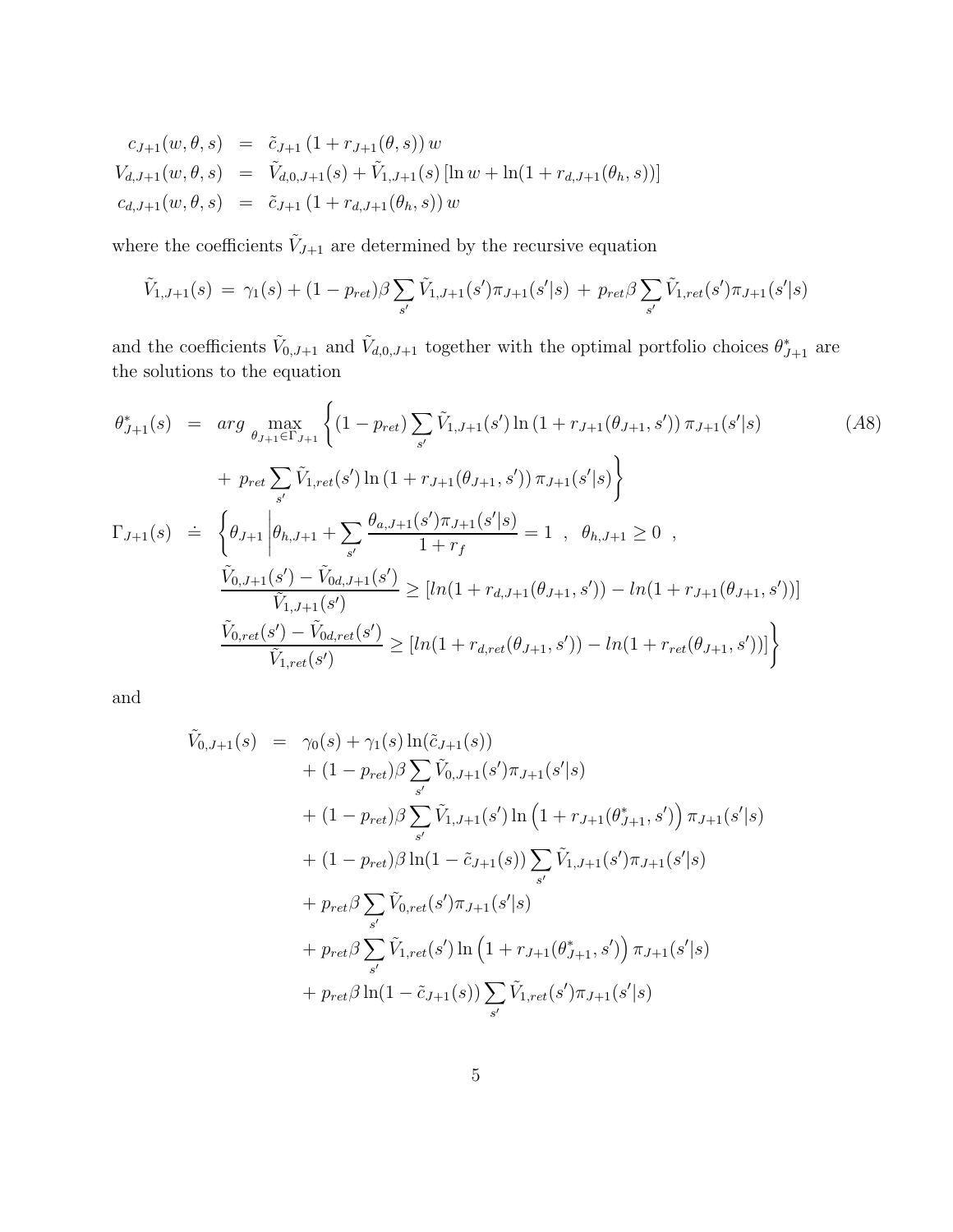$$
\tilde{V}_{d0,J+1}(s) = \gamma_0(s) + \gamma_1(s) \log(\tilde{c}_{J+1}(s)) \n+ p\beta \sum_{s'} \tilde{V}_{d0,J+1}(s')\pi_{J+1}(s'|s) \n+ (1-p)\beta \sum_{s'} \tilde{V}_{0,J+1}(s')\pi_{J+1}(s'|s) \n+ \beta \sum_{s'} \tilde{V}_{1,J+1}(s') \log(1 + r_{d,J+1}(1,s')) \pi_{J+1}(s'|s) \n+ \beta \ln(1 - \tilde{c}_{J+1}(s)) \sum_{s'} \tilde{V}_{1,J+1}(s')\pi_{J+1}(s'|s)
$$

We prove this conjecture as follows.

The sequential problem the household faces at the pre-retirement stage  $J+1$  is an infinite horizon problem with value function constraint, and the Bellman operator *T* associated with equation (A8) is monotone, but in general not a contraction mapping. However, adapting the argument made in Rusticchini (1998), the following result can be shown to hold in our setting:

**Lemma** Suppose that  $V_d$  and  $V^e$  are continuous functions. Suppose further that there is a unique continuous solution, *V*0, to the Bellman equation without participation constraint. Let *T* stand for the operator associated with the Bellman equation. Consider the set of continuous functions  $B_W$  that are bounded in the weighted sup-norm  $||V|| \doteq sup_x |V(x)|/W(x)$ , where the weighting function *W* is given by  $W(x) = |L(x)| + |U(x)|$  with *U* an upper bound and  $L$  a lower bound, and endow this function space with the corresponding metric.<sup>1</sup> Then

- i) lim<sub>n→∞</sub>  $T^nV_0 = V_\infty$  exists and is the maximal solution to the Bellman equation (9)
- ii)  $V_{\infty}$  is the value function, *V*, of the sequential household maximization problem.

Notice first that a standard argument shows that the Bellman equation (A8) without participation constraint has a unique continuous solution,  $V_0$ . Guess-and-verify shows that this solution has the functional form  $(A7)$ . Define  $V_n = T^n V_0$ . It is straightforward to show that if  $V_n$  has the functional form (A7), then the same is true for  $V_{n+1} = TV_n$ . From the lemma we know that  $V_{\infty} = \lim_{n \to \infty} T^n V_0$  exists and that it is the maximal solution to the Bellman equation (A8) as well as the value function of the corresponding sequential maximization problem (principle of optimality). Since the set of functions with this functional form is a closed subset of the set of continuous functions, we know that  $V_{\infty}$  has the functional form.

<sup>&</sup>lt;sup>1</sup>Thus, B<sub>W</sub> is the set of all functions, V, with  $L(x) \leq V(x) \leq U(x)$  for all  $x \in X$ . For each particular application of the lemma, it has to be shown that this definition of the set of candidate value functions is without loss of generality for certain lower bound,  $L$ , and upper bound,  $U$ . In our case, the construction of the lower and upper bound is straightforward.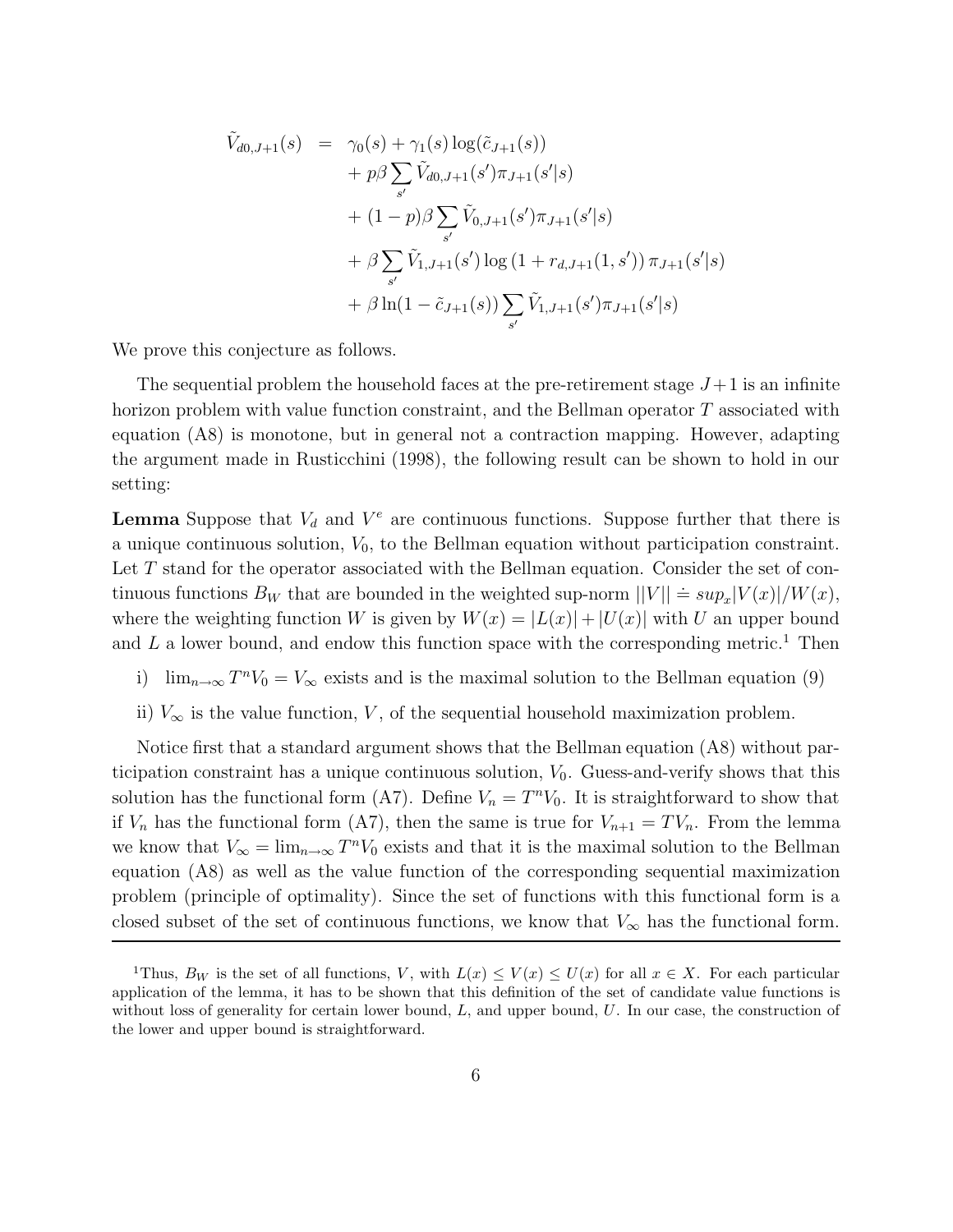This proves that the conjecture is correct.

Finally, suppose that the exogenous state can be decomposed into two components,  $s =$ (*s*1*, s*2), where *s*<sup>1</sup> defines the family structure and *s*<sup>2</sup> labor market risk. Assume further that *s*<sup>2</sup> is i.i.d. It is straightforward to show from (A7) and (A8) that the i.i.d. component *s*<sup>2</sup> does not affect choices  $\theta$  and  $\tilde{c}$  or value function coefficients  $\tilde{V}_0$  and  $\tilde{V}_1$ , that is, they are functions only of  $s_1$ . This completes the proof of proposition 1.

### **A.2 Proof of proposition 2**

From proposition 1 we know that individual households maximize utility subject to the budget constraint and participation constraint. Thus, it remains to derive the intensiveform market clearing condition and the stationarity condition determining  $\Omega$ .

Let  $\tilde{w}_j = (1 + r_j)w_j$  be the wealth of a household age *j* after all assets have paid off. The aggregate stock of human capital is

$$
H = \sum_{j} E[\theta_{h,j+1} w_{j+1}] \pi_j
$$
\n
$$
= \sum_{j} E[\theta_{h,j+1} (1 - \tilde{c}_j) (1 + r_j) w_j]
$$
\n
$$
= \sum_{j} \sum_{s_{1j}} E[\theta_{h,j+1} (1 - \tilde{c}_j) \tilde{w}_j | s_{1j}] \pi_j(s_{1j})
$$
\n
$$
= \sum_{j} \sum_{s_{1j}} \theta_{h,j+1}(s_{1j}) (1 - \tilde{c}_j(s_{1j})) E[\tilde{w}_j | s_{1j}] \pi_j(s_{1j})
$$
\n
$$
= \tilde{W} \sum_{s_{1j}} \theta_{h,j+1}(s_{1j}) (1 - \tilde{c}_j(s_{1j})) \Omega_j(s_{1j}).
$$
\n(49)

where  $\tilde{W} = \sum_j E[\tilde{w}_j] \pi_j$  is aggregate total wealth after assets have paid off. The second line in (A9) uses the equilibrium law of motion for the individual state variable *w*, the third line is simply the law of iterated expectations, the fourth line follows from the fact that the portfolio choices only depend on *s*1, and the last line is a direct implication of the definition of Ω. A similar expression holds for the aggregate stock of physical capital, *K*. Dividing the two expressions yields the intensive-form market clearing condition

$$
\tilde{K} = \frac{\sum_{s_{1j}} (1 - \theta_{h,j+1}(s_{1j}))(1 - \tilde{c}_j(s_{1j}))\Omega_j(s_{1j})}{\phi \sum_{s_{1j}} \theta_{h,j+1}(s_{1j})(1 - \tilde{c}_j(s_{1j}))\Omega_j(s_{1j})}
$$
\n(A10)

Define by  $\bar{r}_{j+1}(s_{1j}, s_{1,j+1})$  the expected investment return conditional on age and  $(s_{1j}, s_{1,j+1})$ In stationary equilibrium the wealth distribution,  $\Omega$ , has to satisfy

$$
\Omega_{j+1}(s_{1,j+1}) = \frac{E[\tilde{w}_{j+1}|s_{1,j+1}]\pi_{j+1}(s_{1,j+1})}{\sum_{j} \sum_{s_{1,j+1}} E[\tilde{w}_{j+1}|s_{1,j+1}]\pi_{j+1}(s_{1,j+1})}
$$
(A11)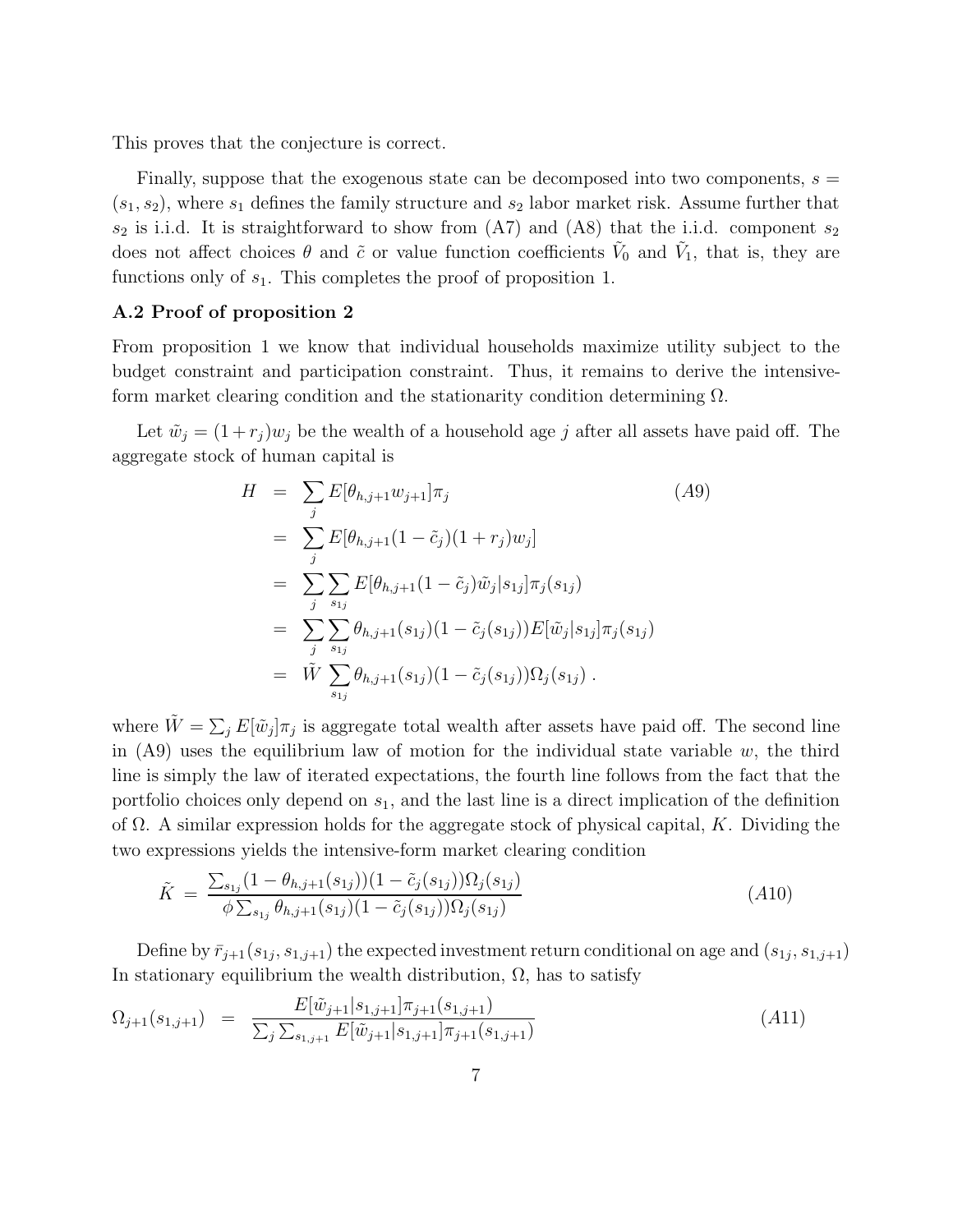$$
= \frac{E[(1+r_{j+1})(1-\tilde{c}_j)\tilde{w}_j|s_{1,j+1}]\pi_{j+1}(s_{1,j+1})}{\sum_j \sum_{s_{1,j+1}} E[(1+r_{j+1})(1-\tilde{c}_j)\tilde{w}_j|s_{1,j+1}]\pi_{j+1}(s_{1,j+1})}
$$
  
\n
$$
= \frac{\sum_{s_{1j}} E[(1+r_{j+1})(1-\tilde{c}_j)\tilde{w}_j|s_{1j}, s_{1,j+1}]\pi_j(s_{1j}|s_{1,j+1})\pi_{j+1}(s_{1,j+1})}{\sum_j \sum_{s_{1j},s_{1,j+1}} E[(1+r_{j+1})(1-\tilde{c}_j)\tilde{w}_j|s_{1j}, s_{1,j+1}]\pi_j(s_{1j}|s_{1,j+1})\pi_{j+1}(s_{1,j+1})}
$$
  
\n
$$
= \frac{\sum_{s_{1j}} (1+\bar{r}_{j+1}(s_{1j}, s_{1,j+1}))\pi(s_{1,j+1}|s_{1j})(1-\tilde{c}_j(s_{1j}))E[\tilde{w}_j|s_{1j}]\pi_j(s_{1j})}{\sum_j \sum_{s_{1j},s_{1,j+1}} \sum_{s_{1j}} (1+\bar{r}_{j+1}(s_{1j}, s_{1,j+1}))\pi(s_{1,j+1}|s_{1j})(1-\tilde{c}_j(s_{1j}))E[\tilde{w}_j|s_{1j}]\pi_j(s_{1j})}
$$
  
\n
$$
= \frac{\sum_{s_{1j}} (1+\bar{r}_{j+1}(s_{1j}, s_{1,j+1}))\pi(s_{1,j+1}|s_{1j})(1-\tilde{c}_j(s_{1j}))\Omega_j(s_{1j})}{\sum_j \sum_{s_{1j},s_{1,j+1}} (1+\bar{r}_{j+1}(s_{1j}, s_{1,j+1}))\pi(s_{1,j+1}|s_{1j})(1-\tilde{c}_j(s_{1j}))\Omega_j(s_{1j})}
$$

where the second line uses the equilibrium law of motion for the individual state variable *x*, the third line is simply the law of iterated expectations, the fourth line follows from the fact that portfolio choices only depend on  $s_1$  in conjunction with the definition of  $\bar{r}$ , and the last line is a direct implication of the definition of  $\Omega$ . This completes the proof of proposition 2.

### **A.3 Proof of proposition 3**

For each household age *j*, the solution of the household maximization problem determines the optimal portfolio choice  $\theta_j = (\theta_{hj}, \vec{\theta}_{aj})$ . Without loss of generality, assume that all households have some insurance in equilibrium, but not full insurance:  $\theta_{aj}(d) \neq \theta_{aj}(n)$  and  $\eta(d) \theta_{hj} \neq (\theta_{aj}(d) - E[\theta_{aj}])$ . In this case, for all age groups *j* the participation constraint binds if  $s = n$  and does not bind if  $s = d$ . If the participation does not bind, the consumption growth rate must be equal to  $1 + r_f$  with log-utility, which given the consumption rule (9) implies that the portfolio return in the bad state is equal to the risk-free rate. Adding the budget constraint, we find that the optimal portfolio choice,  $\theta_j$ , is determined by the following three equations:

$$
\theta_{hj} (1 + \phi r_h - \delta_h + \varphi_j - \eta(d)) + \theta_{aj}(d) = 1 + r_f \qquad (A12)
$$
\n
$$
\theta_{hj} (1 + \phi r_h - \delta_h + \varphi_j - \eta(n)) + \theta_{aj}(n) = e^{-(1-\beta)(\tilde{V}_j - \tilde{V}_{dj})} \theta_{hj} (1 + \phi r_h - \delta_h + \varphi_j - \eta(n))
$$
\n
$$
\theta_{hj} + \frac{\pi(d)\theta_{aj}(d)}{1 + r_f} + \frac{\pi(n)\theta_{aj}(n)}{1 + r_f} = 1.
$$

Suppose now that defaulting households keep access to financial markets:  $p = 0$ . In this case, we have  $\tilde{V}_j = \tilde{V}_{dj}$ , and from the third equation in (A12) it follows that  $\theta_{aj}(n) = 0$ . Further, solving for  $\theta_{hj}$  using  $\theta_{aj}(n) = 0$  yields:

$$
\theta_{hj} = \frac{\pi(n)}{1 - \frac{\pi(d)}{1 + r_f}(1 + \phi r_h - \delta_h + \varphi_j - \eta(d))}
$$
(A13)

Clearly, equation (A13) shows that  $\theta_{hj} > \theta_{h,j+1}$  if  $\varphi_{hj} > \varphi_{h,j+1}$ . It further follows from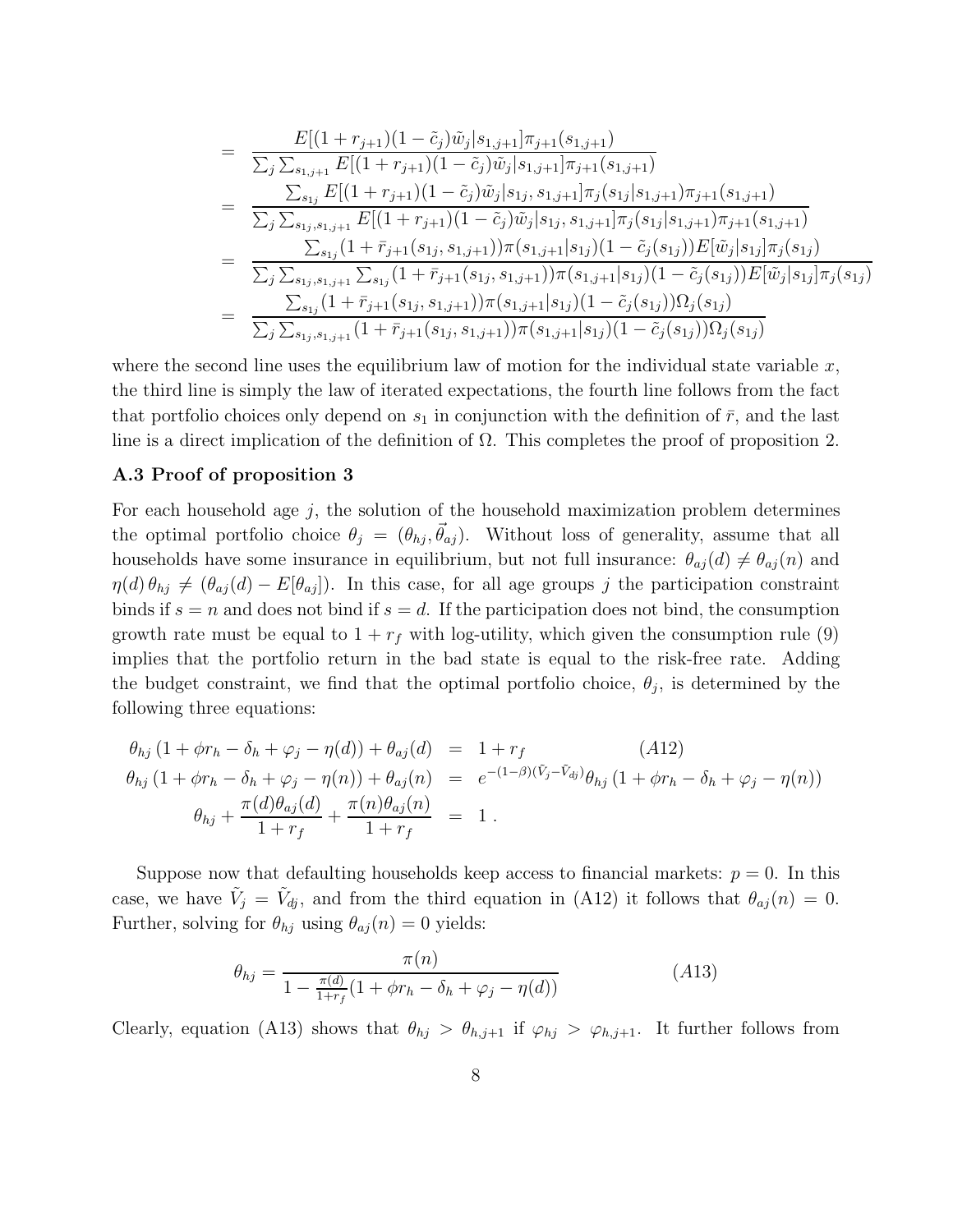equation (A12) that the insurance pay-out is given by:

$$
\theta_{aj}(b) - E[\theta_{aj}] = \pi(n) (1 + r_f - \theta_{hj}(1 + \phi r_h - \delta_h + \varphi_j - \eta(d))) . \tag{A14}
$$

Using  $\theta_{hj} > \theta_{h,j+1}$ , it follows that  $\theta_{aj}(d) - E[\theta_{aj}] < \theta_{a,j+1}(d) - E[\theta_{a,j+1}]$ . This proves the first part of the proposition. A similar argument proves the second part of proposition 3.

## **B Computation**

For ages  $j = 1, 2, \ldots, J$ , we solve the household problem backwards starting at  $j = J$ . The solution procedure is as follows:

*Step 1:* Find  $\tilde{V}_{1j}(\cdot)$  and  $\tilde{c}_j(\cdot)$  solving (A4)

**Step 2:** Find the optimal portfolio choice  $\theta_j$  for given  $\tilde{V}_{0,j+1}(\cdot)$  and  $\tilde{V}_{d0,j+1}(\cdot)$  using (A5)

- 1. Pick a current family structure *s*1<sup>j</sup> .
- 2. Pick a human capital choice,  $\theta_{h,j+1}$ .
- 3. Pick a future family structure  $s_{1j+1}$ .
- 4. Order the states  $s_{2j+1}$  according to the size of the human capital shock  $\eta$ . Pick a partition *S* ≡ *S*<sub>1</sub> ∪ *S*<sub>2</sub>, where *S*<sub>1</sub> = {1, ..., *n*} and *S*<sub>2</sub> = {*n* + 1, ..., *N*} with *N* being the number of states  $s_{2i+1}$ .
- 5. For given  $(s_{1i}, s_{1,i+1})$ , and human capital choice  $\theta_{h,i+1}$ , we find the asset portfolio,  $\theta_{a,j+1}(\cdot)$ , by
	- (a) Use participation constraint for all  $s_{2i+1} \in S_1$ :

$$
\exp\left(\frac{1}{\tilde{V}_{1,j+1}(s_{1j+1})}\left(\tilde{V}_{0,j+1}(s_{1j+1})-\tilde{V}_{0d,j+1}(s_{1j+1})\right)\right)\left((1+r_{hj}(s_{1j},s_{1j+1},s_{2j+1}))\theta_{h,j+1}+\theta_{a,j+1}(s_{1j+1},s_{2j+1})\right)
$$
  
= 
$$
(1+r_{hj}(s_{1j},s_{1j+1},s_{2j+1}))\theta_{h,j+1}
$$

(b) Equalization of IMRS for all  $s_{2j+1} \in S_2$ :  $\frac{u'(c_j,s_j)}{u'(c_{j+1},s_{j+1})} = \beta(1+r_f)$ . Using our utility function this reads  $\frac{c_{j+1}}{c_j} = \frac{\gamma_1(s_{1j+1})}{\gamma_1(s_{1j})} \beta(1+r_f)$ . Using our consumption policy function, we find  $\frac{c_{j+1}}{c_j} = \frac{\tilde{c}_{j+1}}{\tilde{c}_j} (1 - \tilde{c}_j)(1 + r_{j+1})$ . Further using  $\tilde{c}_j = \frac{\gamma_{1j}}{\tilde{V}_{1j}}$ we arrive at the following condition for all  $s_{2j+1} \in S_2$ :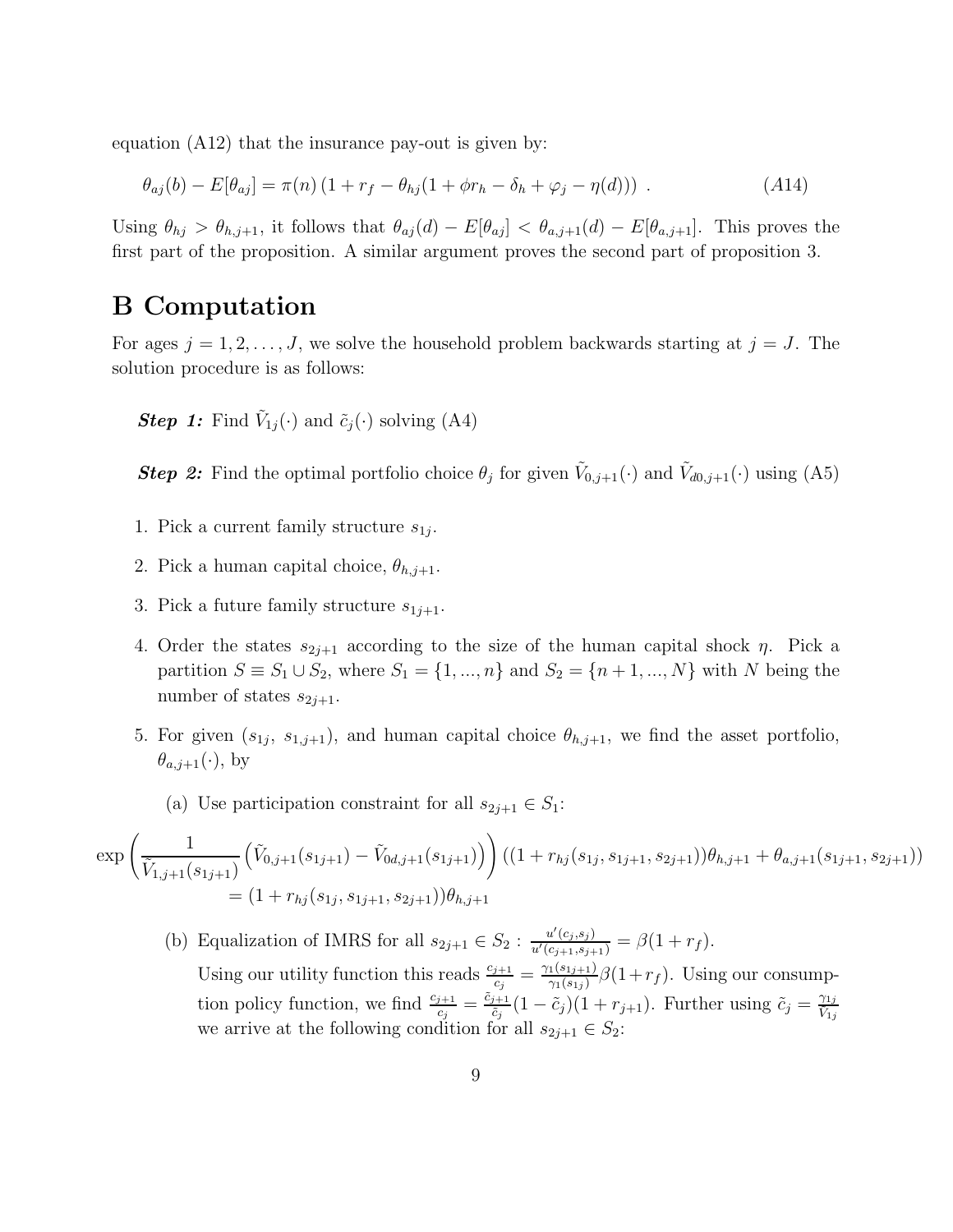$$
\frac{\tilde{V}_{1,j}(s_{1j}) - \gamma_{1,j}(s_{1j})}{\tilde{V}_{1j+1}(s_{1,j+1})}((1 + r_{hj}(s_{1j}, s_{1j+1}, s_{2j+1}))\theta_{h,j+1} + \theta_{a,j+1}(s_{1j+1}, s_{2j+1})) = \beta(1 + r_f)
$$

Thus, we have

$$
\theta_{a,j+1}(s_{1j+1}, s_{2j+1}) = -(1 + r_{hj}(s_{1j}, s_{1j+1}, s_{2j+1}))\theta_{h,j+1} \left(1 - \exp\left(\frac{\tilde{V}_{0d,j+1}(s_{1j+1}) - \tilde{V}_{0,j+1}(s_{1j+1})}{\tilde{V}_{1,j+1}(s_{1j+1})}\right)\right)
$$
  

$$
\forall s_{2j+1} \in S_1
$$

$$
\theta_{a,j+1}(s_{1j+1}, s_{2j+1}) = \frac{\tilde{V}_{1,j+1}(s_{1j+1})}{\tilde{V}_{1,j}(s_{1j}) - \gamma_1(s_{1j})} \beta(1+r_f) - (1+r_{hj}(s_{1j}, s_{1j+1}, s_{2j+1})) \theta_{h,j+1}
$$
  

$$
\forall s_{2j+1} \in S_2
$$

6. Do this for all  $s_{1j+1}$ 

For given current family structure  $s_{1j}$ , find the portfolio vector  $(\theta_{h,j+1}, \theta_{a,j+1})$  that "solves" the portfolio constraint. This is our optimal portfolio for given  $s_{1j}$ .

7. Do this for all current family structures  $s_{1j}$ .

*Step 3:* Find  $\tilde{V}_{0j}(\cdot)$  and  $\tilde{V}_{d0,j}(\cdot)$  using (A5)

The household problem for  $j = J+1$  we solve as above, but now we drop the *j*-dependence and solve the corresponding fixed point problem.

# **C Survey of Consumer Finance Data**

The data are for the years 1992, 1995, 1998, 2001, 2004, and 2007 drawn from the Survey of Consumer Finances (SCF) provided by the Federal Reserve Board. The Survey collects information on a number of economic and financial variables of individual families through triennial interviews, where the definition of a "family" in the SCF comes close to the concept of a "household" used by the U.S. Census Bureau. See Kennickell and Starr-McCluer (1994) for details about the SCF.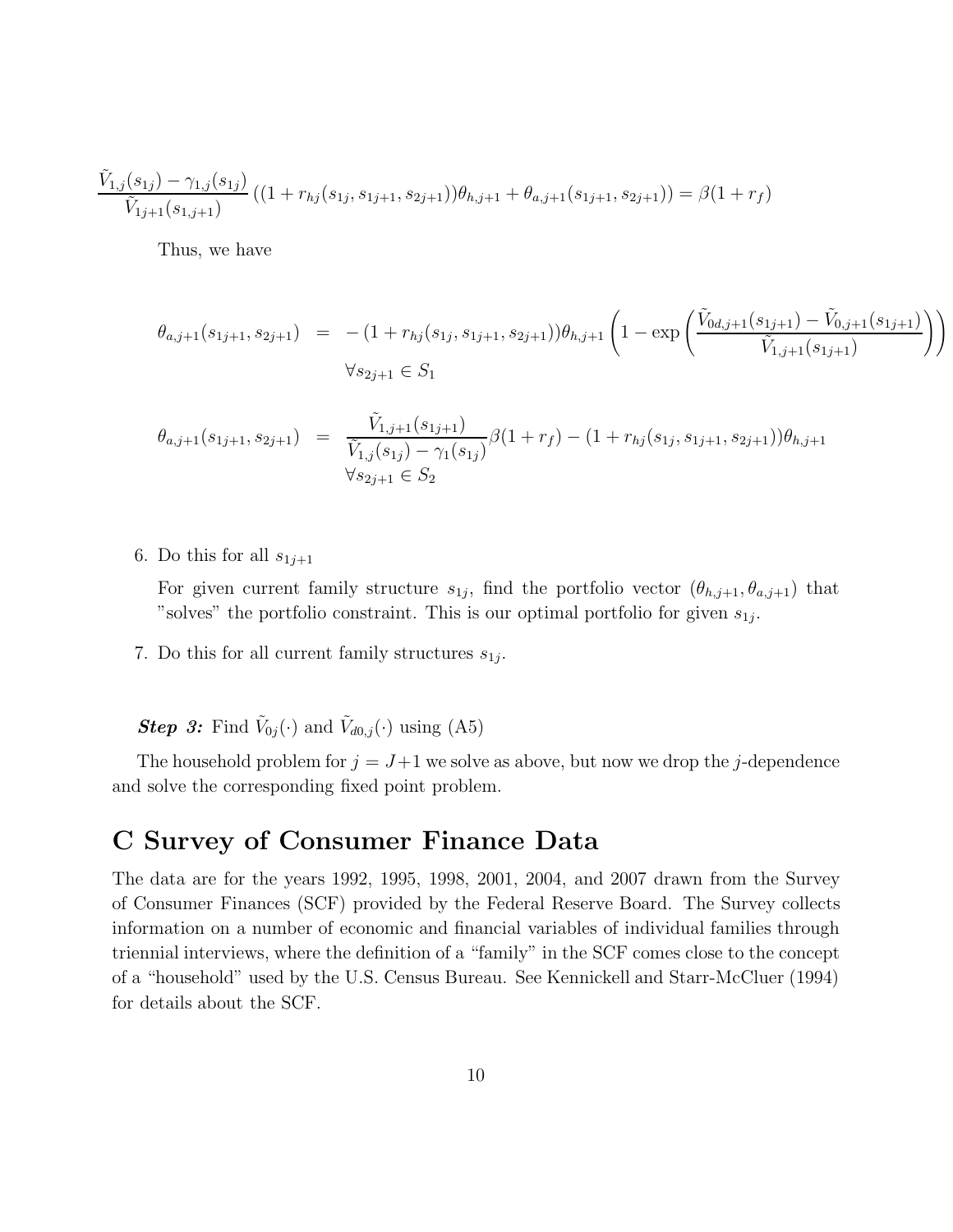For the sample selection, we follow as closely as possible Heathcote et al.  $(2010)^2$ . We restrict the sample to households where the household head is between 23 and 60 years of age. We drop the wealthiest 1*.*46% of households in each year. Heathcote et al. (2010) show that this step makes the sample more comparable to that of the Panel Study of Income Dynamics (PSID) and the Consumer Expenditure Survey (CEX). We drop all households that report negative labor income or that report positive hours worked but have missing labor income or that report positive labor income but zero or negative hours worked. We compute the average wage by dividing labor income by total hours worked, and drop in each year households with a wage that is below half the minimum wage of the respective year. For the data on life-insurance, we restrict the sample further to households that are married or live with a partner.

For the definition of variables we follow Kennickell and Starr-McCluer (1994). We only depart from their variable definitions when considering labor income, where we follow Heathcote et al.(2010) and add two-thirds of the farm and business income as additional labor income. As common in the literature, we associate financial wealth in the model with net worth in the SCF. Households' net worth includes the cash value of life-insurance as in Kennickell and Starr-McCluer (1994), but does not include the face value of insurance contracts. We associate life-insurance in the model with the face value of life-insurance from the data. All data has been deflated using the BLS consumer price index for urban consumers (CPI-U-RS). A detailed description of the relevant variables is as follows:

- **Assets** are the sum of financial and non-financial assets. The main categories of non-financial assets are cars, housing, real estate, and the net value of businesses where the household holds an active interest. Except for businesses all values are gross positions, i.e. before outstanding debt. The main categories of financial assets are liquid assets, CD, mutual funds, stocks, bonds, cash value of life-insurance, other managed investment, and assets in retirement accounts (e.g. IRAs, thrift accounts, and pensions accumulated in accounts.)
- **Debt** is the sum of housing debt (e.g. mortgages, home equity loans, home equity lines of credit), credit card debt, installment loans (e.g. cars, education, others), other residential debt, and other debt (e.g. pension loans).
- **Net-worth** is the sum of all assets minus all debt.

<sup>2</sup>We use their Sample B for our analysis.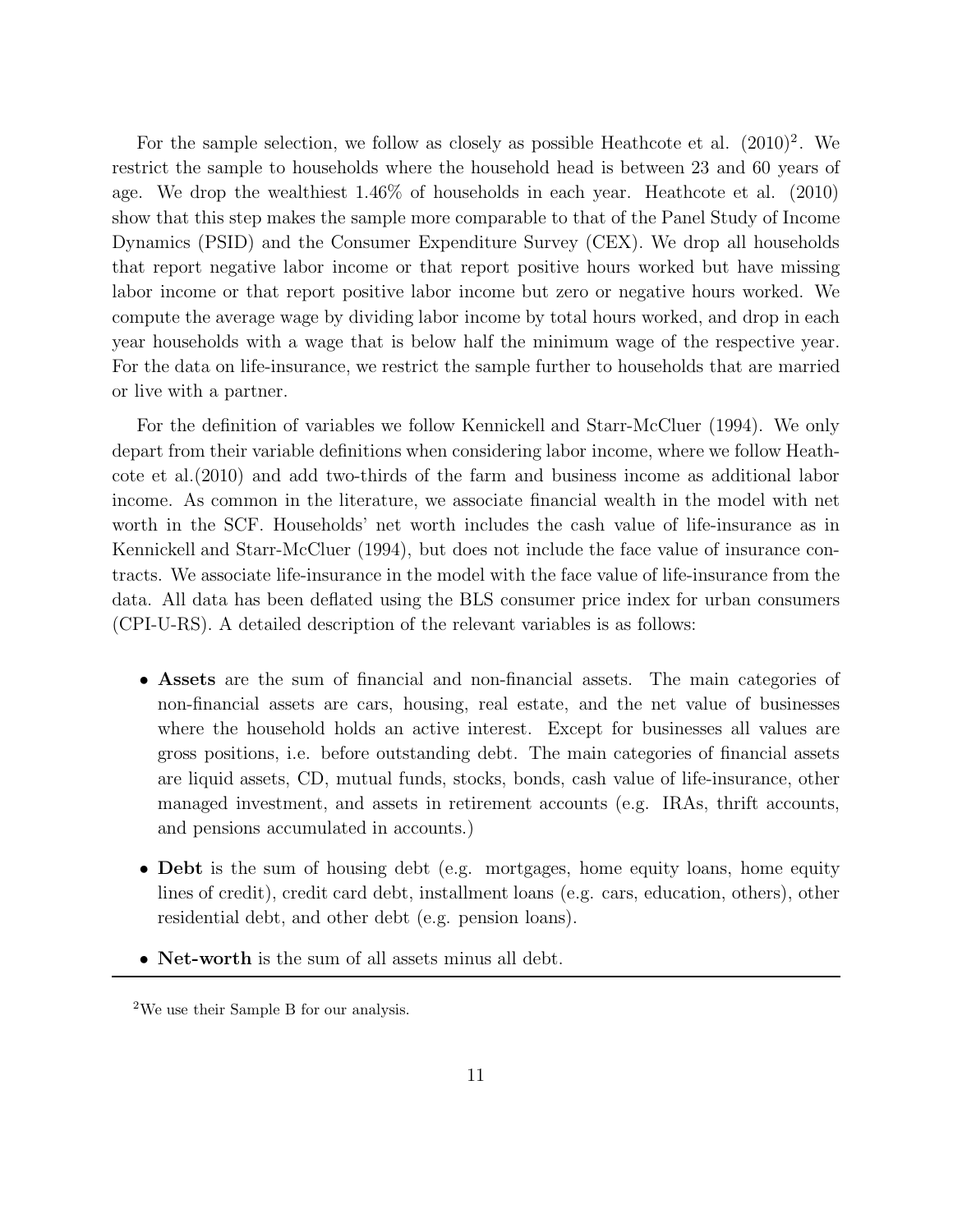- **Labor income** is wages and salaries plus 2*/*3 of business and farm income.
- **Life-insurance** is the face value of all term life policies and the face value of all policies that build up a cash value. The cash value is not part of the life-insurance, but is part of the financial assets of an household.

## **D Demographic Transitions**

## **D.1 Construction of Family Transition Matrix**

We construct the stochastic matrix describing the transition of households over family states  $s<sub>1</sub>$  as follows. We proceed in two steps. In the first step, we construct the transition function for marital states and in the second state we construct the transition matrix for the number of children for each marital state. Age subscripts are dropped for convenience.

## **D.1.1 Marital States**

There are in total 5 marital states: Married (ma), female widowed (fw), female single and not widowed (fn), male widowed (mw), and male single and not widowed (mn). We stack family states in a vector  $x = \{ma, fw, fn, mw, mn\}$  and construct transition matrix  $\Pi$ . The transition matrix follows the conventional structure with initial states in rows and terminal states in columns. The order of states is given by the order of *x*. We set all transition rates between sexes to zero.

$$
\Pi = \left( \begin{array}{cccc} \pi(ma, ma) & \pi(ma, fw) & \pi(ma, fn) & \pi(ma, mw) & \pi(ma, mn) \\ \pi(fw, ma) & \pi(fw, fw) & 0 & 0 & 0 \\ \pi(fn, ma) & 0 & \pi(fn, fn) & 0 & 0 \\ \pi(mw, ma) & 0 & 0 & \pi(mw, mw) & 0 \\ \pi(mn, ma) & 0 & 0 & 0 & \pi(mn, mn) \end{array} \right)
$$

For a married household, the transition probabilities  $\pi(ma, fw)$  and  $\pi(ma, mw)$  are computed using the life tables for males, respectively females. We interpret the transition from married household to female single non-widowed, respectively male single non-widowed, as divorce. We assume that the female is the decision maker in a married household and that after divorce the woman does not care about the well-being of the male, which is equivalent to setting transition probability from married to single male non-widowed to zero in the household decision problem:  $\pi(ma, mn) = 0.3$  The probability to stay married is determined as the residual  $\pi(ma, ma) = 1 - \pi(ma, fw) - \pi(ma, mw) - \pi(ma, fn)$ .

<sup>&</sup>lt;sup>3</sup>For the law of motion of the model distribution over family states, we adjust these transition probabilities to account for the fact that there are two new households, one  $fn$  and one  $mn$ .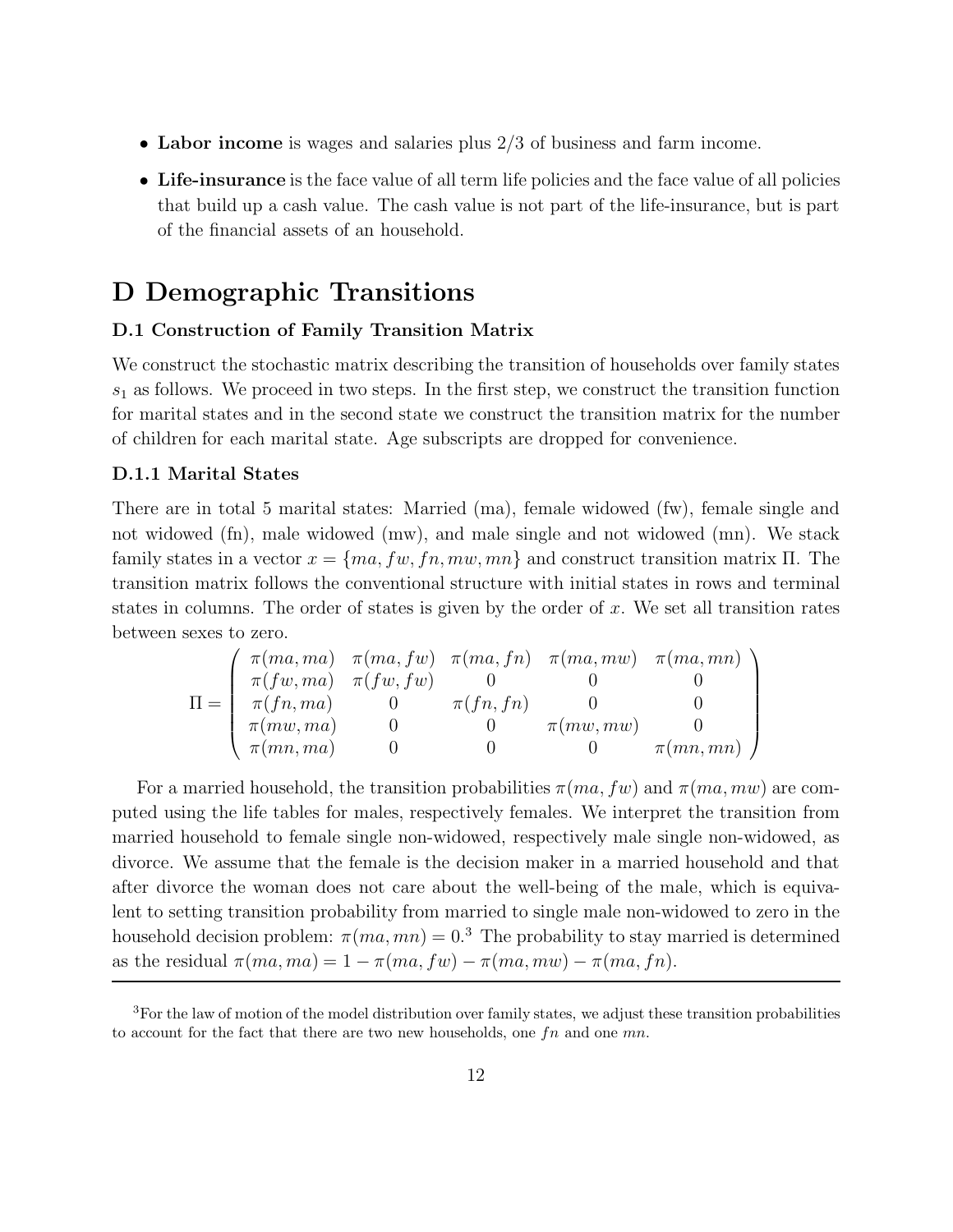For male and female widowed household, we assume that they either re-marry with probability  $\pi(mw, ma)$  and  $\pi(fw, ma)$ , respectively, or stay widowed with probability  $\pi(mw, mw)$ , respectively  $\pi(fw, fw)$ . Similarly, male and female single, non-widowed households can either marry with probability  $\pi(mn, ma)$  and  $\pi(fn, ma)$ , respectively, or stay single with probabilities  $\pi(mn, mn)$  and  $\pi(fn, fn)$ .

### **D.1.2 Children**

We consider 4 different states for the number of children in the household: no children, 1 child, 2 children, 3 children (or more). The number of children increases by one in the case of the birth of a child and decreases by one in the case that a child leaves the household (moves out). The number of children also changes if households marry, in which case the children of the two marrying households are added.

We distinguish between the fertility rate of a married woman and the fertility rate of a single woman, but because of data scarcity assume that widowed woman and non-widowed women have the same fertility rates. Similarly, we distinguish between moving-out rates of children for married households and moving-out rates for single households. Denote the probability that a married household increases/decreases the number of children by one by  $\pi(ma, +1)$  and  $\pi(ma, -1)$  and the corresponding transition probability for a female single household by  $\pi(f, +1)$  and  $\pi(f, -1)$ . For married households, the transition rates for the number of children are then summarized by the transition matrix

$$
T_{ma} = \begin{pmatrix} 1 - \pi(ma, +1) & \pi(ma, +1) & 0 & 0 \\ \pi(ma, -1) & 1 - \pi(ma, +1) - \pi(ma, -1) & \pi(ma, +1) & 0 \\ 0 & \pi(ma, -1) & 1 - \pi(ma, +1) - \pi(ma, -1) & \pi(ma, +1) \\ 0 & 0 & \pi(ma, -1) & 1 - \pi(ma, -1) \end{pmatrix}
$$

Similarly, for single female households who do not re-marry the transition rates for the number of children are summarized by the transition matrix

$$
T_f = \begin{pmatrix} 1 - \pi(f, +1) & \pi(f, +1) & 0 & 0 \\ \pi(f, -1) & 1 - \pi(f, +1) - \pi(f, -1) & \pi(f, +1) & 0 \\ 0 & \pi(f, -1) & 1 - \pi(f, +1) - \pi(f, -1) & \pi(f, +1) \\ 0 & 0 & \pi(f, -1) & 1 - \pi(f, -1) \end{pmatrix}
$$

For male single households who do not marry the number of children cannot increase, but can decrease by one due to moving out. If we denote the moving out rate by  $\pi(m, -1)$ , the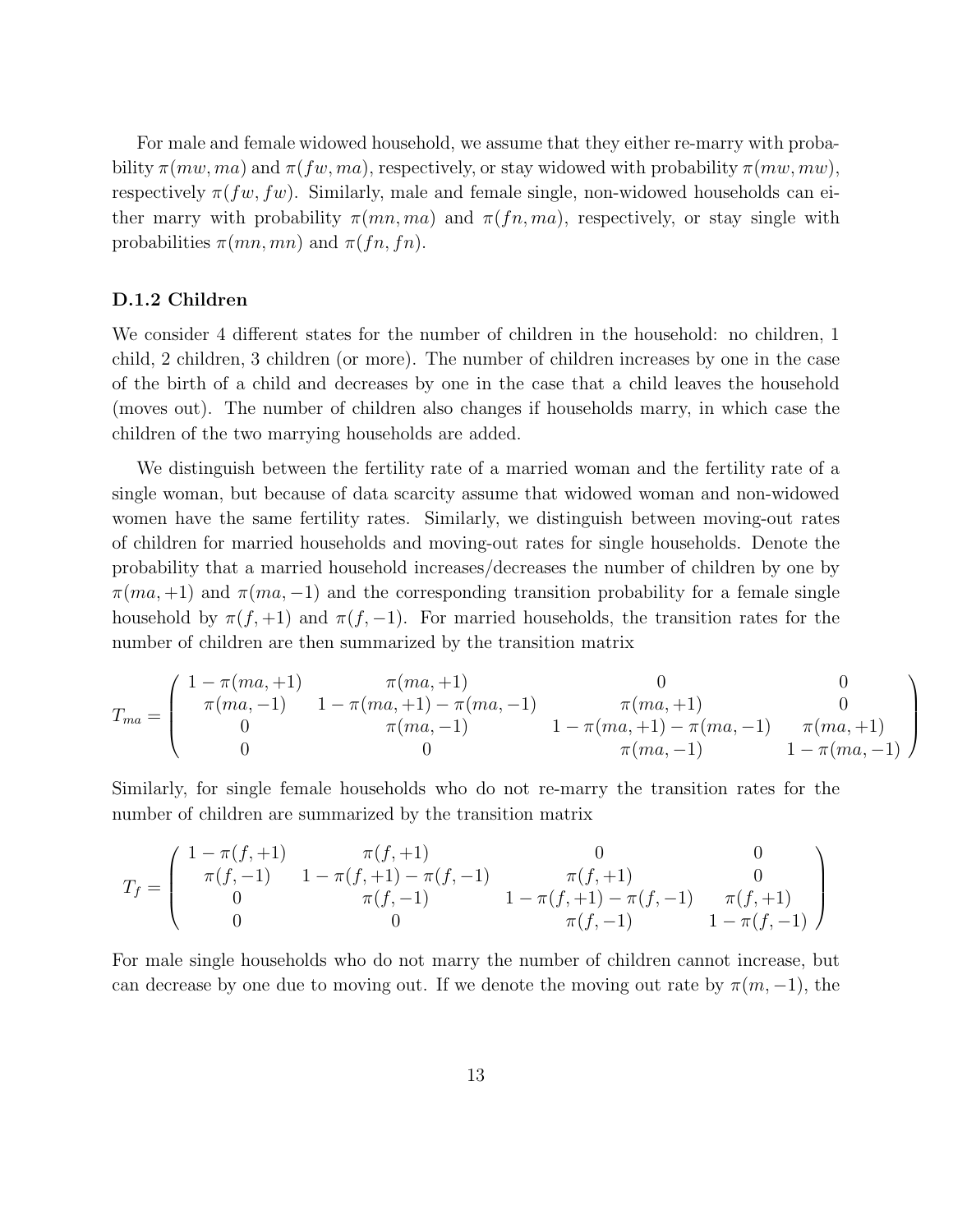transition matrix for male single households who do not marry reads:

$$
T_m = \left( \begin{array}{cccc} 1 & 0 & 0 & 0 \\ \pi(m, -1) & 1 - \pi(m, -1) & 0 & 0 \\ 0 & \pi(m, -1) & 1 - \pi(m, -1) & 0 \\ 0 & 0 & \pi(m, -1) & 1 - \pi(m, -1) \end{array} \right)
$$

Finally, there is the event that a single female household and a single male household get married and the number of children of the two single households is added. In this case, the transition matrix for female single households is

$$
T_{f,ma} = \left(\begin{array}{cccc} \mu_0 & \mu_{1f} & \mu_{2f} & 1 - \mu_0 - \mu_{1f} - \mu_{2f} \\ 0 & \mu_0 & \mu_1 & 1 - \mu_0 - \mu_1 \\ 0 & 0 & \mu_{0f} & 1 - \mu_{0f} \\ 0 & 0 & 0 & 1 \end{array}\right)
$$

where  $\mu_{if}$  denotes the probability that a female and a male marry and the total number of children in the new household is *i*. A similar transition matrix describes the transition rates for male single households, which we denote by  $T_{m,ma}$ 

Combining the transition matrices for marital status and the number of children results in the joint transition matrix for family states:

$$
\Pi \otimes T = \left( \begin{array}{cccc} \pi(ma, ma)T_{ma} & \pi(ma, fw)T_{ma} & \pi(ma, fn)T_{ma} & \pi(ma, mw)T_{ma} & \pi(ma, mn)T_0 \\ \pi(fw, ma)T_{f,ma} & \pi(fw, fw)T_f & \pi(fw, fw)T_f & 0 & 0 \\ \pi(fn, ma)T_{f,ma} & \pi(fn, fn)T_f & \pi(fw, fw)T_f & 0 & 0 \\ \pi(mw, ma)T_{m,ma} & 0 & 0 & \pi(mw, mw)T_m & \pi(mw, mw)T_0 \\ \pi(mn, ma)T_{m,ma} & 0 & 0 & \pi(mn, mn)T_0 & \pi(mn, mn)T_0 \end{array} \right)
$$

where  $T_0$  is the transition matrix to zero children in the next period independent of the current number of children.

## **D.2 Calibration of Family Transition Matrix**

In this section, we describe how we estimate transition probabilities between family states from the data. The data are the core files of waves 1 to 9 and the wave 2 fertility history topical module from the 2001 panel of the Survey of Income and Program Participation (SIPP). The death probabilities for males and females are constructed using death probabilities from the life tables published by the Human Mortality Database (HMD).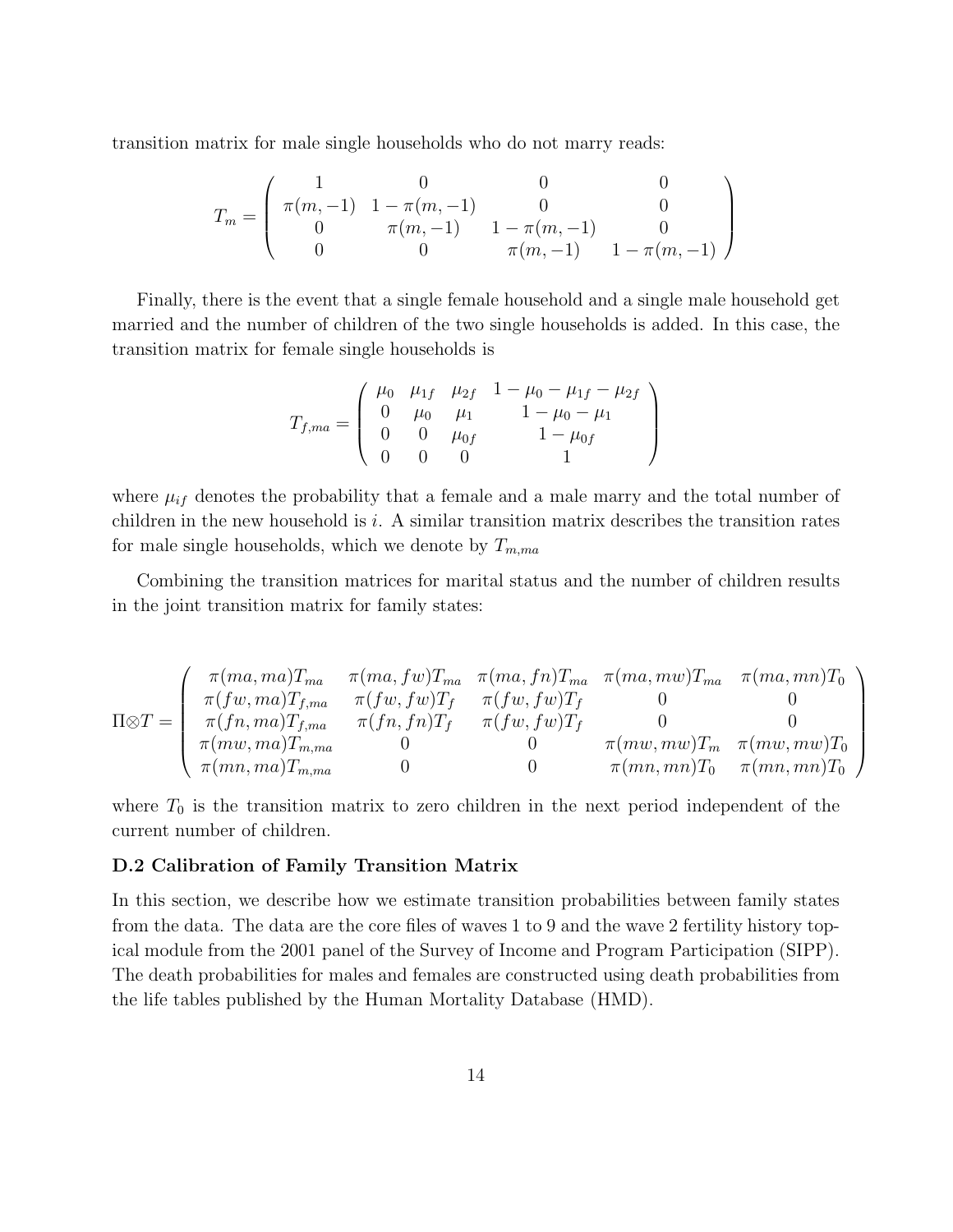## **D.2.1 SIPP Data**

We use data from the 2001 Panel of the Survey of Income and Program Participation (SIPP) to get estimates of transition probabilities between family states, as well as for information on employer-provided life insurance and the within household split of life insurance between husband and wife. After the National Center for Health Statistics (NCHS) stopped publishing detailed data on marriage and divorce in 1990, the SIPP has become the primary data source for marital history information (See Kreider and Fields 2001 for details). Death probabilities for males and females are not derive using the SIPP but are taken from the life tables published by the Human Mortality Database (HMD 2011).

The SIPP is conducted by the Census Bureau. The 2001 Panel collects data on roughly 35,100 households that are representative of the U.S. non-institutionalized population. It collects information on demographic characteristics, marital status, household relationship, and education. It also collects data on labor market activity, income, and participation in benefit programs. In addition, there are topical modules that provide information on specific topics. We use data from interviews conducted between February 2001 and January 2004. A household in the panel is interviewed every 4 months and each household has 9 interviews in total over the survey period. At each interview, information for the 4 months preceding the interview is collected. If household members leave a sample household, they still stay in the sample and are followed over time. Each interview is referred to as a wave. Each wave is divided into 4 rotation groups so that each month roughly a fourth of the households are interviewed. There is a set of questions that is asked for each month covered by the survey. This is the information contained in the core modules. This data is supplemented by data from topical modules. We rely on wave 3 topical module for the data on life-insurance and on wave 2 fertility history topical module for transitions in the number of children in the household. We merge data from the core files of waves 1 to 9 to create a panel of marital status histories.

We restrict the sample to reference persons and their spouses to get a sample of household heads comparable to the Survey of Consumer Finances. We label persons as married that report being married with the spouse present or absent.<sup>4</sup> We label persons as widowed following the coding in the data, and label all other single persons as not widowed. This last status includes divorced, separated, and never married. For each individual, we assign an age-specific marital status using the marital status the person had for the longest period of

<sup>&</sup>lt;sup>4</sup>The SIPP does not have a marital state "living with partner" as in the Survey of Consumer Finances (SCF).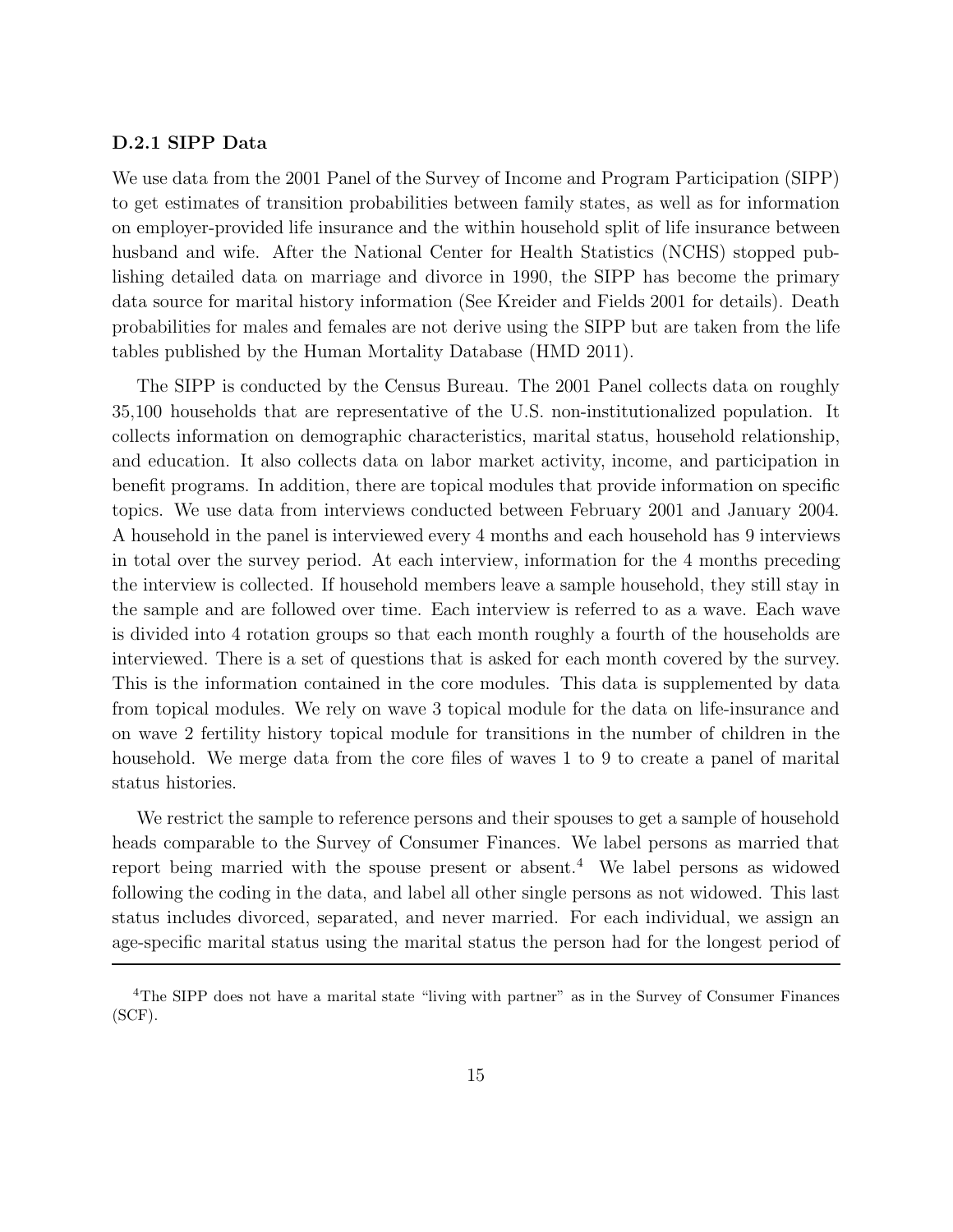each age. We derive age-specific transition rates by computing the share of individuals who change their marital status with age using the panel dimension of the data. The transition rates are computed for 5-year age bins. The first bin covers ages 21–25 and the last bin ages 58–62. The mid point of the bin is taken as point in the age profile to which the transition rate is assigned. We regress the raw data on a fourth order polynomial in age. We use the estimated profile as input to our model. If estimated transition rates are negative, we set them to zero.

## **D.2.2 Divorce Rates**

Figure A1 shows the smoothed profile of divorce rates for all married households based on our SIPP data.

#### **D.2.3 Remarriage Rates**

We derive remarriage rates for divorced households and widowed households separately. The small sample size of widows at young ages leads to noisy estimates. We therefore impute remarriage rates for young widows by scaling the remarriage rates of divorced households. We use a pooled sample of widows from age 30−50 and compare it to a sample of divorcees. We find that remarriage rates for widows are  $44\%$  of remarriage rates of divorcees at these ages. We use this scaling factor to impute remarriage rates for widows.<sup>5</sup> This shifting factor is very close to a corresponding shifting factor found in the NCHS data for 1988 by Wilson and Clarke (1992). The NCHS data does not suffer from a small sample problem as they observe 77,000 widowed women who remarry out of a population of 12.3 million female widows.<sup>6</sup> Using Table 2 from their paper, we find that female widows aged  $25 - 54$ have remarriage rates that are  $47\%$  of that of divorcées of the same age.<sup>7</sup> The difference in remarriage rates is not driven by a different age composition of the two samples. Wilson and Clarke (1992) report remarriage rates broken down to smaller age groups and the pattern is very stable across these groups. For age group  $25 - 29$  remarriage rates for widows are 44.9% of the remarriage rates of divorcées, for age group  $30 - 34$  the number is  $46.5\%$ , for age group  $35 - 44$  it is  $44.4\%$ , and for age group  $45 - 54$  it is  $50.7\%$ .<sup>8</sup> Similar results

<sup>&</sup>lt;sup>5</sup>If we look over the age range  $23-61$  remarriage rates for widows are 42% of the average rate of divorcés and for the a pooled sample from age  $40 - 60$  remarriage rates for widows are  $63\%$  of the rates for divorcés.

<sup>&</sup>lt;sup>6</sup>They also report numbers for males but male widows are only a small fraction of all widows  $(17 \%)$ .

<sup>7</sup>The number for male widows is 68%.

<sup>8</sup>They also report data for 1980 and very similar pattern persist. However, comparing the remarriage rates from the two years shows that there are strong trends in remarriage rates over time so that the remarriage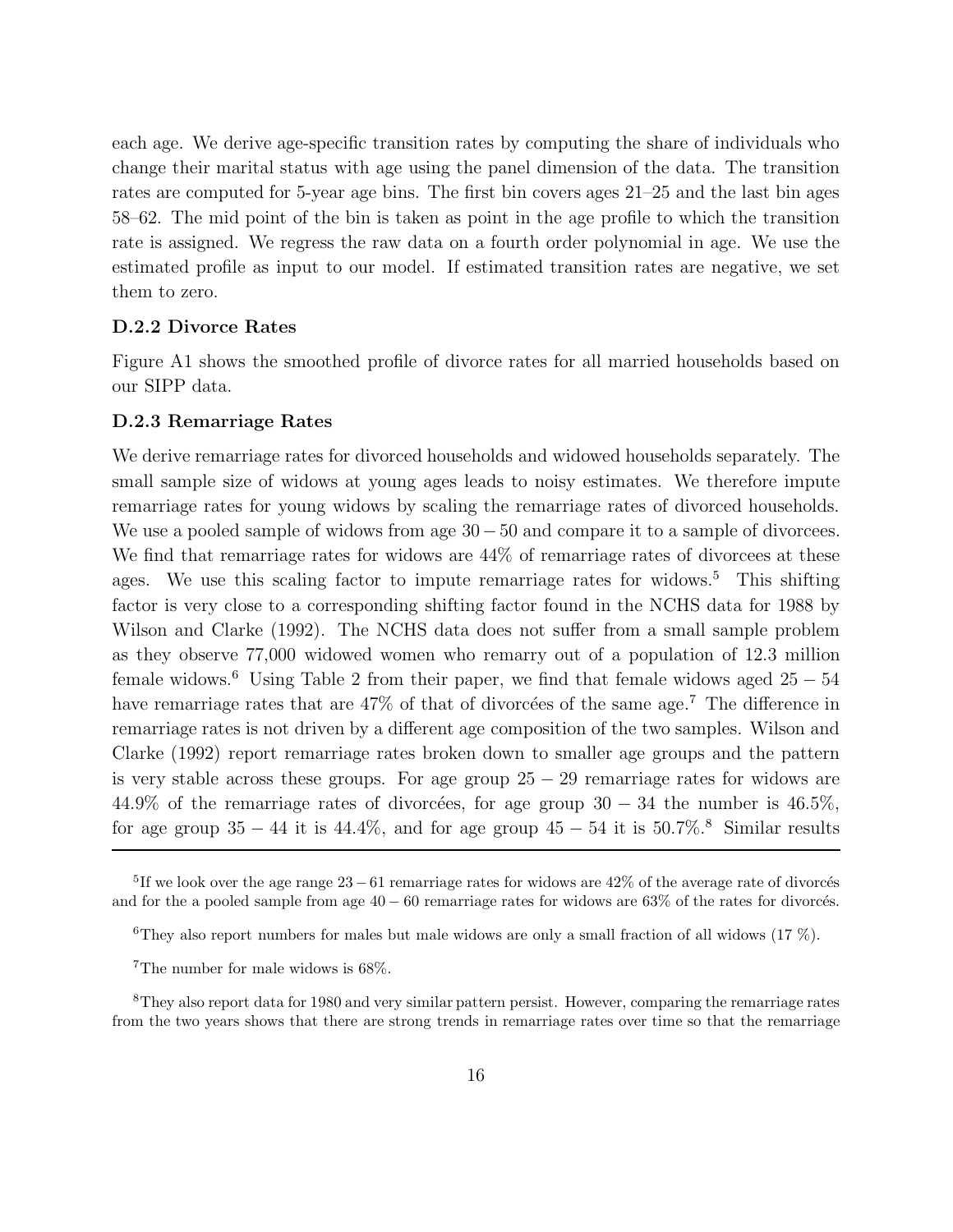can be found in the report by Norton and Miller (1990) that uses the 1985 marriage and fertility history supplement to the Current Population Survey (CPS). They report median duration completed time in divorce and widowhood for persons who remarry. Although this is a selected subsample of widows and divorcees, they report similar differences. The median duration of widows is almost twice as large as for divorcees for persons 45 years and younger.<sup>9</sup> Hong and Ríos-Rull (2012) also find lower remarriage rates for widows using data from the Panel Study of Income Dynamics (PSID) but do not report specific figures in their online appendix.

Figure A2 shows remarriage rates calculated using data from the SIPP for both divorcees and widows (male and female). The remarriage rates of widows are depicted by blue diamonds. As shown in the figure, the rates for widows aged less than 30 are missing, due to their absence from the sample. Even after age 30, the rates fluctuate wildly, at around 4% at the beginning of the 30's and rising higher than the levels observed for divorcees in their late 30s. This fluctuation is, however, driven by very few observations. The red dots show the rates for divorcees, and the red dotted line shows the smoothed version of these data that we use in the model. The blue solid line is our adjusted remarriage rate for widows. As can be seen, this line does a good job matching the remarriage rates of people in the 40s, for which we have more data.

#### **D.2.4 Fertility Rates**

We use the wave 2 fertility history topical module to derive fertility rates by age. This module has information on the year of birth of the last child.<sup>10</sup> We assign a birth event to a women if there is at most one year difference between the current calender year (2001 in our case) and the year of birth of the child. We adjust the age of the mother by one year if the year of birth was in the previous calender year. The age-specific fertility rate is the share of females at each age that had a birth event. Given that the period during which the child could have been born covers two calender years, we adjust rates to a one-year time span. The fertility rates for each age are computed for centered 5-year age bins. We regress the fertility rate data on a fourth order polynomial in age and use the estimated profile as the

rates from their paper would substantially overstate remarriage rates in the period to which our model is calibrated to.

<sup>&</sup>lt;sup>9</sup>They only report the median time to remarriage for the pooled group of widows younger than 45 years (approximately 3.9 years). For divorcés of the different subgroups the duration below age 45 is very similar (approximately 2.3 years.)

 $10$ The month information is suppressed for confidentiality in the public use files.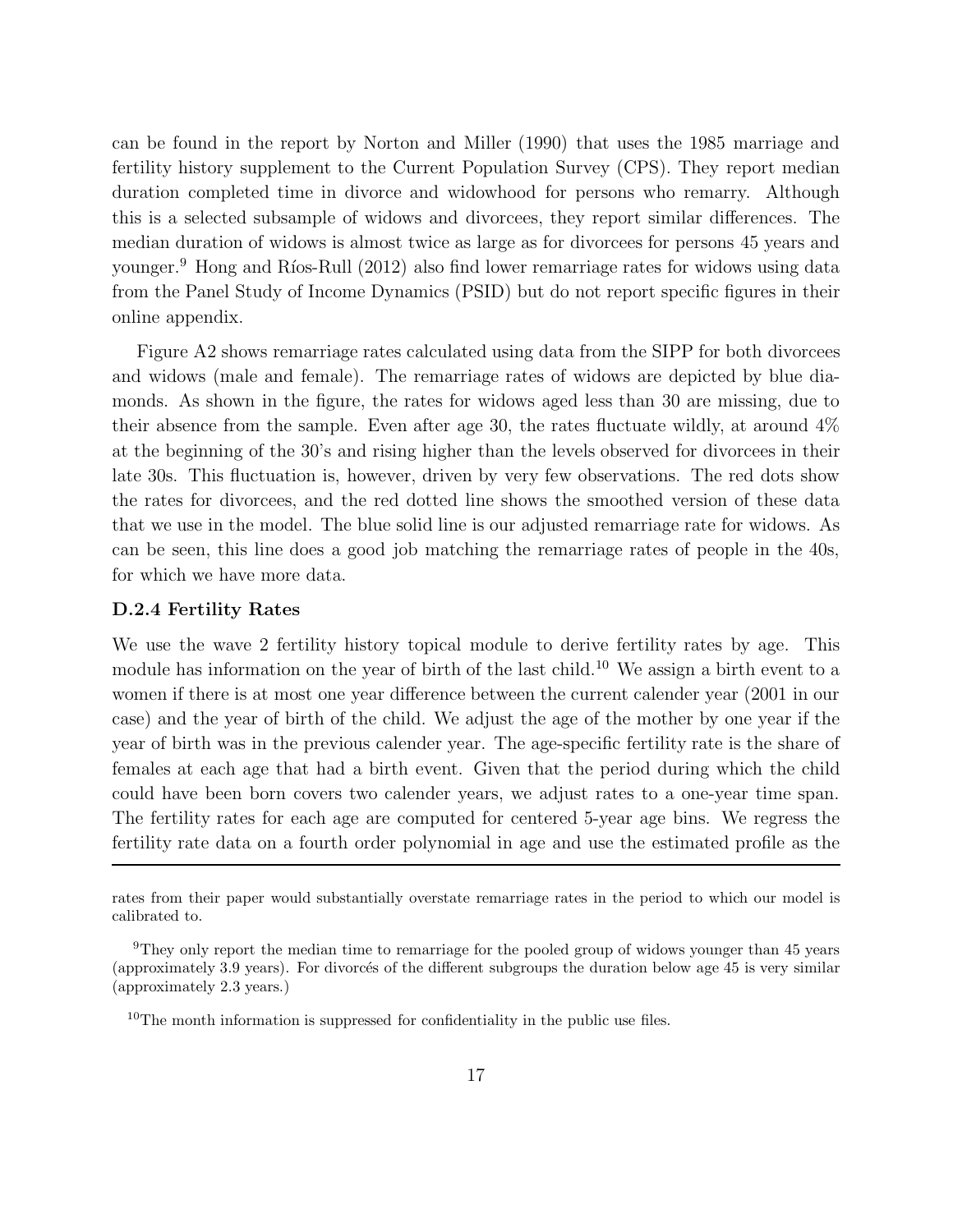input to our model. In line with observed fertility rates, we set fertility from age 45 onwards to zero. We derive separate fertility rates for single  $\pi(f, +1)$  and married woman  $\pi(ma, +1)$ . We use marital status information from the fourth interview of the second wave when the question of the topical module are asked. The results are depicted in figure A3.

## **D.2.5 Moving Out Rates**

For the calibration of the probability that children move out of the household, we restrict the sample to those households who have at least one household member who has information at all 9 waves. We do this to avoid the underestimation of moving out rates due to sample attrition. In line with our model, we consider as children those children of the reference person that are less than 23 years of age.<sup>11</sup> A child "moves out" of the household if a person that has been a child of the reference person is no longer reported as residing at home, or if that child turns 23 of age. The moving out rates are computed for 5-year age bins using the age of the mother. We use the mother's age to be consistent across married and single households. We regress the transition rate data on a fourth order polynomial in age. We use the estimated profile as input to our model.<sup>12</sup> We derive separate moving out rates for single  $\pi(m, -1)$  resp.  $\pi(f, -1)$  and married households  $\pi(m, -1)$ . As there are very few single fathers in the sample, moving out rates for single families are not distinguished by the sex of the household head, i.e. we set  $\pi(m, -1) = \pi(f, -1)$ . The results are shown in figure A4.

## **D.2.6 Death probabilities**

The probability that a household member dies is taken from the life tables of the Human Mortality Database (HMD 2011). We use averages of death probabilities separately for males and females for the period 1990 - 2007. Figure A5 shows the life-cycle profile of the death probabilities for males and females.

## **D.2.7 Initial Distribution**

To derive the initial distribution over family states, we use reference persons and their spouses. We assign each person the family status from the fourth interview in wave 2 (see fertility rates above). The definition for children is as in the case of the moving out rates. We consider all persons age 21 to 25 for the initial distribution (the 5-year bin around age 23).

<sup>&</sup>lt;sup>11</sup>In contrast, the SIPP counts as children (variable RFNKIDS) all children in the household under age 18 including grandchildren or children of household members other than the reference person and its spouse.

<sup>12</sup>If estimated transition rates are negative, we set them to zero.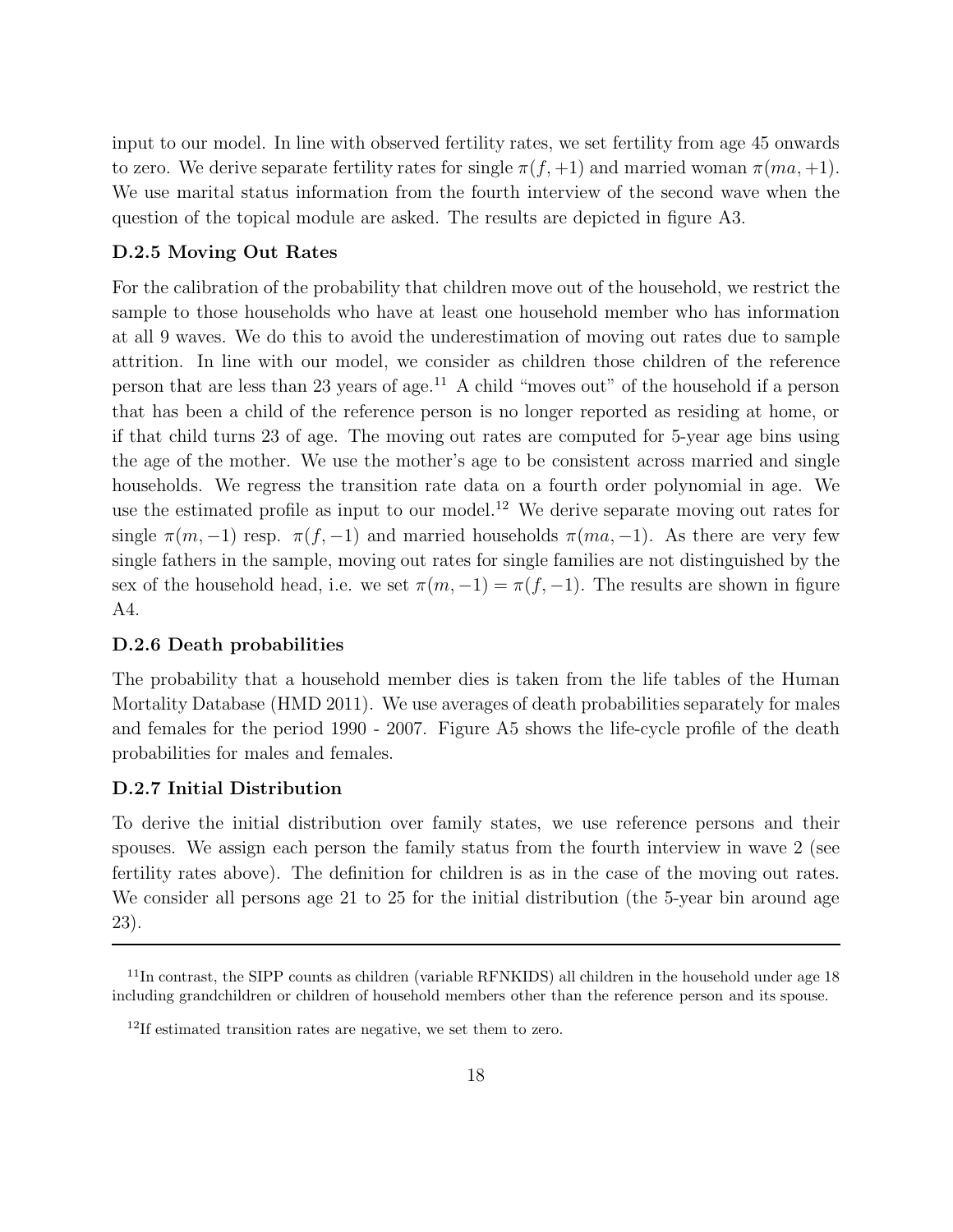#### **D.2.8 Consistency**

To check the consistency of the estimated family transition matrix with the observed crosssectional distribution over family states, we compute various life-cycle profiles derived from the estimated transition matrix and initial distribution. Overall, the deviations between implied cross-sectional distributions and empirical distributions are small. This provides evidence in support for our calibration strategy.

## **E Survivor Benefits and Taxes**

## **E.1 Survivor Benefits**

Suppose death of an adult household member occurs at age  $j$ . For each age  $k > j$ , we can compute a social security survivor benefit for a median-income widowed household,  $B_{j,k}$  that depends on the number of children, *n*. We compute this benefit as follows:

• **Step 1**: For each *j* and *n*, compute Average Indexed Monthly Earnings (AIME) as

$$
AIME_{j,n} = \frac{1}{j-20} \sum_{i=20}^{j} \nu_{i,n} y_{i,n}^{m}
$$

where  $y_{i,n}^m$  is the median labor income of a married household with *n* children age *i* and  $0 < \nu_{i,n} < 1$  is a weight that measures the fraction of household earnings that has been generated by the deceased household member. We use the difference for households with *n* children between married and a single households of the respective gender to proxy this fraction. We assume that households' first year of full earnings is at age 20 and further assume  $y_{n,20}^m = y_{21,n}^m = y_{22,n}^m = y_{23,n}^m$ .

• **Step 2**: Compute the Primary Insurance Amount (PIA) as

 $PIA_{in} = 0.9*min\{b_1, \text{AIME}_{in}\} + 0.32*min\{b_2, \text{max}\{\text{AIME}_{in}-b_1, 0\}\} + 0.15*max\{\text{AIME}_{in}-b_2, 0\}$ 

For the "bend points"  $b_1$ ,  $b_2$ , and  $b_3$  we use the official bend points in the year 2000.

• **Step 3**: Compute the maximum family benefit,  $B_{j,n,max}$ 

We have

$$
B_{j,n,max} = 1.5 * min\{b_1^f, PIA_{j,n}\} + 2.72 * min\{b_2^f, max\{PIA_{j,n} - b_1^f, 0\}\}
$$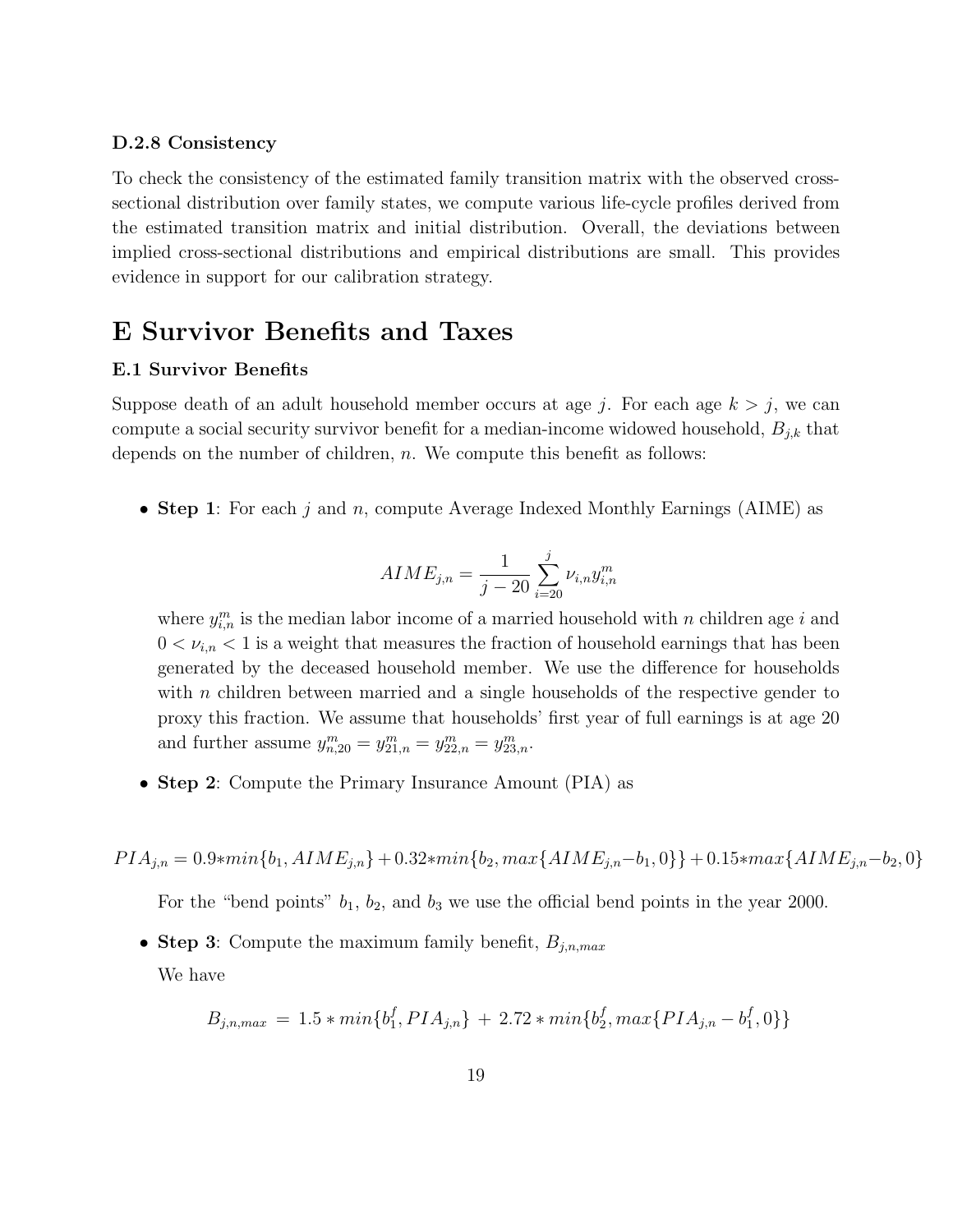$+ 1.34 * min\{b_3^f, max\{PIA_{j,n} - b_2^f, 0\}\} + 1.75 * max\{PIA_{j,n} - b_3^f, 0\}$ 

As bend points  $b_1^f$ ,  $b_2^f$ , and  $b_3^f$  we use again the official bend points in the year 2000.

• **Step 4**: Compute potential benefits,  $\tilde{B}_{j,n,k}$ :

The amount of benefits the surviving household members can potentially receive is

$$
\tilde{B}_{j,n,k} = max(0, I(n > 0) * 0.75 * PIA_{j,n} - max\{0.5(y_{j,n,k}^s - \tau), 0\} + 0.75 * n * PIA_{j,n})
$$

where  $y_{j,n,k}^s$  is the labor income of the surviving spouse at age  $k$ ,  $n$  is the number of surviving children, and  $\tau$  is fixed threshold for income from which on deduction lead to a phase out of benefits.  $I(n > 0)$  denotes an indicator if there are children in the household. We set the value *τ* equal to the official threshold for the year 2000.

• **Step 5**: Compute the actual benefit  $\hat{B}_{j,k}$ 

The actual benefit for the surviving family members are

$$
\hat{B}_{j,n,k} = min(\tilde{B}_{j,n,k}, B_{j,n,max})
$$

• Step 6: To get the benefits  $B_{j,n,k}$  paid out to households, we subtract income taxes that have to be paid on benefits  $\tau_{j,n,k}^B$  by comparing income taxes of a household with benefits to a household without benefits. We include the income tax advantage of benefits, namely, that benefits are only taxed to 50%. We subtract the additional taxes that have to be paid on benefits from the benefits. The benefits paid out to the surviving family members are

$$
B_{j,n,k} = max(0, \hat{B}_{j,n,k} - \tau_{j,n,k}^B)
$$

## **E.2 Payroll and Social Security Taxes**

We compute the average tax rate for a median-income household using estimated earnings profiles for married households and single households. We compute federal taxes with standard deductions taking into account deductions and tax credits for children. We use nominal tax brackets for the year 2000 (which is consistent with using real data in year 2000 dollars) to compute average tax rates.<sup>13</sup> The rates vary according to the filing status of the household. For 2000, the U.S. income tax brackets and marginal tax rates are given in Table A1.

<sup>&</sup>lt;sup>13</sup>Using data from The Tax Foundation: http://taxfoundation.org/article/us-federal-individual-incometax-rates-history-1913-2011-nominal-and-inflation-adjusted-brackets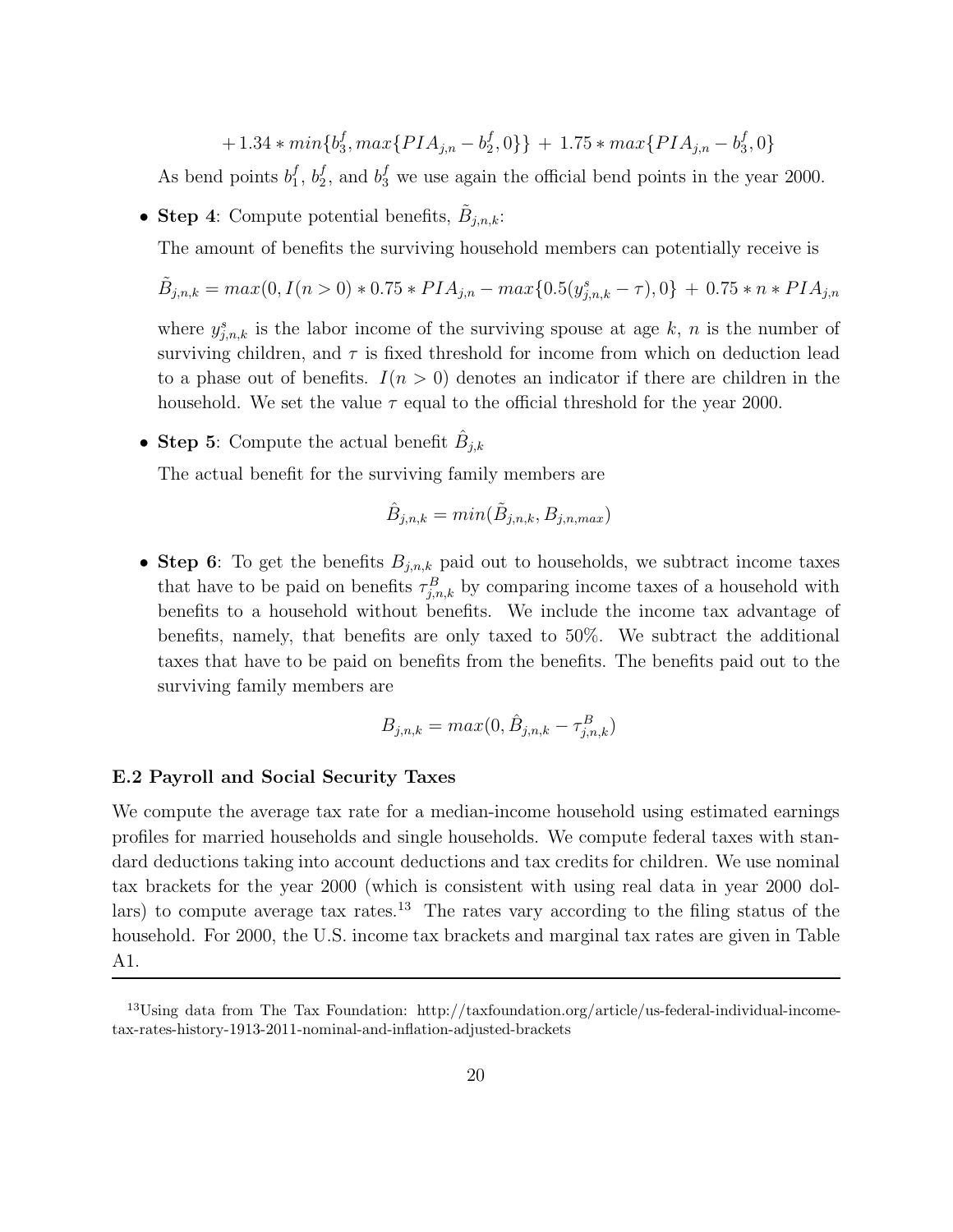| TAUIC AI. IAA IAUCS IUI<br>ZUUU |                        |              |              |              |  |  |  |
|---------------------------------|------------------------|--------------|--------------|--------------|--|--|--|
|                                 | Married Filing Jointly |              | Single       |              |  |  |  |
| Marginal                        | Tax Brackets           |              | Tax Brackets |              |  |  |  |
| Tax Rate                        | Over                   | <b>Below</b> | Over         | <b>Below</b> |  |  |  |
| 15.0%                           | \$0                    | \$43,850     | \$0          | \$26,250     |  |  |  |
| 28.0%                           | \$43,850               | \$105,950    | \$26,250     | \$63,550     |  |  |  |
| 31.0%                           | \$105,950              | \$161,450    | \$63,550     | \$132,600    |  |  |  |
| 36.0%                           | \$161,450              | \$288,350    | \$132,600    | \$288,350    |  |  |  |
| 39.6%                           | \$288,350              |              | \$288,350    |              |  |  |  |

Table A1: Tax rates for 2000

The child tax credit was introduced in 1997 for tax year 1998. In 2000, it was \$500 per qualifying child (under age 17). There is a means test for the credit. From the 1997 law, which was in force in 2000, the reduction was \$50 per \$1000 over the threshold of \$110,000 for married couples filing jointly, and \$75,000 for non married individuals.

The numbers for the personal exemption for married couples, single people, and per dependent for 2000 are 5600, 2800, and 2800. That is, in 2000, a married household filing jointly could claim \$5600 plus an extra \$2800 per dependent.

The social security tax and medicare tax paid by the employee was 6*.*2% and 1*.*45%, respectively. We add theses taxes to the federal income tax to arrive at a total average tax rate.

## **F Employer-Provided Life Insurance**

Here we address the issue to what extent the existence of employer-provided group insurance has the potential to distort our results. If the amount of group insurance offered by the employer exceeds the amount households want to hold, then these households are "involuntarily" over-insured and the insurance holdings observed in the data are not the outcome of the optimal insurance choice by households. Clearly, the phenomenon of involuntary overinsurance can only occur for households who have not purchased any individual life insurance from insurance companies. Although the SCF does not distinguish between group insurance and insurance purchased individually, we can use data on employer provided life insurance from the Survey of Income and Program Participation (SIPP) to analyze this issue. Figure A6 shows the median life insurance holding of married households with children who have purchased some life insurance, and also the holdings of employer-provided life insurance for the same group of households. The figure shows that for each age between 23 and 60, the median household with children holds substantially more life insurance than the amount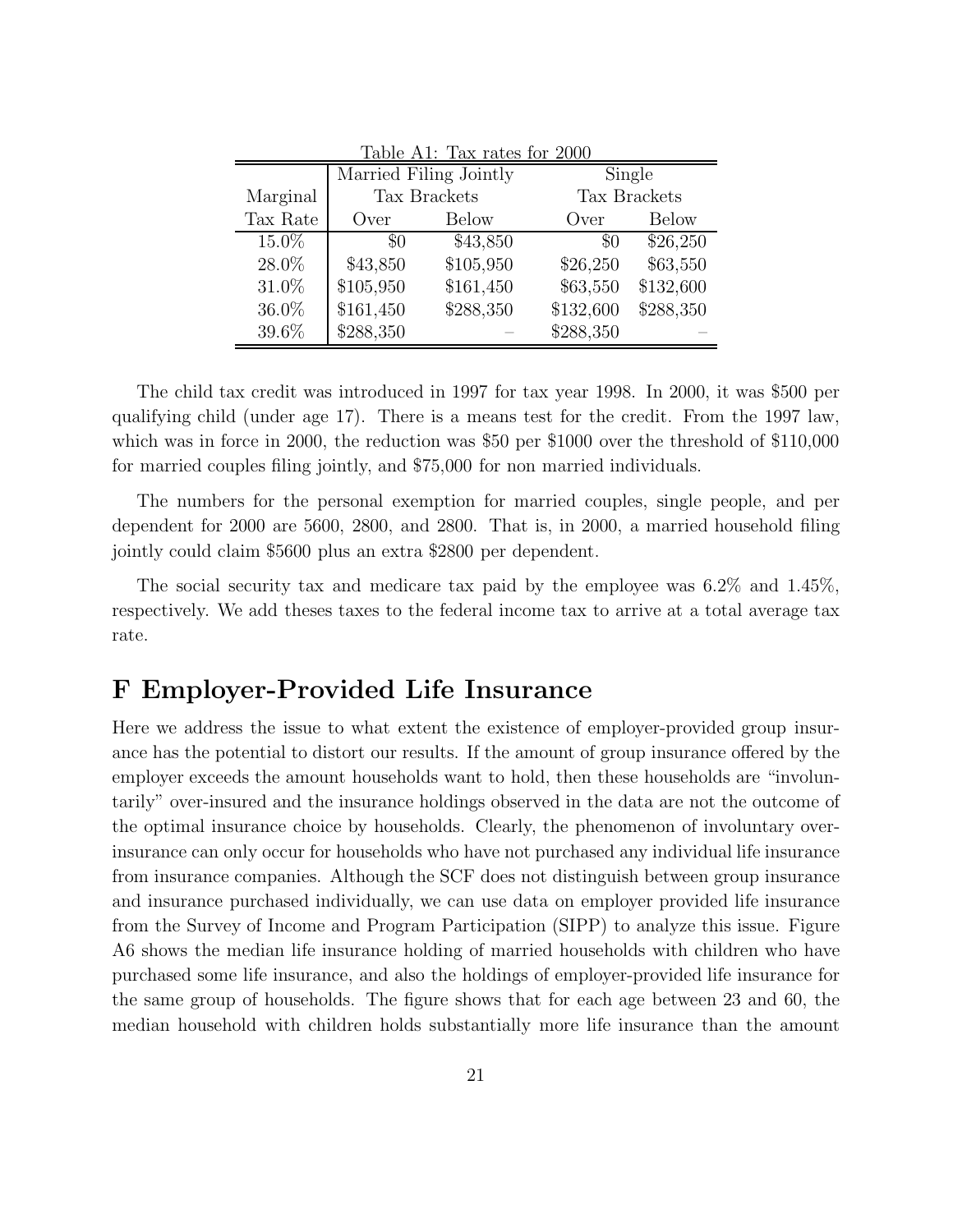of insurance provided by the employer. Further, for the median household the amount of employer-provided life insurance is roughly constant over the life-cycle and the shape of the life-cycle profile of total (group plus individual) life insurance holdings is therefore not much affected by the presence of group life insurance. Thus, we conclude that the consideration of insurance purchases as voluntary is appropriate to a first approximation. Hong and Rios-Rull (2012) come to a similar conclusion after analyzing data drawn from the International Survey of Consumer Financial Decisions.

# **G Model Extensions**

## **G.1 Child- and Health-Dependent Preferences**

Two recent papers (Koijen et al. 2012 and Hong and Rios-Rull 2012) have used data on life insurance holdings, and holdings of other assets, to estimate the evolution of household preferences as they age and decline in health, the strength of the bequest motive, as well as the effect of changes in household size on the cost of living. In both of these papers, patterns in life insurance data are assumed to be driven by variation in preferences and cost of living parameters, in contrast to our paper where under-insurance of young households is generated through borrowing constraints.<sup>14</sup> Motivated by these papers, in this section we consider an extension of our model that incorporates household preferences that depend on the number of children and the health status of the household. To simplify the discussion, we focus here on a model without the additional mortality heterogeneity, that is, we focus on households with median level of mortality risk.

We introduce two changes to our baseline model. First, we parameterize the change in the marginal utility of consumption of a household following the death of a spouse, with the parameter varying with the number of children in the household. This may be interpreted as capturing changes in the cost of living (for example, if it is cheaper to live with a smaller household, the marginal utility should decline) beyond the simple insurance component accounted for in our baseline model, or as capturing the strength of the bequest motive for younger households. In terms of the model, we allow the marginal utility of consumption, *γ*1, to change following the death of an adult household member or divorce, and assume that the size of the change may vary with the number of children. To reduce the number of free parameters, we assume that  $\gamma_1$  is the same for all married households independently of the

 $14$ Koijen et al. (2012) study a complete-market model without financial frictions, which implies that underinsurance cannot occur. Hong and Rios-Rull (2012) use an incomplete-market model with ad-hoc borrowing constraint, but neither missing insurance markets nor binding borrowing constraints play an important role in their analysis.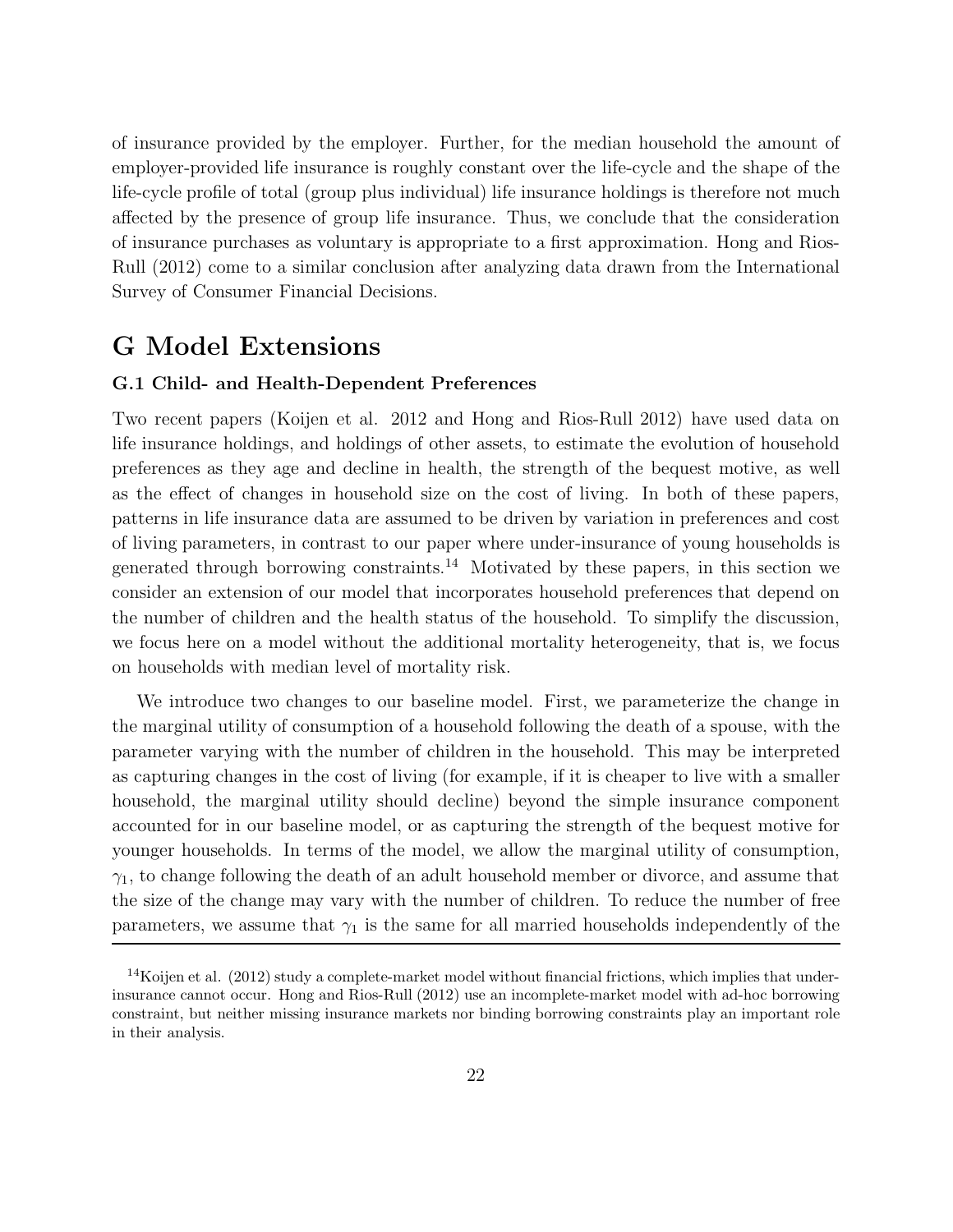number of children and that for single households  $\gamma_1$  is independent of sex (male/female) and marital status (divorcee/widow). We normalize  $\gamma_1$  of married households to one and choose the value of the remaining parameters to match the life-cycle average of life insurance holdings of married households with different number of children separately.

The second change to the model specification is the introduction of a health state. Following Koijen et al (2012), we assume that households can be either in good health or in bad health and that households in bad health have lower marginal utility of consumption,  $\gamma_1$ . Further, a married household in bad health who experiences the death of an adult household member becomes a healthy single household. This assumption captures the idea that it is the sick member of the household who dies, an assumption that seems plausible especially for older households. Finally, we assume that up to age 35 all households are in good health and that starting at age 35 the probability of becoming sick (moving into bad health) increases linearly. Thus, we have parameterized the health process by two parameters, and we calibrate these two parameters to match two targets taken from Koijen et al. (2012): (i) the relative number of households who move from self-reported good health into self-reported bad health in the age group  $50 - 60$ ; and, (ii) the difference in the demand for life insurance between bad health and good health households ages  $50 - 60$ .<sup>15</sup>

Our results can be summarized as follows. First, with these changes to the model, the basic facts about life insurance and other asset holdings over the life-cycle for all married households with children are unchanged. For example, the model's prediction for the median life insurance holdings of households with children is barely affected by this change in model specification. In figure A7 we plot the life-cycle profile of life insurance holdings for all married household with children, and find that it is very close to the plot for our baseline model (figure 9). Second, this extension improves the match between model and data in the sense that the extended model replicates additional cross-sectional facts. Specifically, households in bad health demand more life insurance than households in good health and households with two and three children hold substantially more life insurance than households with one child. In particular, the extended model implies that, consistent with the data, moving from one child to two children increases the bequest motive by an amount that is equal to \$25*,* 000 of life insurance, while moving from two children to three children increases life insurance holdings by \$10,000. Third, if we interpret the change in marginal utility following the death

<sup>&</sup>lt;sup>15</sup>Koijen et al. 2012 report that 20 percent of all households age  $50 - 60$  move from good health to bad health. In a early working paper version, they also report the results of a regression that shows that moving from good health to poor health adds about 50,000 dollars to life insurance holdings controlling for age and other explanatory variables.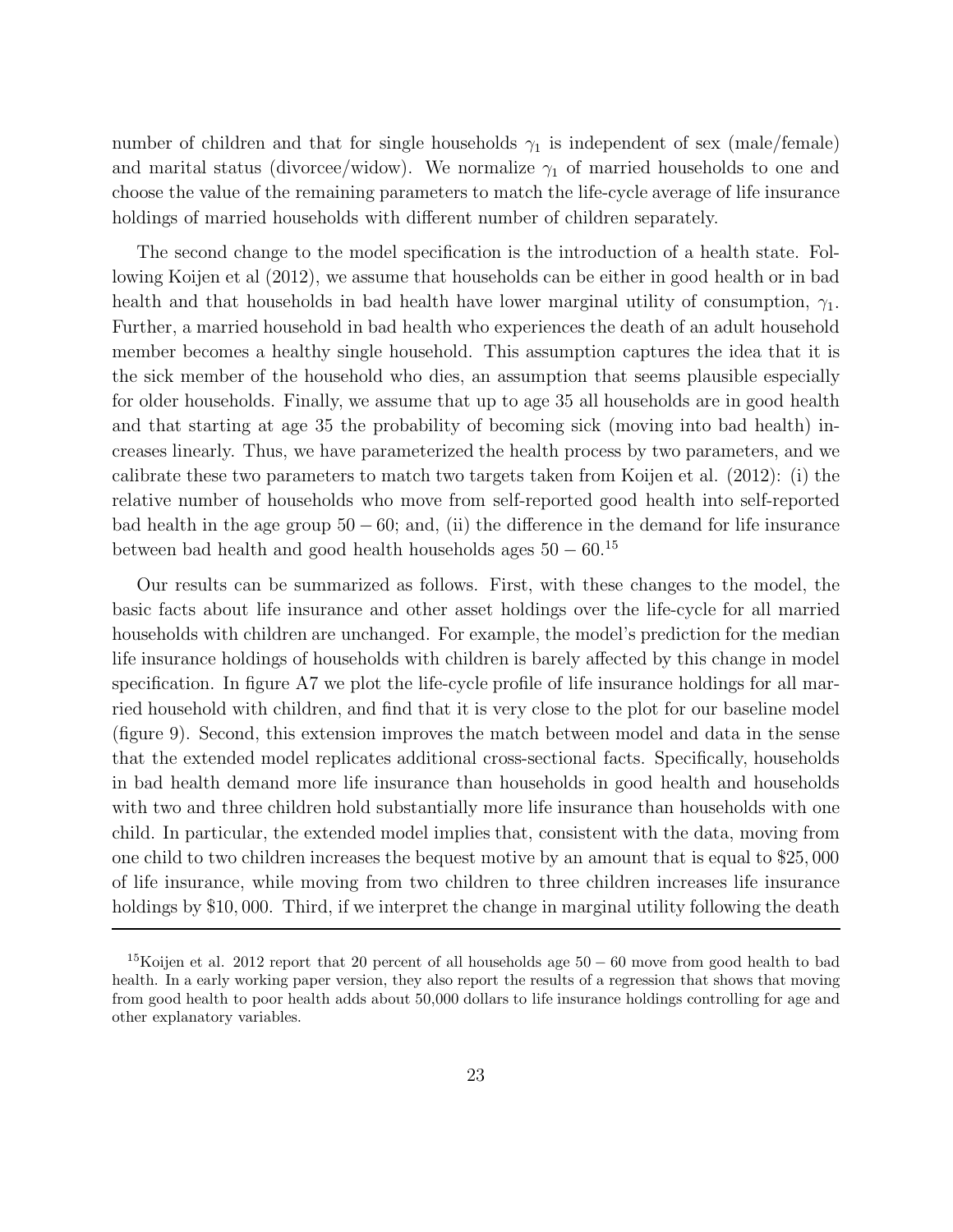of a parent as reflecting the consequent change in the cost of living, the resulting changes are relatively modest and increase in the number of kids: the cost of living falls following the death of a spouse by roughly 4% for households with either no children or 1 child, rises 2% of households with 2 children, and rises by 3% for households with 3 (or more) children. Equivalently, this may be interpreted as the strength of the bequest motive for young households rising with the number of children.

## **G.2 Annuities, Life Insurance and Bequests**

In our baseline model, prior to retirement all agents can buy a complete set of insurance products, including both life insurance and annuities. However, we constrain retirees to save in a risk free security with any wealth remaining at their death distributed to newborn households. In the absence of this constraint, and without a bequest motive, retirees would only purchase annuities. We briefly discuss a variant of our model in which retirees have a bequest motive and are able to buy annuities.

Suppose that retired households preferences are augmented with a bequest motive in the form of an additive utility term of the form  $v(b,s) = \kappa * u(b,s)$  where  $u(b,s)$  is the utility function of a household, *b* are bequests and  $\kappa$  governs the strength of the bequest motive. Note that under this assumption, the homotheticity properties of the model are preserved. If annuities are priced in an actuarially fair manner, and if *κ* is chosen so that the marginal utility of a unit of bequests equals the marginal utility of a unit of annuity wealth, then retirees will choose a level of bequests that equals their annuity wealth. This may be implemented by a portfolio with equal holdings of annuities and life insurance, which is equivalent to the restriction imposed in our baseline model<sup>16</sup>.

This turns out to be a not unreasonable description of the data. Although Johnson, Burman and Kobes (2004) estimate that people aged 65 and older hold on average just 1% of their wealth in *private* annuities, Gustman, Mitchell, Samwick and Steinmeier (1997) estimate that people aged 51-61 hold between one quarter and one half of their wealth in annuity-like pensions and social security. Thus, we conclude that our restriction on retirees portfolio choices is relatively innocuous.

#### **G.3 Comparison with Incomplete Market Model**

In this section, we consider an incomplete-market model in which households may borrow

<sup>&</sup>lt;sup>16</sup>These decisions may also be implemented by holding equal amounts of life insurance and annuities with the remainder of their wealth in a risk free asset. Note that we are abstracting from the fact that life insurance can be used to avoid gift and inheritance taxes.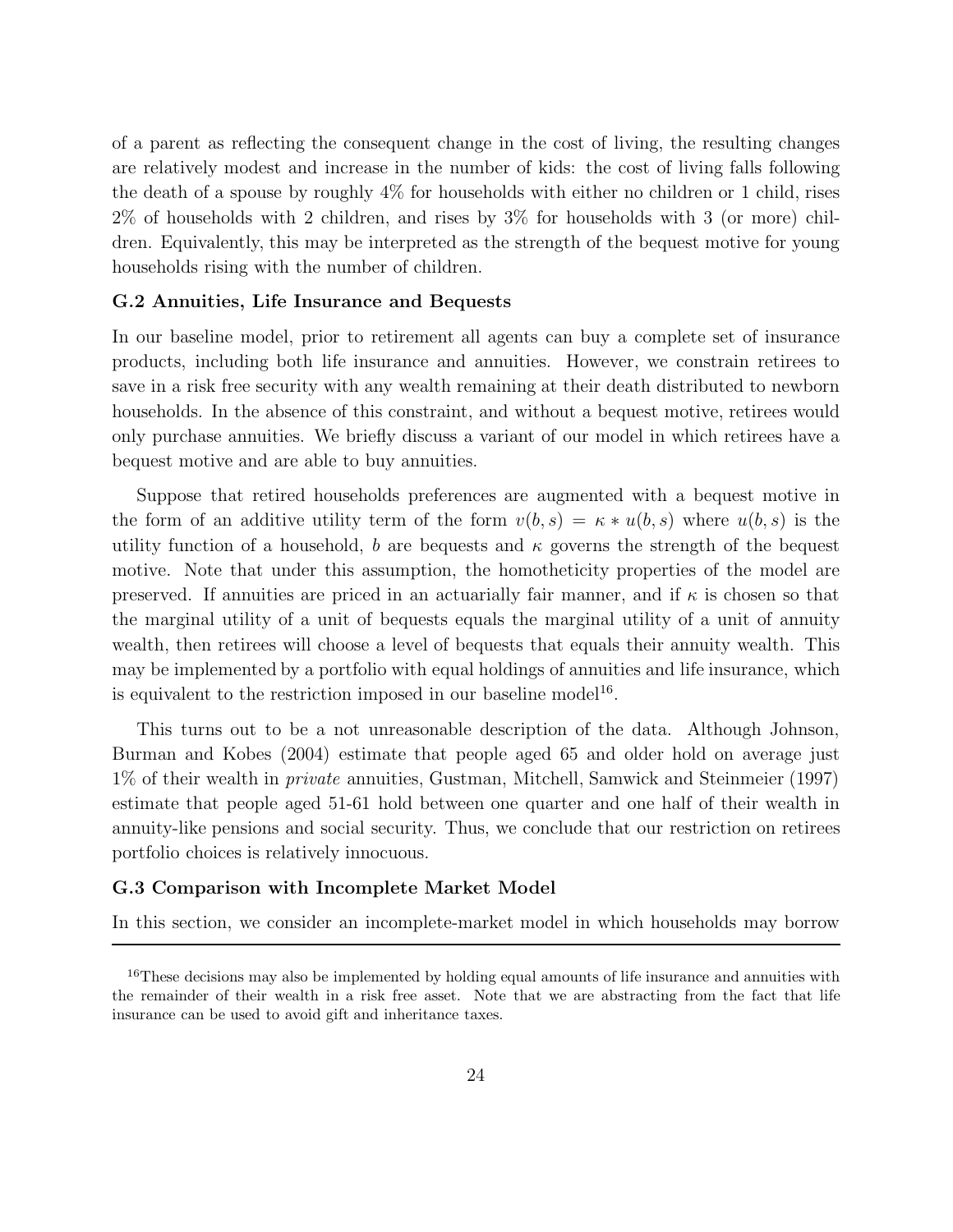and save using a risk-free asset subject to an exogenously imposed borrowing constraint, and may purchase life insurance, but are exogenously prohibited from accessing other financial assets. In other words, we consider the standard incomplete market model augmented by a life insurance contract. This class of models has been used in Hong and Rios-Rull (2012) to analyze how age-dependent household preferences shape the pattern of life insurance holdings over the life cycle. In principle, this class of models can also provide an explanation of the observed positive correlation between age and insurance that is solely based on binding borrowing constraints. In this model, young households expect higher future earnings growth than older households and therefore want to borrow more than older households to smooth consumption, but might be prohibited from borrowing if the exogenous borrowing constraints are too tight. In this case, younger households also buy less life insurance than older households – a positive correlation between age and insurance emerges in equilibrium.

We now provide evidence that the incomplete-market model with two assets we described above cannot explain the empirical pattern of under-insurance without age-dependent preferences or some friction in addition to borrowing constraints. To see this, note that in this model the ad hoc borrowing constraints only generates a positive correlation between age and insurance for households with negative net financial wealth. By contrast, in our theory, households may hold positive net financial assets and yet still be constrained in their ability to borrow against some subset of the possible future states of nature. This stark prediction of the incomplete markets model is strongly rejected by the data. Figure A8 plots the life insurance coefficient *I* using SCF data on only those married households with children that have positive networth, where the human capital loss is based on the present value of income losses as described in Section 2.3. As in figure 1, the under-insurance of young families with positive networth depicted in figure A8 is severe, while older households are almost fully insured. Indeed, there is almost no difference between the life-cycle profiles of insurance conditional and unconditional on positive financial wealth.

There are, of course, a continuum of incomplete markets models that differ in the restrictions on financial markets that are exogenously imposed. Indeed, by allowing a complete set of assets and carefully choosing exogenous borrowing constraints, it is possible to construct a variant of the incomplete markets model that exactly replicates the equilibrium of our baseline model. More generally, our findings suggest that for any incomplete-market model to match the data on underinsurance it must allow agents to purchase a sufficiently rich array of financial assets so that they can be constrained in their borrowing against income earned in some state tomorrow, while still holding positive net financial assets on average. Of course, an incomplete-market model with sufficiently many assets is observationally very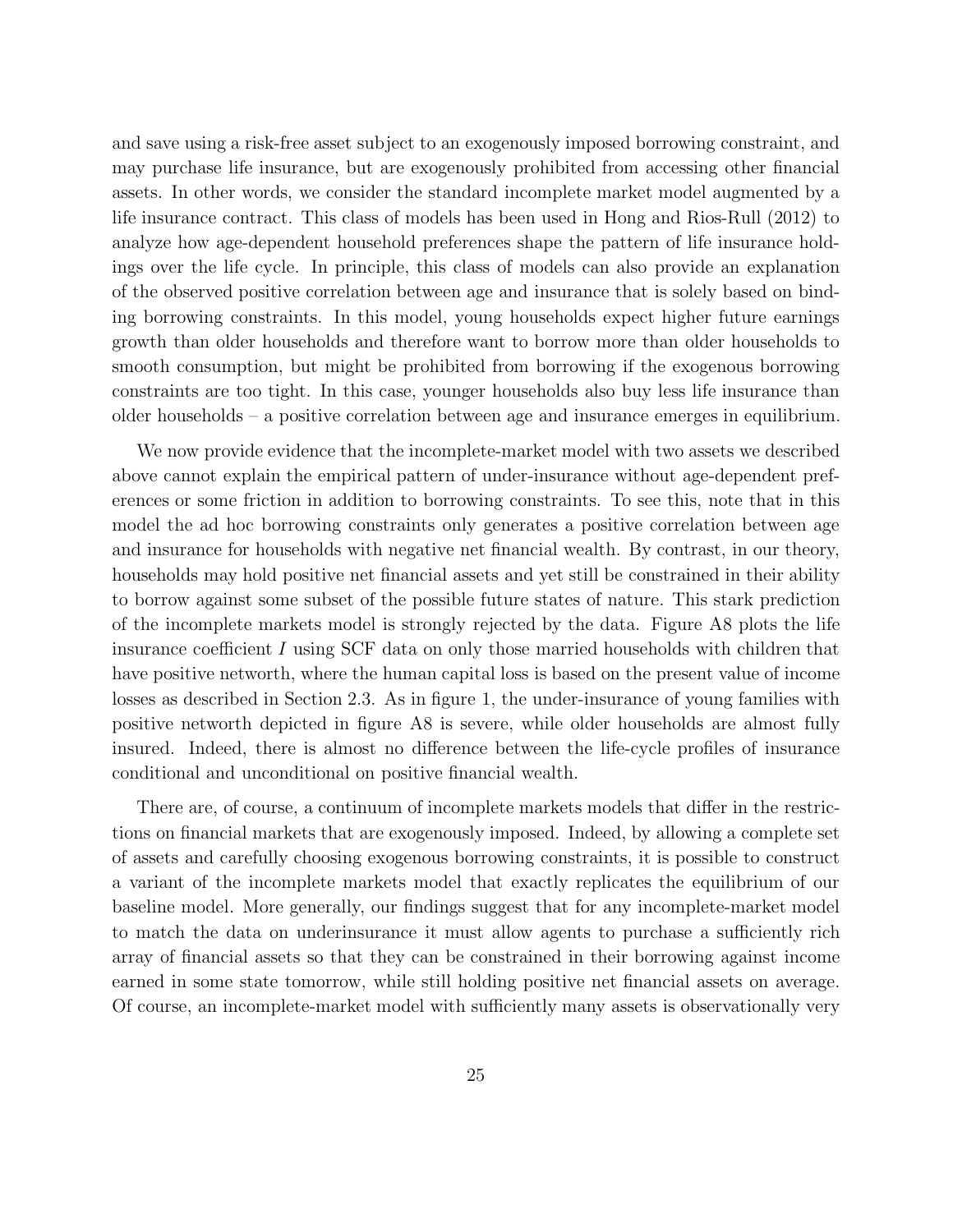similar to our model, except that our modeling approach is more tractable and determines borrowing constraints endogenously.

# **H Sensitivity Analysis**

We have conducted an extensive sensitivity analysis varying the main parameters of interest within a range of empirically plausible values. Overall, the main quantitative results of this paper have shown to be quite robust to these variations in parameter values (targets). For the two most important parameter dimensions, namely human capital loss upon death and contract enforcement, the results are as follows.

The analysis conducted in the paper shows how variations in mortality risk (the size of the human capital loss in the case of death of a family member) affect our conclusions regarding the life-cycle profile of insurance and under-insurance. Figures 16 and 17 in the paper demonstrate that substantial variations in the level of mortality risk induce significant shifts in the life-cycle profile of life insurance holdings, but have only small effect on the general shape of the life-cycle profile. In addition, we show in figures A9 and A10 that the life-cycle profile of the insurance coefficient is very similar across a wide range of levels of mortality risk. Thus, the model's main implication regarding the link between age and under-insurance holds across a wide range of parameter values, that is, regardless of the location of the life-cycle profile of human capital losses.

Our discussion of the reform of the Consumer Bankruptcy Code in Section 5.4 provides an example of a substantial change in contract enforcement.<sup>17</sup> The results in Section  $5.4$ show that even though the improvement in contract enforcement has a sizable effect on the relationship between age and under-insurance, the link between age and under-insurance is still very strong after the reform. Moreover, the life-cycle profile of under-insurance implied by the model provides a reasonable good fit of the data even after the reform – see figure A11. Thus, we conclude that this paper's main results is robust to substantial changes in the enforcement parameter. Note that this result does not rule out that very large changes in credit enforcement, as they occur in a cross-country comparison, have very large effects on the relationship between age and under-insurance.

<sup>&</sup>lt;sup>17</sup>In Section 5.4 we conduct a policy experiment and therefore do not re-calibrate the model. We have also conducted the analysis re-adjusting all parameter values, and the results are almost identical to the ones shown in Section 5.4.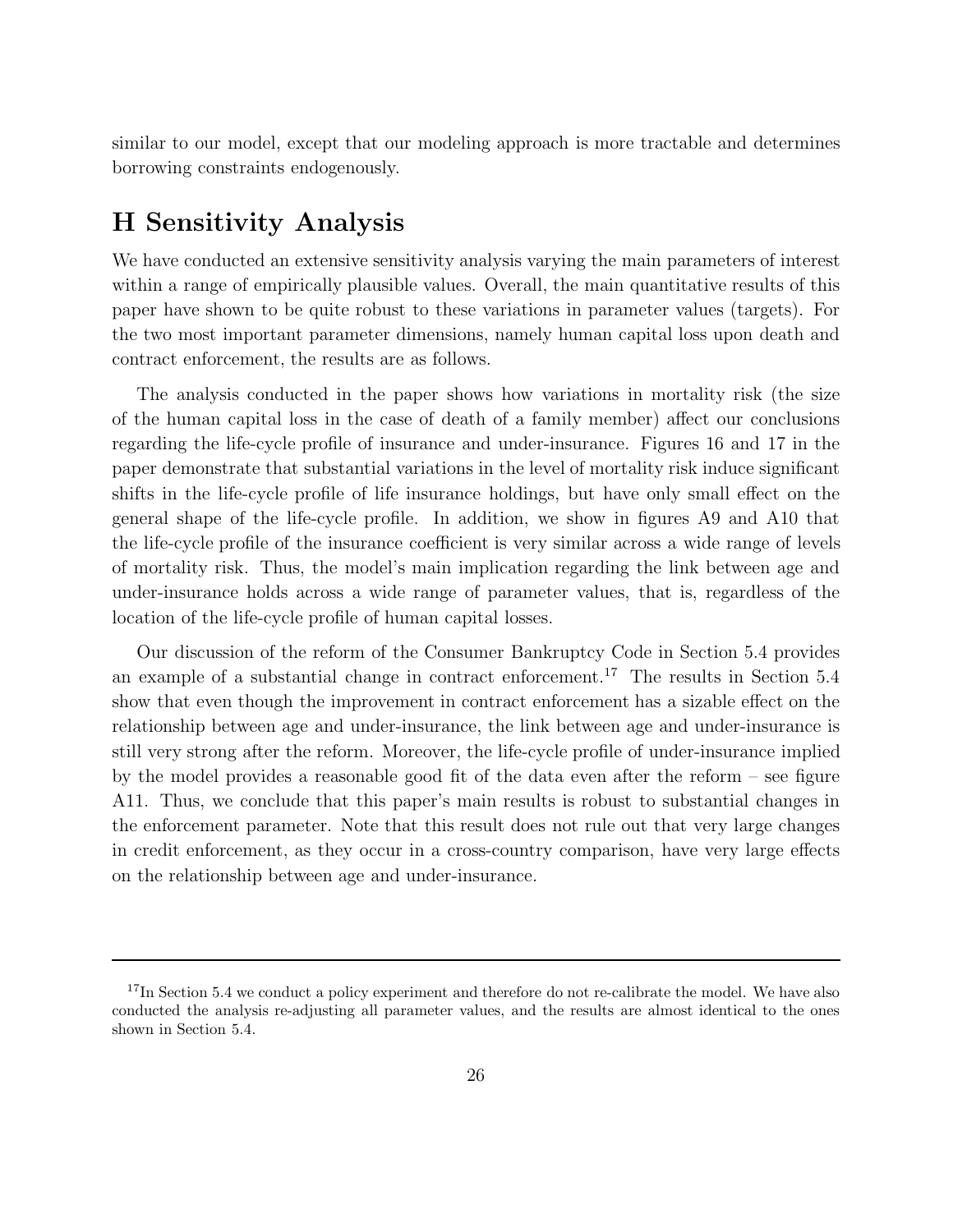# **I Empirical Robustness**

## **I.1 Earnings losses**

In this section we investigate to what extent our estimates of the earnings losses upon death or divorce could be biased. We consider two issues.

First, in the paper we estimate the earnings losses by comparing the household income of married couples with children to the earnings of single households (male, respectively female) with children. We use all single male/female households as a comparison group, instead of using only widows or divorcees, in order to obtain more precise estimates of the life-cycle profile of earnings (the SCF only contains a limited number of observations on divorcees and/or widows). Clearly, our estimated earnings losses are incorrect if the earnings of all single households substantially differ from the earnings of all divorcees/widows/widowers. In figures A12 and A13 we show that there is no evidence for this view. Specifically, figure A12 shows that the life-cycle profile of median earnings of single, female households with children is very similar to the corresponding life-cycle profile for single, female households with children who are divorcees or widows. Similarly, figure A13 shows that the life-cycle profile of median earnings of single, male households with children is very similar to the corresponding life-cycle profile for single, male households with children who are divorcees or widowers.

Second, our use of cross-sectional data (SCF) to estimate earnings losses upon divorce and/or death can potentially lead to selection bias. For example, if high-income people are more likely to stay married (i.e. less likely to divorce), then the pool of married households will have more high-income people than the group of single households. Further, single high-income people might have different re-marriage rates than all single households. To investigate these and related issues, we next use panel data on divorce rates and re-marriage rates drawn from the SIPP.

We first group married households into four bins divided by the quartiles of the married household earnings distribution and examined divorce rates for these groups. The quartiles vary with age. We compute quartiles by pooling all married households within a 5-year-window centered at each age. As the quartiles vary with age, married households are "dynamically reclassified" according to their current place in the age specific earnings distribution. The result of this analysis is plotted by age in figure A14. As can be seen from the figure, the patterns are not monotonic in earnings. The lowest earning groups (denoted by the red circles) tend to have the lowest divorce rates, especially at younger ages. The highest earnings group (the pink asterisks) tended to have *higher* divorce rates at younger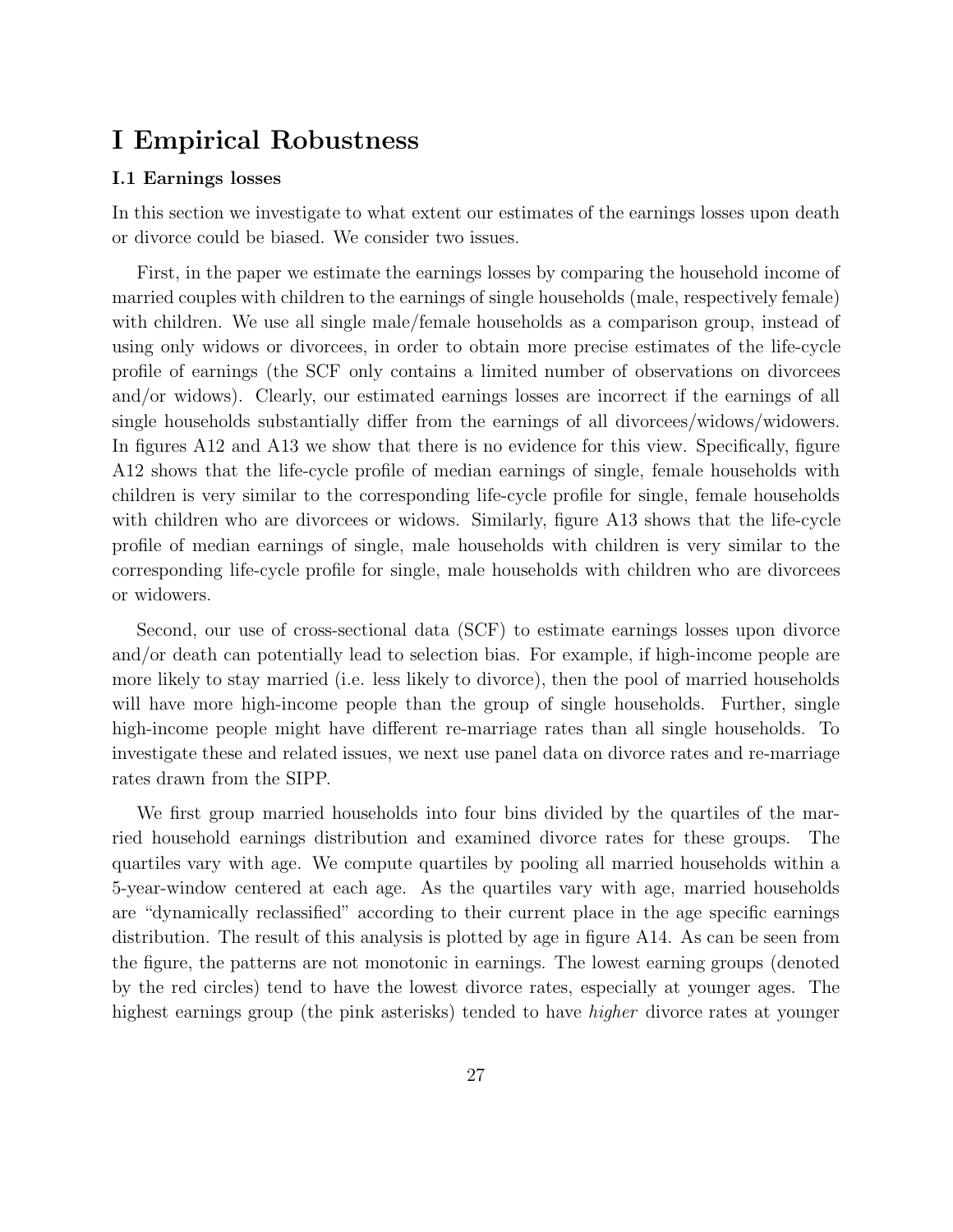ages, while their divorce rates at older ages were broadly similar to the lowest earnings group. The second highest earnings group tends to have the highest divorce rates, while the second lowest group has higher divorce rates when young but when old has divorce rates roughly comparable to those for the highest and lowest earnings groups. Thus, we conclude that there is no clear relationship between earnings and divorce rates.

We next examine remarriage rates of divorcees and widows grouped similarly according to their individual earnings. Specifically, the groupings are done using age varying quartiles of the distribution of *all* single households calculated analogously to the divorce rate calculations above. These remarriage rates are plotted in Figure A15. The Figure shows that the remarriage rates for the lowest earnings group are indeed lower than for the higher earnings group and in some cases significantly so, although we should also note that these calculations are based on a relatively small number of observations (broken into four groups by earnings, there are roughly 20 observations on divorced and widowed individuals in each earnings class for each age in the early and mid 20's). There is no stable relationship between the remarriage rates of the second lowest and second highest groups, with the second lowest group having higher remarriage rates than the second highest group in their late 20s and thirties, but roughly equal or lower rates the rest of the time.

Finally, we investigate if previously married individuals are more likely to remarry into lower earnings married households. Some evidence on this is collected in the table A2, which examines the transition rates (in percentage points) across four earnings groups associated with marriage of previously married single households. As can be seen in the table, there is a very strong tendency for the single households in the middle earnings categories to marry into lower earnings households. Specifically, almost 45% of previously married singles in the second lowest earnings category marry into the lowest earnings category of all married households, while 76% are in the lower half of the distribution. Likewise, almost 70% of previously married singles in the second highest earnings category marry into households in the lower half of the distribution of married household earnings. This pattern is also preserved after conditioning on age, although the data is very choppy due to the small number of observations: for almost all ages from 23 to 55, singles in the second lowest earnings grouping are most likely to transition to the lowest married earnings group, and stay in the bottom of the distribution in excess of 70% of the time; the same is true for the second highest earnings grouping of previously married people, with the exception of ages 28 to 32 where they are most likely to stay in (that is, transition into) the second highest married earnings group.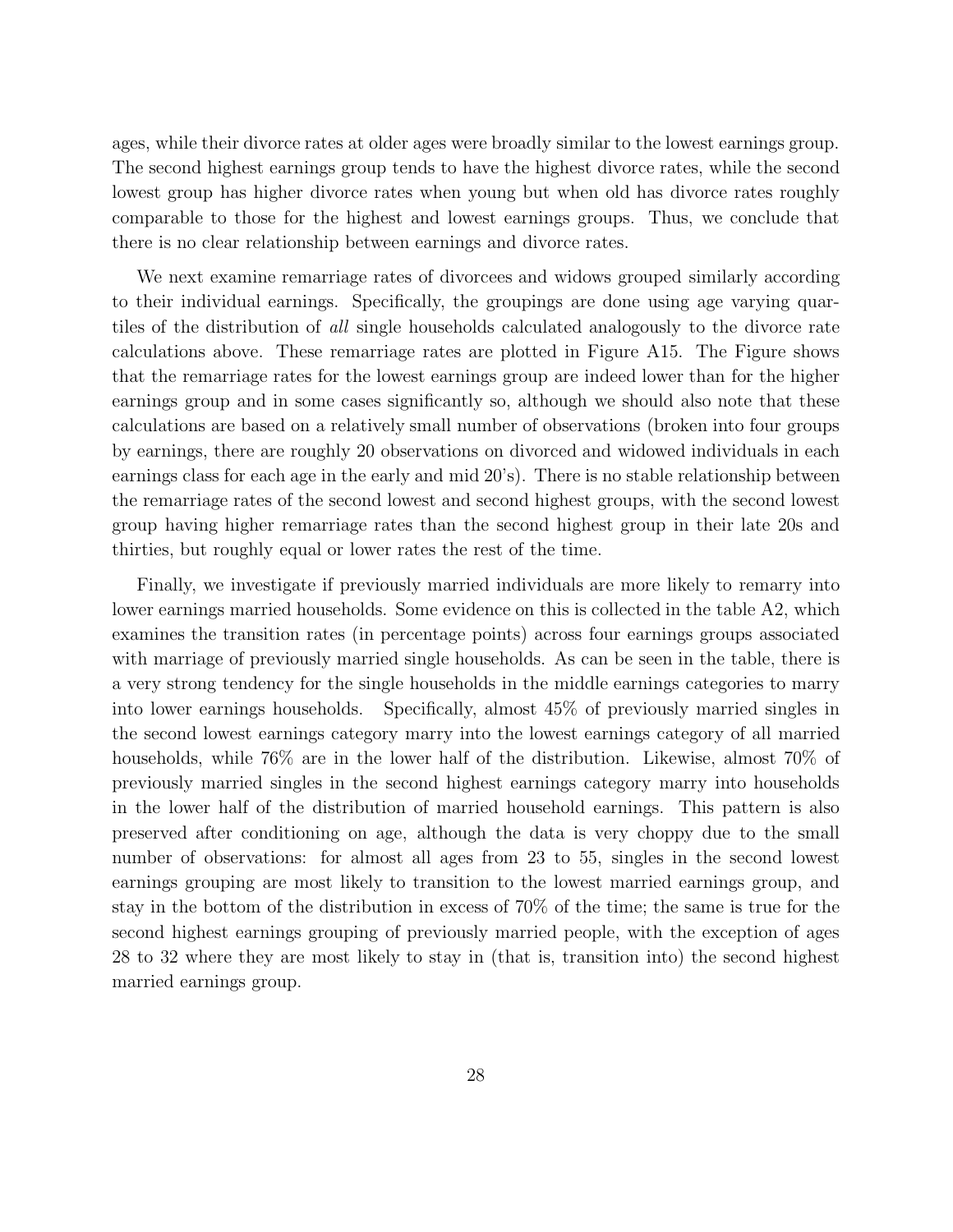|                |      |           | 3     |      |
|----------------|------|-----------|-------|------|
|                |      | 73.4 20.3 | - 5.2 | 1.1  |
| $\overline{2}$ |      | 44.7 31.3 | 15.3  | 8.7  |
| 3              | 28.6 | 38.6      | 24.6  | 8.3  |
|                | 3.4  | 14.8      | 39.1  | 42.7 |

Table A2: Earnings transitions at remarriage

## **I.2 Heterogeneity in Life Insurance Holding by Wealth**

For tractability, the model embodies a number of assumptions designed to generate linear homogeneous policy functions. As a result, the model makes the strong prediction that, conditional on demographic type, all households make the same portfolio choices and hold, relative to wealth, the same amount of life insurance. Although this prediction is a result of assumptions made for tractability, and does not necessarily result from the main mechanism we emphasize, it is nonetheless of interest to examine how far the model strays from the data in this respect. In this section we construct measures of underinsurance by wealth level in order to investigate this phenomenon. Our general finding is that differences in underinsurance across different subsets of the wealth distribution are small for most ages, and that the remaining small differences are most likely due to unobserved differences in human capital returns or small sample size.

To investigate this question, we partition the sample at each age in four wealth (net worth) groups. We apply the same sample selection criteria as in the main part of the paper: In particular, we look at married households with children. For each age-wealth group, we first determine the group specific median life-insurance holdings conditional on having life-insurance. The data are in 2000 Dollars, and the profiles are shown in Figure A16.

Next, we turn to the heterogeneity of the human capital loss in case of death. To do this, we construct age-dependent wealth distributions. We do this separately for married and single households. We group single and married households according to their current wealth positions in four age groups using wealth quartiles as boundaries.<sup>18</sup> We then derive life-cycle labor income profiles for each of these wealth groups. We use conditional median

<sup>&</sup>lt;sup>18</sup>Specifically, to group households of age j in wealth groups, we look at all married households in a 5-year age window centered at  $i$ . We use 5-year age windows throughout the analysis to avoid too small sample sizes at each age observation. We then derive the wealth quartiles for these households and group households accordingly.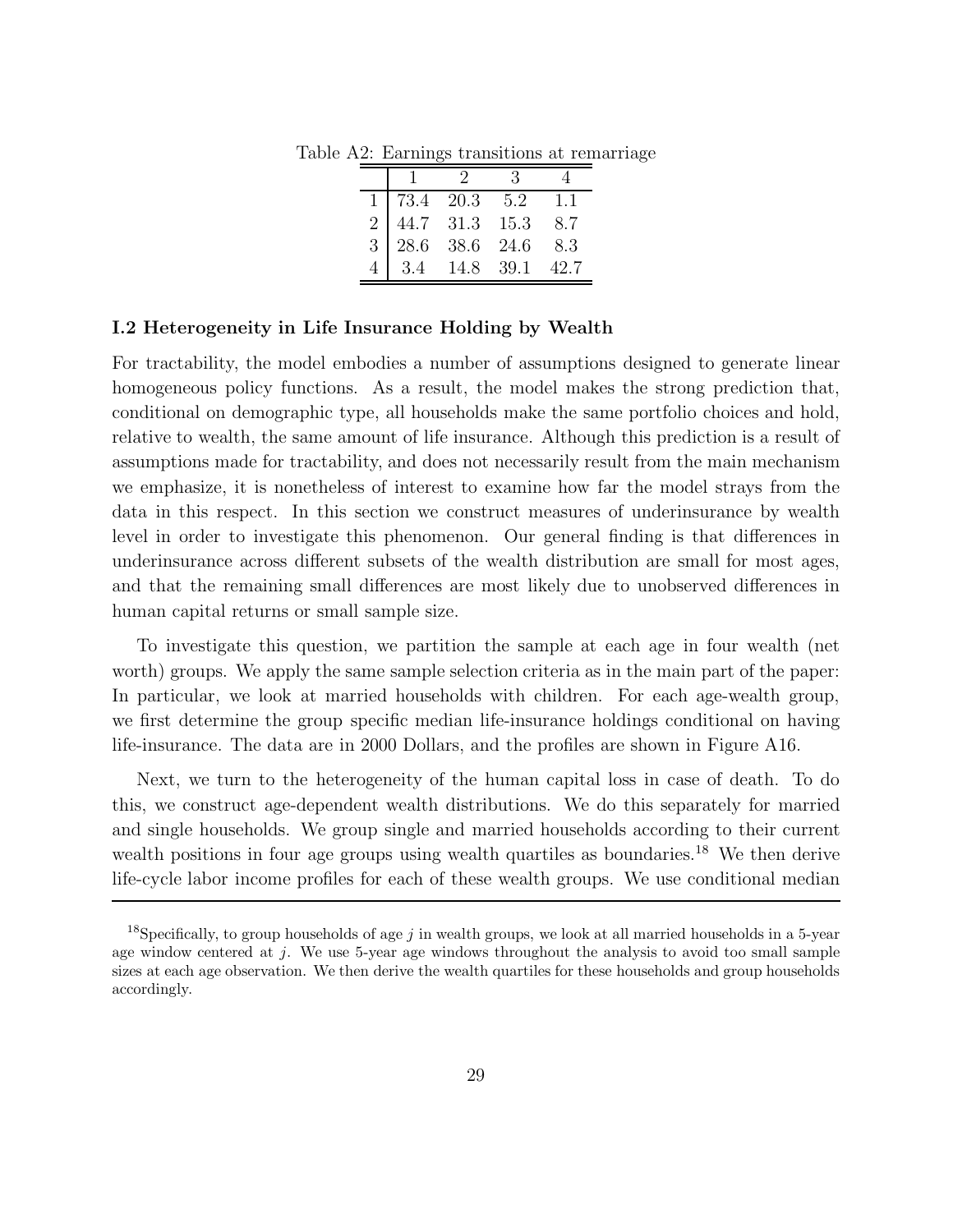labor income for each wealth group as our measure of labor income.<sup>19</sup> We use these income profiles by wealth groups to derive estimates of the human capital loss comparable to Figures 6 and 7.<sup>20</sup> Recall, the human capital loss is the present value of the labor income loss over current labor income. To ease the exposition, we show here the sum of the human capital losses after transfers and taxes and use family transition rates as in the paper (see the discussion above on the dependence of transition rates on income). Note also that we are assuming that a widow with children from a second quartile married household by wealth transitions upon the death of their spouse to a second quartile single parent household and then, if and when they remarry, transition back to a second quartile married household.

Figure A17 shows the human capital loss for the four wealth quartiles. We also show the profile for the median household as used in the calibration of the benchmark model. Note that the median refers to the median of labor income and not wealth. The median corresponds to the sum of the human capital loss from Figures 6 and 7.

Finally, we combine the information from these figures to construct the measure of underinsurance separately for each wealth group of married households with children. The results are collected in Figure A18. The figure shows that for the second, third and fourth quartiles, the life insurance coefficients are surprisingly similar. In particular, for all three of these quartiles, the young appear to hold insurance against roughly 20% of the human capital loss in the event of the death of spouse, rising to roughly 80% or more in their late 50s. The fourth quartile does show somewhat more insurance at older ages, which may reflect the small sample, but the second and third quartiles are very similar throughout the entire life cycle.

The first quartile is also similar throughout the middle years of the life cycle, but is an exception at both the youngest and oldest ages. In fact, for the lowest quartile the measure of underinsurance is "U-shaped" starting at in excess of 80% before falling to 40% by age 30, and then rising back to 80% by their late 50s.

The differences exhibited by both the youngest and oldest lowest wealth quartile families may also be the result of a small sample problem. However, an alternative explanation is that there is an additional factor correlated with low wealth that leads to low returns to human capital investment at young ages and hence results in less binding borrowing constraints.

<sup>&</sup>lt;sup>19</sup>Using the group specific mean rather than the median does not change the results much. Human capital losses are slightly higher.

 $^{20}$ In figures 6 and 7, we report measures of the human capital loss separately for husband's and wife's death and decompose it for different assumptions on remarriage rates and availability of social insurance.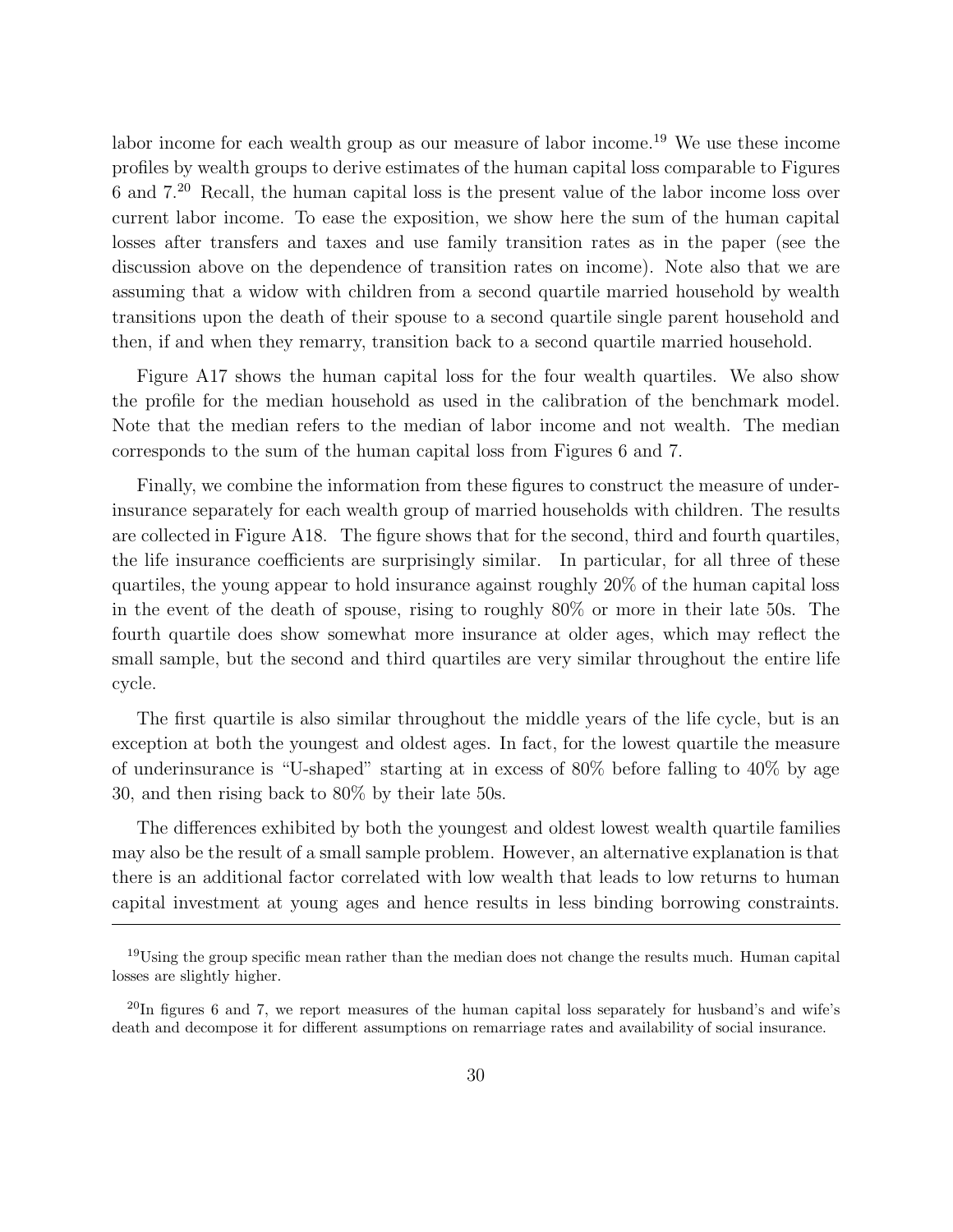One obvious candidate is that there is an unmeasured and un-modeled ability difference, or alternatively that the difference reflects differences in their education before age 23. When education directly affects the return to human capital investment, or whether it is simply correlated with unmeasured differences in ability, this suggests that splitting the sample by education level would also be informative.

To assess this possibility, we also examine differences in the life insurance coefficient by wealth quartile conditional on a households level of education. After conditioning on demographic characteristics and wealth, further conditioning on education levels results in even smaller samples, and so we limit our analysis to two education groups: a "high" (at least some college education) level and a "low" (no more than high school education) level. The resulting underinsurance measures for the high education group are shown in Figure A19. As displayed in the Figure, the life insurance coefficients for all four wealth quartiles with a high level of education are very similar throughout almost all of the life cycle. This suggests that the difference in underinsurance for the youngest low wealth households may be due to differences in education or to unmeasured differences in ability.

In summary, we find that differences in underinsurance across different subsets of the wealth distribution are small for most ages, with any differences occurring at both ends of the age distribution where small sample sizes are a concern. We take this to be confirming evidence for our homogeneity generating assumptions. It is also possible that the high levels of insurance observed for the youngest low wealth households are driven by differences in their underlying return to human capital accumulation as a result of differences in ability and/or education, which is not a feature of the benchmark model.

## **I.3 Additional Insurance Through Inter Vivos Transfers**

An alternative explanation for the underinsurance patterns we document in the data is that we have omitted some other form of insurance against the risk of loss of one's spouse. One obvious candidate source for additional insurance are inter vivos transfers from family members: transfers that are not bequests (they occur during the giver's lifetime). In this section, we present new data on the size of inter vivos transfers and review the secondary literature on the subject. In summary, looking across a broad range of studies and data sources, inter vivos transfers appear to be relatively uncommon and are typically small. More importantly, there is little or no evidence that inter vivos transfers to widows and widowers (or, in the absence of data on widows, inter vivos transfers to previously married single parents) are more common or larger than transfers to "in tact" or "still married" families. Finally, there is little evidence to suggest that transfers to young single parents are larger than to older single parents. Hence, we conclude that any insurance provided by inter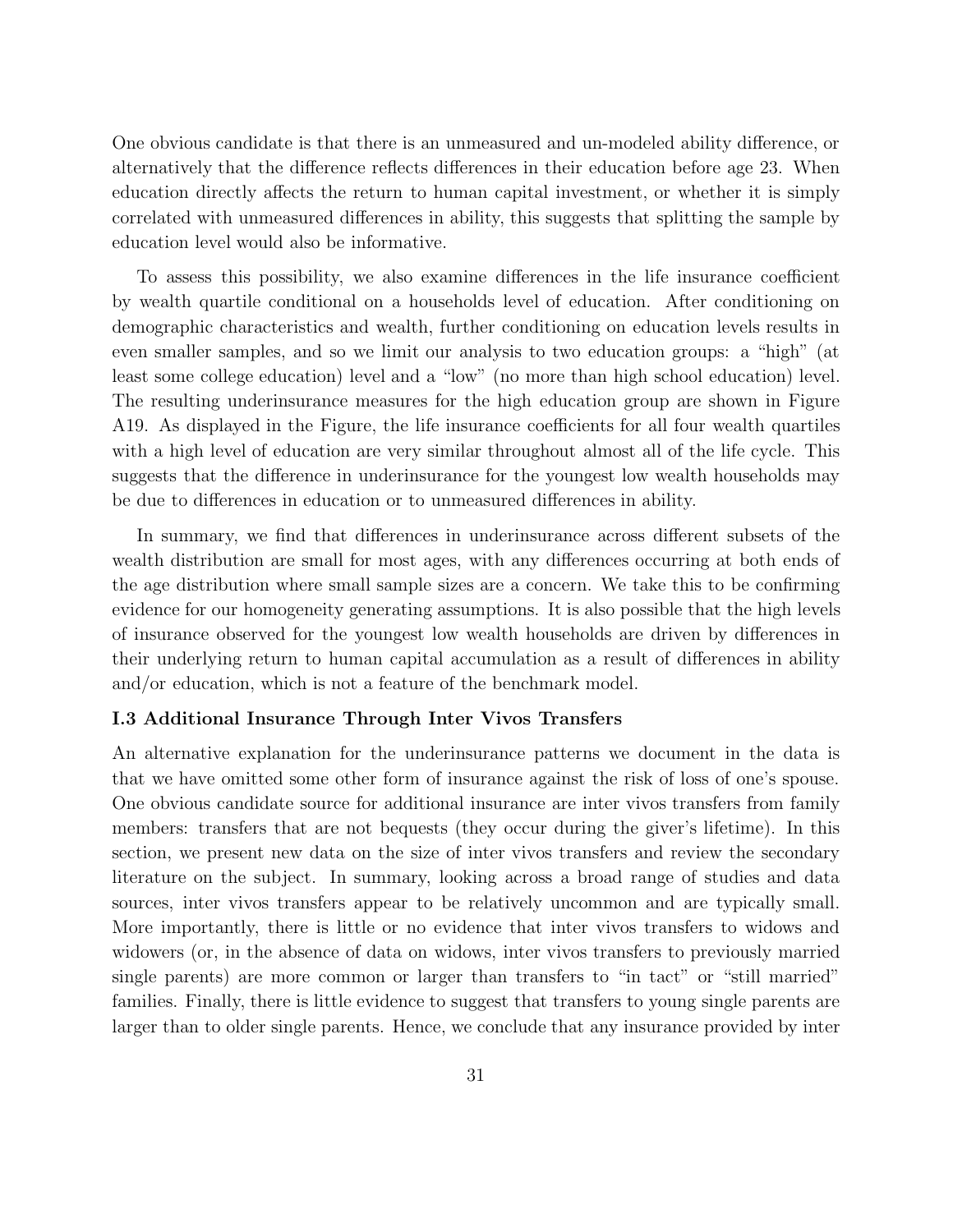vivos transfers is small and likely negligible, and moreover that it is unable to explain the pattern of underinsurance of younger households found in the data.

In coming to this conclusion, we examined several sources. We first looked at data from surveys of US households. The first data source we considered was the Survey of Consumer Finance (SCF). It is important to stress that there are very few young widows and widowers in the SCF. Specifically, pooling across all waves from 1995 to 2007 there are 2012 widows in the data set, of which  $751$  have children living with them.<sup>21</sup> However, of these, only 65 are under the age of 40, and none of them are under the age of 30. Hence, there is little we can say about young widows with children in general and so we must often look at the group of previously married—widowed or divorced—single parents as a proxy for widows.

There are two questions in the SCF that pertain to inter vivos gifts. First, there is a retrospective question about the reception of gifts or transfers that reads "Including any gifts or inheritances you may have already told me about, have you or your husband/wife/partner ever received an inheritance, or been given substantial assets in a trust or in some other form?" We further restrict attention to transfers, and further to those transfers received from parents, grandparents, or aunts and uncles (that is, we exclude inheritances and trusts as well as transfers from outside the family). A second question relates to recent income and asks whether the household has received an "inheritance/gift", "other help/support from relatives", or a "gift or support n.e.c." Thus the second set of figures include bequests as well as transfers from outside the extended family. We refer to the first measure as *asset transfers* and the second as *income transfers* to capture the fact that the second includes support that is potentially ongoing.

Looking first at widows and widowers of all ages, we find that of the 2012 widows in the sample, only 15 report receiving income from these sources, and only 41 report receiving assets in this way. Hence, not only is the median transfer zero, transfers are also zero at the 90 percentile. If we restrict attention to widows with children, 20 receive an asset transfer but none report receipt of an income transfer.

Given the small number of widows we are unable to break these numbers down by age with any confidence and so we next turn to the sample of all previously married single parents (widows and divorcees). Once again, looking across all such households, we find that such gifts and transfers are uncommon and small. If we look at all previously married households, less than one per-cent (0.9%) report receiving income from these sources while only 4% report receiving assets. Averaging across the entire sample, the mean income transfer was roughly

 $21$ We cannot use 1992 data because marital history information is only available from 1995 onwards.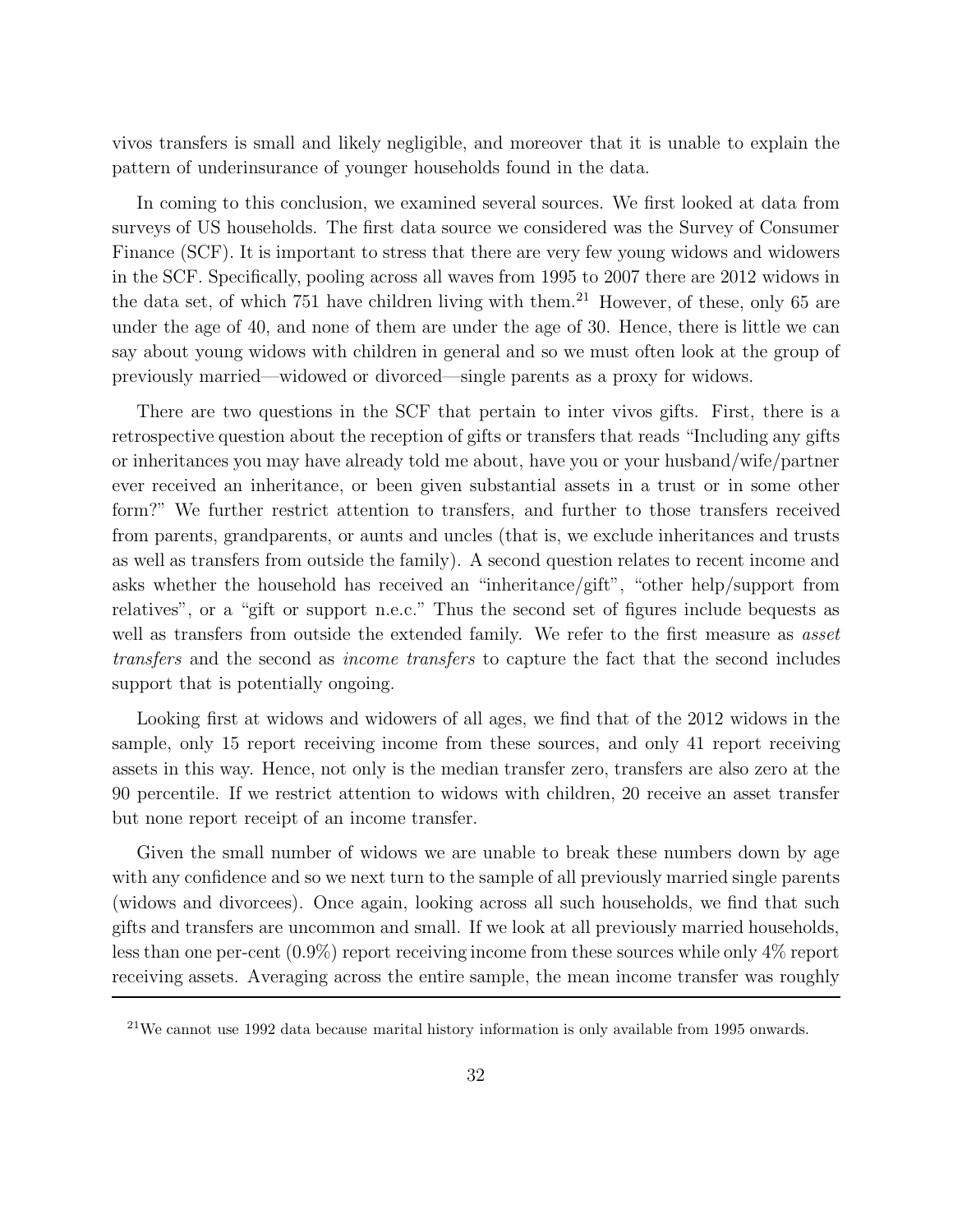\$100 while the mean asset transfer was \$1500 (all numbers have been converted to year 2000 dollars) reflecting the fact that a small number of households received very large transfers. If we further restrict attention to previously married households with children, the numbers are almost exactly the same, although the mean transfer of income rises slightly to \$120. Strikingly, these numbers are quite similar to those for transfers to in tact families. Among in tact families with children, less than one per-cent  $(0.6\%)$  report an income transfer and roughly 4% report an asset transfer while the mean amounts were roughly \$80 of income and \$1900 of assets. Thus, there is little evidence that transfers to single parents are greater than those given to in tact families.

There is also little evidence to suggest that these transfers are larger for younger families. Looking across all previously married single households with children, none of the families under age 30 report an income transfer while only 2% report an asset transfer with a mean value of \$600. This compares to similarly aged in tact families of which 0.3% report an income transfer (a mean of \$7) and 5% report an asset transfer (a mean of roughly \$3000). If we turn to families under age 40, 0.6% of previously married single parents report an income transfer (mean of \$167) while 3.5% report an asset transfer (mean of \$1100). The numbers for married families with children are very similar: 0.6% report an income transfer (mean of \$100) while 4% report an asset transfer (mean of \$2000).

In summary, the SCF data does not provide support for the idea that widows receive significant inter vivos transfers from their extended families above and beyond what extended families provide for their children and grandchildren in general. Nor is there any sense that transfers are larger for young households. Hence, we do not believe they can explain the patterns of underinsurance observed in the data.

Next we examined the Panel Study of Income Dynamics (PSID) and, in particular, responses to the 1988 supplement on *Time and Money Transfers* which has been used previously to study inter vivos transfers by Altonji, Hayashi and Kotlikoff (1997) amongst others.<sup>22</sup> Respondents were asked if they had received "money help" from a parent or someone else outside the family, and whether they had received "time help". Answers to these questions were merged with demographic information from the PSID individual and family files.

Once again, the relative scarcity of widows in the data—there are 152 of them in our sample—limits analysis, as does the fact that they are typically quite elderly (their median

 $^{22}$ This literature argues that inter vivos transfers between parents and children are driven not by altruism or a desire to insure children against adverse outcomes, but rather in exchange for expected future transfers from the children (e.g. Cox 1987, Altonji, Hayashi, and Kotlikoff 1997, Cox and Rank 1992).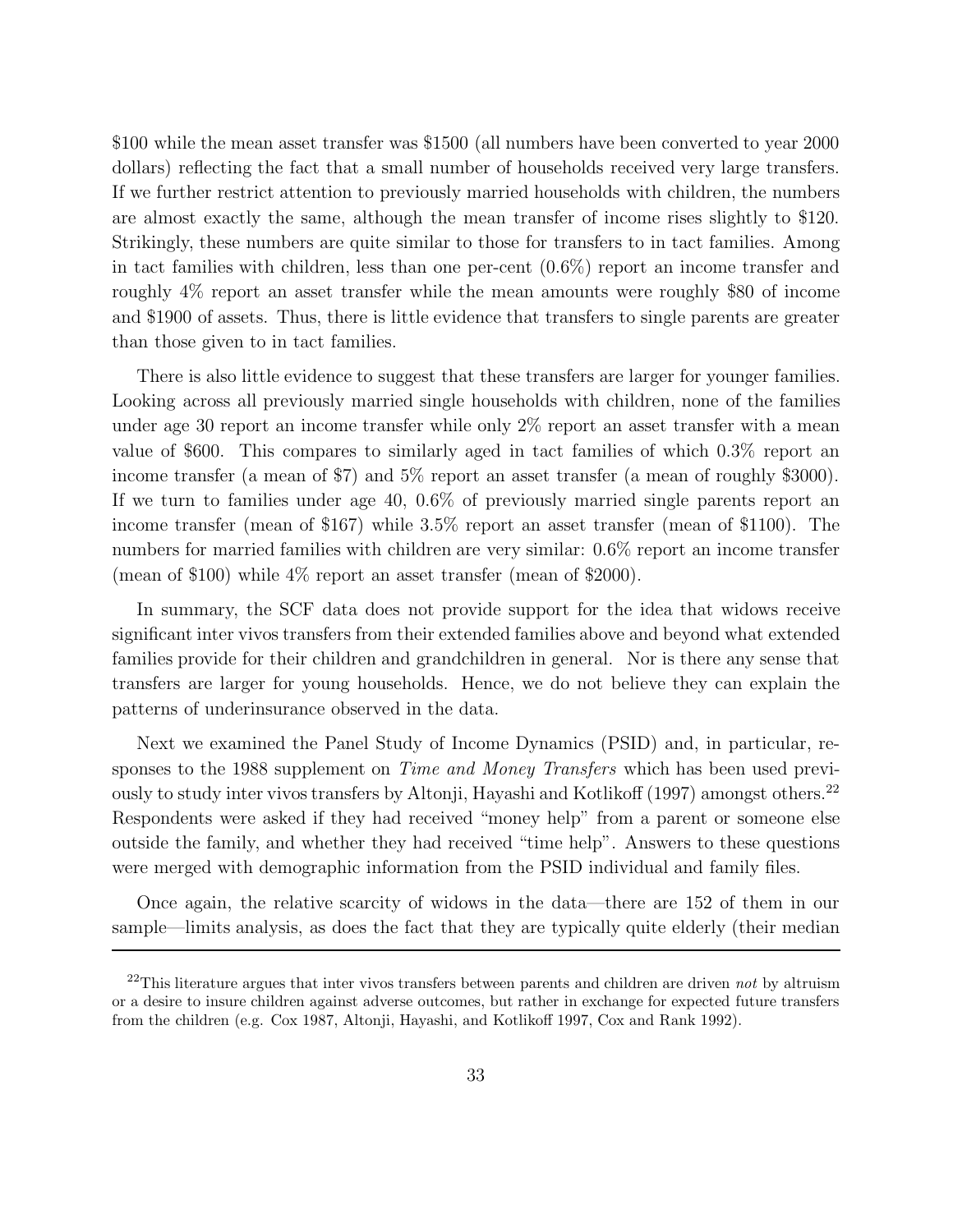age is 54). Of the 152 widows, only 53 have children at home, 18 of which the parents are under age 40 and 3 of which the parents are under age 30. As a result we will again also look at the sample of previously married single parents as well as the sample of widows alone.

Looking across the sample of all widows, roughly 9% received monetary transfers (from either family members or from outside the extended family) with an average transfer of roughly \$220. Likewise, 20% of widows received time transfers which averaged 47 hours per year. Restricting attention to widows with children (and bearing in mind the small sample size problem), the proportion receiving a monetary transfer rose to 15% with a mean of \$276, although the fraction receiving time help fell slightly to 19% with the mean amount of help also falling to 34 hours.

In order to obtain more data, we turn to the subsample of all previously married single households of which there are 516 in the sample, and of which 214 have children. Of these 112 are under age 40 and 39 are under age 30. Thus there is still a relatively small sample of young households to work with. For this subsample as a whole, 15% received monetary transfers which averaged \$460 per year while 27% received time transfers averaging 94 hours per year. Restricting attention to previously married single parents, 22% reported receiving a monetary transfer averaging \$696 per year, while 32% report receiving time help in an amount averaging 151 hours per year. Looking at younger previously married single parents, and again bearing in mind the small sample problem, the receipt of transfers is more common but they tend to be no larger in size. Specifically, 25% of previously married single parents under age 40 receive money transfers averaging \$450, while 31% of previously married single parents under 30 received money averaging \$356 per year. As for time transfers, 37% of the under 40 sample received time help averaging 149 hours per week, while for the under 30 sample the corresponding numbers were 41% and 182 hours.

Finally, in order to assess whether these transfers are a form of insurance against losing a spouse, we look at the sample of intact households (that is, those households that are still married. We find that, if anything, transfers to intact households are no less common or smaller (and in some cases are larger) than to divorced and widowed households. Looking at all married households, 22% receive a money transfer averaging \$901 per year while 32% receive a time transfer averaging 11 hours per year. Restricting attention to married households with children,  $23\%$  receive a money transfer averaging \$683 while 37\% receive a time transfer averaging 138 hours per year. For younger households with children, 26% of those under 40 receive a money transfer averaging \$737 while 43% receive a time transfer averaging 167 hours, while 32% of those under 30 receive a money transfer averaging \$672 and 52% receive a time transfer averaging 212 hours per year.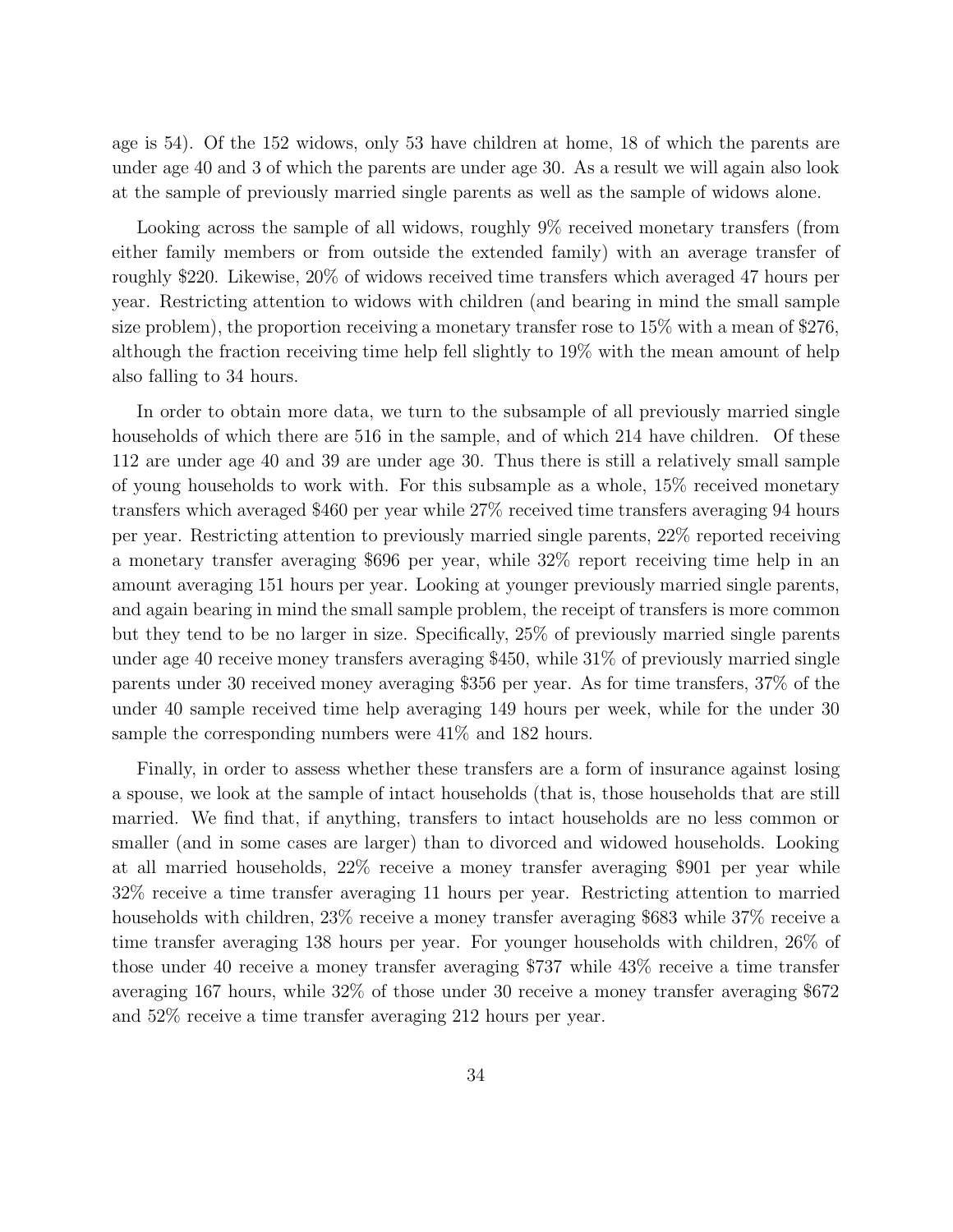To summarize, like the SCF data, the PSID data reveal that: transfers of either time or money are uncommon and small; provide no evidence that they are larger for widows and other single parents than for in tact families; and, are no larger for the youngest widows and single parents. Hence, we conclude that they cannot explain the pattern of underinsurance that we document in the paper.

We also reviewed the literature on inter vivos transfers and found that it comes to similar conclusions. For the USA, as noted above, there is very little evidence on widows and widowers due to the lack of data and most results are derived for previously married single parents including both widows and divorcees. The best study is probably Hao (1996) who uses 1980s data from the National Survey of Families and Households (NSFH 1987-88), a dataset which contains 68 widows and roughly 1000 previously married women with children living at home (no results for widows alone are presented). Hao also finds that inter vivos transfers are rare: only 15% of previously married single mothers have received a monetary transfer from family in the past five years (the number rises closer to 20% if we include transfers from non-family members such as neighbors and friends). Conditional on receiving a transfer, the mean transfer was about ten thousand dollars, although this is driven entirely by a small number of very large transfers (Hao does not report the median transfer conditional on receiving a transfer, or the unconditional mean transfer, but the standard deviation is reported to be roughly eighty (80) thousand dollars). By contrast, previously married single fathers were more likely to receive a transfer  $(27%)$  but the transfers were smaller (conditional on receiving a transfer, the mean was under five thousand dollars). Importantly, the frequency of transfers to single household heads was roughly similar to observed transfers to intact families (20% of all intact families received a transfer from family in the past 5 years, rising to 30% if we include transfers from non-family members), and while the mean transfer was lower (roughly seven thousand) the difference was not statistically significant. No results are presented by the age of the parent.

Another possibility is that parents provide other forms of non-financial transfers such as free child care above and beyond what would have been provided should both parents have survived. We know of little direct evidence on this question. One exception is Marks and McLanahan (1993) who also use the NSFH to look at the provision of instrumental support (child care, transport, and repairs to house or car) and emotional support of single and married parents with young children provided by their own parents. Respondents are asked only if they received support, and not about the quantity of support provided. They find that previously married mothers are slightly more likely to receive instrumental support (42%) than married women  $(30\%)$ , as well as emotional support  $(40\%$  to  $31\%)$  from their parents.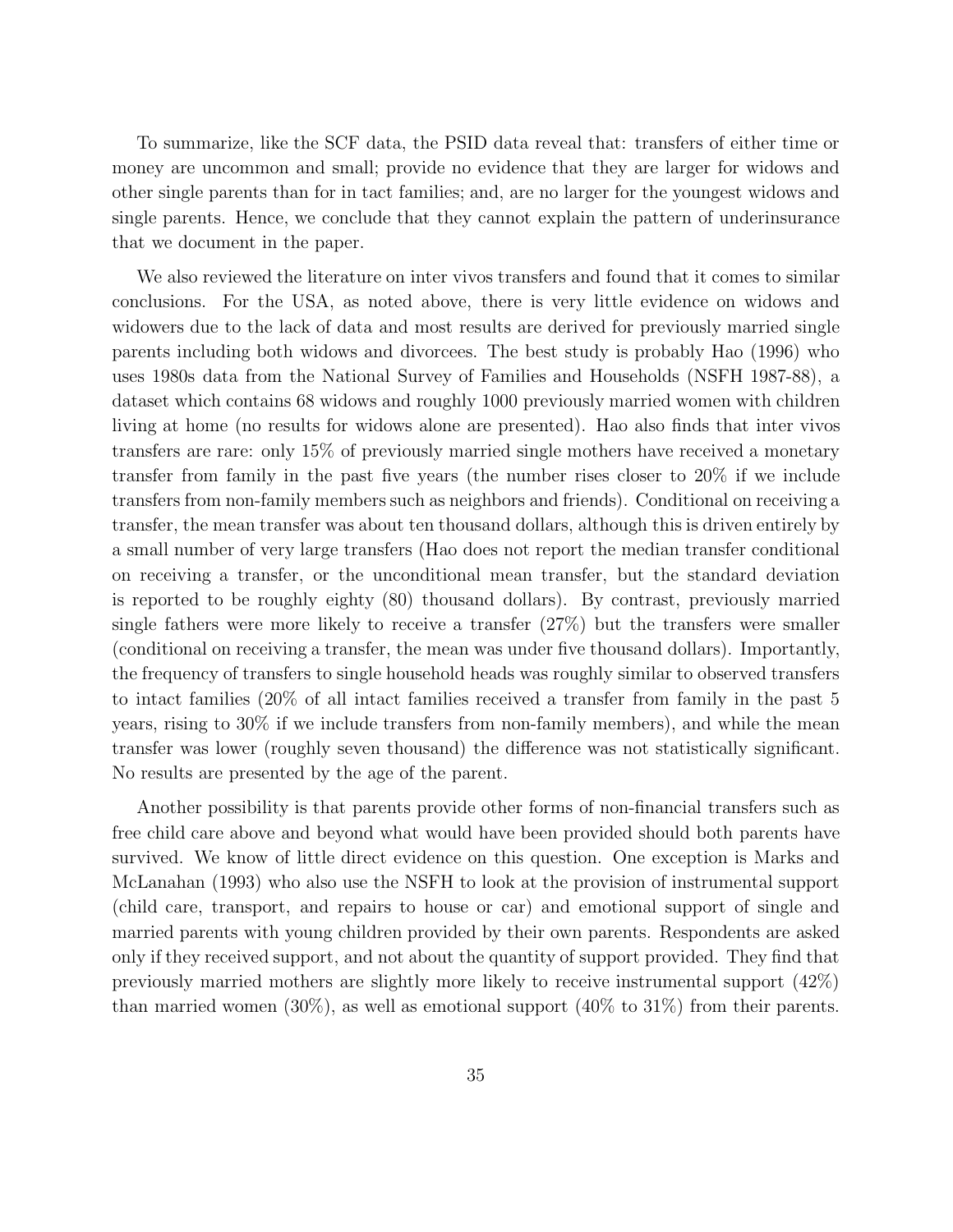However, single mothers were only slightly more likely to receive support from siblings and other family members, while single fathers were less likely to receive such support than their married counterparts. In addition, single mothers and fathers were no more likely to receive support from friends, with instrumental support for both mothers and fathers especially less likely.

Further evidence can be drawn from studies using foreign datasets, although it must be acknowledged that it can be difficult to interpret results from these data due to the presence of differences in tax and transfer systems that, amongst other things, favor bequests relative to inter vivos gifts or vice versa. Halvorsen and Thoresen (2011) study the inter vivos gifts of roughly two thousand Norwegian households from 2000 to 2001 where inter vivos gifts are defined to include "any money transfer, payment of regular or extraordinary expenses, payment of travels/holidays, interest on loans or down payments on loans, and financial support through transferring cars/housing or in other ways allowing the children to make free use of cars/housing." They find that, even using this expansive definition, only 18% of parent-adult child pairs experienced an inter vivos gift, with a conditional average of less than five thousand dollars. They find that parental inter vivos transfers to unmarried children were somewhat more likely than to married children. This is somewhat surprising given that Norwegian institutions place strict limits on the ability of parents to leave unequal bequests to their children, and hence inter vivos gifts are the primary way through which unequal transfers can be made. They interpret their results as suggesting that households have a very strong desire to make equal bequests and gifts (in addition, between two thirds and three quarters of parents state that their aim is to give equal transfers) as opposed to making transfers and bequests based on the "needs" of their children, which includes presumably whether or not they have been widowed.

Similar evidence on the lack of inter vivos transfers to widows and widowers comes from French data. Arrondel and Masson (2001) use data from the INSEE "Actifs financiers 1992" survey and find that transfers from parents and grandparents to children appear unrelated to whether or not their child was a widow or widower. Specifically, whether or not an adult child is a widow or widower had no significant effect on the likelihood that a parent makes an inter vivos gift (and the point estimates were that it had a negative effect). By contrast, if one of the *parents* is a widow or widower the probability of inter vivos gifts to adult children increases significantly (possibly reflecting an early distribution of higher anticipated bequests). Likewise, a child that is a widow or widower is no more likely to receive free housing, a regular monetary stipend, or a monetary loan from their parents nor were their parents more likely to act as cosigner on a mortgage.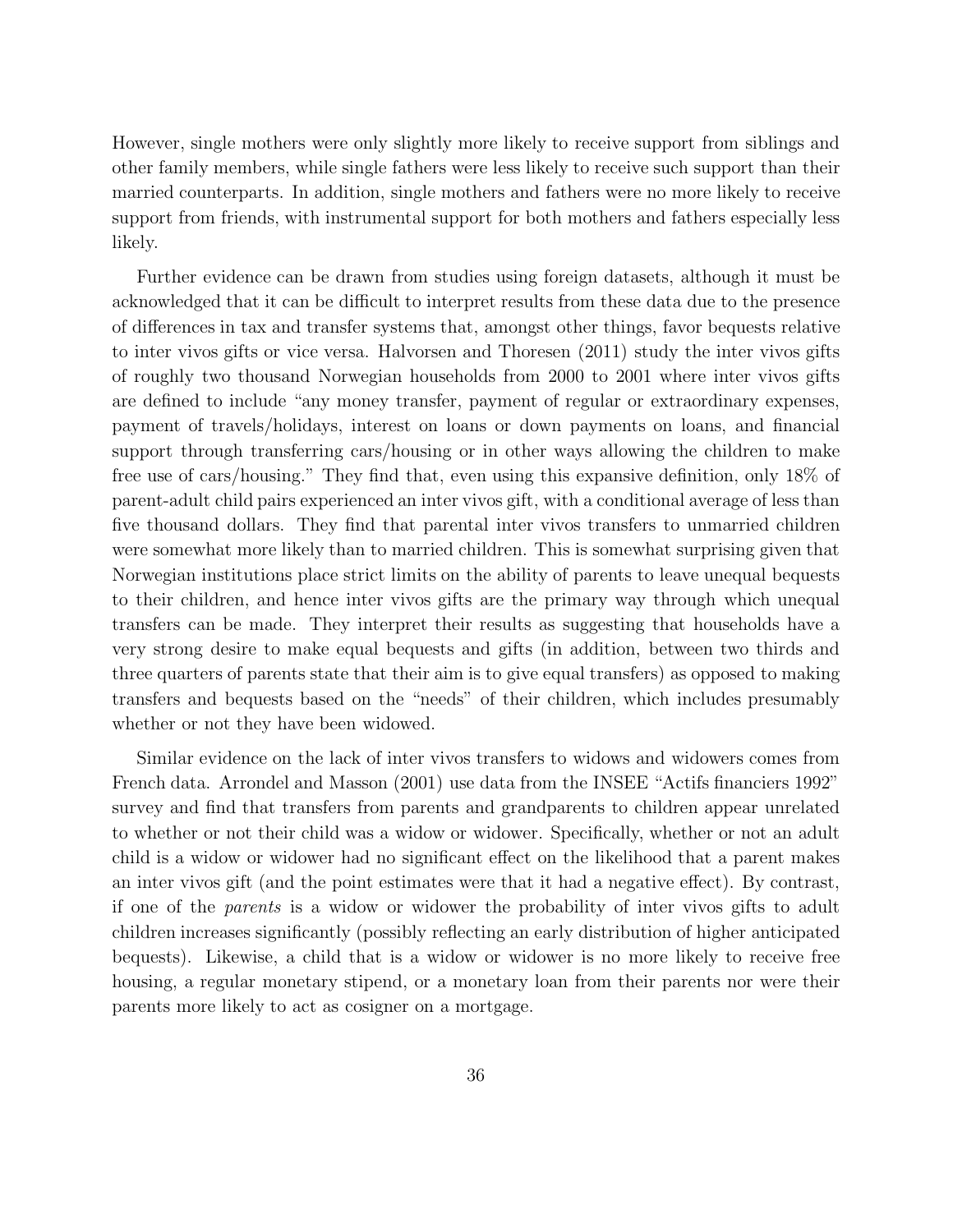Suggestive evidence may also be drawn from the literature looking at monetary transfers following other important life events such as the occurrence of disability of a primary wage earner. Gallipoli and Turner (2009) examine data from the 1999-2007 waves of the Canadian Survey of Labor and Income Dynamics following an occurrence of disability. They find that "there is a small, marginally significant difference in the amount of, and likelihood of receiving, transfers from individuals outside the household in the initial years following onset but that effect appears to peter out at longer durations" (they do not report numerical results).

Suggestive evidence on non-monetary transfers may also be drawn from the literature examining spousal labor supply responses following job displacement and disability shocks. If time transfers such as child care were large following such a shock this should allow spouses to significantly increase their labor supply following a shock. However, the literature on spousal labor supply in response to job displacement shocks find either no effect on labor supply (Layard, Barton and Zabalza 1980, Maloney 1987, 1991) or only small effects (Mincer 1962, Bowen and Finegan 1968, Heckman and Macurdy 1980, 1982, Lundberg 1985, Spletzer 1992, Gruber and Cullen 2000; for a contrary finding, see Stephens 2002). Likewise, Gallipoli and Turner (2011) find no evidence of increased participation or increased hours worked by spouses following disability of husband, while Coile (2004) finds that women decrease their labor supply when their husbands experience a health shock like a heart attack or a cancer diagnosis (contrast the findings of Charles 1999). There is also some evidence that labor supply responses are particularly small for families with children (see Juhn and Potter 2007, Gong 2010 and Lundberg 1981 on a wife's labor supply following a husband's job loss; and Reis 2010 following health shocks).

In summary, the evidence that we have obtained combined with the results from the literature leave us confident in asserting that inter vivos transfers do not provide much insurance against the risk of death of a spouse, and moreover are no greater for young families and hence cannot explain the pattern of underinsurance of the young that we document.

## **I.4 Additional Insurance Through Remarriage**

It possible that young widows remarry into households that have higher than median married incomes, at least relative to older widows. If so, remarriage provides more insurance to young widows than to older widows and hence might explain the pattern of underinsurance for the young. To investigate this, we use our data from the SCF from 1995-2007. As noted above, there are very few young widows in the SCF and so we must necessarily look at data on divorced families for illumination on this question, under the assumption that the remarriage process for divorcees is not too different than the process for widows. The SCF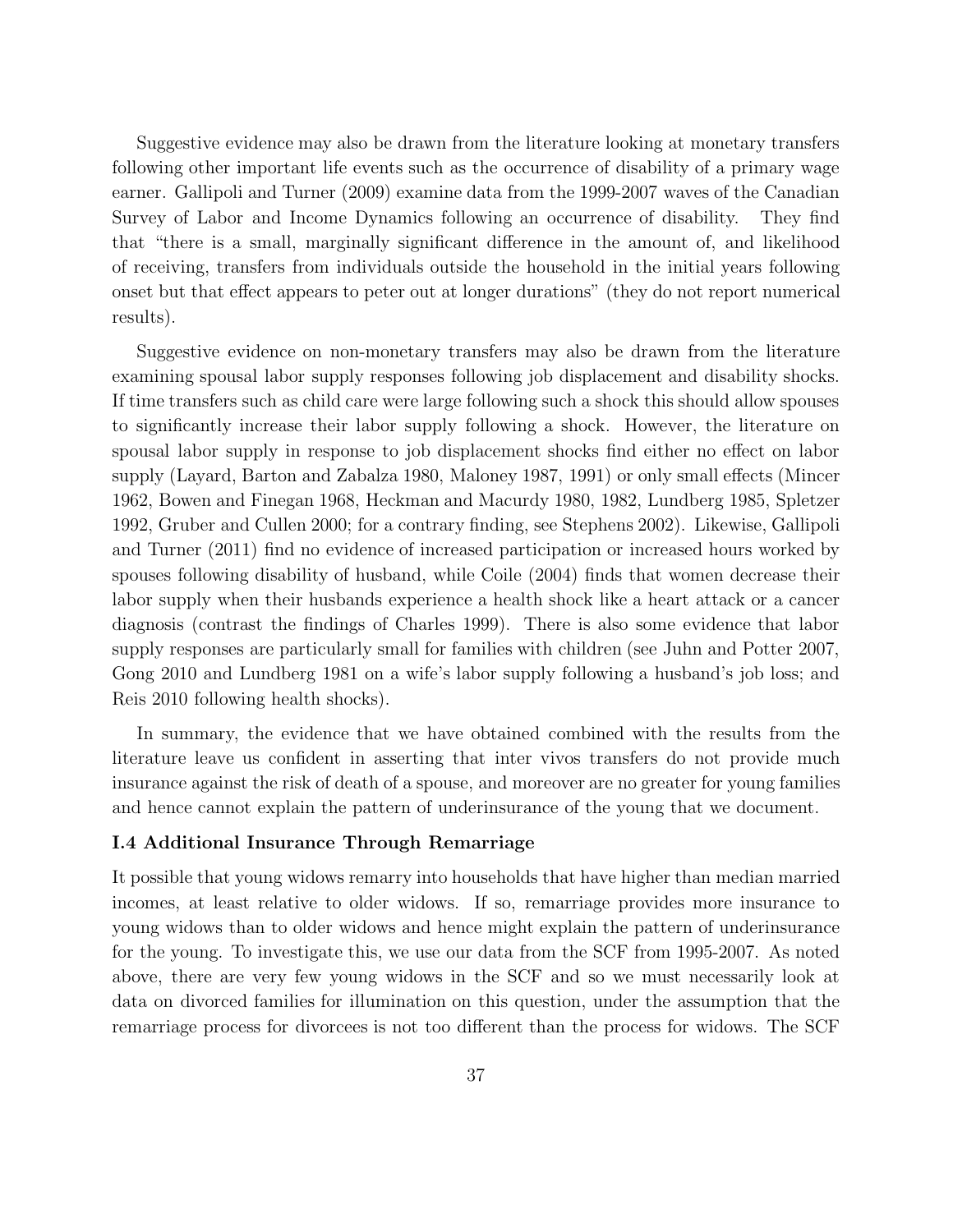contains information on a limited number of marital history items including whether or not respondents have been married before or if they are currently in their first marriage. It does not report the age of remarriage.<sup>23</sup>

Bearing in mind these limitations, we compute the median labor income of households in which both spouses were in their first marriage with those of married households in which one of the spouses has been previously married. In interpreting the results, it is important to stress that even after adding divorcees to our sample, there are still very few young married households in which one spouse has been previously married: there are only 30 married households in our data in which the household head was aged between 23 and 25 and was previously married, and only 55 married households in which the spouse of the household head was aged between 23 and 25 and was previously married.

The results are plotted in Figures A20 and A21 The red circles correspond to first marriages while the blue squares correspond to married households in which one spouse was previously married. The first figure compares the earnings of first time marriages plotted against the *age of the household head*, against the earnings of married couples in which the *household head was previously married*. The second figure compares the earnings of first time marriages plotted against the *age of the spouse of the household head*, against the earnings of married couples in which the *spouse of the household head was previously married.* If both the household head and their spouse have been remarried, we include them in both comparison groups. Two things stand out in the Figures. The first is that the household earnings of 23 and 24 year old remarried people are somewhat larger than for similarly aged households on their first marriage. Note that it is important to keep in mind the relatively small number of data points generating this result. The second is that by ages 25-30, any difference in earnings has roughly disappeared, while after age 30 the households of remarried persons tend to have lower earnings than the households of persons in their first marriage.

We take three things away from these plots. First, over the lifecycle, divorced and widowed spouses tend to marry into families that have slightly lower incomes than first time married households. This means that our estimates of the degree of insurance provided by remarriage are generous and hence that our measures of underinsurance are conservative. Second, there is evidence that the very youngest (ages 23 and 24) divorced and widowed households remarry into higher income households, although the difference in earnings is small (roughly between one and two years of earnings for these households) relative to the amount of underinsurance documented. However, we must be careful in pushing these results too hard

 $^{23}$ We cannot use 1992 data because marital history information is only available from 1995 onwards.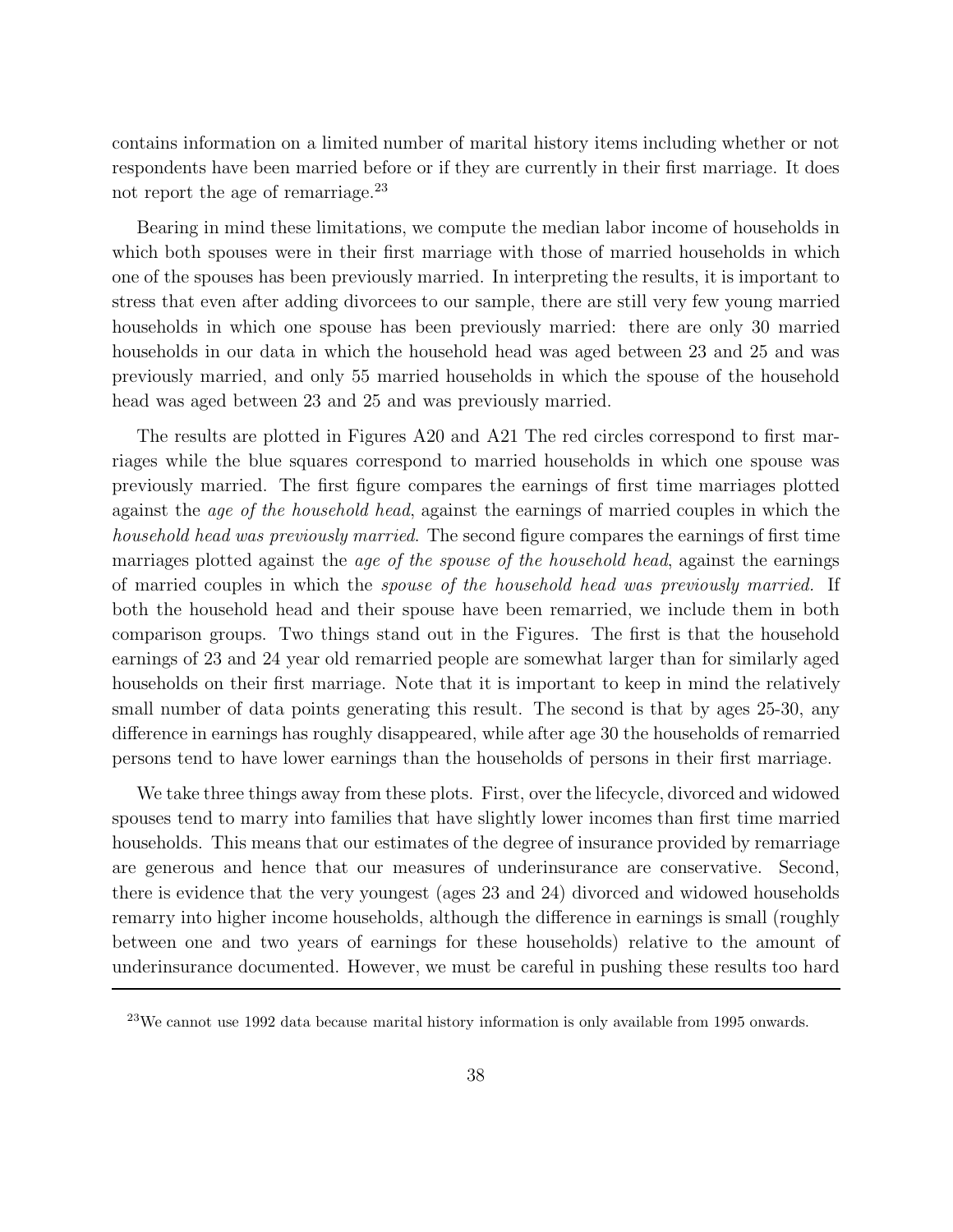given the relatively small samples involved. Third, any difference in remarried earnings has been eliminated by the time the household reaches their late 20s meaning that these forces cannot explain the underinsurance we observe across all younger households.

In summary, we believe that the evidence is inconsistent with remarriage providing substantially more insurance against the loss of a spouse than the figures we present in the paper, and that conceivably we are slightly underestimating the degree of underinsurance.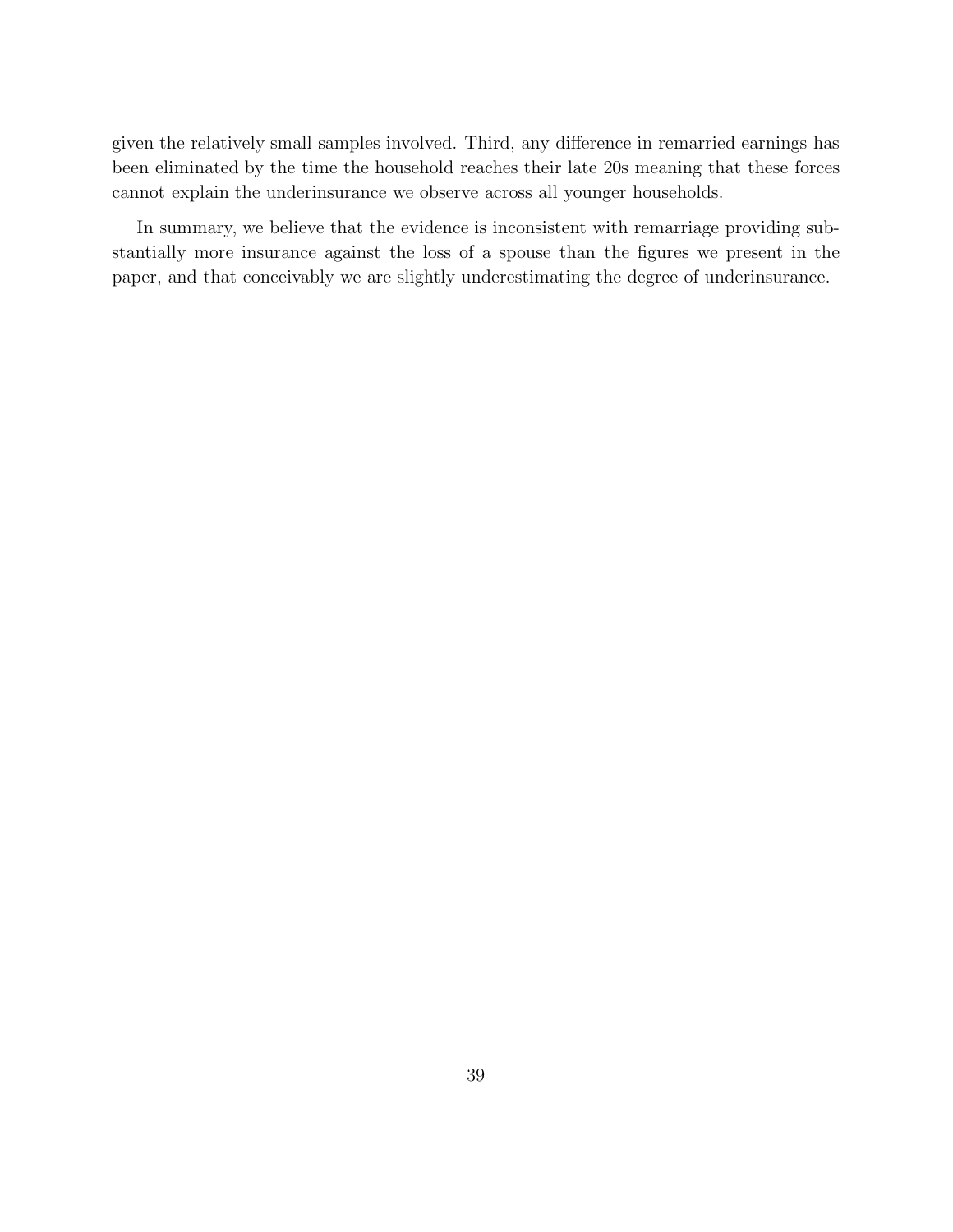## **References**

**Altonji, Joseph G., Hayashi, Fumio, and Kotlikoff, Laurence J.** 1997. "Parental Altruism and Inter Vivos Transfers: Theory and Evidence." *Journal of Political Economy* 105: 1121-66.

**Arrondel, Luc, and Masson, Andre.** 2001. "Family Transfers Involving Three Generations." *Scandinavian Journal of Economics* 103: 415-43.

**Bowen, William G., and Finnegan, T. Aldrich**, eds. 1969. The Economics of Labor Force Participation. Princeton: University Press.

**Brugiavini, Agar.** 1993. "Uncertainty resolution and the timing of annuity purchases." *Journal of Public Economics* 50: 31-62.

**Cawley, John, and Philipson, Tomas.** 1999. "An Empirical Examination of Information Barriers to Trade in Insurance." *The American Economic Review* 89: 827-46.

**Charles, Kerwin Kofi.** 1999. "Sickness in the family: Health shocks and spousal labor supply." University of Michigan. Unpublished.

**Coile, Courtney C.** 2004. "Health shocks and couples labor supply decisions." National Bureau of Economic Research Working Paper 10810.

**Cox, Donald.** 1987. "Motives for Private Income Transfers." *Journal of Political Economy* 95: 508-46.

**Cox, Donald, and Rank, Mark R.** 1992. "Inter-vivos transfers and intergenerational exchange." *Review of Economics and Statistics* 74: 305-14.

**Cullen, Julie Berry, and Gruber, Jonathan.** 2000. "Does Unemployment Insurance Crowd out Spousal Labor Supply?" *Journal of Labor Economics* 18: 546-72.

**Friedman, Benjamin M., and Warshawsky, Mark J.** 1990. "The Cost of Annuities: Implications for Saving Behavior and Bequests." *The Quarterly Journal of Economics* 105: 135-54.

**Gallipoli, Giovanni, and Turner, Laura.** 2009. "Disability in Canada: A Longitudinal Household Analysis." University of British Columbia Working Paper.

**Gallipoli, Giovanni, and Turner, Laura.** 2011. "Household responses to individual shocks: Disability and labor supply. University of British Columbia. Unpublished.

**Gong, Xiaodong.** 2010 "The added worker effect and the discouraged worker effect for married women in Australia." IZA Discussion Paper 5119.

**Gustman, Alan L., Mitchell, Olivia S., Samwick, Andrew A., and Steinmeier, Thomas L.** 1997. "Pension and Social Security Wealth in the Health and Retirement Study." NBER Working Paper 5912.

**Halvorsen, Elin., and Thoresen, Thor Olav.** 2011. "Parents Desire to Make Equal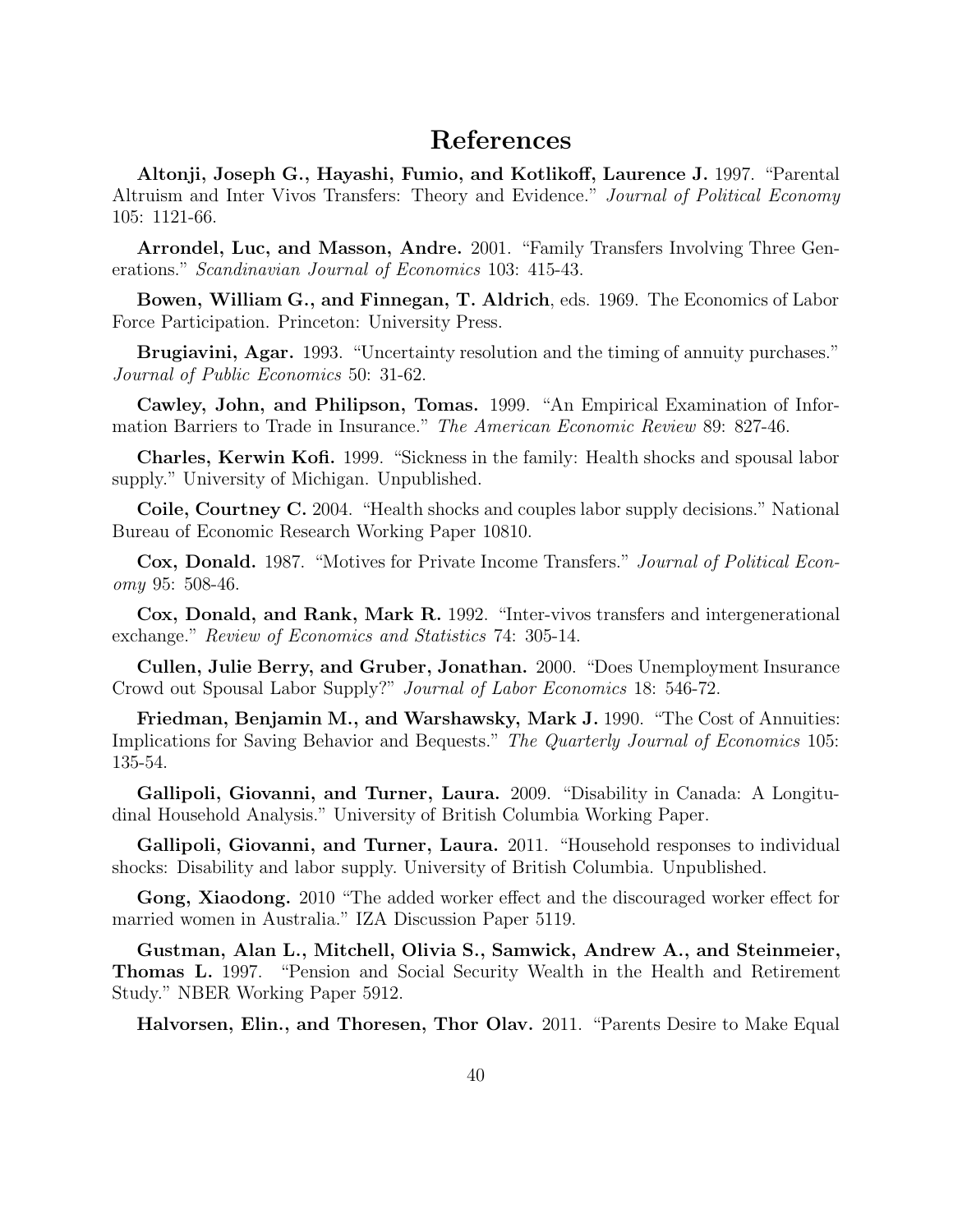Inter Vivos Transfers." CESifo Economic Studies 57: 121-55.

**Hao, Lingxin.** 1996. "Family Structure, Private Transfers, and the Economic Well-Being of Families with Children." *Social Forces* 75: 269-92.

**Heathcote, Jonathan, Perri, Fabrizio, and Violante, Giovanni L.** 2010. "Unequal We Stand: An Empirical Analysis of Economic Inequality in the United States: 1967-2006." *Review of Economic Dynamics* 13: 15-51.

**Heckman, James J., and MaCurdy, Thomas E.** 1980. "A Life Cycle Model of Female Labour Supply." *Review of Economic Studies* 47: 47-74.

**Heckman, James J., and MaCurdy, Thomas E.** 1982. "Corrigendum on a Life Cycle Model of Female Labour Supply." *Review of Economic Studies* 49: 65960.

**Hendel, Igal, and Lizzeri, Alessandro.** 2003. "The Role of Commitment in Dynamic Contracts: Evidence From Life Insurance." *Quarterly Journal of Economics* 118: 299-327.

**Hong, Jay H., and Ros-Rull, Jos-Vctor.** 2012. "Life Insurance and Household Consumption," *American Economic Review* 102: 3701-30.

**Johnson, Richard W., Burman, Leonard E., and Kobes, Deobrah I.**, eds. 2004. Annuitized Wealth at Older Ages: Evidence from the Health and Retirement Study. Final Report to the Employee Benefits Security Administration U.S. Department of Labor.

**Kennickell, Arthur B., and Starr-McCluer, Martha.** 1994. "Changes in Family Finances from 1989 to 1992: Evidence from the Survey of Consumer Finances." Federal Reserve Bulletin 80: 861-82.

**Kreider, Rose M., and Fields, Jason M.**, eds. 2001. Number, Timing, and Duration of Marriages and Divorces: Fall 1996. U.S. Census Bureau Current Population Reports.

**Layard, Richard, Barton, M., and Zabalza, Antoni.** 1980. "Married womens participation and hours." *Economica* 47: 51-72.

**Lundberg, Shelly J.** 1985. "The added worker effect." *Journal of Labor Economics* 3: 11-37.

**Lundberg, Shelly J.** 1981. "Unemployment and Household Labour Supply." Dissertation at Northwestern University. Unpublished.

**Maloney, Tim.** 1987. "Employment Constraints and the Labor Supply of Married Women: A Reexamination of the Added Worker Effect." *Journal of Human Resources* 22: 5161.

**Maloney, Tim.** 1991. "Unobserved Variables and the Elusive Added Worker Effect." *Economica* 58: 17387.

**Marks, Nadine F., and McLanahan, Sara S.** 1993. "Gender, Family Structure, and Social Support among Parents." *Journal of Marriage and Family* 55: 481-93.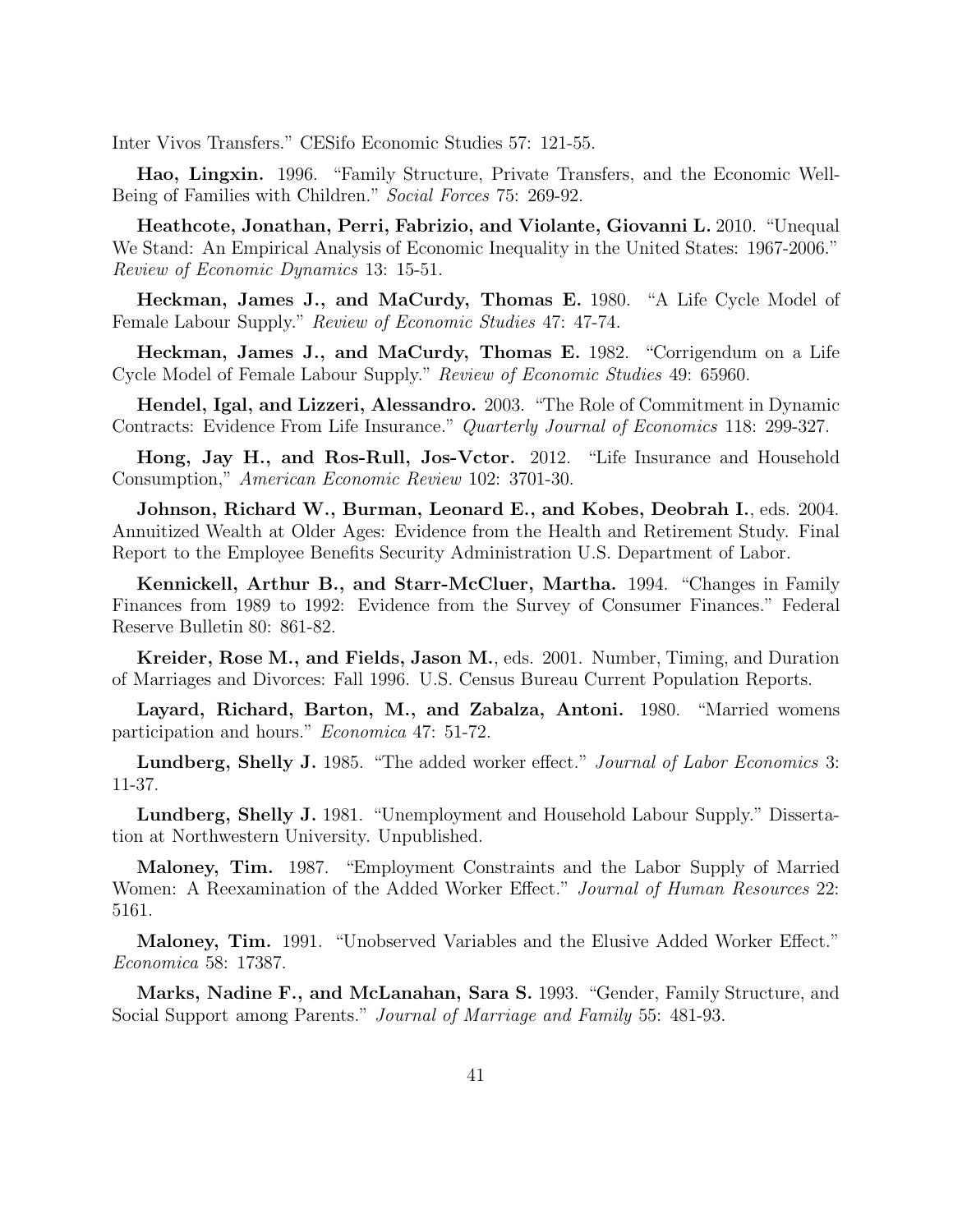**Juhn, Chinhui, and Potter, Simon.** 2007. "Is there still an added worker effect?" National Bureau of Federal Research Working Paper NB07-14. Unpublished.

**Mincer, Jacob.** 1962. "Labor Force Participation of Married Women." In: Lewis, H. Gregg, ed. Aspects of Labor Economics. Princeton N.J.: Princeton University Press.

**Reis, Mauricio Cortez.** 2007. "Added worker effect: Evidence from health shocks in the Brazilian informal labor market." IPEA paper. Unpublished.

**Rustichini, Aldo.** 1998. "Dynamic Programming Solution of Incentive Constrained Problems." *Journal of Economic Theory* 78: 329-54.

**Spletzer, James R.** "Reexamining the Added Worker Effect." *Economic Inquiry* 35: 41727.

**Stephens, Melvin Jr.** 2000. "Worker displacement and the added worker effect." Carnegie-Mellon University Paper. Unpublished.

**Wilson, Barbara Foley, and Clarke, Sally Cunningham.** 1992. "Remarriages: A Demographic Profile." *Journal of Family Issues* 13: 123-41.

**Winter, Ralph A.** 1981. "On the Rate Structure of the American Life Insurance Market." *The Journal of Finance* 36: 81-96.

University of California Berkeley and Max Planck Institute for Demographic Research. 2011. "Human Mortality Database." http: www.mortality.org (accessed June 25, 2015).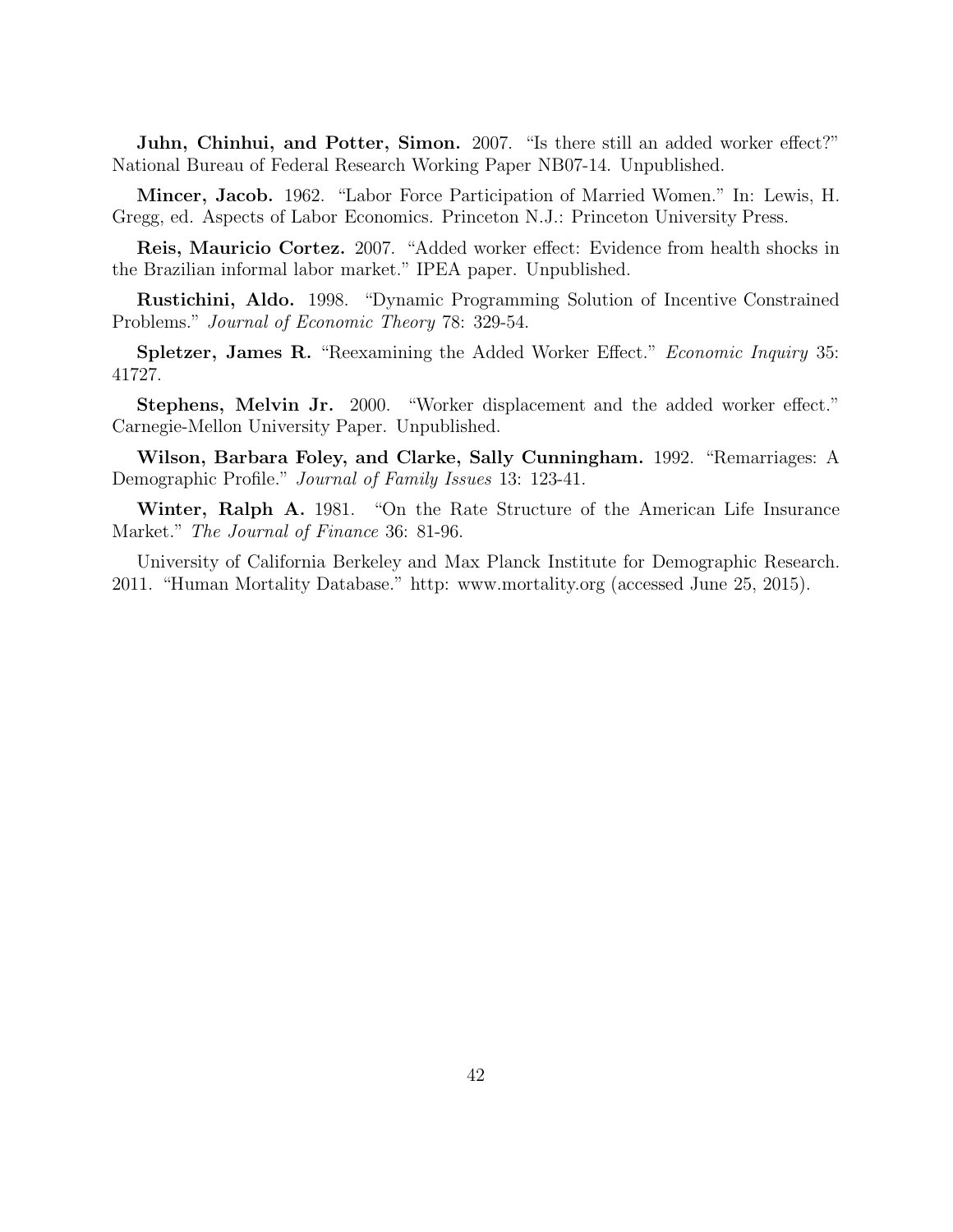

Notes: Smoothed life-cycle profile of divorce rates (percentage points). Divorce rates are derived for all married households using 2001 SIPP data. Smoothed profiles come from a regression on a fourth order polynomial in age and a constant.



Notes: Life-cycle profile of remarriage rates (percentage points). Red dots show remarriage rates for divorced singles. Remarriage rates for non-widowed singles in the model correspond to the smoothed life-cycle profile (red dashed line). Blue diamonds show remarriage rates for widowed singles age 30-50 in the data. Remarriage rates for widowed singles in the model correspond to the (adjusted) life-cycle profile (blue solid line). The adjustment of the life-cycle profile of remarriage rates for widows is derived as the mean ratio of the blue diamonds to the red dots for ages 30-50. All remarriage rates are derived using 2001 SIPP data.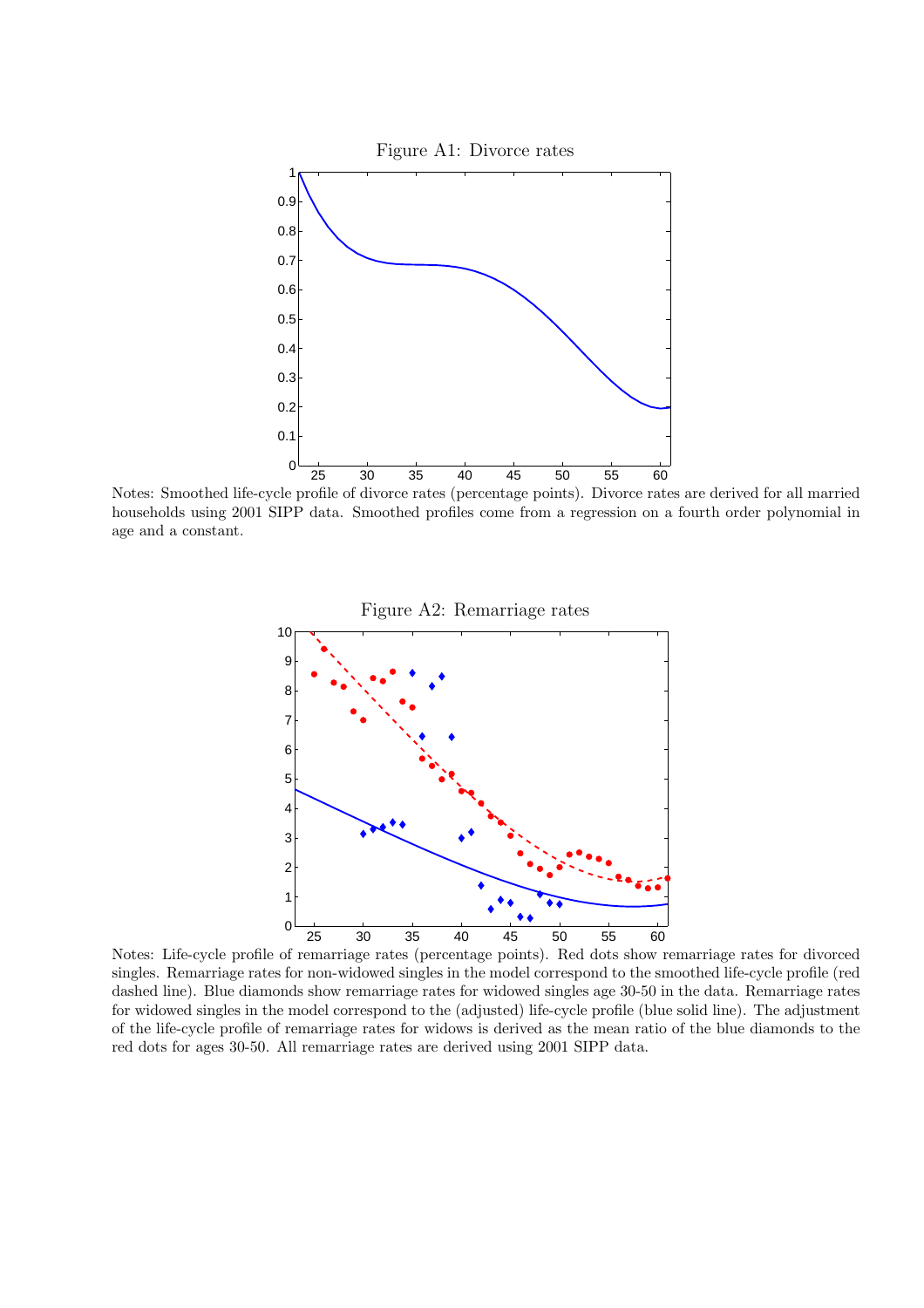

Notes: Smoothed life-cycle profile of fertility rates (percentage points). Red dashed line shows singles and blue solid line married females. Fertility rates are derived using wave 2 topical module to the 2001 SIPP. Smoothed profiles come from a regression on a fourth order polynomial in age and a constant.



Notes: Smoothed life-cycle profile of moving out rates for single and married households (percentage points). Red dashed line shows single parent households. Blue solid line married households. Moving out rates are derived using 2001 SIPP data. Smoothed profiles come from a regression on a fourth order polynomial in age and a constant.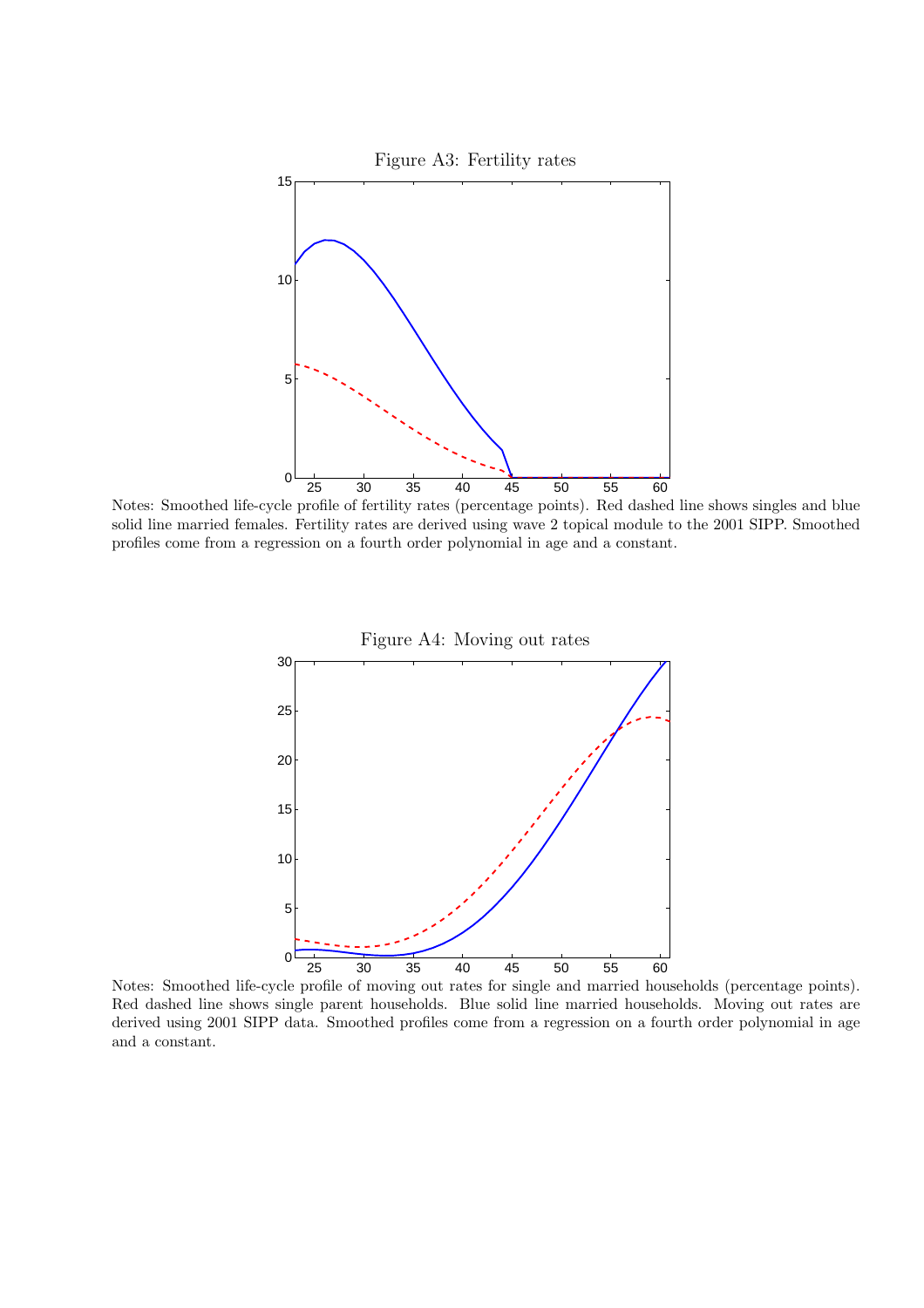

Notes: Death probabilities for males and females from the life tables of the Human Mortality Database (percentage points). Blue solid line shows death probability of males. Red dashed line shows death probability of females.





Notes: Life-cycle profile of median life insurance holdings for married households with children who have purchased some life insurance. Red dots show all holdings. Blue diamonds show holdings of employer-provided insurance. All data are from wave 3 topical module to the 2001 SIPP (in thousands of year 2000 dollars).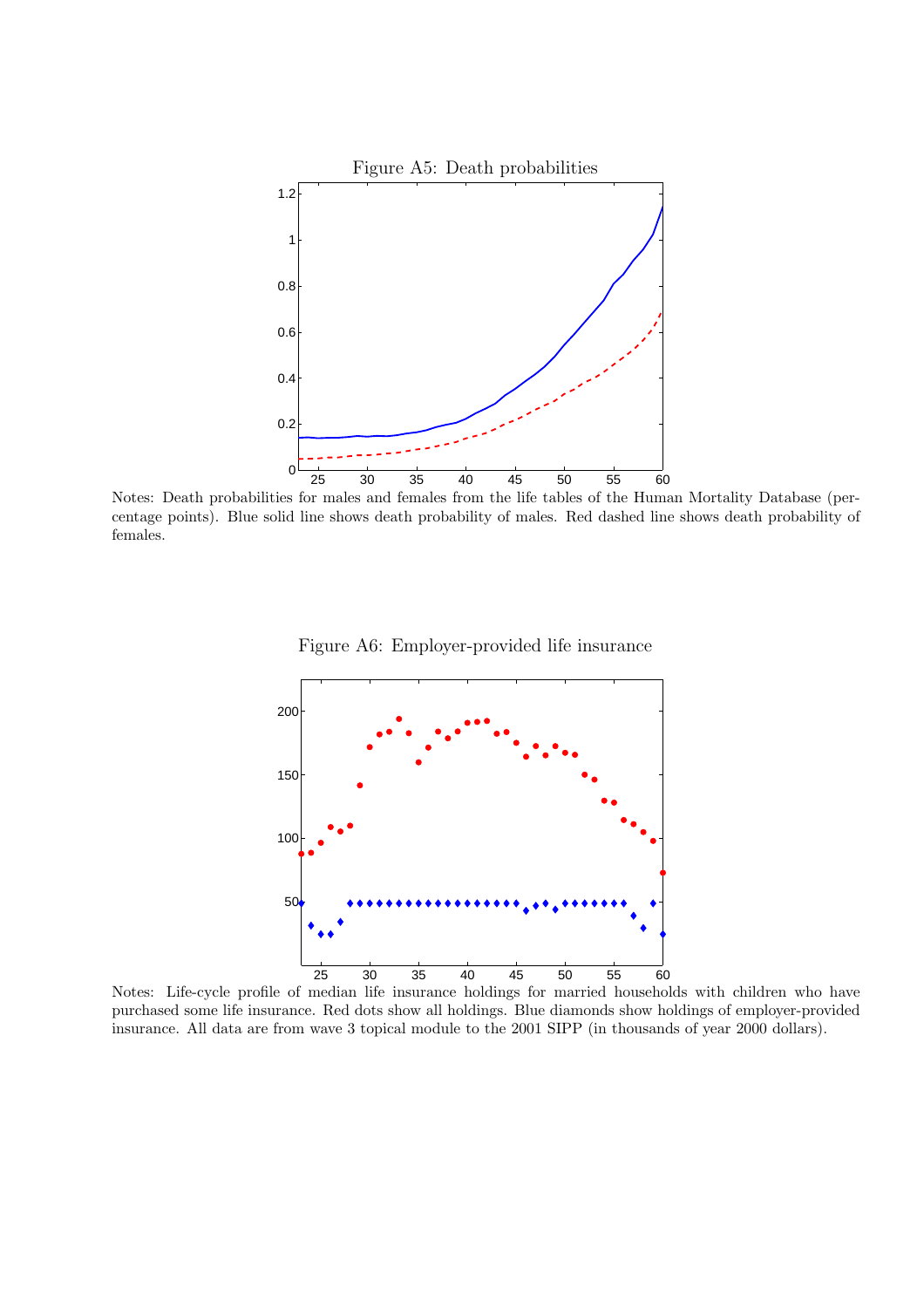

Figure A7: Extended model with health- and child-dependent preferences

Notes: Life-cycle profile of median life insurance holdings for married households with children who have purchased some life insurance. Blue solid line shows model. Marginal utility from consumption is different for households in poor and good health and differs across single households with different number of kids. Red dots show SCF data (in thousands of year 2000 dollars).



Notes: Life-cycle profile of life insurance coefficient for median married households with children who have purchased some life insurance. Red dots show data for all households. Blue squares show data for all households with positive networth. Data is from SCF.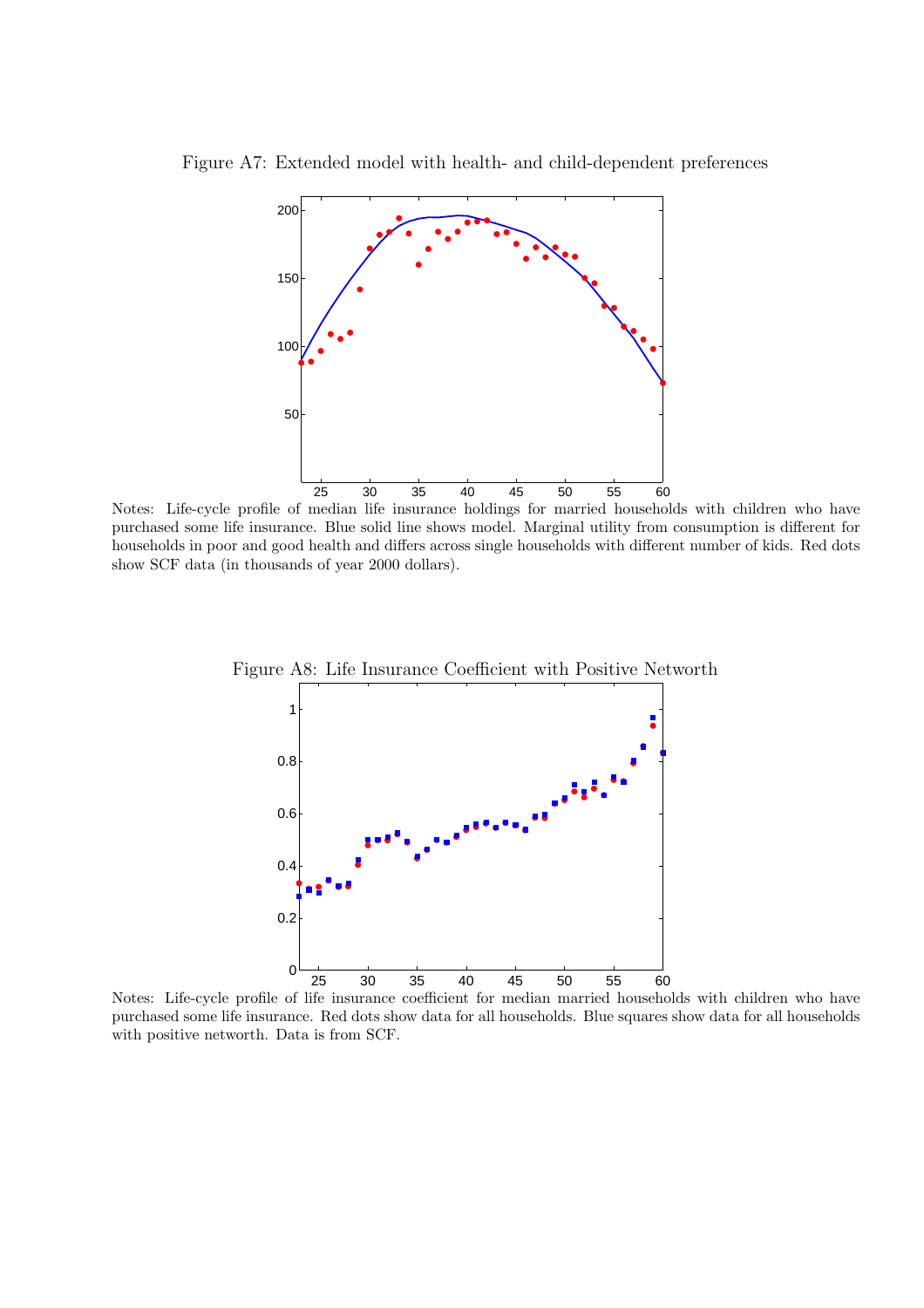

Notes: Life-cycle profile of life insurance coefficient with different levels of life insurance for married households with children who have purchased some life insurance. The red solid line shows the coefficient for households with median levels of life insurance holdings from the model. The blue dashed line shows households with mean life insurance from the model. Red dots show the life insurance coefficient for median life-insurance holdings from the data. Blue squares show the mean life-insurance holdings from data.





Notes: Life-cycle profile of life insurance coefficient with different levels of life insurance for married households with children who have purchased some life insurance. The red solid line shows the life insurance coefficient for households with median levels of life insurance holdings from the model. The blue dashed line shows the life insurance coefficient for households in the top decile of life insurance holdings from the model. Red dots show the life insurance coefficient for median life-insurance holdings from the data. Blue squares show households in the top decile of life insurance holdings from the data; to remove outliers, we calculate the mean life insurance holdings between the 90th and 99th percentile of life-insurance holdings; for comparability, model output has been truncated at the 99th percentile of the empirical distribution.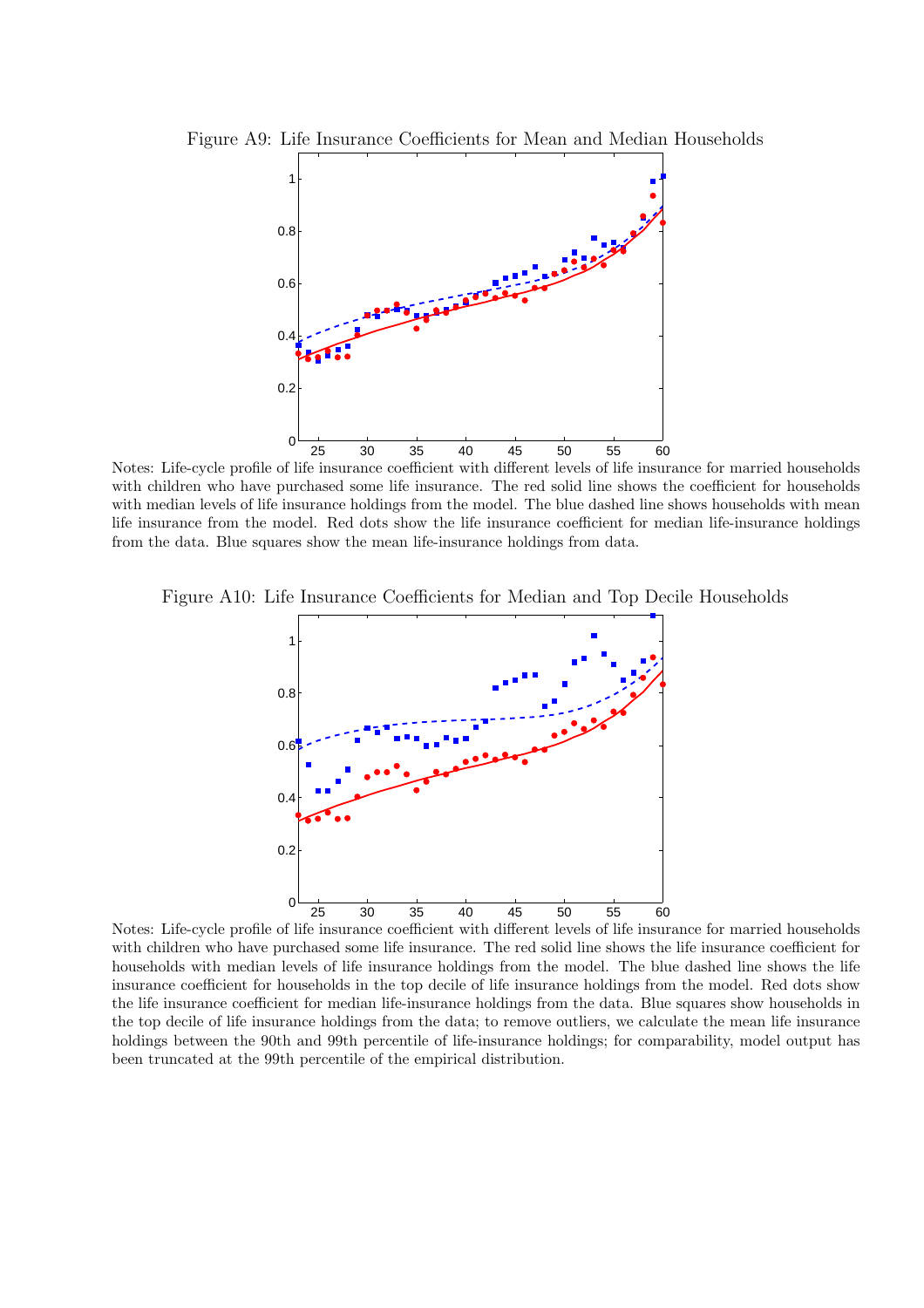

Notes: Life-cycle profile of life insurance coefficient before and after the reform of the bankruptcy code for median married households with children who have purchased some life insurance. Life insurance coefficient is the ratio of life-insurance holdings to present value income loss in case of death. Blue solid line shows benchmark model before the reform of the bankruptcy code. The red dashed line shows model with fixed human capital allocation after the reform of the bankruptcy code. Red dots show SCF data. See appendix for calculation of present value loss.



Notes: Life-cycle profile of median labor income for single female-headed households with children and different marital histories. Blue squares show all single households, red dots show all single households who are divorced or widowed. All data are from the SCF (in thousands of year 2000 dollars).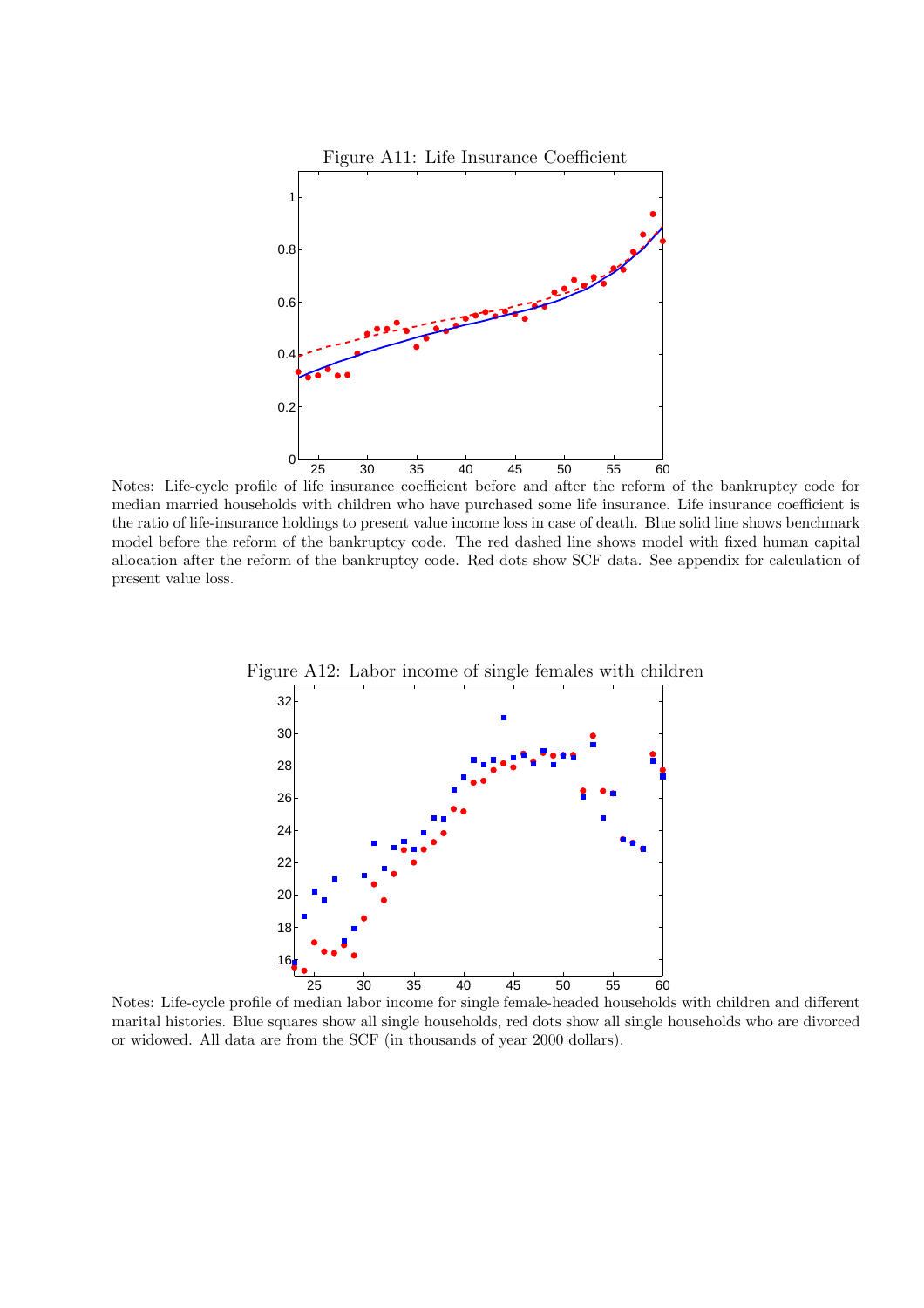

Figure A13: Labor income of single males with children

Notes: Life-cycle profile of median labor income for single male-headed households with children and different marital histories. Blue squares show all single households, red dots show all single households who are divorced or widowed. All data are from the SCF (in thousands of year 2000 dollars).



Notes: Life-cycle profile of divorce rates for households conditional on household income quartile (percentage points). Red circles show first, blue squares second, green diamonds third, and pink stars fourth income quartile. Divorce rates are derived for all married households using 2001 SIPP data.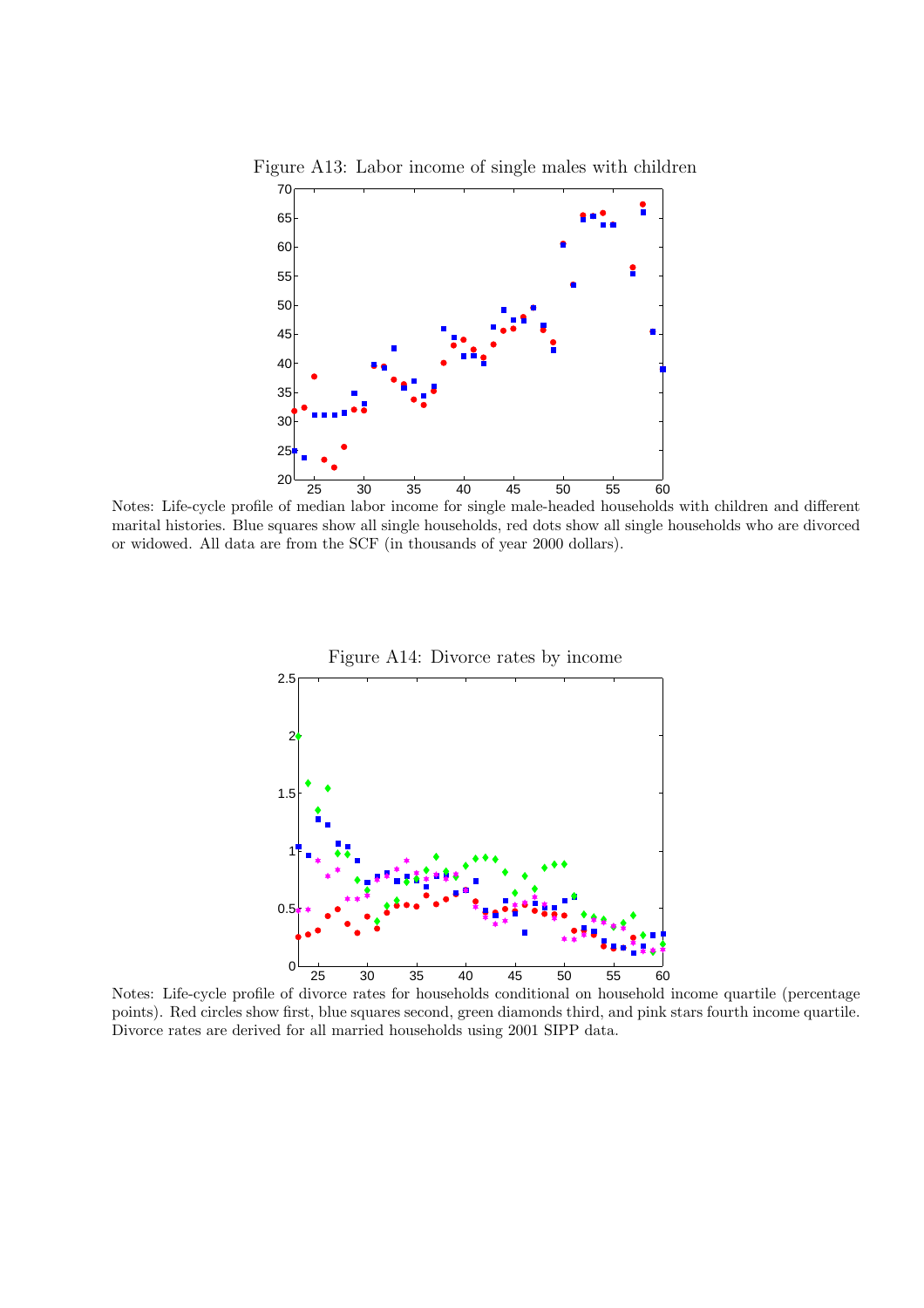

Notes: Life-cycle profile of remarriage rates for all single households conditional on individual income quartile (percentage points). Red circles show first, blue squares second, green diamonds third, and pink stars fourth income quartile. Remarriage rates are derived using 2001 SIPP data.



Figure A16: Face value of life-insurance by wealth quartile

Notes: Life-cycle profile of life insurance holdings conditional on wealth quartile for married households with children who have purchased some life insurance. Red dots show first, blue squares second, green diamonds third, and pink stars fourth wealth quartile. All data are from the SCF (in thousands of year 2000 dollars).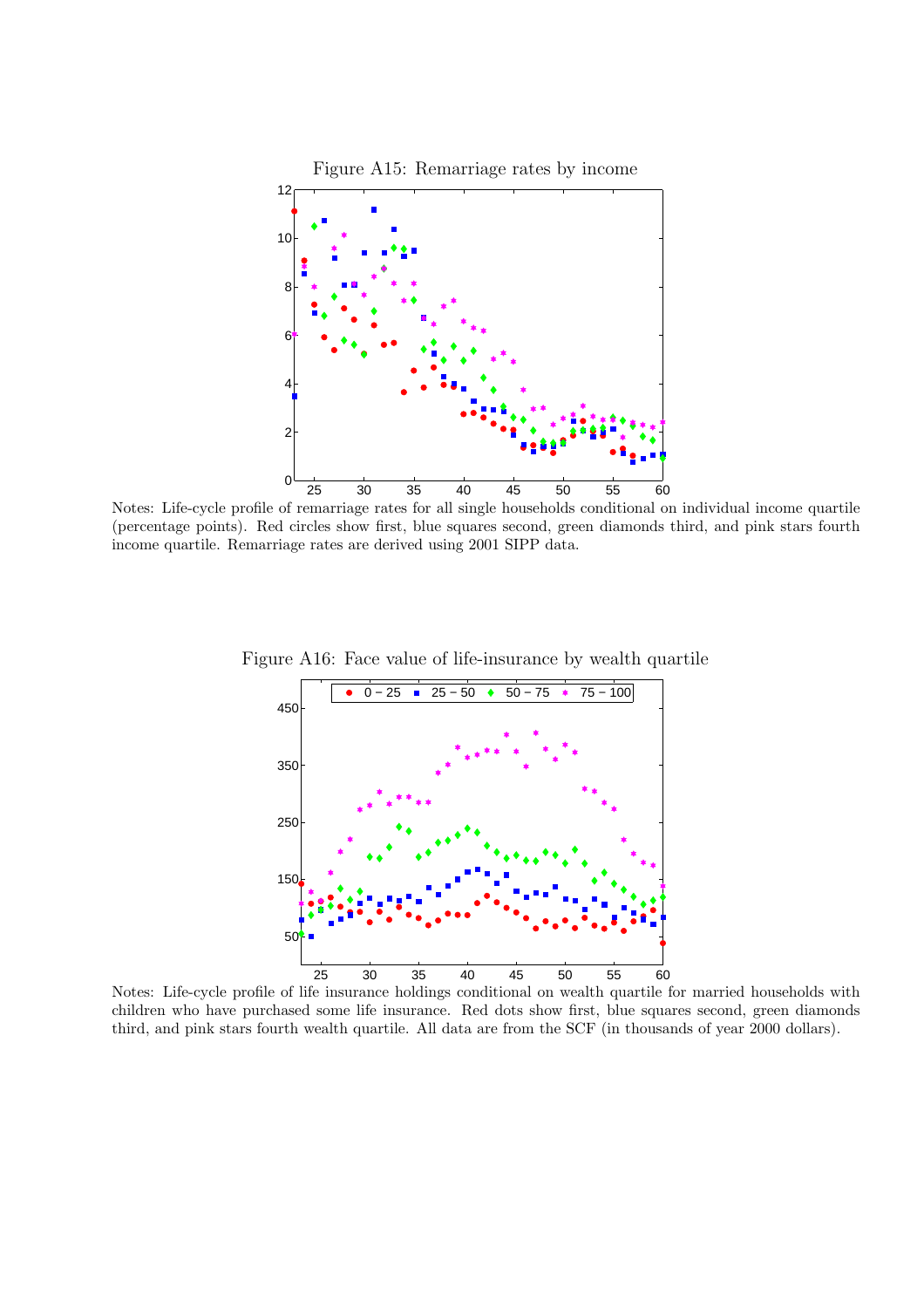



Notes: Life-cycle profile of sum of expected human capital loss in case of husband's and wife's death for all married households with children conditional on wealth quartile. Human capital loss is ratio of present value labor income loss over current labor income. Red solid line shows the median household as used in the calibration. Orange dots show data for first, pink squares second, green diamonds third, and blue stars fourth wealth quartile. All data are from the SCF. See appendix for further details.



Figure A18: Life Insurance Coefficient by wealth quartile

Notes: Life-cycle profile of life insurance coefficient by wealth quartiles for married households with children who have purchased some life insurance. Life insurance coefficient is the ratio of life-insurance holdings to present value income loss in case of death. Red dots show data for first, blue squares second, green diamonds third, and pink stars fourth wealth quartile. All data are from the SCF. See appendix for calculation of present value loss.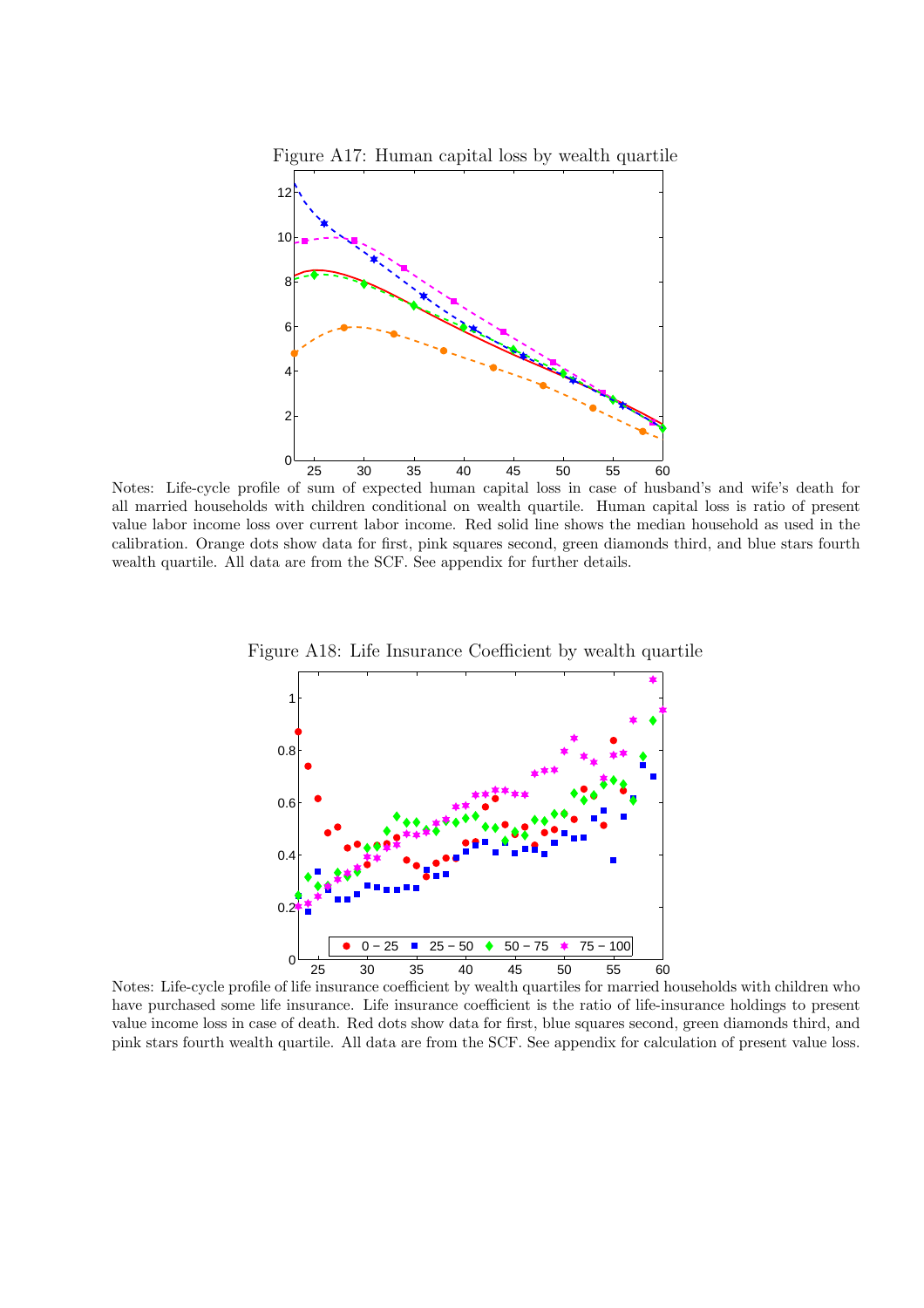



Notes: Life-cycle profile of life insurance coefficient by wealth quartiles for married households with children who have purchased some life insurance. Life insurance coefficient is the ratio of life-insurance holdings to present value income loss in case of death. Red dots show data for first, blue squares second, green diamonds third, and pink stars fourth wealth quartile. All data are from the SCF and for households where the head has at least some college education. See appendix for calculation of present value loss.

Figure A20: Labor income of first- and second-time married households



Notes: Life-cycle profile of median labor income for married households. Age is age of head. Red circles show first-time married households, blue squares show households where one of the spouses is in his/her second marriage (remarried households). All data are from the SCF (in thousands of year 2000 dollars).